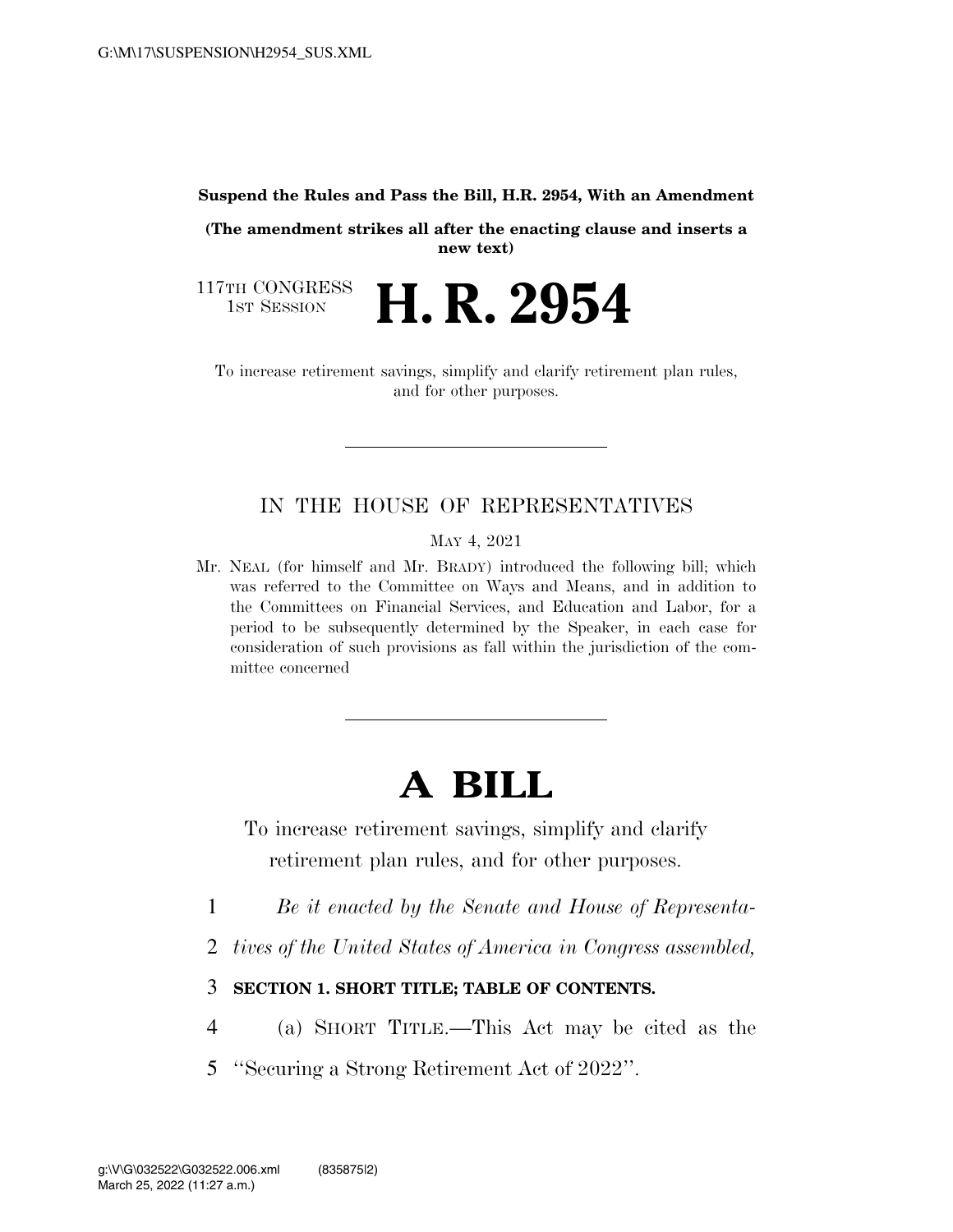### 1 (b) TABLE OF CONTENTS.—The table of contents for

### 2 this Act is as follows:

Sec. 1. Short title; table of contents.

#### TITLE I—EXPANDING COVERAGE AND INCREASING RETIREMENT SAVINGS

- Sec. 101. Expanding automatic enrollment in retirement plans.
- Sec. 102. Modification of credit for small employer pension plan startup costs.
- Sec. 103. Promotion of Saver's Credit.
- Sec. 104. Enhancement of Saver's Credit.
- Sec. 105. Enhancement of 403(b) plans.
- Sec. 106. Increase in age for required beginning date for mandatory distributions.
- Sec. 107. Indexing IRA catch-up limit.
- Sec. 108. Higher catch-up limit to apply at age 62, 63, and 64.
- Sec. 109. Pooled employer plans modification.
- Sec. 110. Multiple employer 403(b) plans.
- Sec. 111. Treatment of student loan payments as elective deferrals for purposes of matching contributions.
- Sec. 112. Application of credit for small employer pension plan startup costs to employers which join an existing plan.
- Sec. 113. Military spouse retirement plan eligibility credit for small employers.
- Sec. 114. Small immediate financial incentives for contributing to a plan.
- Sec. 115. Safe harbor for corrections of employee elective deferral failures.
- Sec. 116. Improving coverage for part-time workers.
- Sec. 117. Deferral of tax for certain sales of employer stock to employee stock ownership plan sponsored by S corporation.
- Sec. 118. Certain securities treated as publicly traded in case of employee stock ownership plans.

#### TITLE II—PRESERVATION OF INCOME

- Sec. 201. Remove required minimum distribution barriers for life annuities.
- Sec. 202. Qualifying longevity annuity contracts.
- Sec. 203. Insurance-dedicated exchange-traded funds.

#### TITLE III—SIMPLIFICATION AND CLARIFICATION OF RETIREMENT PLAN RULES

- Sec. 301. Recovery of retirement plan overpayments.
- Sec. 302. Reduction in excise tax on certain accumulations in qualified retirement plans.
- Sec. 303. Performance benchmarks for asset allocation funds.
- Sec. 304. Review and report to congress relating to reporting and disclosure requirements.
- Sec. 305. Eliminating unnecessary plan requirements related to unenrolled participants.
- Sec. 306. Retirement savings lost and found.
- Sec. 307. Updating dollar limit for mandatory distributions.
- Sec. 308. Expansion of Employee Plans Compliance Resolution System.
- Sec. 309. Eliminate the ''first day of the month'' requirement for governmental section 457(b) plans.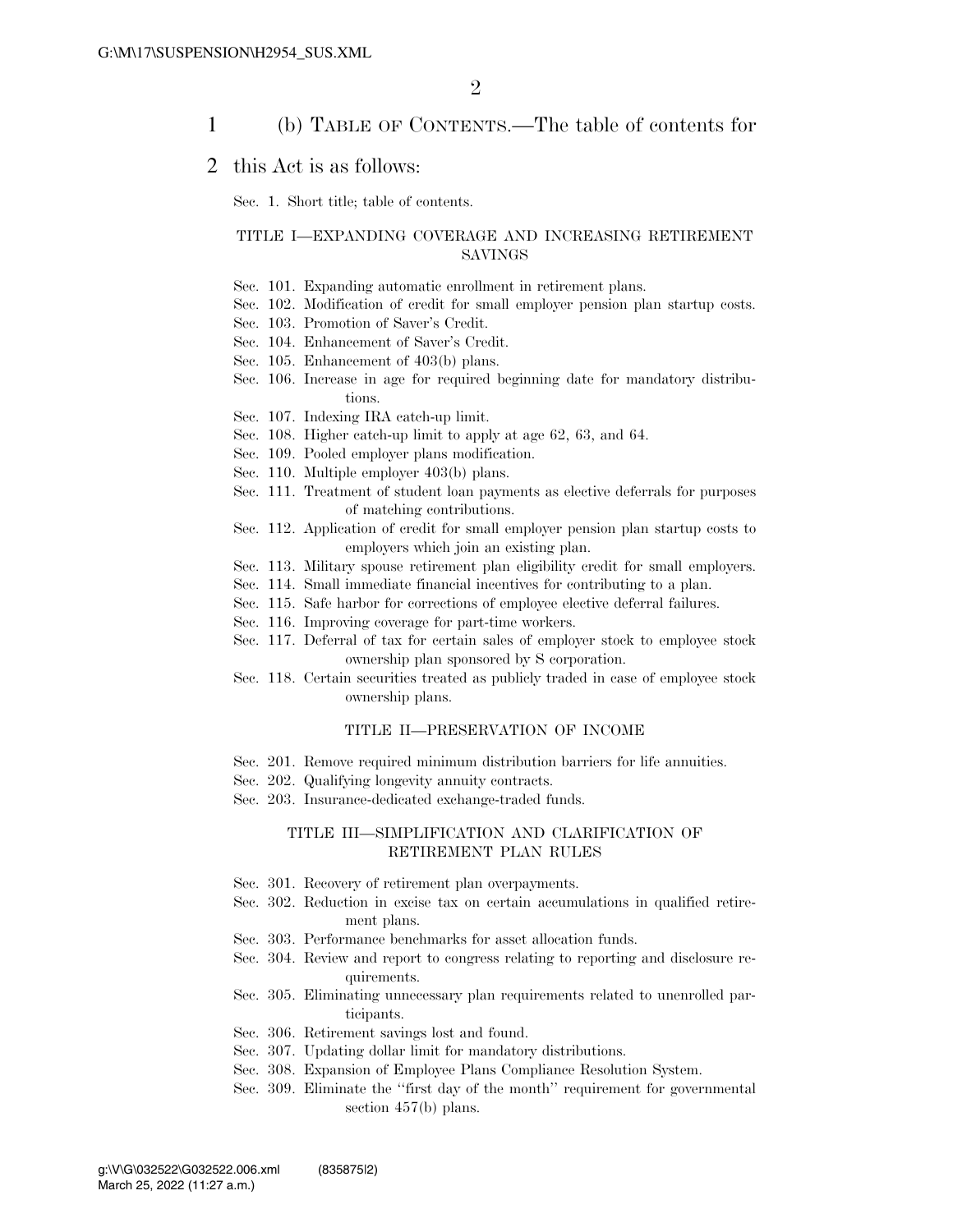- Sec. 310. One-time election for qualified charitable distribution to split-interest entity; increase in qualified charitable distribution limitation.
- Sec. 311. Distributions to firefighters.
- Sec. 312. Exclusion of certain disability-related first responder retirement payments.
- Sec. 313. Individual retirement plan statute of limitations for excise tax on excess contributions and certain accumulations.
- Sec. 314. Requirement to provide paper statements in certain cases.
- Sec. 315. Separate application of top heavy rules to defined contribution plans covering excludible employees.
- Sec. 316. Repayment of qualified birth or adoption distribution limited to 3 years.
- Sec. 317. Employer may rely on employee certifying that deemed hardship distribution conditions are met.
- Sec. 318. Penalty-free withdrawals from retirement plans for individuals in case of domestic abuse.
- Sec. 319. Reform of family attribution rules.
- Sec. 320. Amendments to increase benefit accruals under plan for previous plan year allowed until employer tax return due date.
- Sec. 321. Retroactive first year elective deferrals for sole proprietors.
- Sec. 322. Limiting cessation of IRA treatment to portion of account involved in a prohibited transaction.
- Sec. 323. Review of pension risk transfer interpretive bulletin.

#### TITLE IV—TECHNICAL AMENDMENTS

Sec. 401. Amendments relating to Setting Every Community Up for Retirement Enhancement Act of 2019.

#### TITLE V—ADMINISTRATIVE PROVISIONS

Sec. 501. Provisions relating to plan amendments.

#### TITLE VI—REVENUE PROVISIONS

- Sec. 601. Simple and SEP Roth IRAs.
- Sec. 602. Hardship withdrawal rules for 403(b) plans.
- Sec. 603. Elective deferrals generally limited to regular contribution limit.
- Sec. 604. Optional treatment of employer matching contributions as Roth contributions.

# 1 **TITLE I—EXPANDING COVERAGE**

# 2 **AND INCREASING RETIRE-**

# 3 **MENT SAVINGS**

#### 4 **SEC. 101. EXPANDING AUTOMATIC ENROLLMENT IN RE-**

### 5 **TIREMENT PLANS.**

- 6 (a) IN GENERAL.—Subpart B of part I of subchapter
- 7 D of chapter 1 of the Internal Revenue Code of 1986 is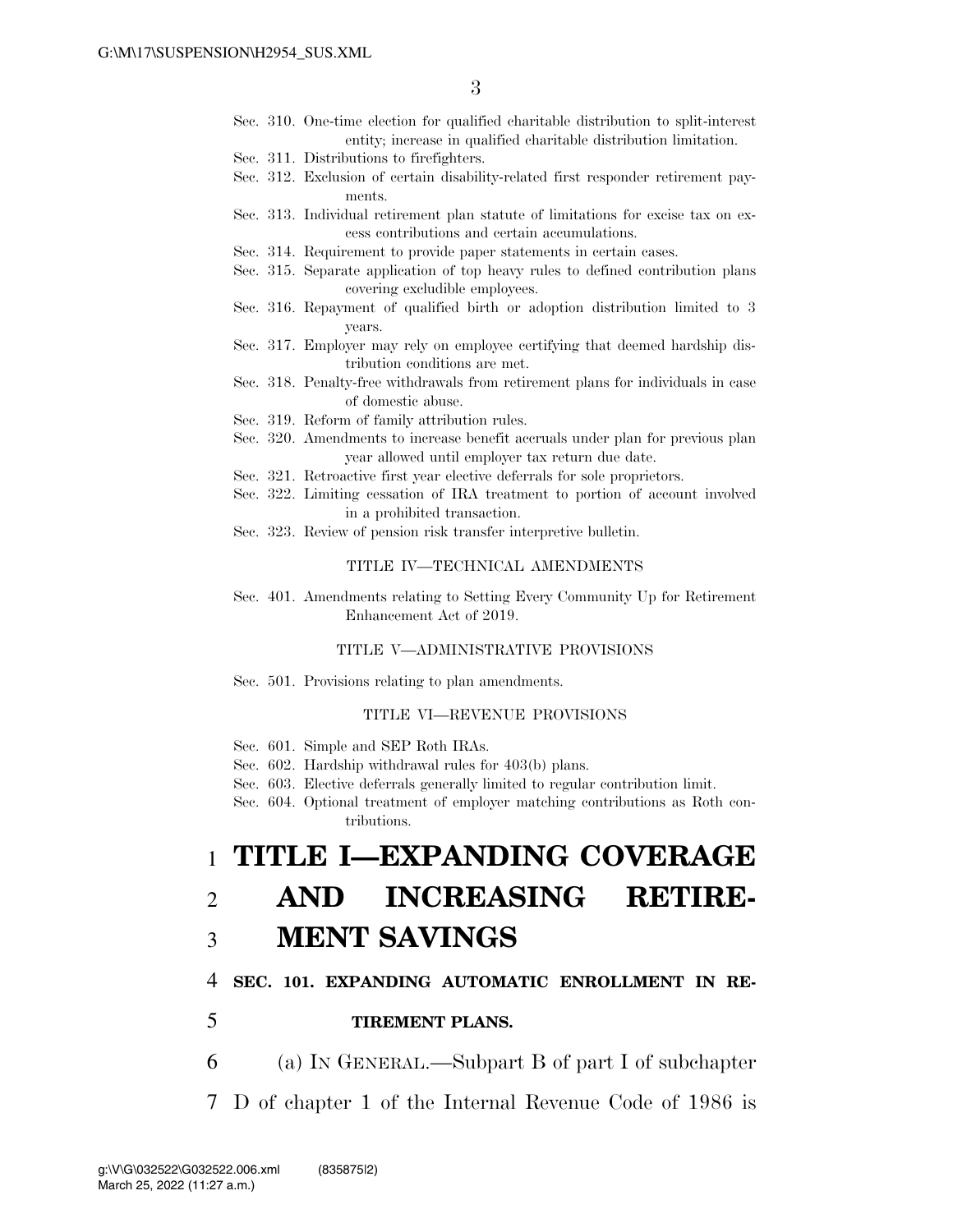amended by inserting after section 414 the following new section:

# **''SEC. 414A. REQUIREMENTS RELATED TO AUTOMATIC EN-ROLLMENT.**

 ''(a) IN GENERAL.—Except as otherwise provided in this section—

7 ''(1) an arrangement shall not be treated as a qualified cash or deferred arrangement described in section 401(k) unless such arrangement meets the automatic enrollment requirements of subsection (b), and

12 ''(2) an annuity contract otherwise described in section 403(b)(1) which is purchased under a salary reduction agreement shall not be treated as de- scribed in such section unless such agreement meets the automatic enrollment requirements of subsection (b).

18 "(b) AUTOMATIC ENROLLMENT REQUIREMENTS.—

 $\frac{1}{2}$  (1) In GENERAL.—An arrangement or agree- ment meets the requirements of this subsection if such arrangement or agreement is an eligible auto- matic contribution arrangement (as defined in sec-23 tion  $414(w)(3)$  which meets the requirements of paragraphs (2) through (4).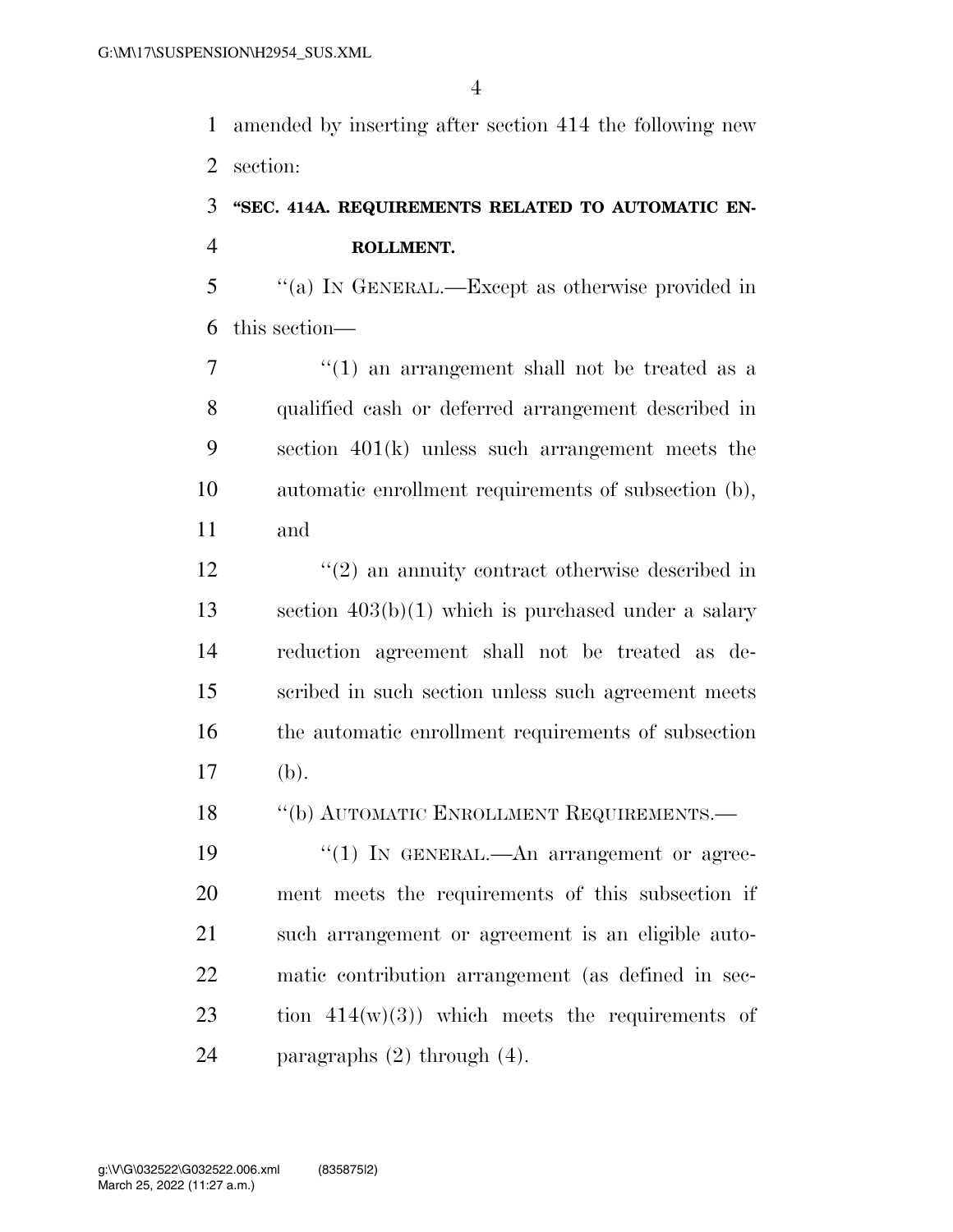| $\mathbf{1}$   | "(2) ALLOWANCE OF PERMISSIBLE WITH-                |
|----------------|----------------------------------------------------|
| $\overline{2}$ | DRAWALS.—An eligible automatic contribution ar-    |
| 3              | rangement meets the requirements of this paragraph |
| $\overline{4}$ | if such arrangement allows employees to make per-  |
| 5              | missible withdrawals (as defined in section        |
| 6              | $414(w)(2)$ .                                      |
| $\overline{7}$ | "(3) MINIMUM CONTRIBUTION PERCENTAGE.-             |
| 8              | "(A) IN GENERAL.—An eligible automatic             |
| 9              | contribution arrangement meets the require-        |
| 10             | ments of this paragraph if—                        |
| 11             | "(i) the uniform percentage of com-                |
| 12             | pensation contributed by the participant           |
| 13             | under such arrangement during the first            |
| 14             | year of participation is not less than 3 per-      |
| 15             | cent and not more than 10 percent (unless          |
| 16             | the participant specifically elects not to         |
| 17             | have such contributions made or to have            |
| 18             | such contributions made at a different per-        |
| 19             | centage), and                                      |
| 20             | "(ii) effective for the first day of each          |
| 21             | plan year starting after each completed            |
| 22             | year of participation under such arrange-          |
| 23             | ment such uniform percentage is increased          |
| 24             | by 1 percentage point (to at least 10 per-         |
| 25             | cent, but not more than 15 percent) unless         |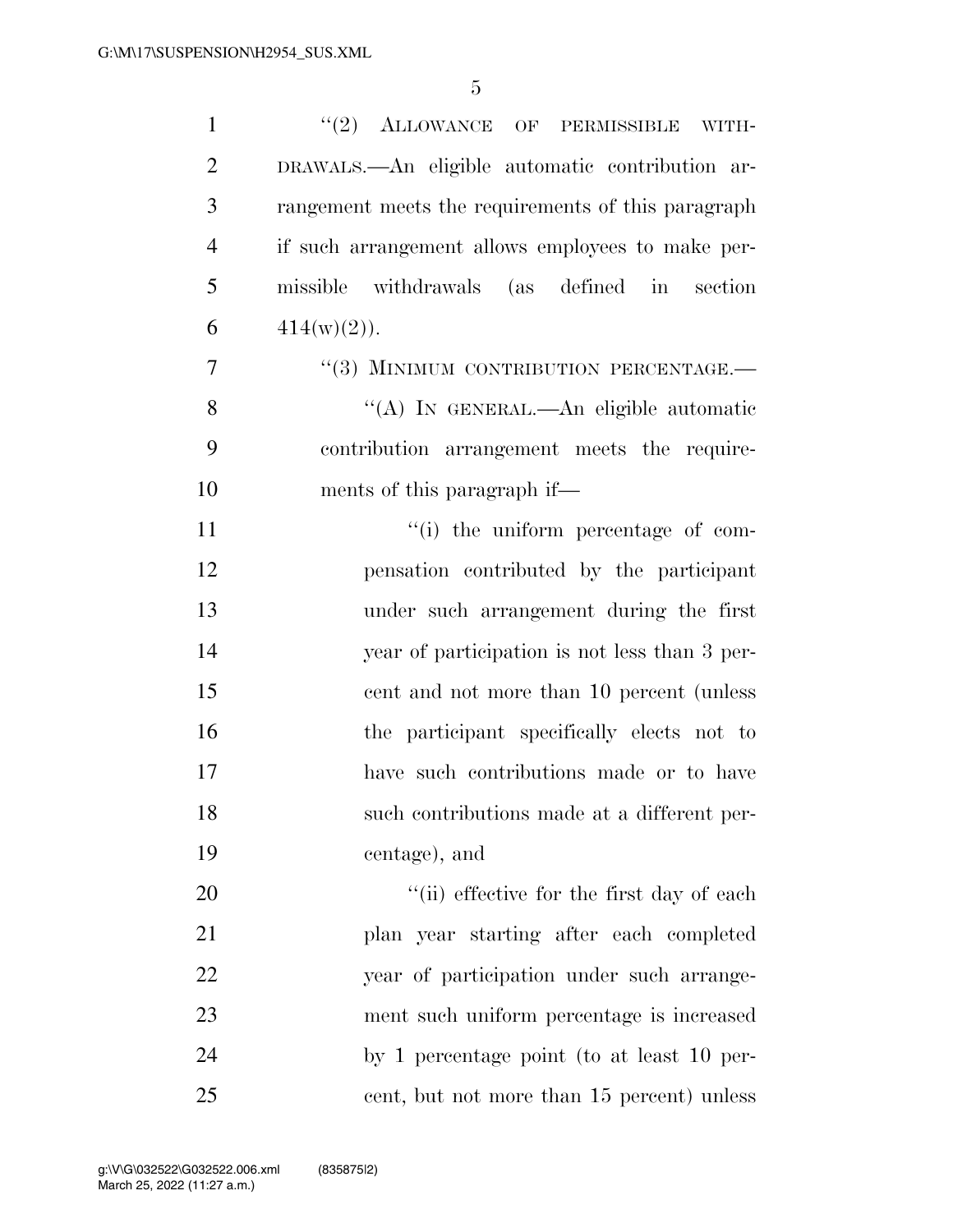the participant specifically elects not to have such contributions made or to have such contributions made at a different per-centage.

 ''(B) INITIAL REDUCED CEILING FOR CER- TAIN PLANS.—In the case of any eligible auto- matic contribution arrangement (other than an arrangement that meets the requirements of 9 paragraph  $(12)$  or  $(13)$  of section  $401(k)$ , for 10 plan years ending before January 1, 2025, sub- paragraph (A)(ii) shall be applied by sub-stituting '10 percent' for '15 percent'.

 ''(4) INVESTMENT REQUIREMENTS.—An eligible automatic contribution arrangement meets the re- quirements of this paragraph if amounts contributed pursuant to such arrangement, and for which no in- vestment is elected by the participant, are invested in accordance with the requirements of section 2550.404c-5 of title 29, Code of Federal Regulations (or any successor regulations).

21 "(c) EXCEPTIONS.—For purposes of this section—

22 "(1) SIMPLE PLANS.—Subsection (a) shall not apply to any simple plan (within the meaning of sec-24 tion  $401(k)(11)$ .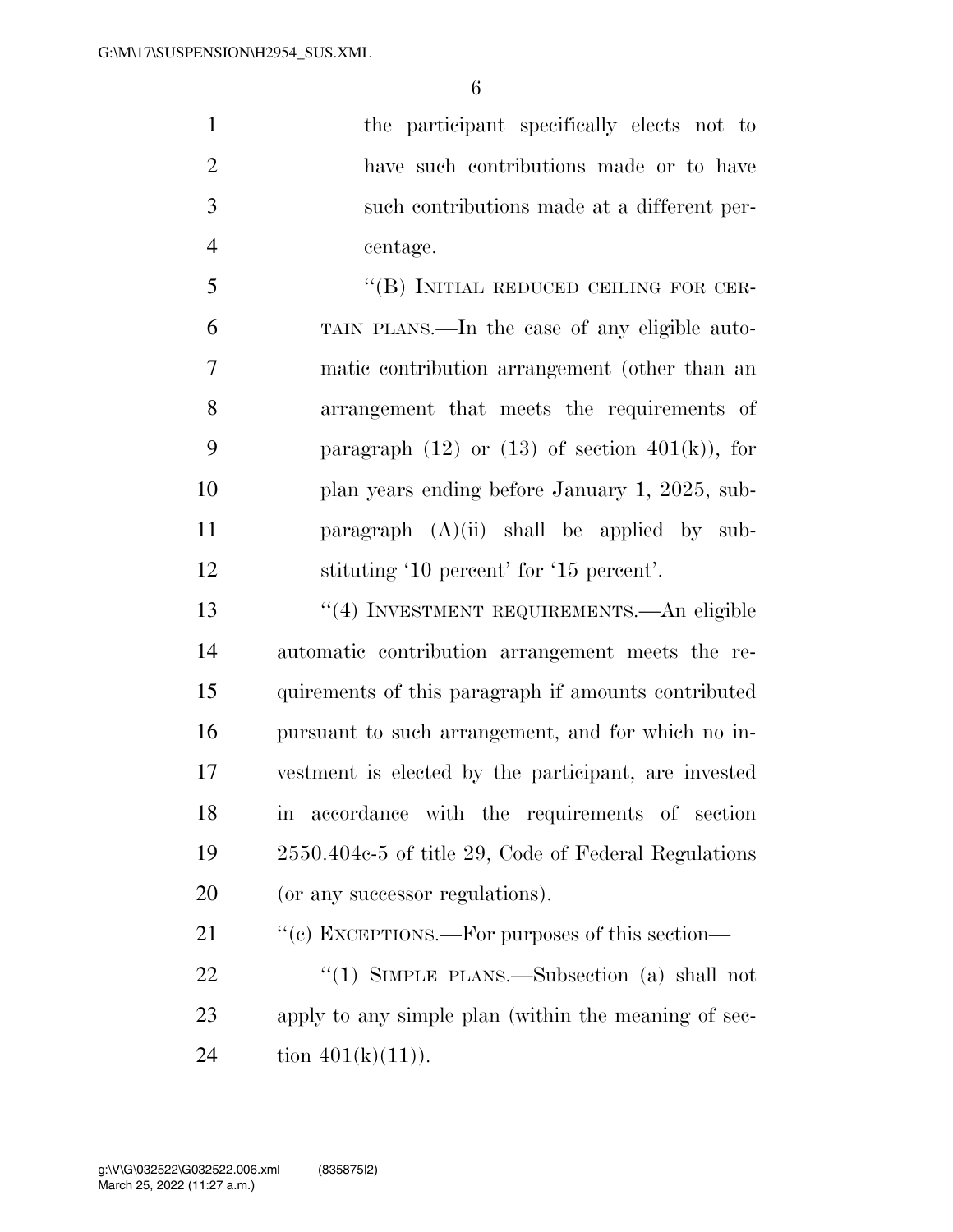| $\mathbf{1}$   | "(2) EXCEPTION FOR PLANS OR ARRANGE-                 |
|----------------|------------------------------------------------------|
| $\overline{2}$ | MENTS ESTABLISHED BEFORE ENACTMENT OF SEC-           |
| 3              | $TION$ .                                             |
| $\overline{4}$ | "(A) IN GENERAL.—Subsection (a) shall                |
| 5              | not apply to—                                        |
| 6              | "(i) any qualified cash or deferred ar-              |
| 7              | rangement established before the date of             |
| 8              | the enactment of this section, or                    |
| 9              | "(ii) any annuity contract purchased                 |
| 10             | under a plan established before the date of          |
| 11             | the enactment of this section.                       |
| 12             | POST-ENACTMENT ADOPTION<br>$\lq\lq (B)$<br>OF        |
| 13             | MULTIPLE EMPLOYER PLAN.—Subparagraph                 |
| 14             | (A) shall not apply in the case of an employer       |
| 15             | adopting after such date of enactment a plan         |
| 16             | maintained by more than one employer, and            |
| 17             | subsection (a) shall apply with respect to such      |
| 18             | employer as if such plan were a single plan.         |
| 19             | EXCEPTION FOR GOVERNMENTAL<br>(3)<br><b>AND</b>      |
| 20             | CHURCH PLANS.—Subsection (a) shall not apply to      |
| 21             | any governmental plan (within the meaning of sec-    |
| 22             | tion $414(d)$ or any church plan (within the meaning |
| 23             | of section $414(e)$ ).                               |
| 24             | "(4) EXCEPTION FOR NEW AND SMALL BUSI-               |
| 25             | NESSES.                                              |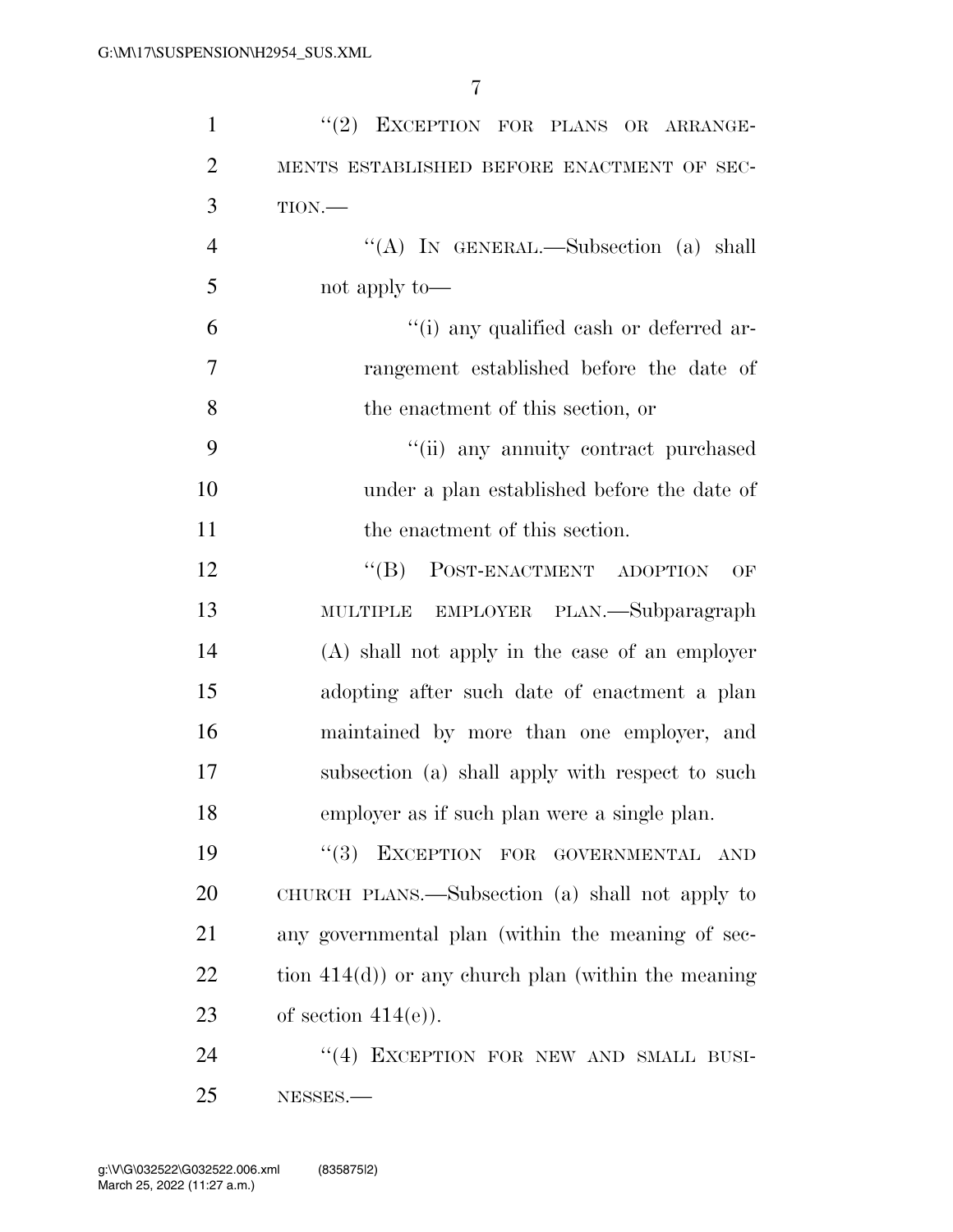1 ''(A) NEW BUSINESS.—Subsection (a) shall not apply to any qualified cash or deferred arrangement, or any annuity contract pur- chased under a plan, while the employer main- taining such plan (and any predecessor em- ployer) has been in existence for less than 3 years.

 ''(B) SMALL BUSINESSES.—Subsection (a) shall not apply to any qualified cash or deferred arrangement, or any annuity contract pur- chased under a plan, earlier than the date that is 1 year after the close of the first taxable year with respect to which the employer maintaining the plan normally employed more than 10 em-ployees.

16 "(C) TREATMENT OF MULTIPLE EM- PLOYER PLANS.—In the case of a plan main- tained by more than 1 employer, subparagraphs (A) and (B) shall be applied separately with re- spect to each such employer, and all such em- ployers to which subsection (a) applies (after the application of this paragraph) shall be treated as maintaining a separate plan for pur-poses of this section.''.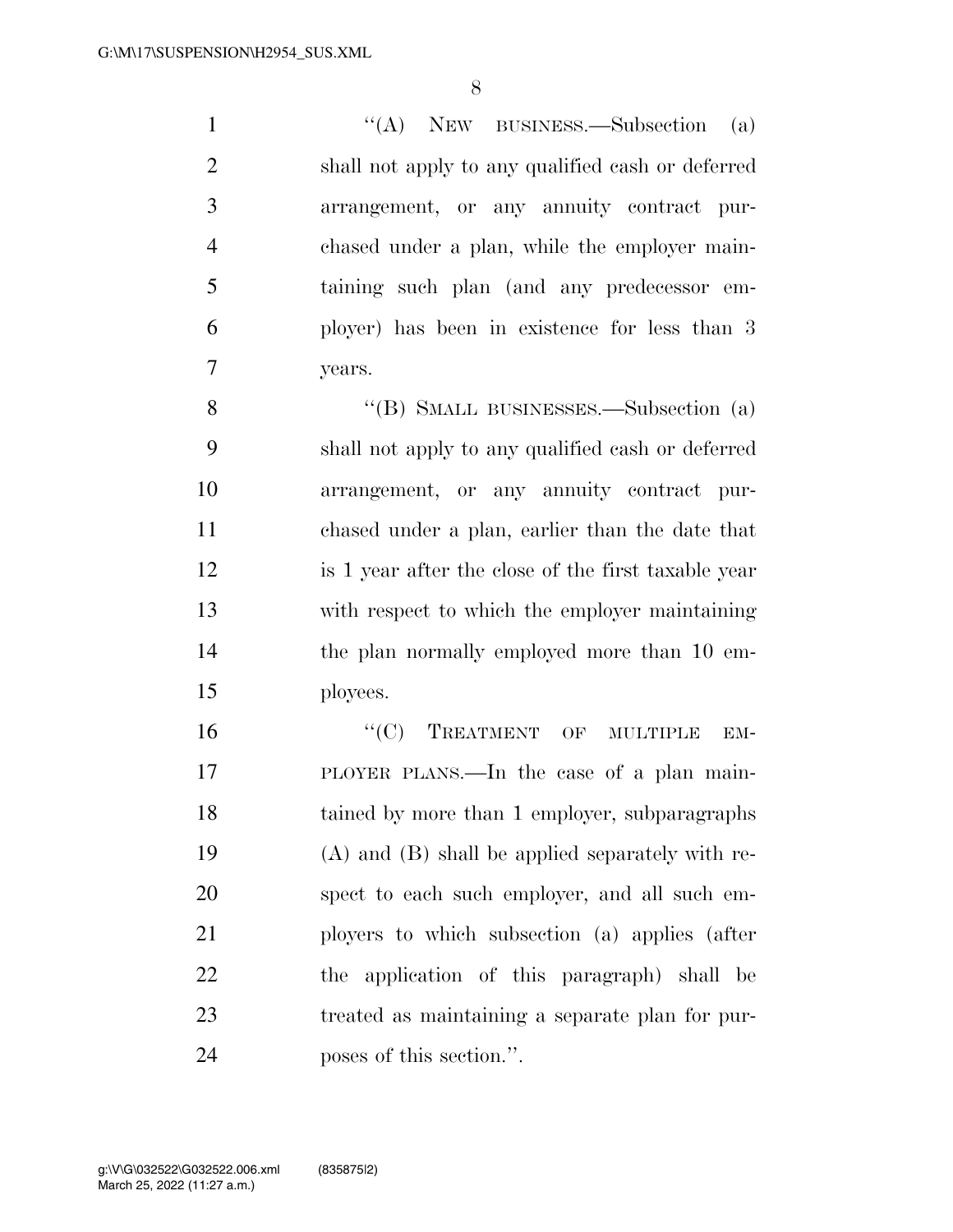(b) CLERICAL AMENDMENT.—The table of sections for subpart B of part I of subchapter D of chapter 1 of such Code is amended by inserting after the item relating to section 414 the following new item:

''Sec. 414A. Requirements related to automatic enrollment.''.

 (c) EFFECTIVE DATE.—The amendments made by this section shall apply to plan years beginning after De-cember 31, 2023.

# **SEC. 102. MODIFICATION OF CREDIT FOR SMALL EM-PLOYER PENSION PLAN STARTUP COSTS.**

 (a) INCREASE IN CREDIT PERCENTAGE FOR SMALL- ER EMPLOYERS.—Section 45E(e) of the Internal Revenue Code of 1986 is amended by adding at the end the fol-lowing new paragraph:

14 ''(4) INCREASED CREDIT FOR CERTAIN SMALL EMPLOYERS.—In the case of an employer which would be an eligible employer under subsection (c) if 17 section  $408(p)(2)(C)(i)$  was applied by substituting '50 employees' for '100 employees', subsection (a) shall be applied by substituting '100 percent' for '50 percent'.''.

 (b) ADDITIONAL CREDIT FOR EMPLOYER CONTRIBU- TIONS BY CERTAIN SMALL EMPLOYERS.—Section 45E of such Code, as amended by subsection (a), is amended by adding at the end the following new subsection: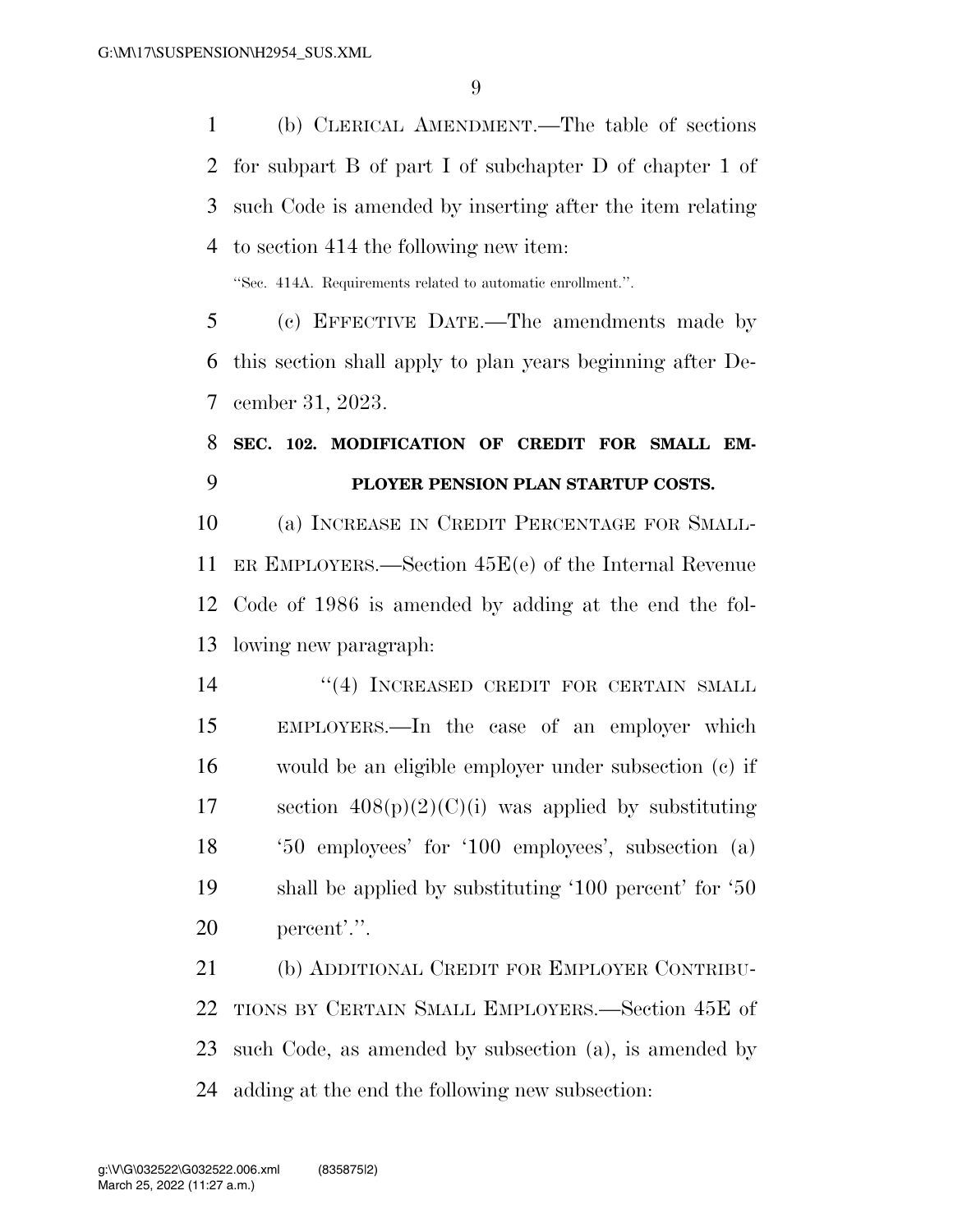''(f) ADDITIONAL CREDIT FOR EMPLOYER CON-TRIBUTIONS BY CERTAIN ELIGIBLE EMPLOYERS.—

 ''(1) IN GENERAL.—In the case of an eligible employer, the credit allowed for the taxable year under subsection (a) (determined without regard to this subsection) shall be increased by an amount equal to the applicable percentage of employer con- tributions (other than any elective deferrals (as de-9 fined in section  $402(g)(3)$  by the employer to an eli- gible employer plan (other than a defined benefit 11 plan (as defined in section  $414(j)$ ).  $\frac{((2) \text{ LIMITATIONS}}{((2) \text{ LIMITATIONS}}$ 13 "(A) DOLLAR LIMITATION.—The amount

 determined under paragraph (1) (before the ap- plication of subparagraph (B)) with respect to any employee of the employer shall not exceed \$1,000.

18 "(B) CREDIT PHASE-IN.—In the case of any eligible employer which had for the pre- ceding taxable year more than 50 employees, the amount determined under paragraph (1) (without regard to this subparagraph) shall be reduced by an amount equal to the product of—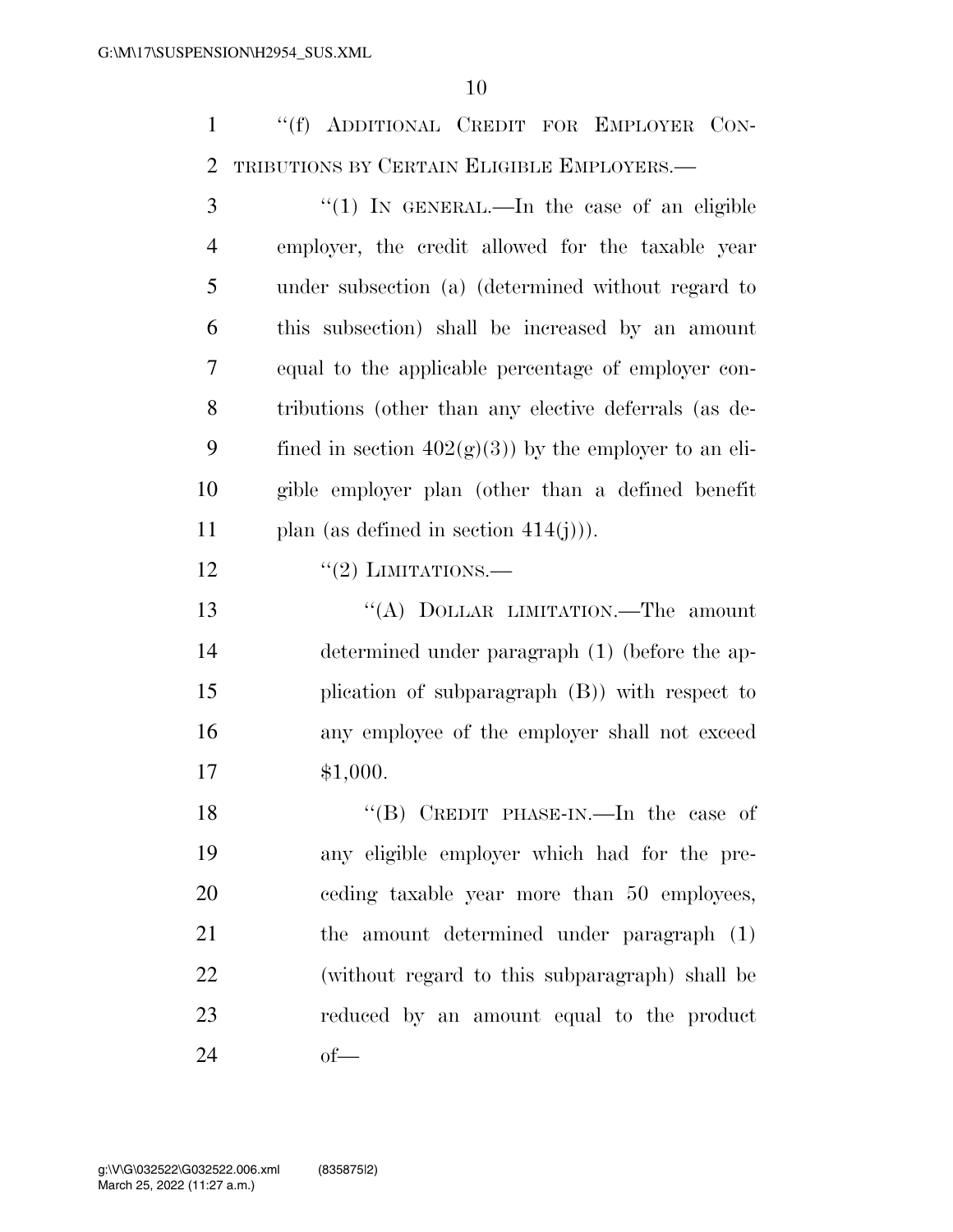| $\mathbf{1}$   | "(i) the amount otherwise so deter-                                                                                                                                                                                                                                                                                         |  |
|----------------|-----------------------------------------------------------------------------------------------------------------------------------------------------------------------------------------------------------------------------------------------------------------------------------------------------------------------------|--|
| 2              | mined under paragraph $(1)$ , multiplied by                                                                                                                                                                                                                                                                                 |  |
| 3              | "(ii) a percentage equal to 2 percent-                                                                                                                                                                                                                                                                                      |  |
| $\overline{4}$ | age points for each employee of the em-                                                                                                                                                                                                                                                                                     |  |
| 5              | ployer for the preceding taxable year in ex-                                                                                                                                                                                                                                                                                |  |
| 6              | cess of 50 employees.                                                                                                                                                                                                                                                                                                       |  |
| 7              | "(3) APPLICABLE PERCENTAGE.—For purposes                                                                                                                                                                                                                                                                                    |  |
| 8              | of this section, the applicable percentage for the tax-                                                                                                                                                                                                                                                                     |  |
| 9              | able year during which the eligible employer plan is                                                                                                                                                                                                                                                                        |  |
| 10             | established with respect to the eligible employer shall                                                                                                                                                                                                                                                                     |  |
| 11             | be 100 percent, and for taxable years thereafter                                                                                                                                                                                                                                                                            |  |
| 12             | shall be determined under the following table:                                                                                                                                                                                                                                                                              |  |
|                | "In the case of the following The applicable percentage shall<br>taxable year beginning<br>be:<br>after the taxable year<br>during which plan is es-<br>tablished with respect to<br>the eligible employer:<br>100%<br>75%<br>2nd …………………………………………………………………………………………<br>50%<br>25%<br>4th ……………………………………………………………………………………… |  |
|                | $0\%$                                                                                                                                                                                                                                                                                                                       |  |
| 13             | "(4) DETERMINATION OF ELIGIBLE EMPLOYER;                                                                                                                                                                                                                                                                                    |  |
| 14             | NUMBER OF EMPLOYEES.—For purposes of this sub-                                                                                                                                                                                                                                                                              |  |
| 15             | section, whether an employer is an eligible employer                                                                                                                                                                                                                                                                        |  |
| 16             | and the number of employees of an employer shall                                                                                                                                                                                                                                                                            |  |
| 17             | be determined under the rules of subsection (c), ex-                                                                                                                                                                                                                                                                        |  |
| 18             | cept that paragraph (2) thereof shall only apply to                                                                                                                                                                                                                                                                         |  |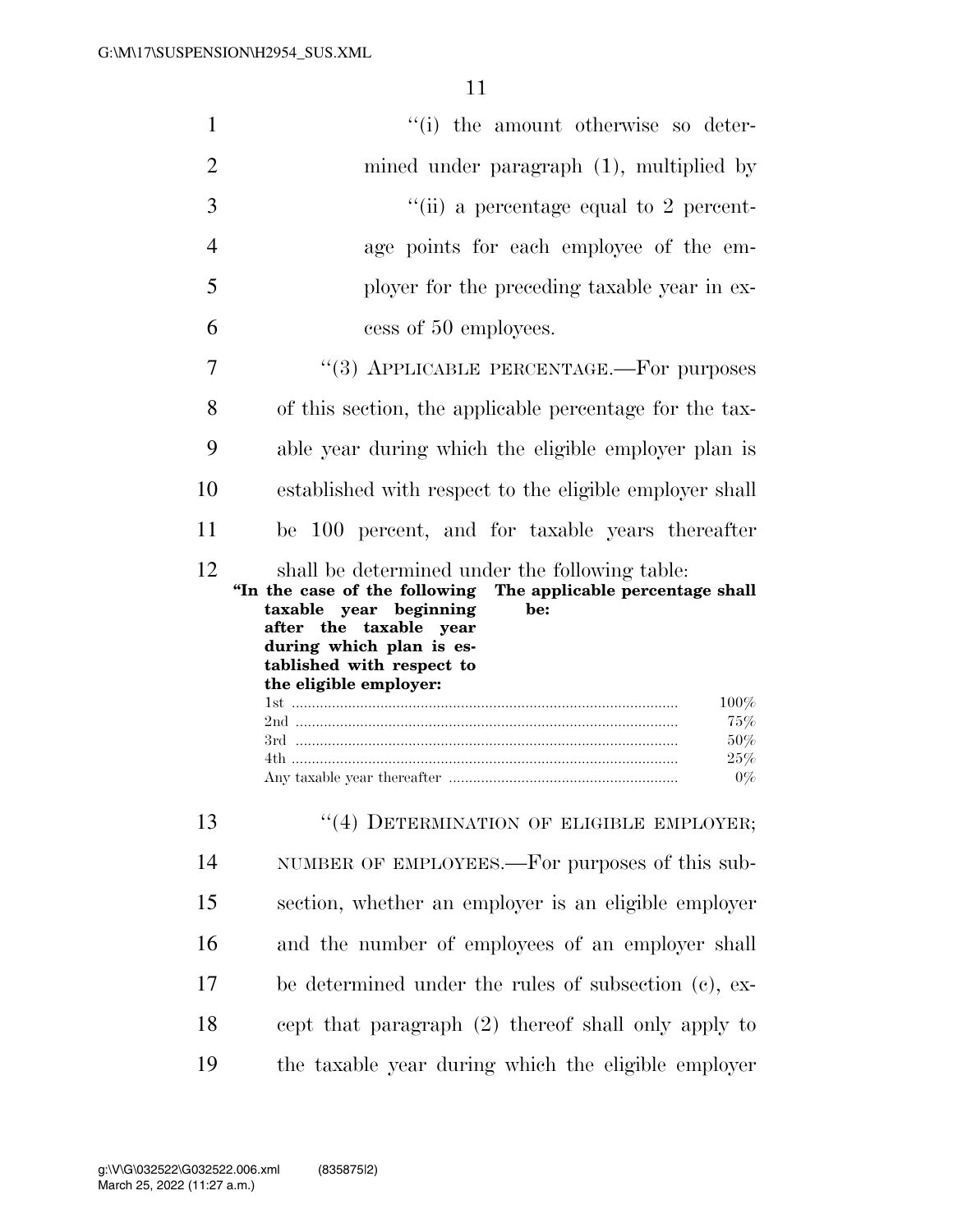| $\mathbf{1}$   | plan to which this section applies is established with           |
|----------------|------------------------------------------------------------------|
| $\overline{2}$ | respect to the eligible employer.".                              |
| 3              | DISALLOWANCE OF DEDUCTION.—Section<br>$\left( \mathrm{e}\right)$ |
| $\overline{4}$ | $45E(e)(2)$ of such Code is amended to read as follows:          |
| 5              | "(2) DISALLOWANCE OF DEDUCTION.-No de-                           |
| 6              | duction shall be allowed—                                        |
| 7              | $\lq\lq$ for that portion of the qualified start-                |
| 8              | up costs paid or incurred for the taxable year                   |
| 9              | which is equal to so much of the portion of the                  |
| 10             | credit determined under subsection (a) as is                     |
| 11             | properly allocable to such costs, and                            |
| 12             | $\lq\lq (B)$ for that portion of the employer con-               |
| 13             | tributions by the employer for the taxable year                  |
| 14             | which is equal to so much of the credit increase                 |
| 15             | determined under subsection (f) as is properly                   |
| 16             | allocable to such contributions.".                               |
| 17             | (d) EFFECTIVE DATE.—The amendments made by                       |
|                | 18 this section shall apply to taxable years beginning after     |
| 19             | December 31, 2022.                                               |
| 20             | SEC. 103. PROMOTION OF SAVER'S CREDIT.                           |
| 21             | (a) IN GENERAL.—The Secretary of the Treasury                    |
| 22             | shall take such steps as the Secretary determines are nec-       |
| 23             | essary and appropriate to increase public awareness of the       |
| 24             | credit provided under section 25B of the Internal Revenue        |
| 25             | Code of 1986.                                                    |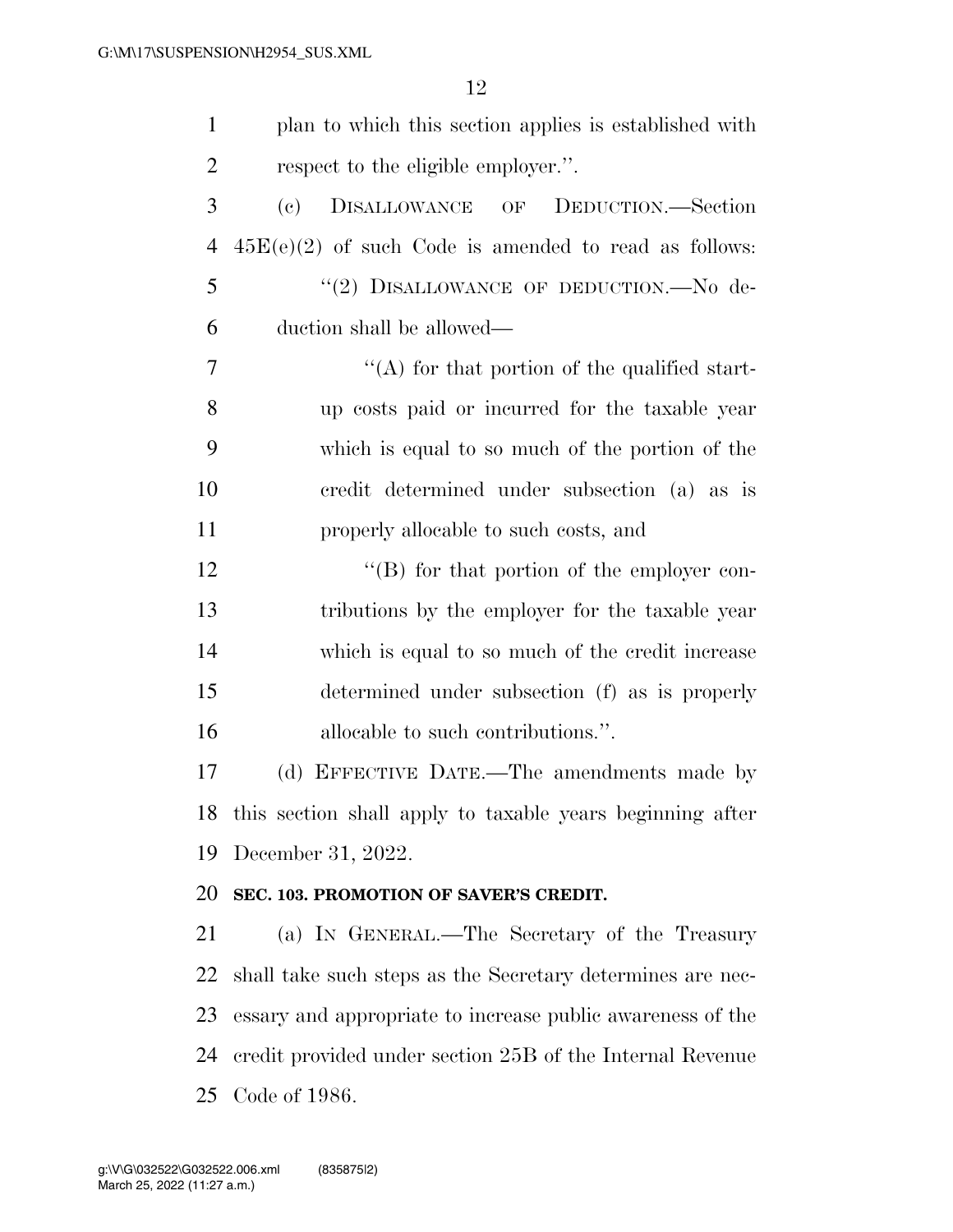| $\mathbf{1}$   | (b) REPORT TO CONGRESS.                                  |
|----------------|----------------------------------------------------------|
| $\overline{2}$ | $(1)$ In GENERAL.—Not later than 90 days after           |
| 3              | the date of the enactment of this Act, the Secretary     |
| 4              | shall provide a report to Congress to summarize the      |
| 5              | anticipated promotion efforts of the Treasury under      |
| 6              | subsection (a).                                          |
| 7              | (2) CONTENTS.—Such report shall include—                 |
| 8              | $(A)$ a description of plans for-                        |
| 9              | (i) the development and distribution                     |
| 10             | of digital and print materials, including the            |
| 11             | distribution of such materials to States for             |
| 12             | participants in State facilitated retirement             |
| 13             | savings programs, and                                    |
| 14             | (ii) the translation of such materials                   |
| 15             | into the 10 most commonly spoken lan-                    |
| 16             | guages in the United States after English                |
| 17             | (as determined by reference to the most re-              |
| 18             | cent American Community Survey of the                    |
| 19             | Bureau of the Census), and                               |
| 20             | (B) such other information as the Sec-                   |
| 21             | retary determines is necessary                           |
| 22             | SEC. 104. ENHANCEMENT OF SAVER'S CREDIT.                 |
| 23             | (a) 50 PERCENT CREDIT RATE.—Section $25B(a)$ of          |
| 24             | the Internal Revenue Code of 1986 is amended by striking |
| 25             | "the applicable percentage" and inserting "50 percent".  |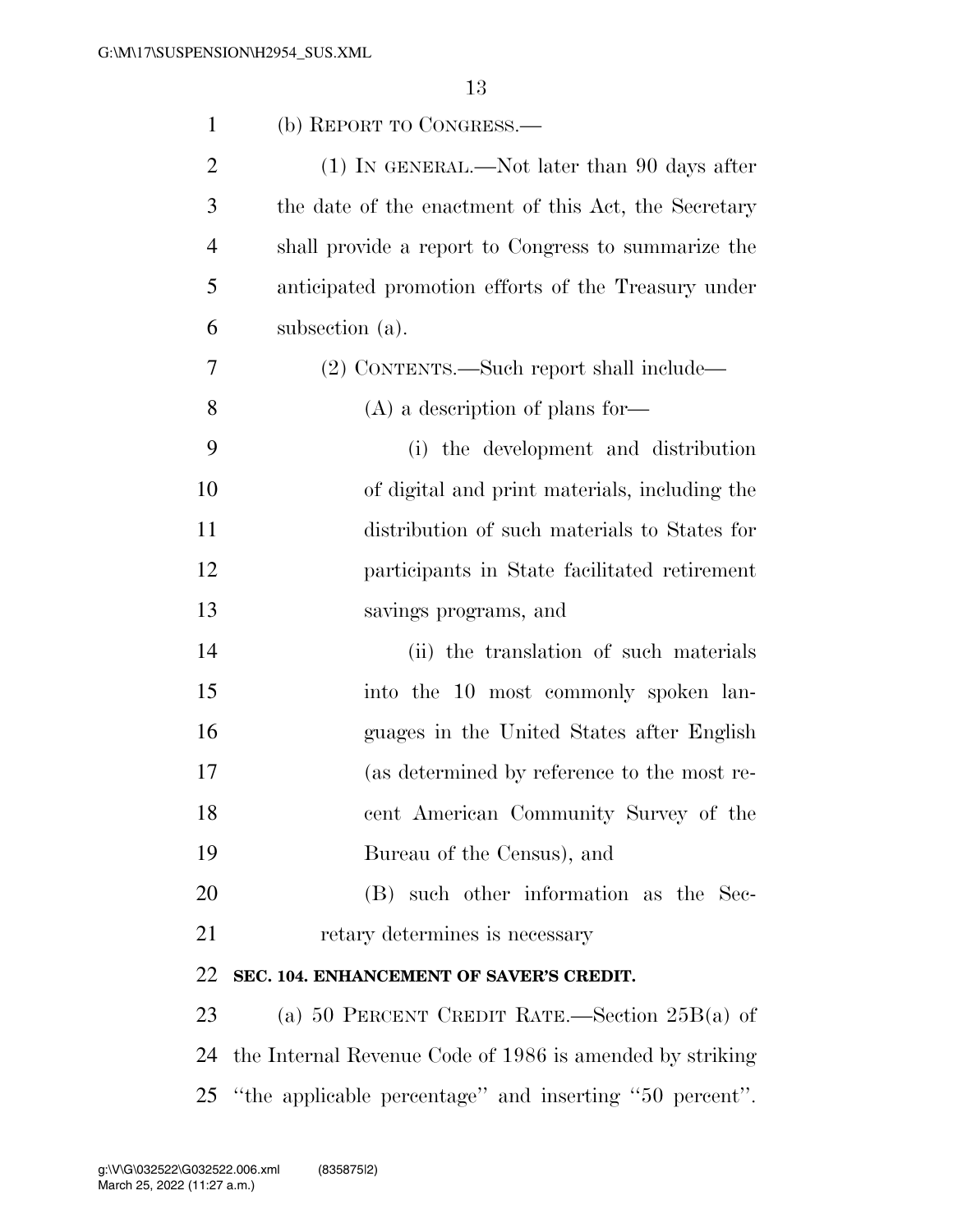| $\mathbf{1}$   | (b) ADJUSTED GROSS INCOME PHASEOUTS.—Section         |  |
|----------------|------------------------------------------------------|--|
| $\overline{2}$ | $25B(b)$ of such Code is amended to read as follows: |  |
| 3              | "(b) LIMITATION.—For purposes of this section—       |  |
| $\overline{4}$ | "(1) IN GENERAL.—The amount of credit al-            |  |
| 5              | lowable under subsection (a) (determined without re- |  |
| 6              | gard to this subsection) shall be reduced (but not   |  |
| 7              | below zero) by an amount which bears the same        |  |
| 8              | ratio to the credit otherwise so allowable as—       |  |
| 9              | "(A) the excess (if any) of-                         |  |
| 10             | "(i) adjusted gross income of the tax-               |  |
| 11             | payer, over                                          |  |
| 12             | "(ii) the threshold amount, bears to                 |  |
| 13             | $\lq\lq$ the phase out amount.                       |  |
| 14             | "(2) THRESHOLD AMOUNT.—The term 'thresh-             |  |
| 15             | old amount' means—                                   |  |
| 16             | "(A) in the case of a joint return or a sur-         |  |
| 17             | viving spouse (as defined in section $2(a)$ ),       |  |
| 18             | \$48,000,                                            |  |
| 19             | "(B) in the case of a head of household, $75$        |  |
| 20             | percent of the amount in effect for the taxable      |  |
| 21             | year under subparagraph $(A)$ , and                  |  |
| 22             | $\lq\lq$ (C) in the case of any other individual, 50 |  |
| 23             | percent of the amount in effect for the taxable      |  |
| 24             | year under subparagraph (A).                         |  |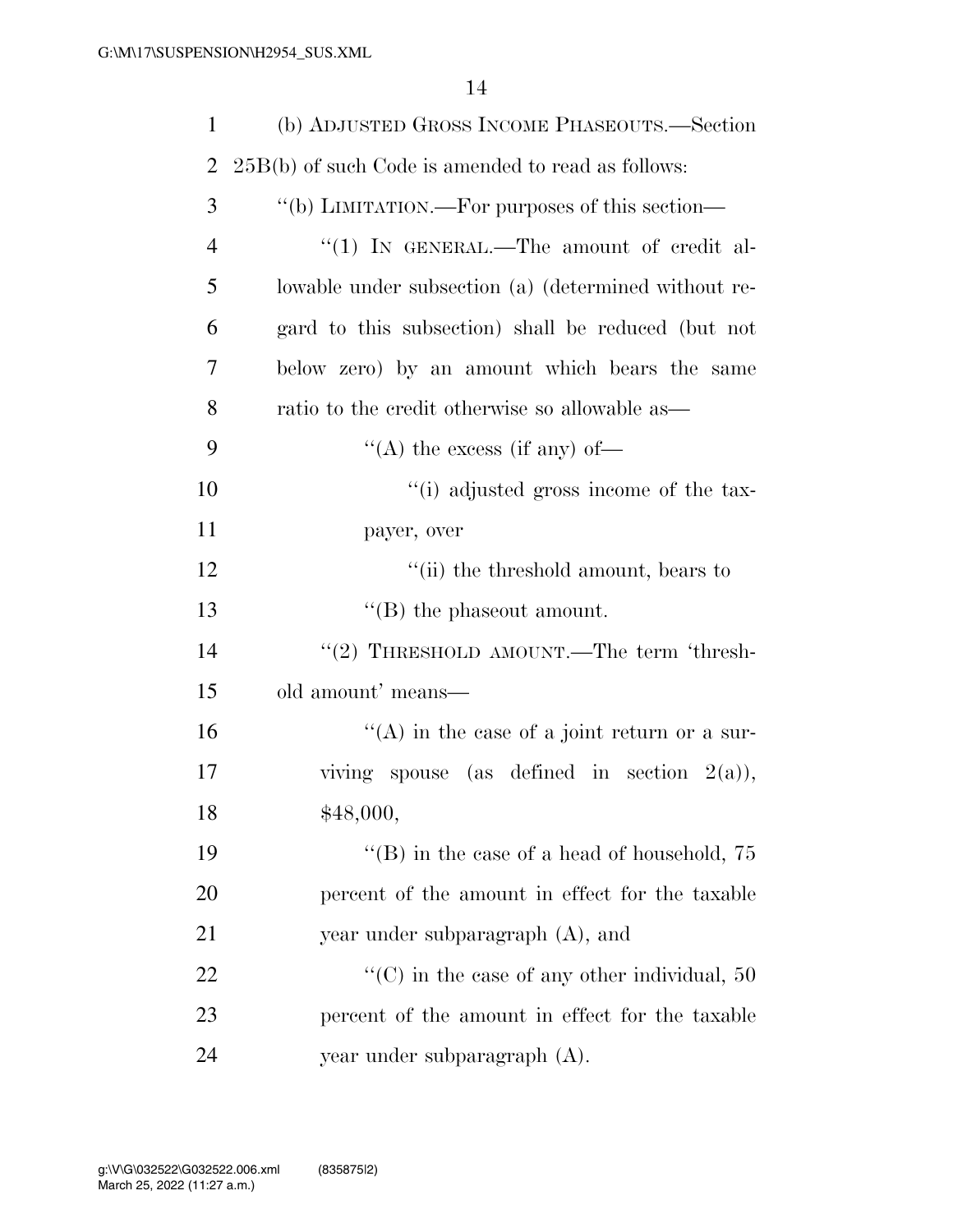| $\mathbf{1}$   | $``(3)$ PHASEOUT AMOUNT.—The term 'phaseout          |
|----------------|------------------------------------------------------|
| $\overline{2}$ | amount' means—                                       |
| 3              | $\lq\lq$ in the case of a joint return or a sur-     |
| $\overline{4}$ | viving spouse (as defined in $2(a)$ ), \$35,000,     |
| 5              | "(B) in the case of a head of household (as          |
| 6              | defined in section $2(b)$ , 75 percent of the        |
| 7              | amount in effect for the taxable year under sub-     |
| 8              | paragraph $(A)$ , and                                |
| 9              | $\lq\lq$ (C) in the case of any other individual, 50 |
| 10             | percent of the amount in effect for the taxable      |
| 11             | year under subparagraph $(A)$ .                      |
| 12             | $``(4)$ INFLATION ADJUSTMENT.—                       |
| 13             | "(A) IN GENERAL.—In the case of any                  |
| 14             | taxable year beginning in a calendar year after      |
| 15             | 2026, the \$48,000 dollar amount in paragraph        |
| 16             | $(2)$ and the \$35,000 in paragraph $(3)$ shall      |
| 17             | each be increased by an amount equal to-             |
| 18             | "(i) such dollar amount, multiplied by               |
| 19             | "(ii) the cost-of-living adjustment de-              |
| 20             | termined under section $1(f)(3)$ for the cal-        |
| 21             | endar year in which the taxable year be-             |
| 22             | gins, determined by substituting 'calendar'          |
| 23             | year 2022' for 'calendar year 2016' in sub-          |
| 24             | paragraph $(A)(ii)$ thereof.                         |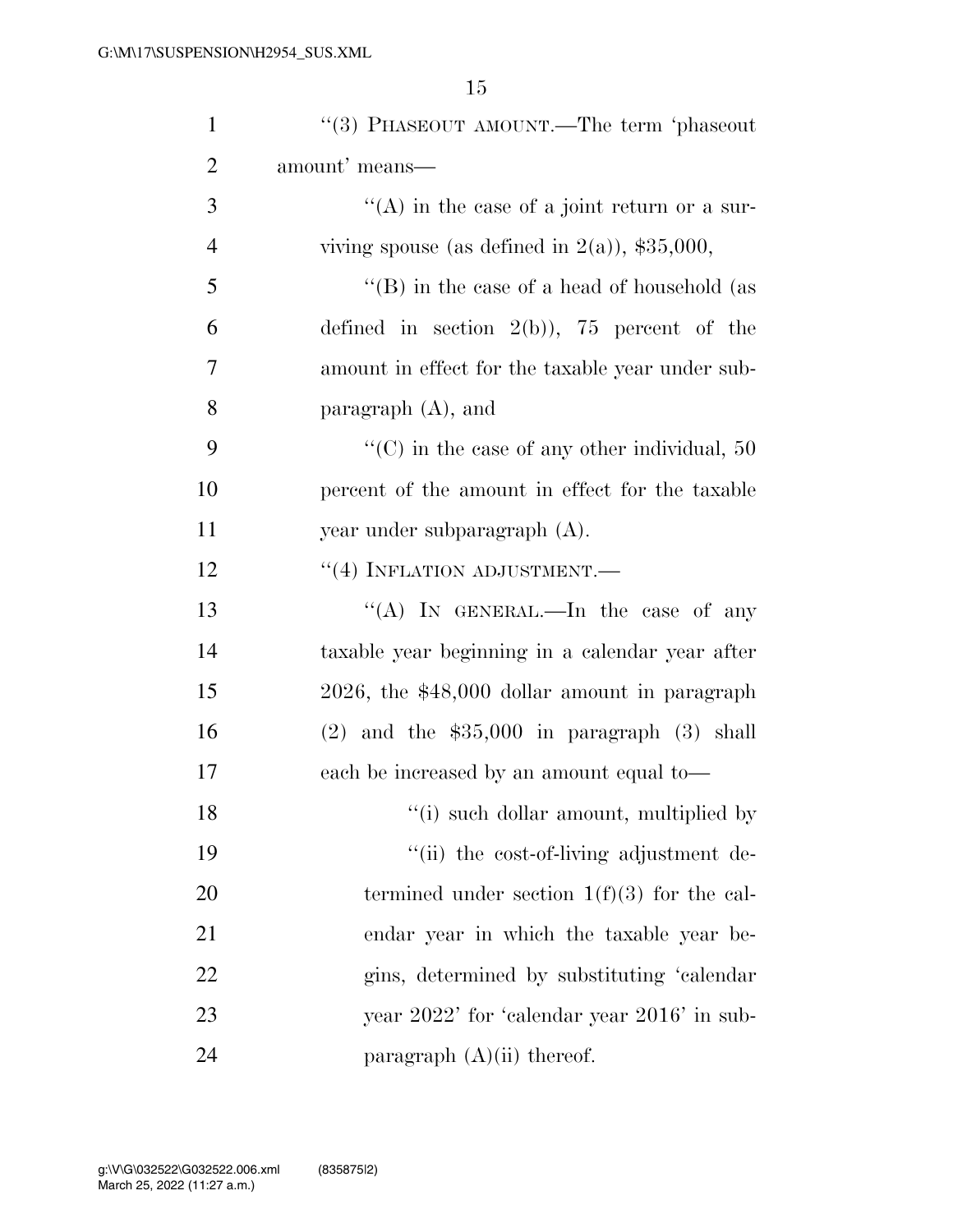1 ''(B) ROUNDING.—Any increase deter- mined under subparagraph (A) that is not a multiple of \$500 shall be rounded to the near-4 est multiple of \$500.".

 (c) EFFECTIVE DATE.—The amendments made by this section shall apply to taxable years beginning after December 31, 2026.

## **SEC. 105. ENHANCEMENT OF 403(b) PLANS.**

9 (a) IN GENERAL.—Section  $403(b)(7)(A)$  of the Inter- nal Revenue Code of 1986 is amended by striking ''if the amounts are to be invested in regulated investment com- pany stock to be held in that custodial account'' and in- serting ''if the amounts are to be held in that custodial account and invested in regulated investment company stock or a group trust intended to satisfy the requirements of Internal Revenue Service Revenue Ruling 81–100 (or any successor guidance)''.

 (b) CONFORMING AMENDMENT.—The heading of paragraph (7) of section 403(b) of such Code is amended by striking ''FOR REGULATED INVESTMENT COMPANY STOCK''.

 (c) EFFECTIVE DATE.—The amendments made by this section shall apply to amounts invested after Decem-ber 31, 2022.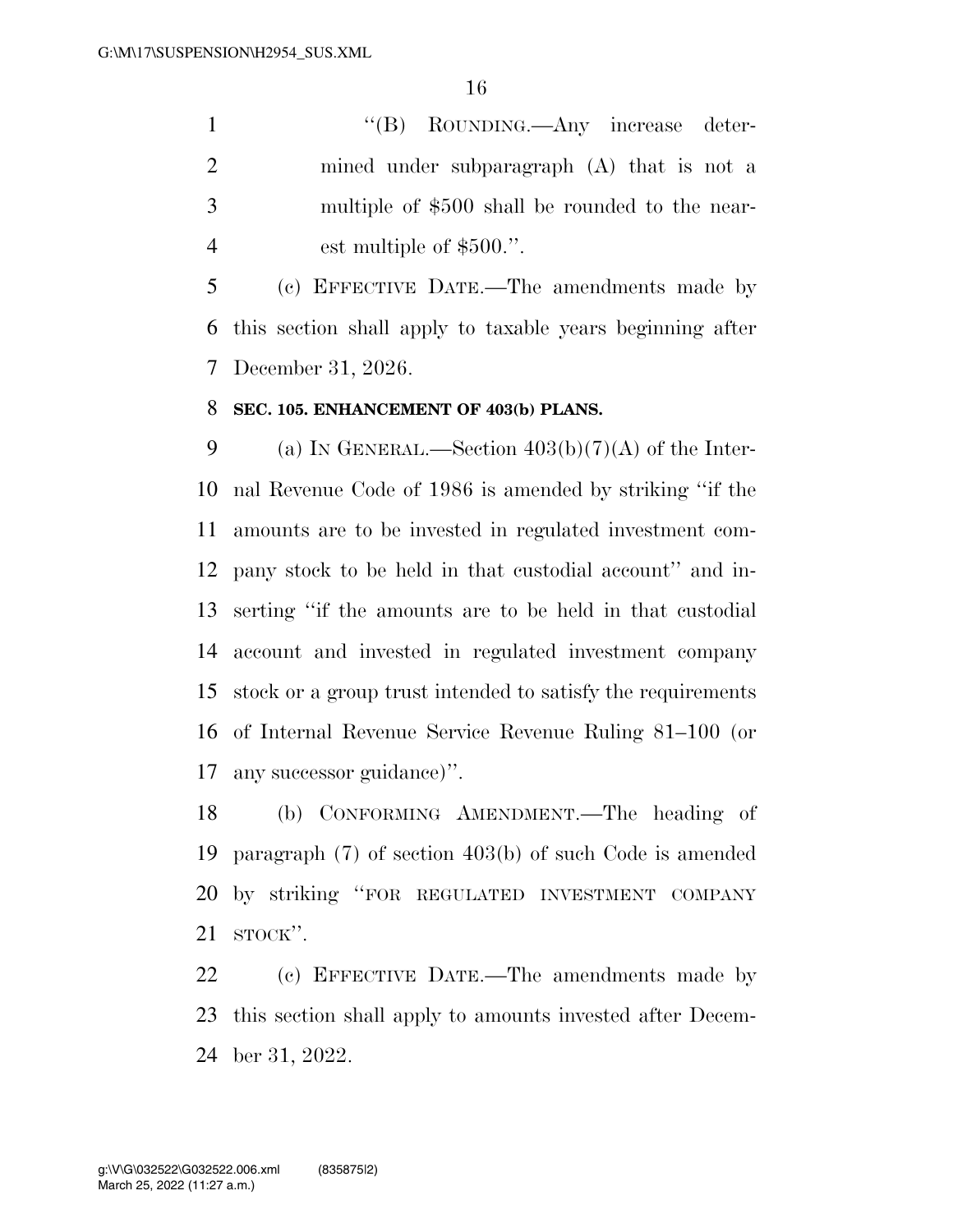| 1              | SEC. 106. INCREASE IN AGE FOR REQUIRED BEGINNING            |
|----------------|-------------------------------------------------------------|
| $\overline{2}$ | DATE FOR MANDATORY DISTRIBUTIONS.                           |
| 3              | (a) IN GENERAL.—Section $401(a)(9)(C)(i)(I)$ of the         |
| $\overline{4}$ | Internal Revenue Code of 1986 is amended by striking        |
| 5              | "age 72" and inserting "the applicable age".                |
| 6              | (b) SPOUSE BENEFICIARIES; SPECIAL RULE FOR                  |
| 7              | OWNERS.—Subparagraphs $(B)(iv)(I)$ and $(C)(ii)(I)$ of sec- |
| 8              | tion $401(a)(9)$ of such Code are each amended by striking  |
| 9              | "age 72" and inserting "the applicable age".                |
| 10             | (c) APPLICABLE AGE.—Section $401(a)(9)(C)$ of such          |
| 11             | Code is amended by adding at the end the following new      |
| 12             | clause:                                                     |
| 13             | $``(v)$ APPLICABLE AGE.—                                    |
| 14             | "(I) In the case of an individual                           |
| 15             | who attains age 72 after December                           |
| 16             | 31, 2022, and age 73 before January                         |
| 17             | 1, 2030, the applicable age is $73$ .                       |
| 18             | "(II) In the case of an individual                          |
| 19             | who attains age 73 after December                           |
| 20             | $31, 2029,$ and age 74 before January                       |
| 21             | 1, 2033, the applicable age is $74$ .                       |
| 22             | "(III) In the case of an indi-                              |
| 23             | vidual who attains age 74 after De-                         |
| 24             | cember 31, 2032, the applicable age is                      |
| 25             | $75.$ ".                                                    |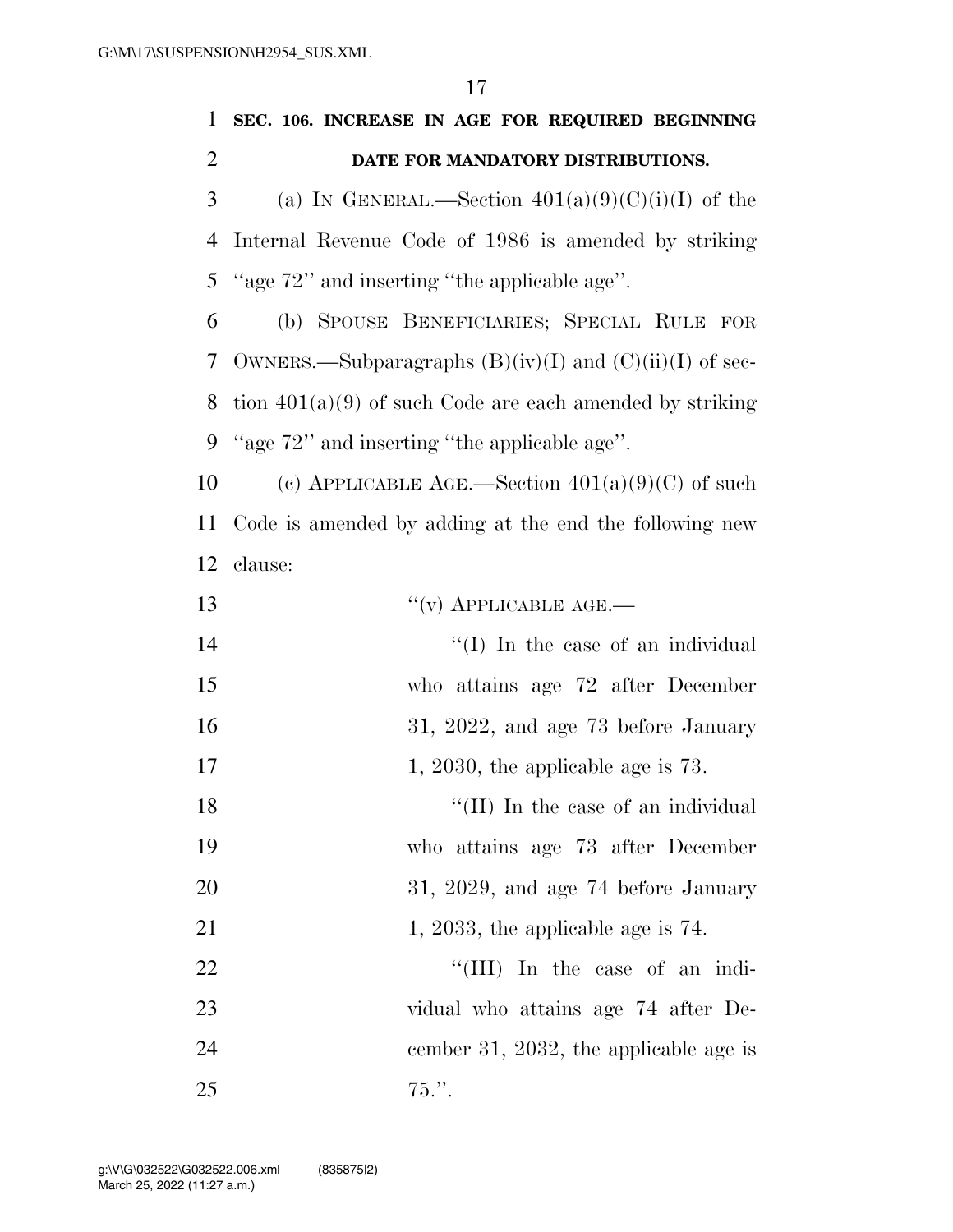(d) CONFORMING AMENDMENTS.—The last sentence of section 408(b) of such Code is amended by striking ''age 72'' and inserting ''the applicable age (determined 4 under section  $401(a)(9)(C)(v)$  for the calendar year in which such taxable year begins)''.

 (e) EFFECTIVE DATE.—The amendments made by this section shall apply to distributions required to be made after December 31, 2022, with respect to individuals who attain age 72 after such date.

### **SEC. 107. INDEXING IRA CATCH-UP LIMIT.**

 (a) IN GENERAL.—Subparagraph (C) of section 219(b)(5) of the Internal Revenue Code of 1986 is amend-ed by adding at the end the following new clause:

| 14 | "(iii) INDEXING OF CATCH-UP LIMITA-          |
|----|----------------------------------------------|
| 15 | TION.—In the case of any taxable year be-    |
| 16 | ginning in a calendar year after 2023, the   |
| 17 | $$1,000$ amount under subparagraph $(B)(ii)$ |
| 18 | shall be increased by an amount equal to—    |
| 19 | $\lq\lq$ such dollar amount, multi-          |
| 20 | plied by                                     |
| 21 | "(II) the cost-of-living adjust-             |
| 22 | ment determined under section $1(f)(3)$      |
| 23 | for the calendar year in which the tax-      |
| 24 | able year begins, determined by sub-         |
| 25 | stituting 'calendar year 2022' for 'cal-     |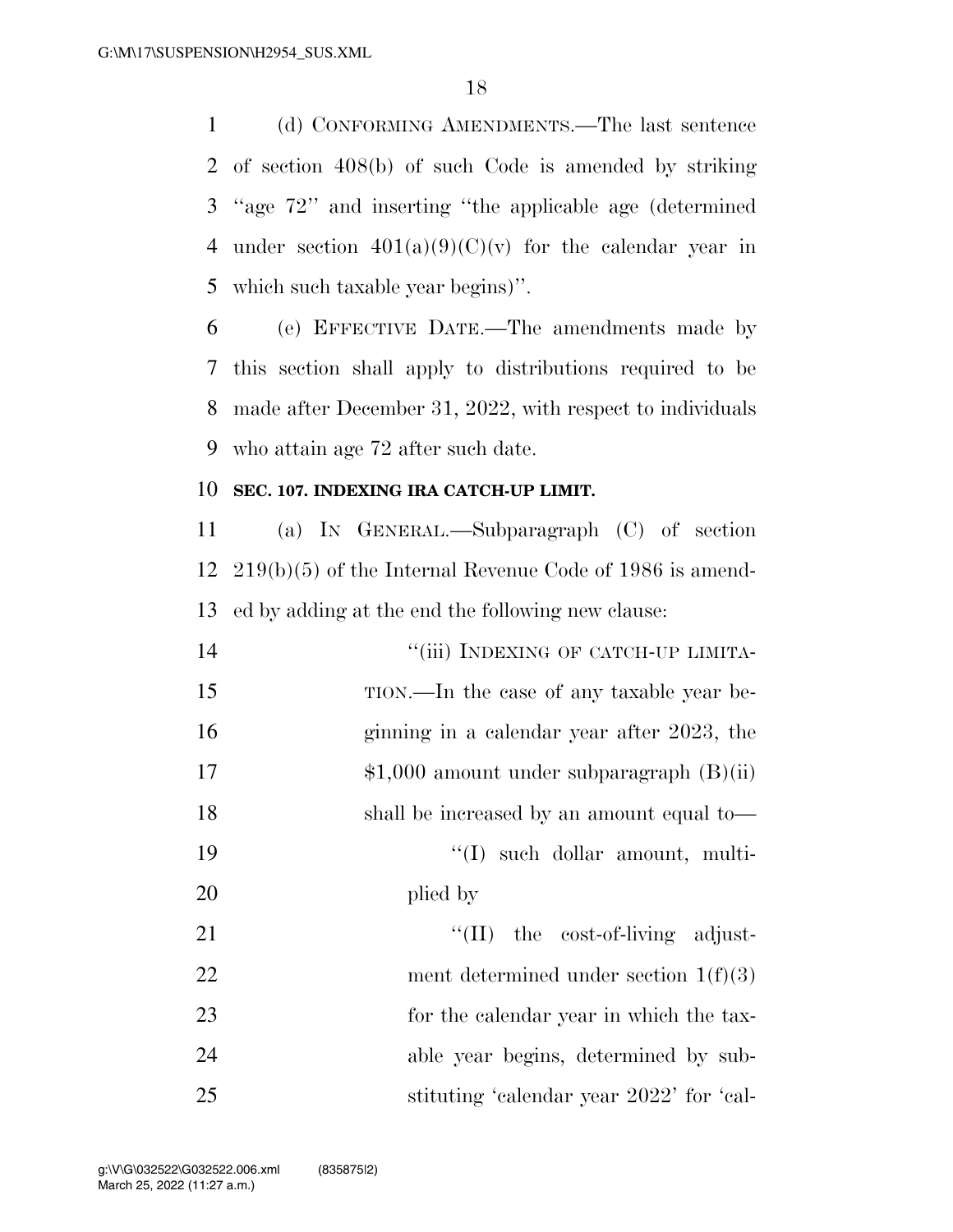| $\mathbf{1}$   | endar year 2016' in subparagraph                            |
|----------------|-------------------------------------------------------------|
| $\overline{2}$ | $(A)(ii)$ thereof.                                          |
| 3              | If any amount after adjustment under the                    |
| $\overline{4}$ | preceding sentence is not a multiple of                     |
| 5              | \$100, such amount shall be rounded to the                  |
| 6              | next lower multiple of \$100.".                             |
| 7              | (b) EFFECTIVE DATE.—The amendments made by                  |
| 8              | this section shall apply to taxable years beginning after   |
| 9              | December 31, 2023.                                          |
| 10             | SEC. 108. HIGHER CATCH-UP LIMIT TO APPLY AT AGE 62, 63,     |
| 11             | AND 64.                                                     |
| 12             | (a) IN GENERAL.—                                            |
| 13             | (1) PLANS OTHER THAN SIMPLE PLANS.—Sec-                     |
| 14             | tion $414(v)(2)(B)(i)$ of the Internal Revenue Code of      |
| 15             | 1986 is amended by inserting the following before           |
| 16             | the period: " $(\$10,000$ , in the case of an eligible par- |
| 17             | ticipant who would attain age 62, but not age 65,           |
| 18             | before the close of the taxable year)".                     |
| 19             | (2) SIMPLE PLANS.—Section $414(v)(2)(B)(ii)$ of             |
| 20             | such Code is amended by inserting the following be-         |
| 21             | fore the period: " $(\$5,000,$ in the case of an eligible   |
| 22             | participant who would attain age 62, but not age 65,        |
| 23             | before the close of the taxable year)".                     |
| 24             | (b) COST-OF-LIVING ADJUSTMENTS.—Subparagraph                |
| 25             | (C) of section $414(v)(2)$ of such Code is amended by add-  |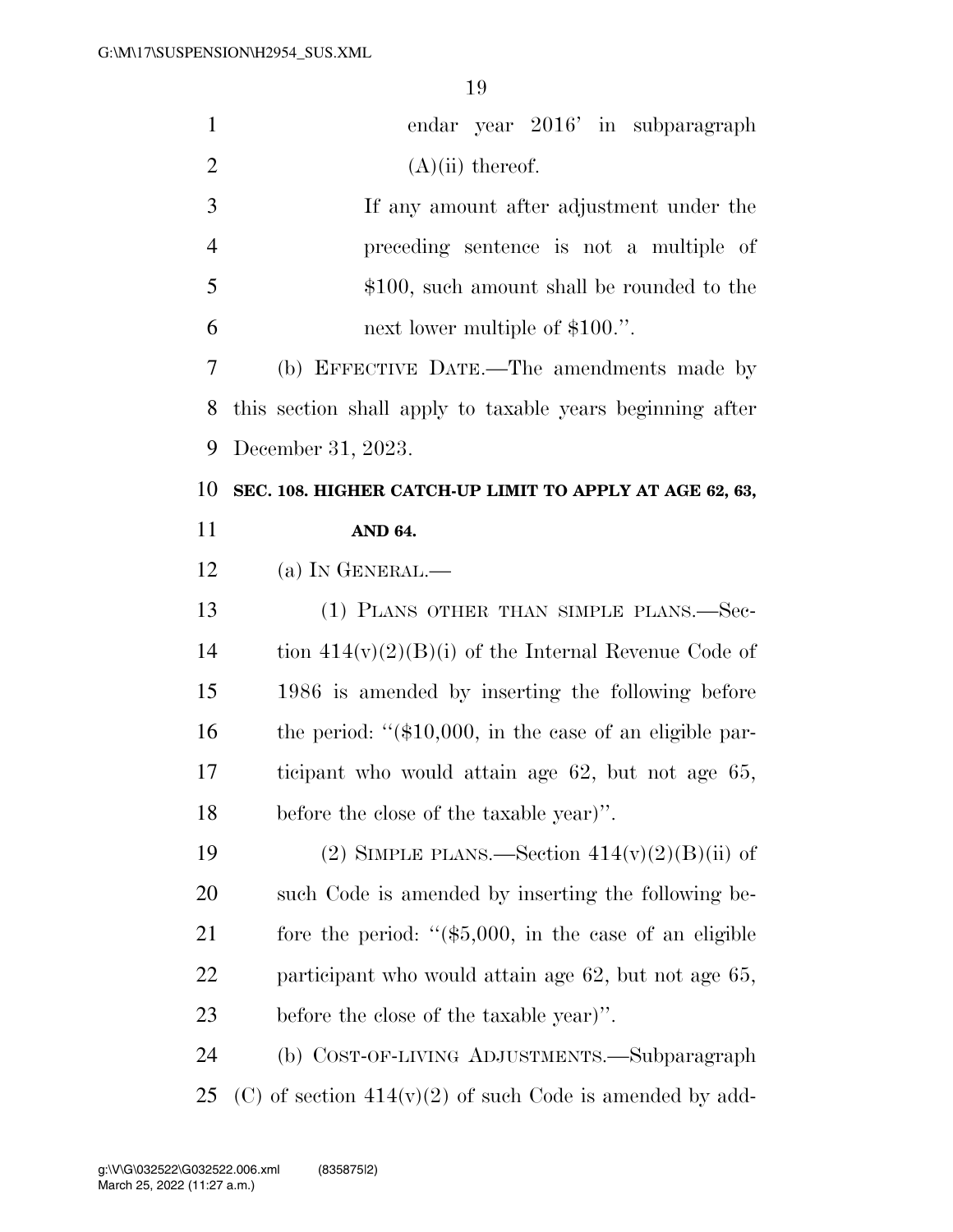ing at the end the following: ''In the case of a year begin- ning after December 31, 2023, the Secretary shall adjust annually the \$10,000 amount in subparagraph (B)(i) and the \$5,000 amount in subparagraph (B)(ii) for increases in the cost-of-living at the same time and in the same manner as adjustments under the preceding sentence; ex- cept that the base period taken into account shall be the calendar quarter beginning July 1, 2022.''.

 (c) EFFECTIVE DATE.—The amendments made by this section shall apply to taxable years beginning after December 31, 2023.

### **SEC. 109. POOLED EMPLOYER PLANS MODIFICATION.**

13 (a) IN GENERAL.—Section  $3(43)(B)(ii)$  of the Em- ployee Retirement Income Security Act of 1974 (29 15 U.S.C.  $1002(43)(B)(ii)$  is amended to read as follows:

 ''(ii) designate a named fiduciary (other than an employer in the plan) to be responsible for collecting contributions to the plan and require such fiduciary to im- plement written contribution collection pro- cedures that are reasonable, diligent, and 22 systematic;".

 (b) EFFECTIVE DATE.—The amendments made by this section shall apply to plan years beginning after De-cember 31, 2022.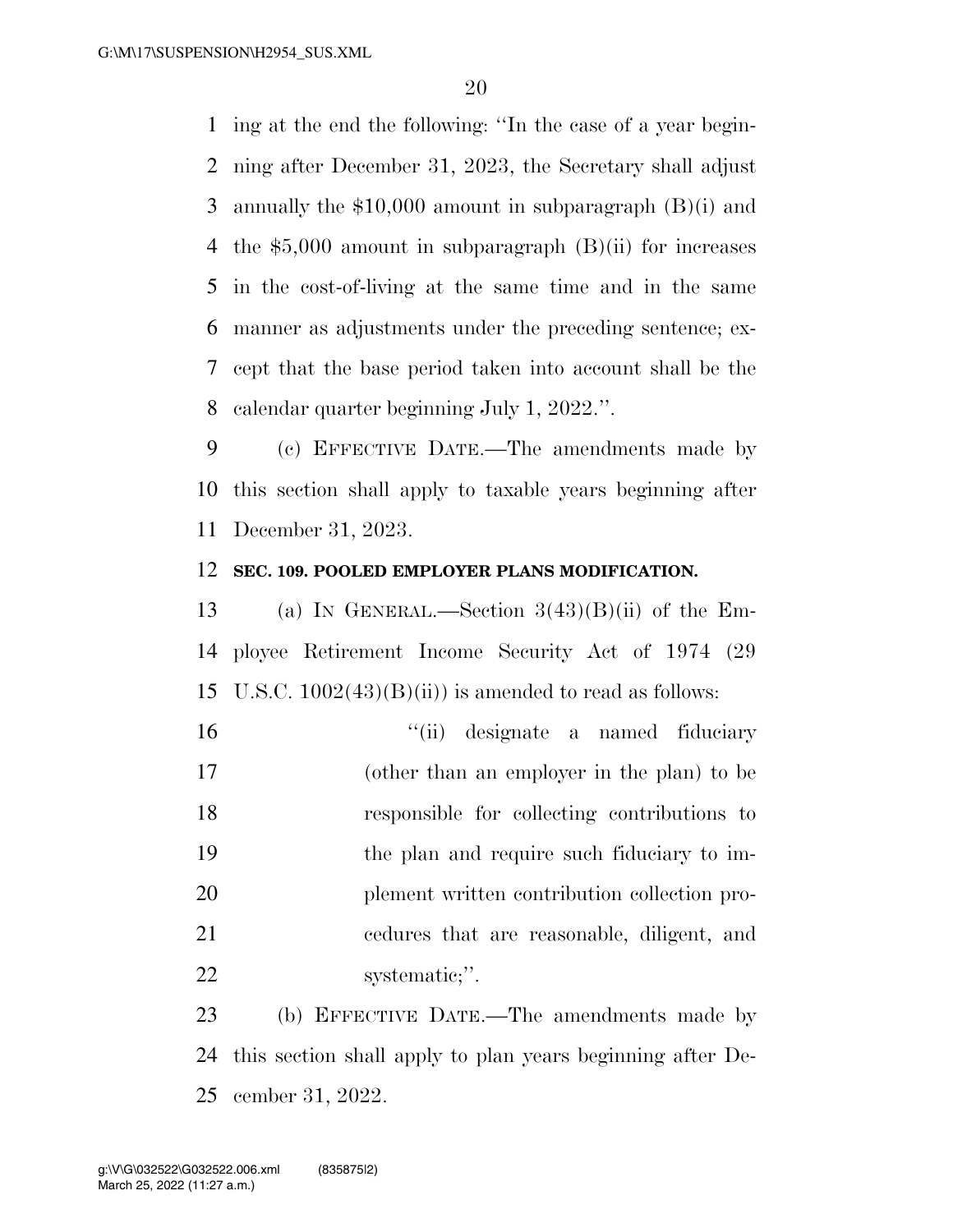### 1 **SEC. 110. MULTIPLE EMPLOYER 403(b) PLANS.**

2 (a) IN GENERAL.—Section 403(b) of the Internal 3 Revenue Code of 1986 is amended by adding at the end 4 the following new paragraph:

- 5 "(15) MULTIPLE EMPLOYER PLANS.—
- 6  $"({\rm A})$  In GENERAL.—Except in the case of 7 a church plan, this subsection shall not be 8 treated as failing to apply to an annuity con-9 tract solely by reason of such contract being 10 purchased under a plan maintained by more 11 than 1 employer.
- 12 "(B) TREATMENT OF EMPLOYERS FAILING 13 TO MEET REQUIREMENTS OF PLAN.—
- 14 ''(i) In GENERAL.—In the case of a 15 plan maintained by more than 1 employer, 16 this subsection shall not be treated as fail-17 ing to apply to an annuity contract held 18 under such plan merely because of one or 19 more employers failing to meet the require-20 ments of this subsection if such plan satis-21 fies rules similar to the rules of section 22  $413(e)(2)$  with respect to any such em-23 ployer failure.

24 ''(ii) ADDITIONAL REQUIREMENTS IN 25 CASE OF NON-GOVERNMENTAL PLANS.—A 26 plan shall not be treated as meeting the re-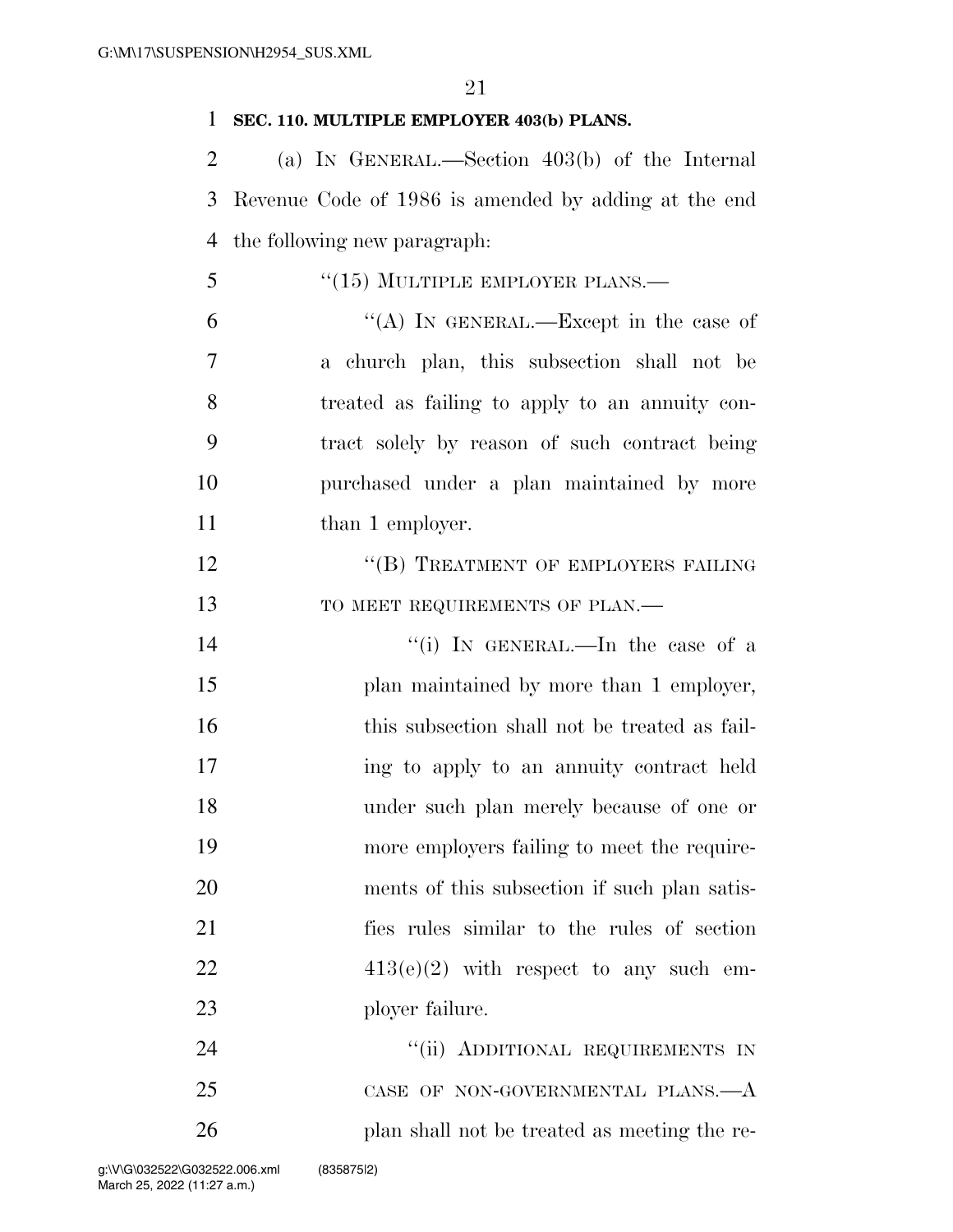| $\mathbf{1}$   | quirements of this subparagraph unless the     |
|----------------|------------------------------------------------|
| 2              | plan satisfies rules similar to the rules of   |
| 3              | subparagraph $(A)$ or $(B)$ of section         |
| $\overline{4}$ | $413(e)(1)$ , except in the case of a multiple |
| $\overline{5}$ | employer plan maintained solely by any of      |
| 6              | the following: A State, a political subdivi-   |
| 7              | sion of a State, or an agency or instrumen-    |
| 8              | tality of any one or more of the fore-         |
| 9              | $going$ .".                                    |

 (b) ANNUAL REGISTRATION FOR 403(b) MULTIPLE EMPLOYER PLAN.—Section 6057 of such Code is amend- ed by redesignating subsection (g) as subsection (h) and by inserting after subsection (f) the following new sub-section:

 ''(g) 403(b) MULTIPLE EMPLOYER PLANS TREATED AS ONE PLAN.—In the case of annuity contracts to which this section applies and to which section 403(b) applies by reason of the plan under which such contracts are pur- chased meeting the requirements of paragraph (15) there- of, such plan shall be treated as a single plan for purposes of this section.''.

 (c) ANNUAL INFORMATION RETURNS FOR 403(b) MULTIPLE EMPLOYER PLAN.—Section 6058 of such Code is amended by redesignating subsection (f) as subsection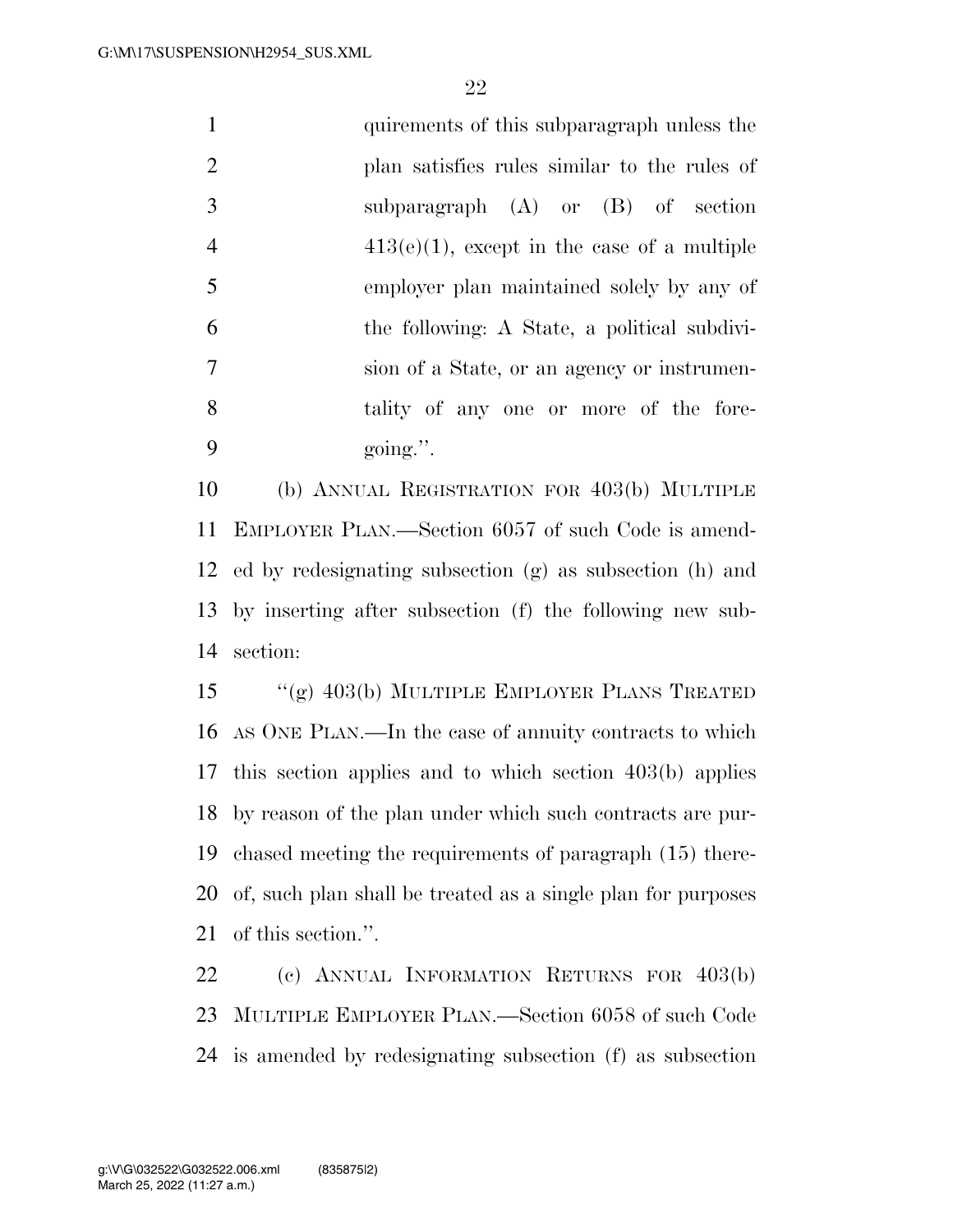(g) and by inserting after subsection (e) the following new subsection:

 ''(f) 403(b) MULTIPLE EMPLOYER PLANS TREATED AS ONE PLAN.—In the case of annuity contracts to which this section applies and to which section 403(b) applies by reason of the plan under which such contracts are pur- chased meeting the requirements of paragraph (15) there- of, such plan shall be treated as a single plan for purposes of this section.''.

 (d) AMENDMENTS TO EMPLOYEE RETIREMENT IN-COME SECURITY ACT OF 1974.—

12 (1) IN GENERAL.—Section  $3(43)(A)$  of the Em- ployee Retirement Income Security Act of 1974 is amended—

 (A) in clause (ii), by striking ''section 501(a) of such Code or'' and inserting ''section 501(a) of such Code, a plan that consists of contracts described in section 403(b) of such Code, or''; and

 (B) in the flush text at the end, by striking 21 "the plan." and inserting "the plan, but such term shall include any program (other than a governmental plan) maintained for the benefit of the employees of more than 1 employer that consists of contracts described in section 403(b)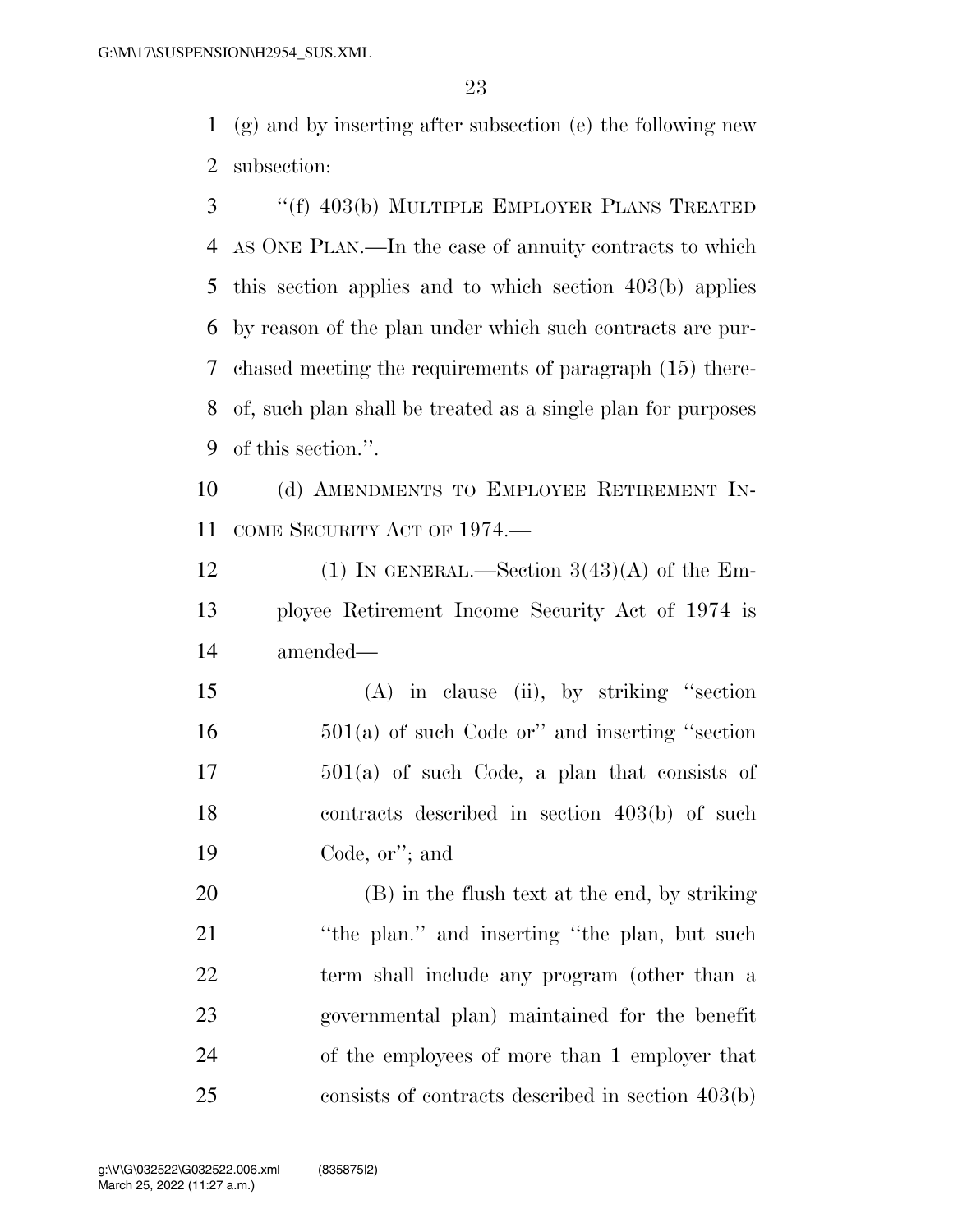| $\overline{1}$ | of such Code and that meets the requirements      |
|----------------|---------------------------------------------------|
| 2              | of subparagraph (A) or (B) of section $413(e)(1)$ |
| 3              | of such Code.".                                   |

 (2) CONFORMING AMENDMENTS.—Sections  $3(43)(B)(v)(II)$  and  $3(44)(A)(i)(I)$  of the Employee Retirement Income Security Act of 1974 are each amended by striking ''section 401(a) of such Code or'' and inserting ''section 401(a) of such Code, a plan that consists of contracts described in section 403(b) of such Code, or''.

 (e) REGULATIONS RELATING TO EMPLOYER FAIL- URE TO MEET MULTIPLE EMPLOYER PLAN REQUIRE- MENTS.—The Secretary of the Treasury (or the Sec- retary's delegate) shall prescribe such regulations as may be necessary to clarify, in the case of plans to which sec- tion 403(b)(15) of the Internal Revenue Code of 1986 ap- plies, the treatment of an employer departing such plan in connection with such employer's failure to meet mul-tiple employer plan requirements.

 (f) MODIFICATION OF MODEL PLAN LANGUAGE, ETC.—

 (1) PLAN NOTIFICATIONS.—The Secretary of the Treasury (or the Secretary's delegate) shall mod- ify the model plan language published under section 413(e)(5) of the Internal Revenue Code of 1986 to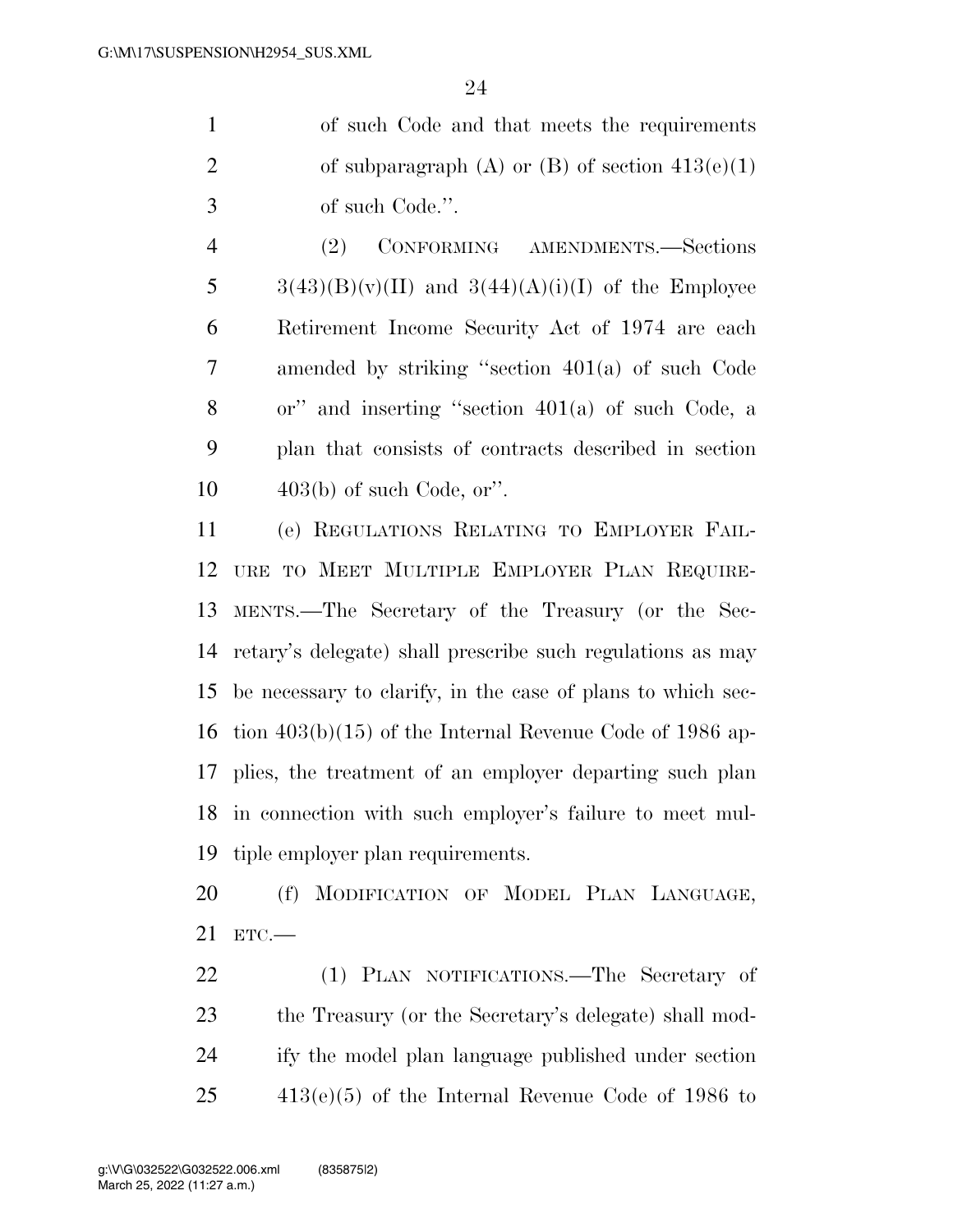include language that notifies participating employ-2 ers described in section  $501(c)(3)$ , and which are ex- empt from tax under section 501(a), that the plan is subject to the Employee Retirement Income Secu- rity Act of 1974 and that such employer is a plan sponsor with respect to its employees participating in the multiple employer plan and, as such, has cer- tain fiduciary duties with respect to the plan and to its employees.

 (2) MODEL PLANS FOR MULTIPLE EMPLOYER 403(b) NON-GOVERNMENTAL PLANS.—For plans to which section 403(b)(15)(A) of the Internal Revenue Code of 1986 applies (other than a plan maintained for its employees by a State, a political subdivision of a State, or an agency or instrumentality of any one or more of the foregoing), the Secretary of the Treasury shall publish model plan language similar to model plan language published under section 413(e)(5) of such Code.

 (3) EDUCATIONAL OUTREACH TO EMPLOYERS EXEMPT FROM TAX.—The Secretary of the Treasury (or the Secretary's delegate) shall provide education and outreach to increase awareness to employers de-24 scribed in section  $501(c)(3)$  of the Internal Revenue Code of 1986, and which are exempt from tax under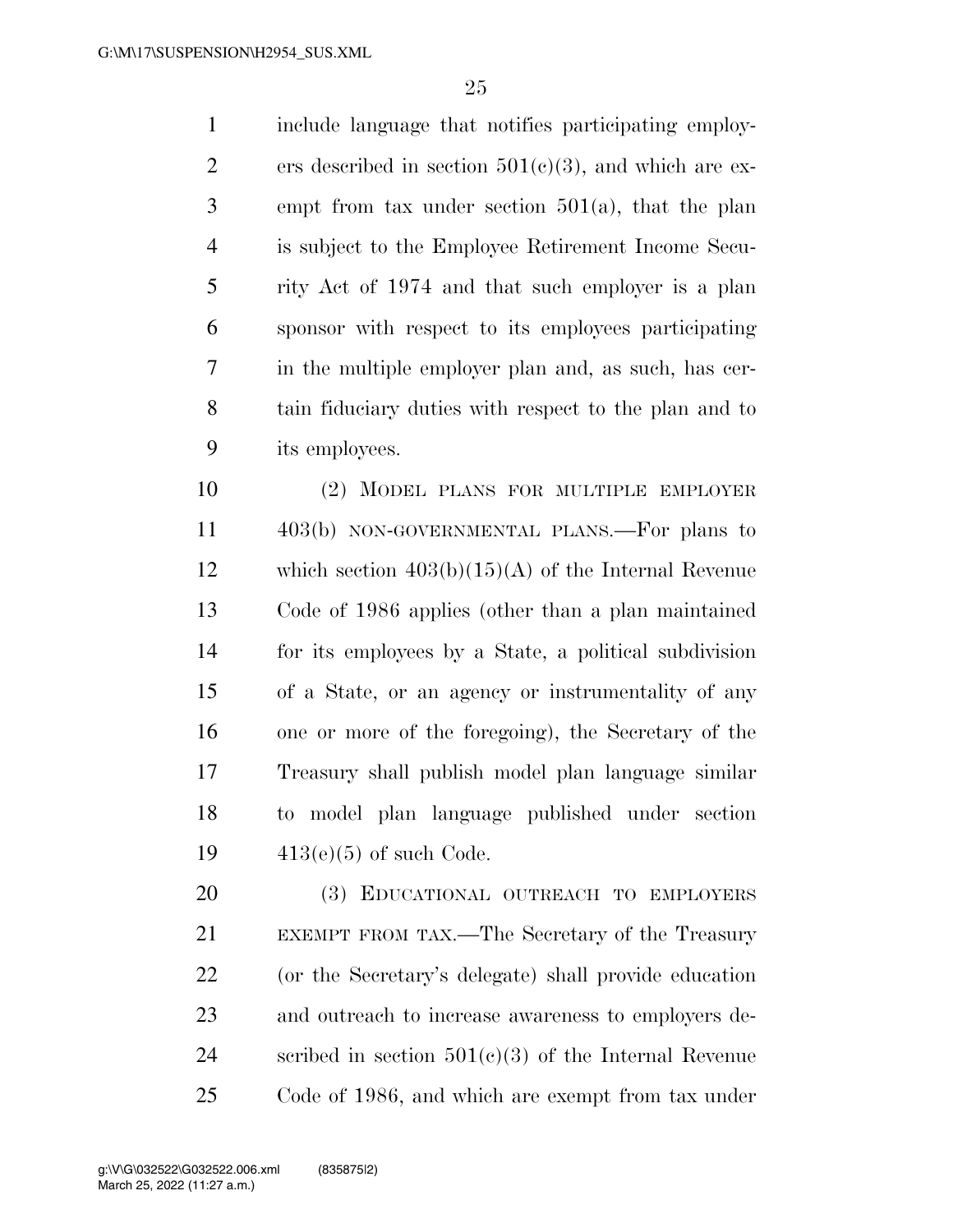section 501(a) of such Code, that multiple employer plans are subject to the Employee Retirement In- come Security Act of 1974 and that such employer is a plan sponsor with respect to its employees par- ticipating in the multiple employer plan and, as such, has certain fiduciary duties with respect to the plan and to its employees.

 (g) NO INFERENCE WITH RESPECT TO CHURCH PLANS.—Regarding any application of section 403(b) of the Internal Revenue Code of 1986 to an annuity contract purchased under a church plan (as defined in section 414(e) of such Code) maintained by more than 1 em- ployer, or to any application of rules similar to section 413(e) of such Code to such a plan, no inference shall 15 be made from section  $403(b)(15)(A)$  of such Code (as added by this Act) not applying to such plans.

(h) EFFECTIVE DATE.—

 (1) IN GENERAL.—The amendments made by this section shall apply to plan years beginning after December 31, 2022.

 (2) RULE OF CONSTRUCTION.—Nothing in the amendments made by subsection (a) shall be con- strued as limiting the authority of the Secretary of the Treasury or the Secretary's delegate (determined without regard to such amendment) to provide for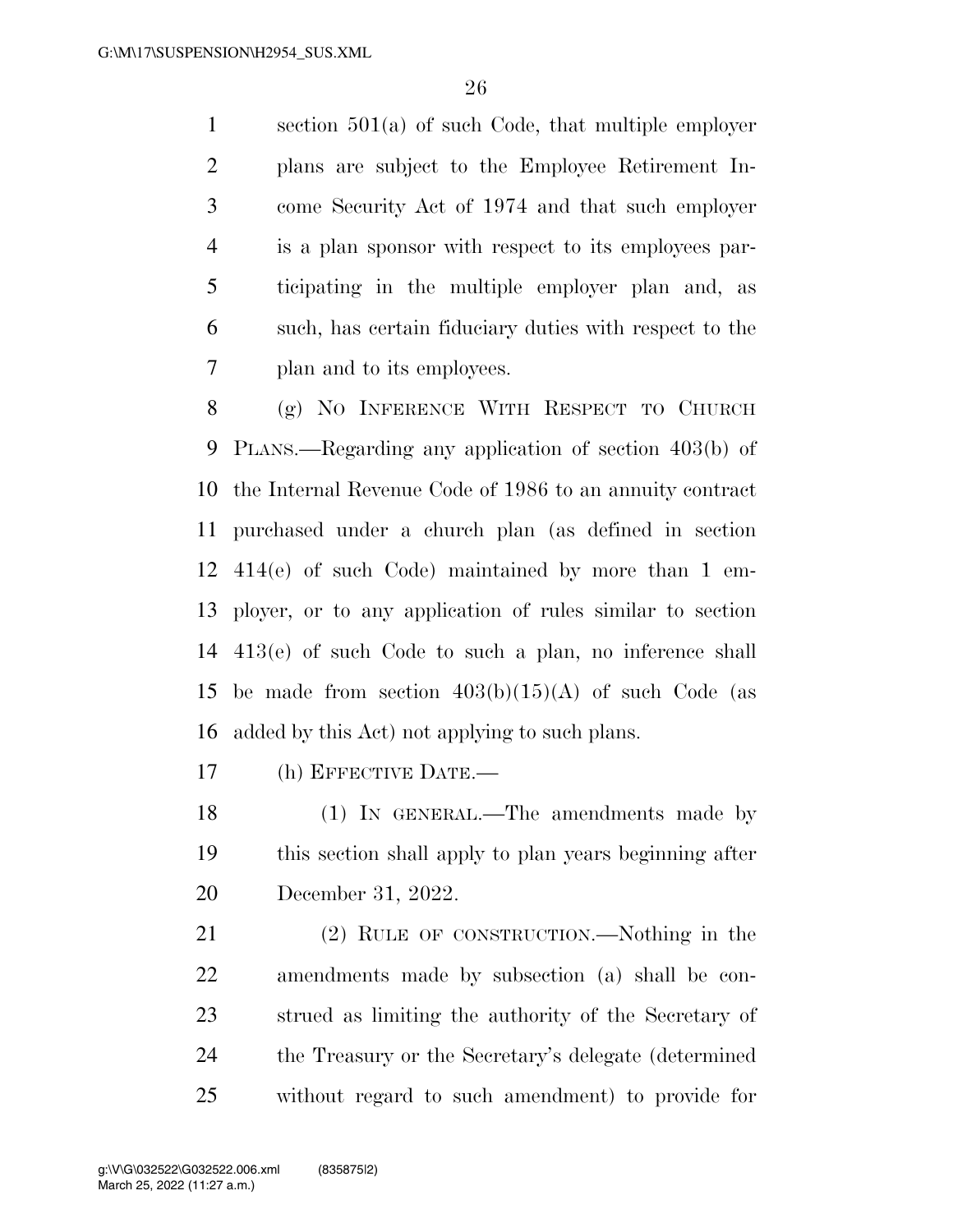| $\mathbf{1}$   | the proper treatment of a failure to meet any re-            |
|----------------|--------------------------------------------------------------|
| $\overline{2}$ | quirement applicable under the Internal Revenue              |
| 3              | Code of 1986 with respect to one employer (and its           |
| $\overline{4}$ | employees) in the case of a plan to which section            |
| 5              | $403(b)(15)$ of the Internal Revenue Code of 1986            |
| 6              | applies.                                                     |
| 7              | SEC. 111. TREATMENT OF STUDENT LOAN PAYMENTS AS              |
| 8              | ELECTIVE DEFERRALS FOR PURPOSES OF                           |
| 9              | <b>MATCHING CONTRIBUTIONS.</b>                               |
| 10             | (a) IN GENERAL.—Section $401(m)(4)(A)$ of the In-            |
| 11             | ternal Revenue Code of 1986 is amended by striking           |
|                | 12 "and" at the end of clause (i), by striking the period at |
| 13             | the end of clause (ii) and inserting ", and", and by adding  |
| 14             | at the end the following new clause:                         |
| 15             | "(iii) subject to the requirements of                        |
| 16             | paragraph $(13)$ , any employer contribution                 |
| 17             | made to a defined contribution plan on be-                   |
| 18             | half of an employee on account of a quali-                   |
| 19             | fied student loan payment.".                                 |
| 20             | (b) QUALIFIED STUDENT LOAN PAYMENT.—Section                  |
| 21             | $401(m)(4)$ of such Code is amended by adding at the end     |
| 22             | the following new subparagraph.                              |
| 23             | "(D) QUALIFIED STUDENT LOAN<br>PAY-                          |
| 24             | MENT.—The term 'qualified student loan pay-                  |
| 25             | ment' means a payment made by an employee                    |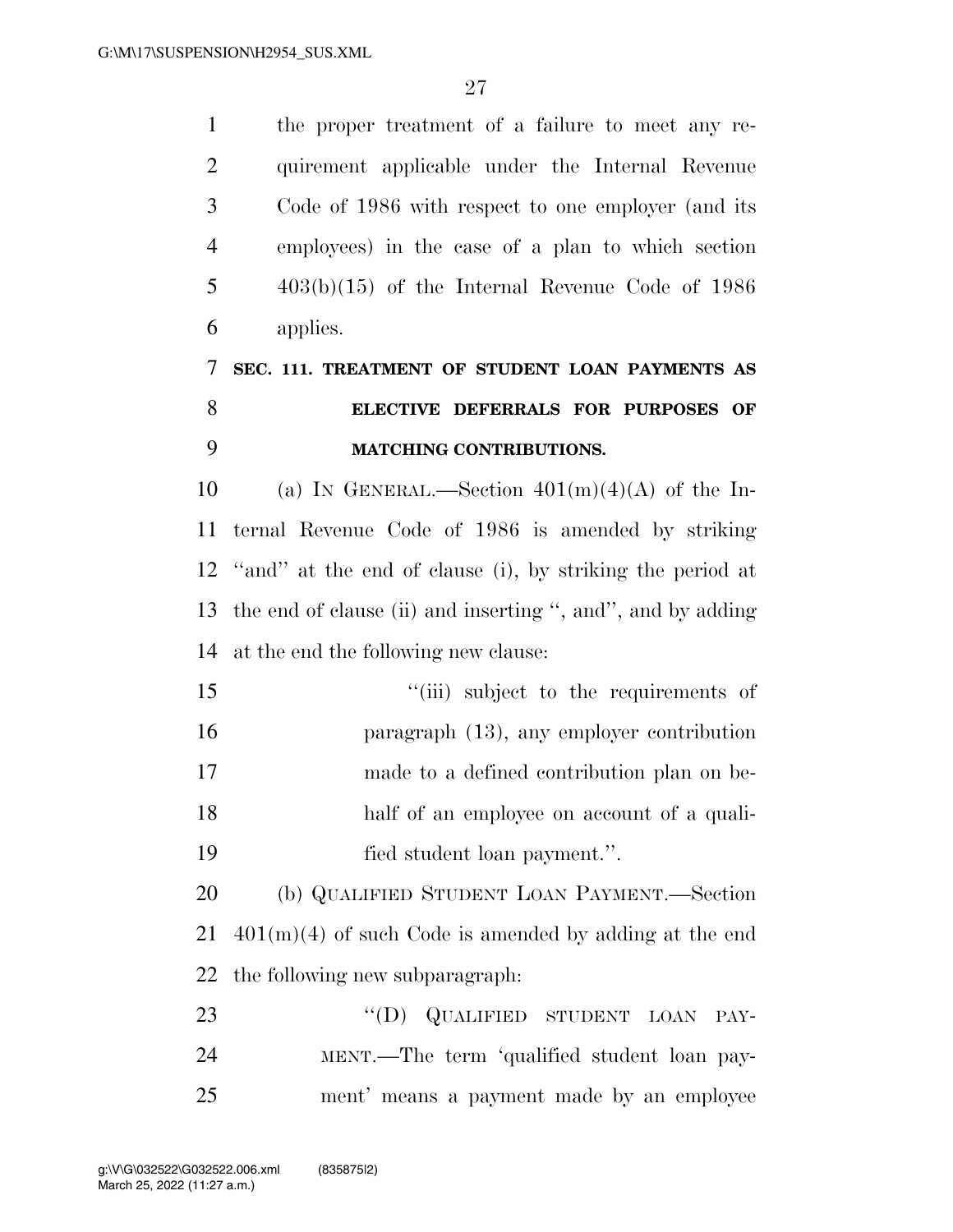| $\mathbf{1}$   | in repayment of a qualified education loan (as   |
|----------------|--------------------------------------------------|
| $\overline{2}$ | defined section $221(d)(1)$ incurred by the em-  |
| 3              | ployee to pay qualified higher education ex-     |
| $\overline{4}$ | penses, but only—                                |
| 5              | "(i) to the extent such payments in              |
| 6              | the aggregate for the year do not exceed         |
| $\tau$         | an amount equal to—                              |
| 8              | $\lq\lq$ (I) the limitation applicable           |
| 9              | under section $402(g)$ for the year (or,         |
| 10             | if lesser, the employee's compensation           |
| 11             | (as defined in section $415(c)(3)$ ) for         |
| 12             | the year), reduced by                            |
| 13             | "(II) the elective deferrals made                |
| 14             | by the employee for such year, and               |
| 15             | "(ii) if the employee certifies to the           |
| 16             | employer making the matching contribu-           |
| 17             | tion under this paragraph that such pay-         |
| 18             | ment has been made on such loan.                 |
| 19             | For purposes of this subparagraph, the term      |
| 20             | 'qualified higher education expenses' means the  |
| 21             | cost of attendance (as defined in section 472 of |
| 22             | the Higher Education Act of 1965, as in effect   |
| 23             | on the day before the date of the enactment of   |
| 24             | the Taxpayer Relief Act of 1997) at an eligible  |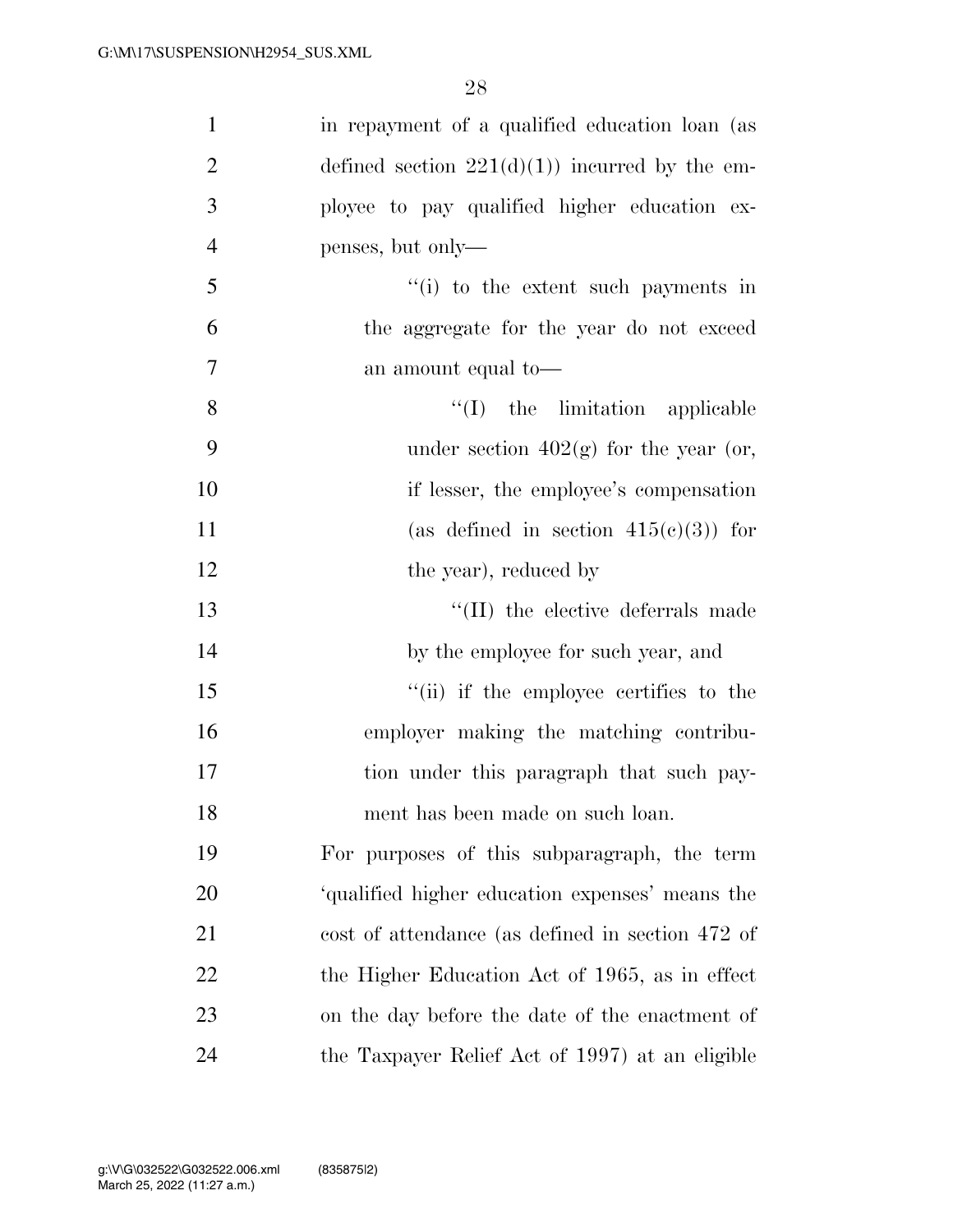educational institution (as defined in section 2  $221(d)(2)$ .".

 (c) MATCHING CONTRIBUTIONS FOR QUALIFIED STUDENT LOAN PAYMENTS.—Section 401(m) of such Code is amended by redesignating paragraph (13) as para- graph (14), and by inserting after paragraph (12) the fol-lowing new paragraph:

8 "(13) MATCHING CONTRIBUTIONS FOR QUALI-FIED STUDENT LOAN PAYMENTS.—

 $((A)$  In GENERAL.—For purposes of para-11 graph  $(4)(A)(iii)$ , an employer contribution made to a defined contribution plan on account of a qualified student loan payment shall be treated as a matching contribution for purposes of this title if—

 ''(i) the plan provides matching con- tributions on account of elective deferrals at the same rate as contributions on ac-count of qualified student loan payments,

 $\frac{1}{20}$  the plan provides matching con-21 tributions on account of qualified student loan payments only on behalf of employees otherwise eligible to receive matching con-tributions on account of elective deferrals,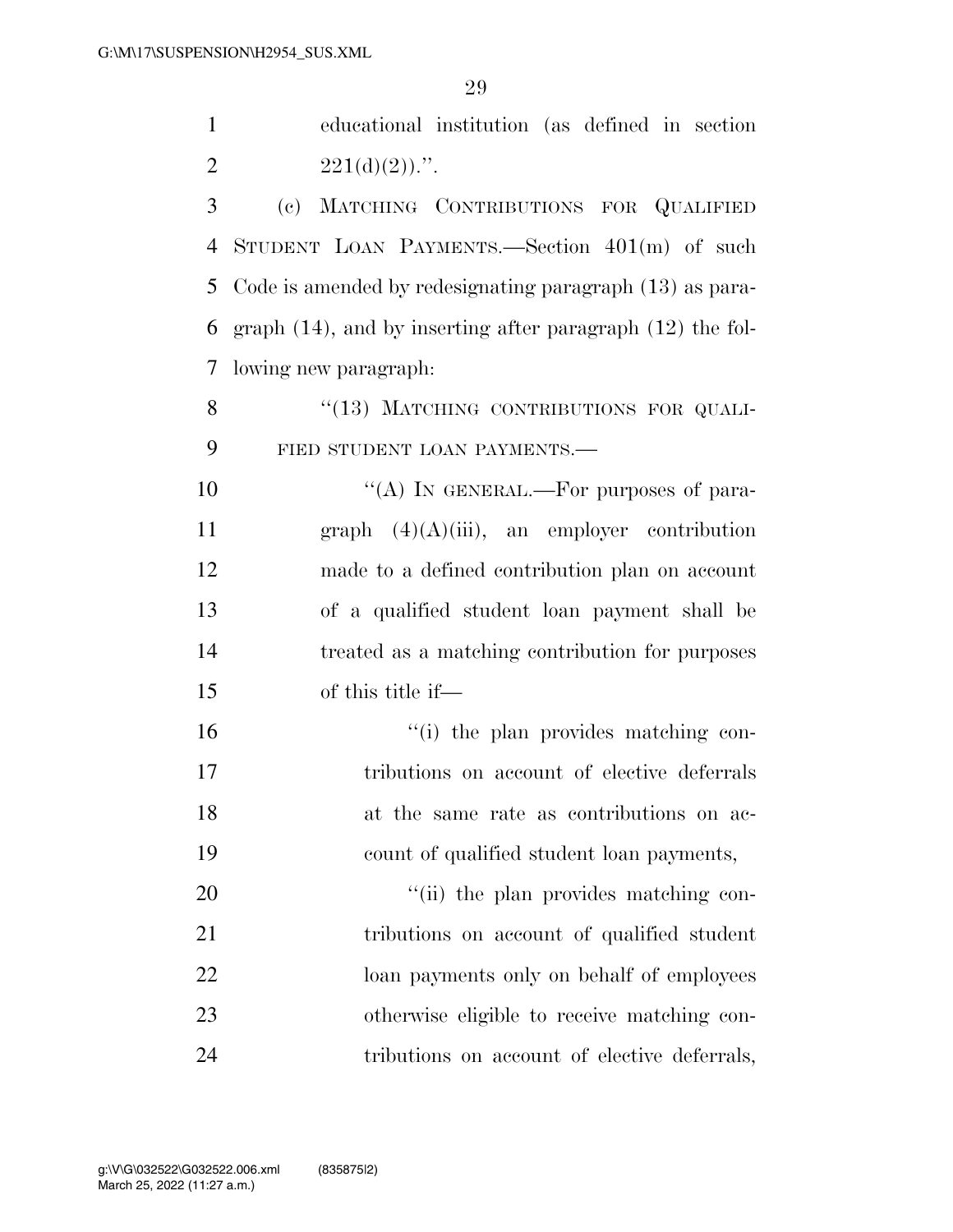| $\mathbf{1}$   | "(iii) under the plan, all employees el-         |
|----------------|--------------------------------------------------|
| $\overline{2}$ | igible to receive matching contributions on      |
| 3              | account of elective deferrals are eligible to    |
| $\overline{4}$ | receive matching contributions on account        |
| 5              | of qualified student loan payments, and          |
| 6              | "(iv) the plan provides that matching            |
| 7              | contributions on account of qualified stu-       |
| 8              | dent loan payments vest in the same man-         |
| 9              | ner as matching contributions on account         |
| 10             | of elective deferrals.                           |
| 11             | "(B) TREATMENT FOR PURPOSES OF NON-              |
| 12             | DISCRIMINATION RULES, ETC.-                      |
| 13             | "(i) NONDISCRIMINATION RULES.—                   |
| 14             | purposes of subparagraph $(A)(iii)$ ,<br>For     |
| 15             | subsection $(a)(4)$ , and section $410(b)$ ,     |
| 16             | matching contributions described in para-        |
| 17             | graph $(4)(A)(iii)$ shall not fail to be treated |
| 18             | as available to an employee solely because       |
| 19             | such employee does not have debt incurred        |
| 20             | under a qualified education loan (as de-         |
| 21             | fined in section $221(d)(1)$ ).                  |
| 22             | "(ii) STUDENT LOAN PAYMENTS NOT                  |
| 23             | TREATED AS PLAN CONTRIBUTION.-EX-                |
| 24             | cept as provided in clause (iii), a qualified    |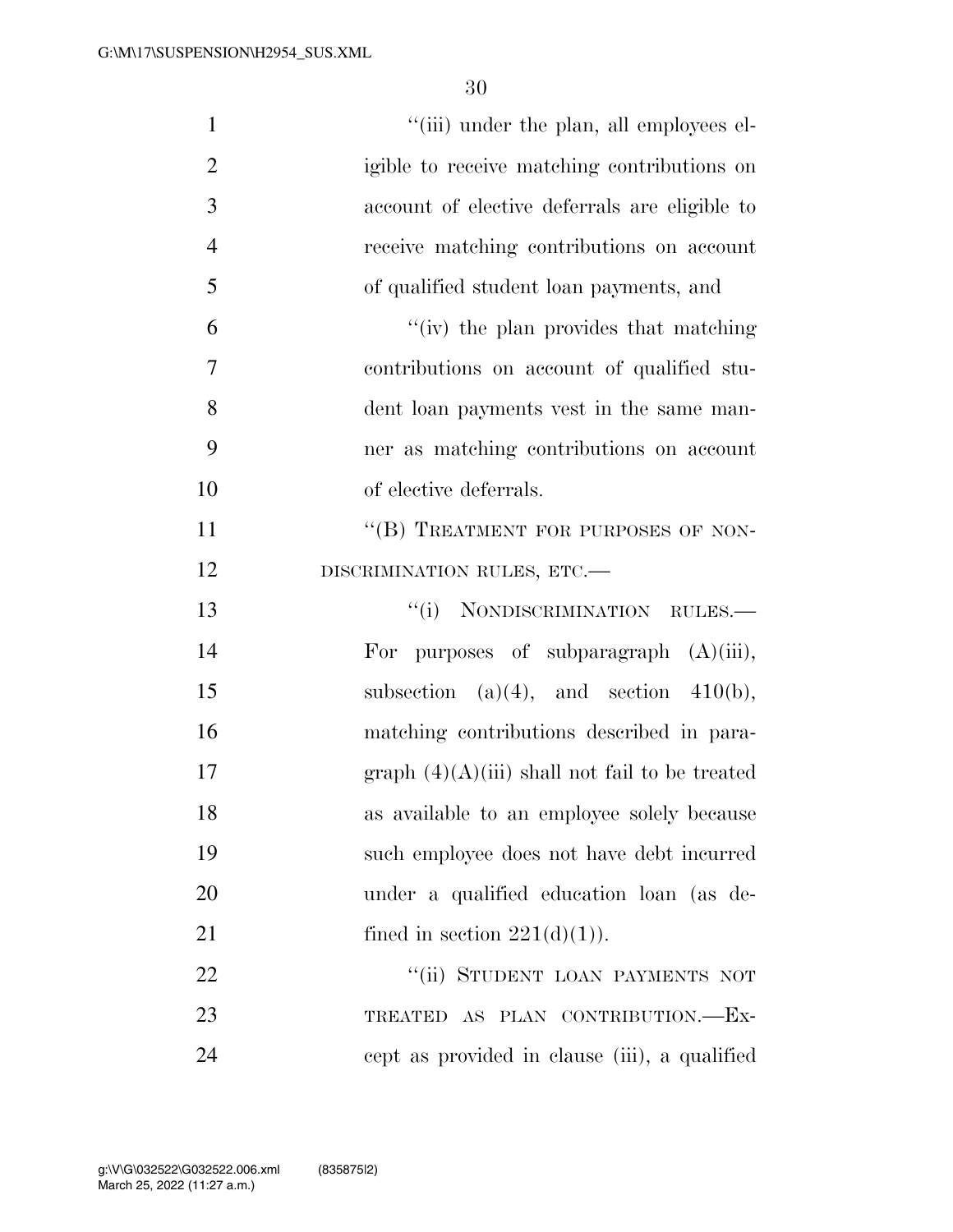| $\mathbf{1}$   | student loan payment shall not be treated     |
|----------------|-----------------------------------------------|
| $\overline{2}$ | as a contribution to a plan under this title. |
| 3              | ``(iii)<br>MATCHING CONTRIBUTION              |
| $\overline{4}$ | RULES.—Solely for purposes of meeting         |
| 5              | the requirements of paragraph $(11)(B)$ or    |
| 6              | $(12)$ of this subsection, or paragraph       |
| $\overline{7}$ | $(11)(B)(i)(II), (12)(B), or (13)(D)$ of sub- |
| 8              | section (k), a plan may treat a qualified     |
| 9              | student loan payment as an elective defer-    |
| 10             | ral or an elective contribution, whichever is |
| 11             | applicable.                                   |
| 12             | "(iv) ACTUAL DEFERRAL PERCENT-                |
| 13             | AGE TESTING.—In determining whether a         |
| 14             | plan meets the requirements of subsection     |
| 15             | $(k)(3)(A)(ii)$ for a plan year, the plan may |
| 16             | apply the requirements of such subsection     |
| 17             | separately with respect to all employees      |
| 18             | who receive matching contributions de-        |
| 19             | scribed in paragraph $(4)(A)(iii)$ for the    |
| 20             | plan year.                                    |
| 21             | "(C) EMPLOYER MAY RELY ON EMPLOYEE            |
| 22             | CERTIFICATION.—The employer may rely on an    |
| 23             | employee certification of payment under para- |
| 24             | graph $(4)(D)(ii)$ .".                        |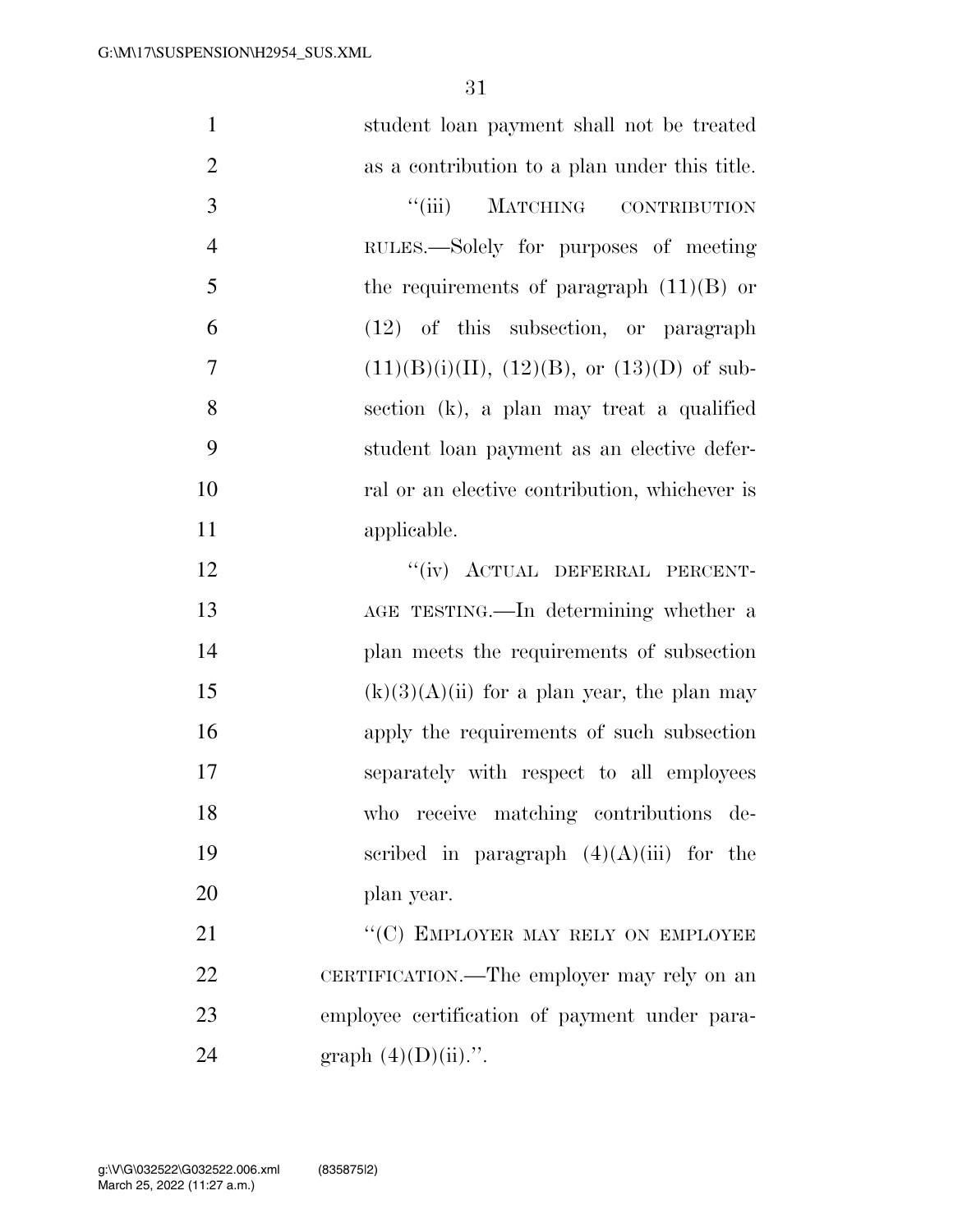(d) SIMPLE RETIREMENT ACCOUNTS.—Section 408(p)(2) of such Code is amended by adding at the end the following new subparagraph: 4 "(F) MATCHING CONTRIBUTIONS FOR 5 QUALIFIED STUDENT LOAN PAYMENTS.— ''(i) IN GENERAL.—Subject to the rules of clause (iii), an arrangement shall not fail to be treated as meeting the re- quirements of subparagraph (A)(iii) solely because under the arrangement, solely for purposes of such subparagraph, qualified student loan payments are treated as amounts elected by the employee under 14 subparagraph  $(A)(i)(I)$  to the extent such payments do not exceed—  $\frac{1}{10}$  the applicable dollar amount under subparagraph (E) (after appli-18 cation of section  $414(v)$  for the year (or, if lesser, the employee's com- pensation (as defined in section  $415(e)(3)$  for the year), reduced by 22 ''(II) any other amounts elected 23 by the employee under subparagraph  $(A)(i)(I)$  for the year.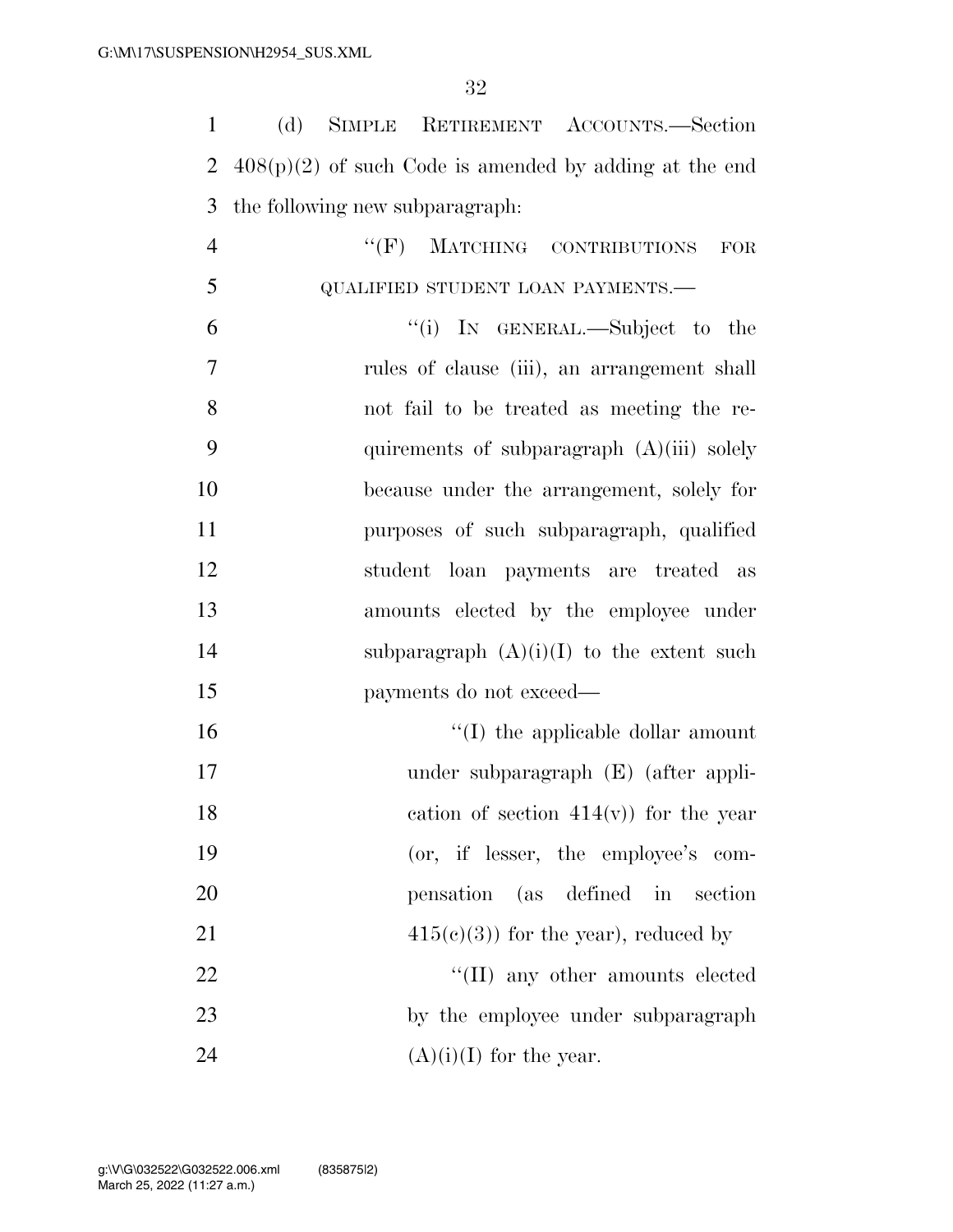1 "(ii) QUALIFIED STUDENT LOAN PAY-2 MENT.—For purposes of this subpara-3 graph—

- 4 ''(I) IN GENERAL.—The term 5 'qualified student loan payment' 6 means a payment made by an em-7 ployee in repayment of a qualified 8 education loan (as defined in section 9 221(d)(1)) incurred by the employee 10 to pay qualified higher education ex-11 penses, but only if the employee cer-12 tifies to the employer making the 13 matching contribution that such pay-14 ment has been made on such a loan. 15 "(II) QUALIFIED HIGHER EDU-16 CATION EXPENSES.—The term 'quali-
- 17 fied higher education expenses' has

18 the same meaning as when used in

19 section  $401(m)(4)(D)$ .

20 "'(iii) APPLICABLE RULES.—Clause (i) 21 shall apply to an arrangement only if, 22 under the arrangement—

23 ''(I) matching contributions on 24 account of qualified student loan pay-25 ments are provided only on behalf of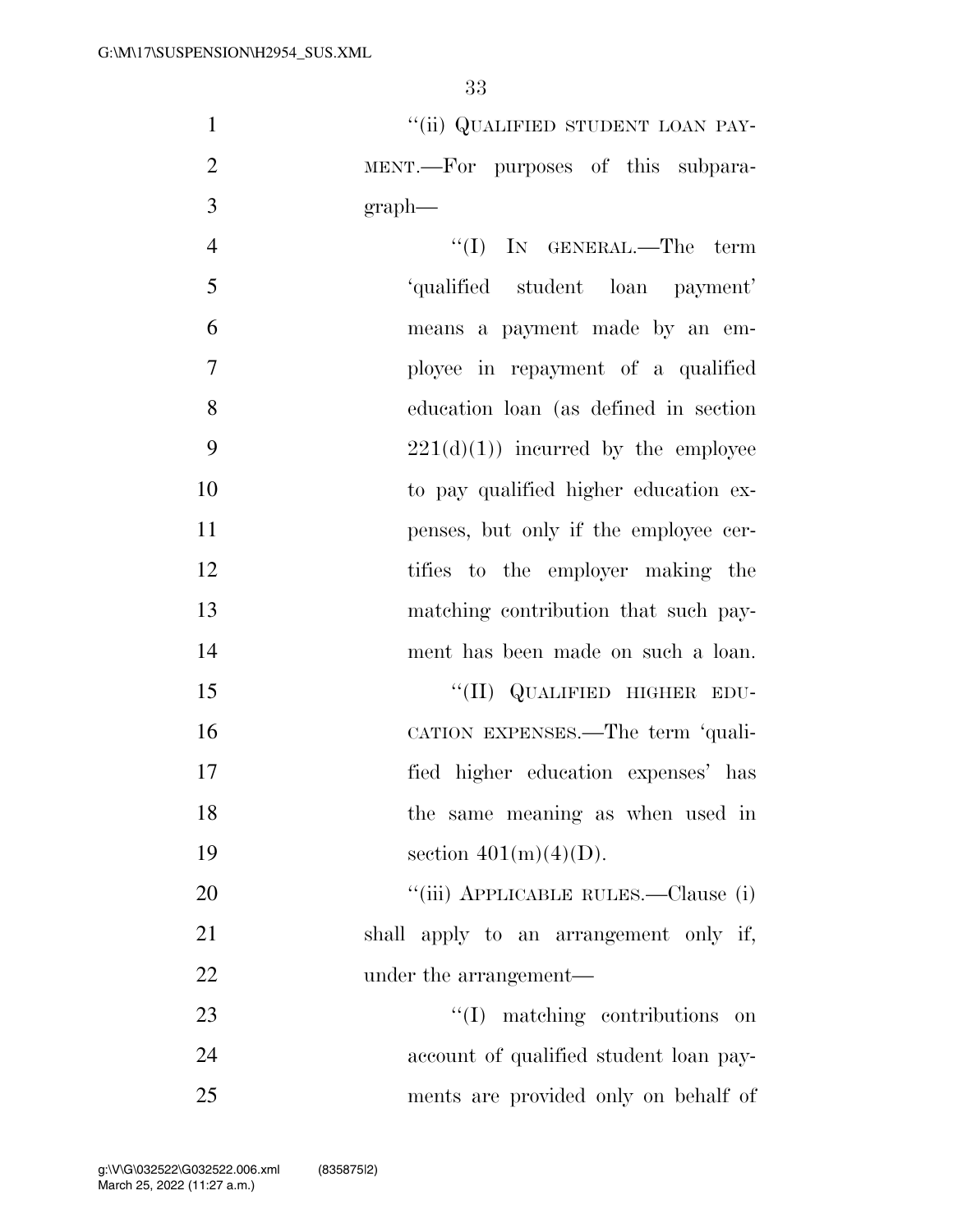| $\mathbf{1}$   | employees otherwise eligible to elect                            |
|----------------|------------------------------------------------------------------|
| 2              | contributions under subparagraph                                 |
| 3              | $(A)(i)(I)$ , and                                                |
| $\overline{4}$ | $\lq\lq$ (II) all employees otherwise eli-                       |
| 5              | gible to participate in the arrange-                             |
| 6              | ment are eligible to receive matching                            |
| $\overline{7}$ | contributions on account of qualified                            |
| 8              | student loan payments.".                                         |
| $\Omega$       | (a) $402(h)$ Pr $\Delta$ FC Soction $402(h)(19)(\Delta)$ of such |

9 (e)  $403(b)$  PLANS.—Section  $403(b)(12)(A)$  of such Code is amended by adding at the end the following: ''The fact that the employer offers matching contributions on account of qualified student loan payments as described 13 in section  $401(m)(13)$  shall not be taken into account in determining whether the arrangement satisfies the re- quirements of clause (ii) (and any regulation there-under).''.

 (f) 457(b) PLANS.—Section 457(b) of such Code is amended by adding at the end the following: ''A plan which is established and maintained by an employer which 20 is described in subsection  $(e)(1)(A)$  shall not be treated as failing to meet the requirements of this subsection sole- ly because the plan, or another plan maintained by the employer which meets the requirements of section 401(a) or 403(b), provides for matching contributions on account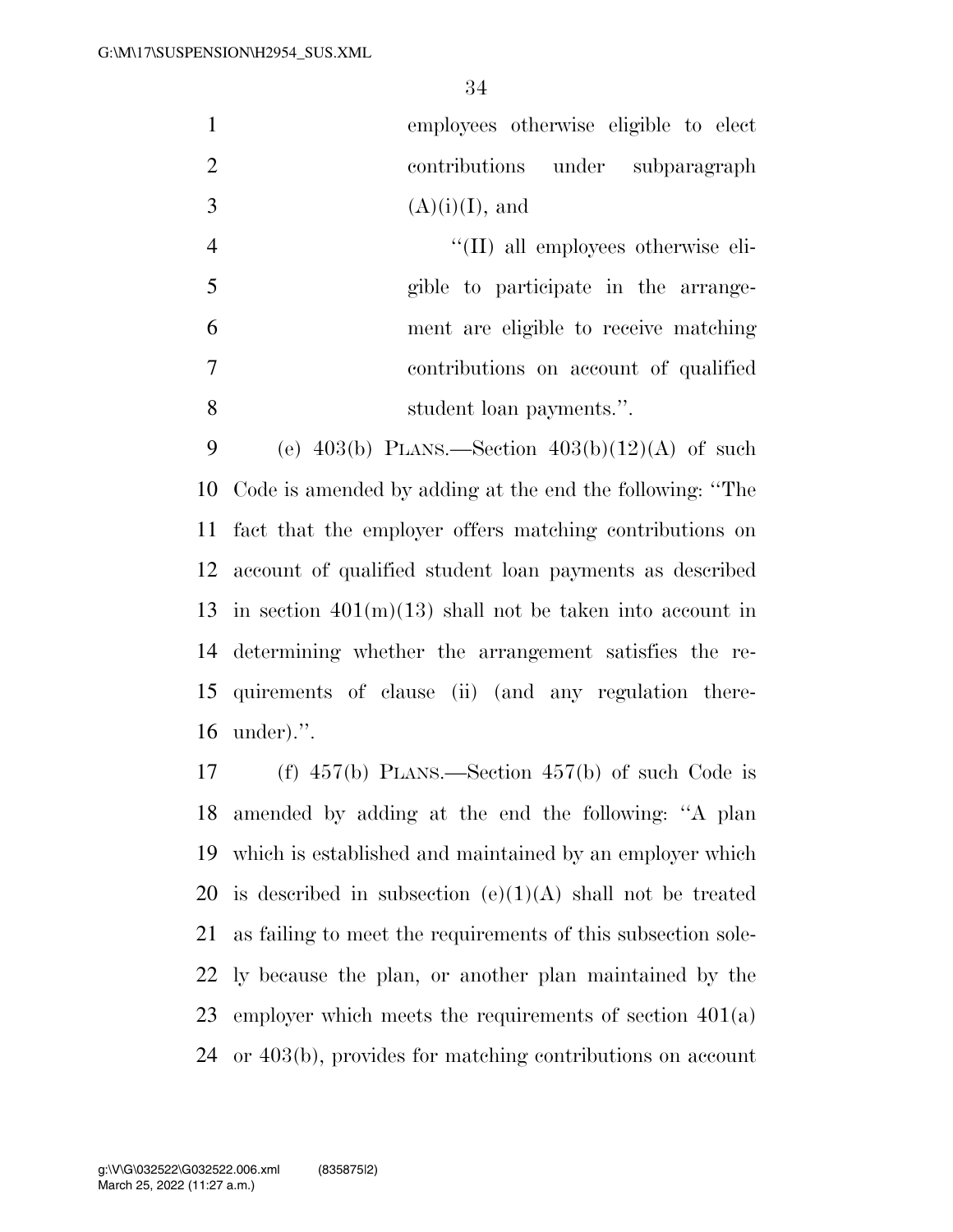of qualified student loan payments as described in section 2  $401(m)(13)$ .".

 (g) REGULATORY AUTHORITY.—The Secretary shall prescribe regulations for purposes of implementing the amendments made by this section, including regulations—

 (1) permitting a plan to make matching con- tributions for qualified student loan payments, as 8 defined in sections  $401(m)(4)(D)$  and  $408(p)(2)(F)$  of the Internal Revenue Code of 1986, as added by this section, at a different frequency than matching contributions are otherwise made under the plan, provided that the frequency is not less than annu-ally;

 (2) permitting employers to establish reasonable procedures to claim matching contributions for such qualified student loan payments under the plan, in- cluding an annual deadline (not earlier than 3 months after the close of each plan year) by which a claim must be made; and

 (3) promulgating model amendments which plans may adopt to implement matching contribu- tions on such qualified student loan payments for 23 purposes of sections  $401(m)$ ,  $408(p)$ ,  $403(b)$ , and 457(b) of the Internal Revenue Code of 1986.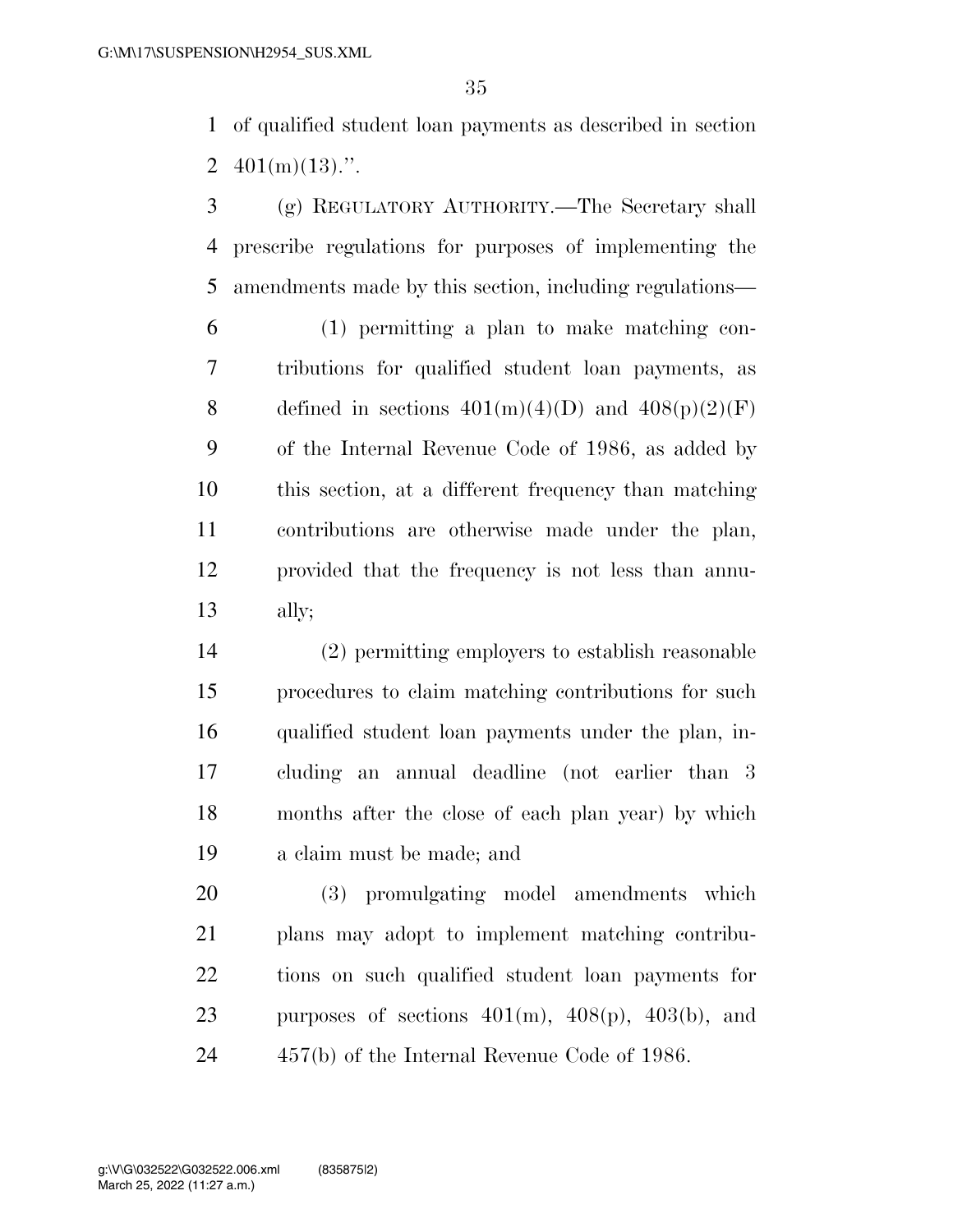(h) EFFECTIVE DATE.—The amendments made by this section shall apply to contributions made for plan years beginning after December 31, 2022.

# **SEC. 112. APPLICATION OF CREDIT FOR SMALL EMPLOYER PENSION PLAN STARTUP COSTS TO EMPLOY-**

## **ERS WHICH JOIN AN EXISTING PLAN.**

7 (a) IN GENERAL.—Section  $45E(d)(3)(A)$  of the In- ternal Revenue Code of 1986 is amended by striking ''ef- fective'' and inserting ''effective with respect to the eligible employer''.

 (b) EFFECTIVE DATE.—The amendment made by this section shall take effect as if included in the enact- ment of section 104 of the Setting Every Community Up for Retirement Enhancement Act of 2019.

# **SEC. 113. MILITARY SPOUSE RETIREMENT PLAN ELIGI-BILITY CREDIT FOR SMALL EMPLOYERS.**

 (a) IN GENERAL.—Subpart D of part IV of sub- chapter A of chapter 1 of the Internal Revenue Code of 1986 is amended by adding at the end the following new section:

# **''SEC. 45U. MILITARY SPOUSE RETIREMENT PLAN ELIGI-BILITY CREDIT FOR SMALL EMPLOYERS.**

23 "(a) IN GENERAL.—For purposes of section 38, in the case of any eligible small employer, the military spouse retirement plan eligibility credit determined under this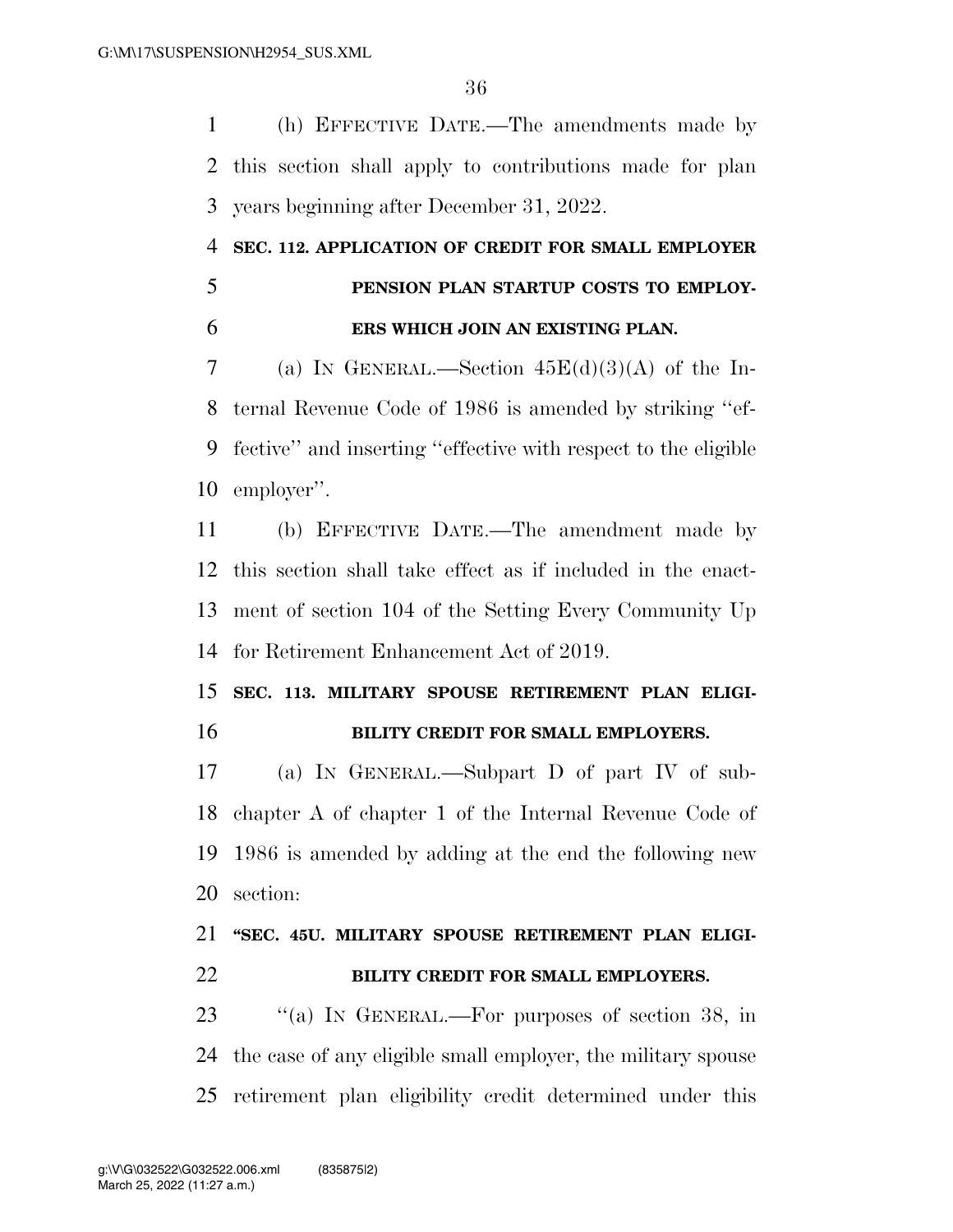section for any taxable year is an amount equal to the sum of—

 ''(1) \$250 with respect to each military spouse who is an employee of such employer and who is eli- gible to participate in an eligible defined contribu- tion plan of such employer at any time during such taxable year, plus

 $\mathcal{S}$  ''(2) so much of the contributions made by such employer to all such plans with respect to such em- ployee during such taxable year as do not exceed \$250.

 ''(b) LIMITATION.—An individual shall only be taken into account as a military spouse under subsection (a) for the taxable year which includes the date on which such individual began participating in the eligible defined con- tribution plan of the employer and the 2 succeeding tax-able years.

18 "(c) ELIGIBLE SMALL EMPLOYER.—For purposes of this section—

20 "(1) IN GENERAL.—The term 'eligible small employer' means an eligible employer (as defined in 22 section  $408(p)(2)(C)(i)(I)).$ 

23 "(2) APPLICATION OF 2-YEAR GRACE PERIOD.— A rule similar to the rule of section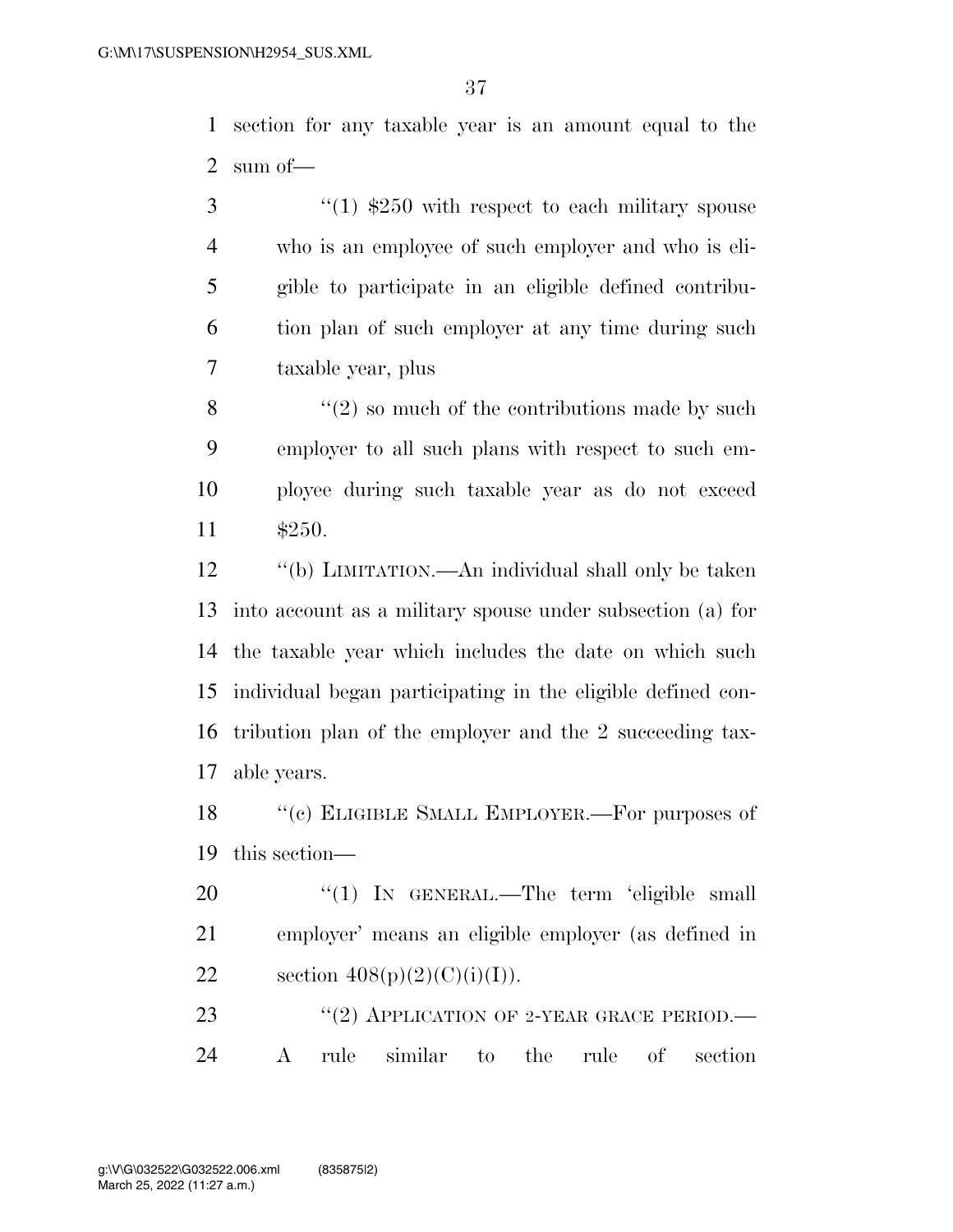1  $408(p)(2)(C)(i)(II)$  shall apply for purposes of this section.

3 "(d) MILITARY SPOUSE.—For purposes of this sec-tion—

5 "(1) In GENERAL.—The term 'military spouse' means, with respect to any employer, any individual who is married (within the meaning of section 7703 as of the first date that the employee is employed by the employer) to an individual who is a member of 10 the uniformed services (as defined section  $101(a)(5)$  of title 10, United States Code). For purposes of this section, an employer may rely on an employee's certification that such employee's spouse is a mem- ber of the uniformed services if such certification provides the name, rank, and service branch of such spouse.

17 "(2) EXCLUSION OF HIGHLY COMPENSATED EMPLOYEES.—With respect to any employer, the term 'military spouse' shall not include any indi- vidual if such individual is a highly compensated em- ployee of such employer (within the meaning of sec-22 tion  $414(q)$ ).

 ''(e) ELIGIBLE DEFINED CONTRIBUTION PLAN.— For purposes of this section, the term 'eligible defined con-tribution plan' means, with respect to any eligible small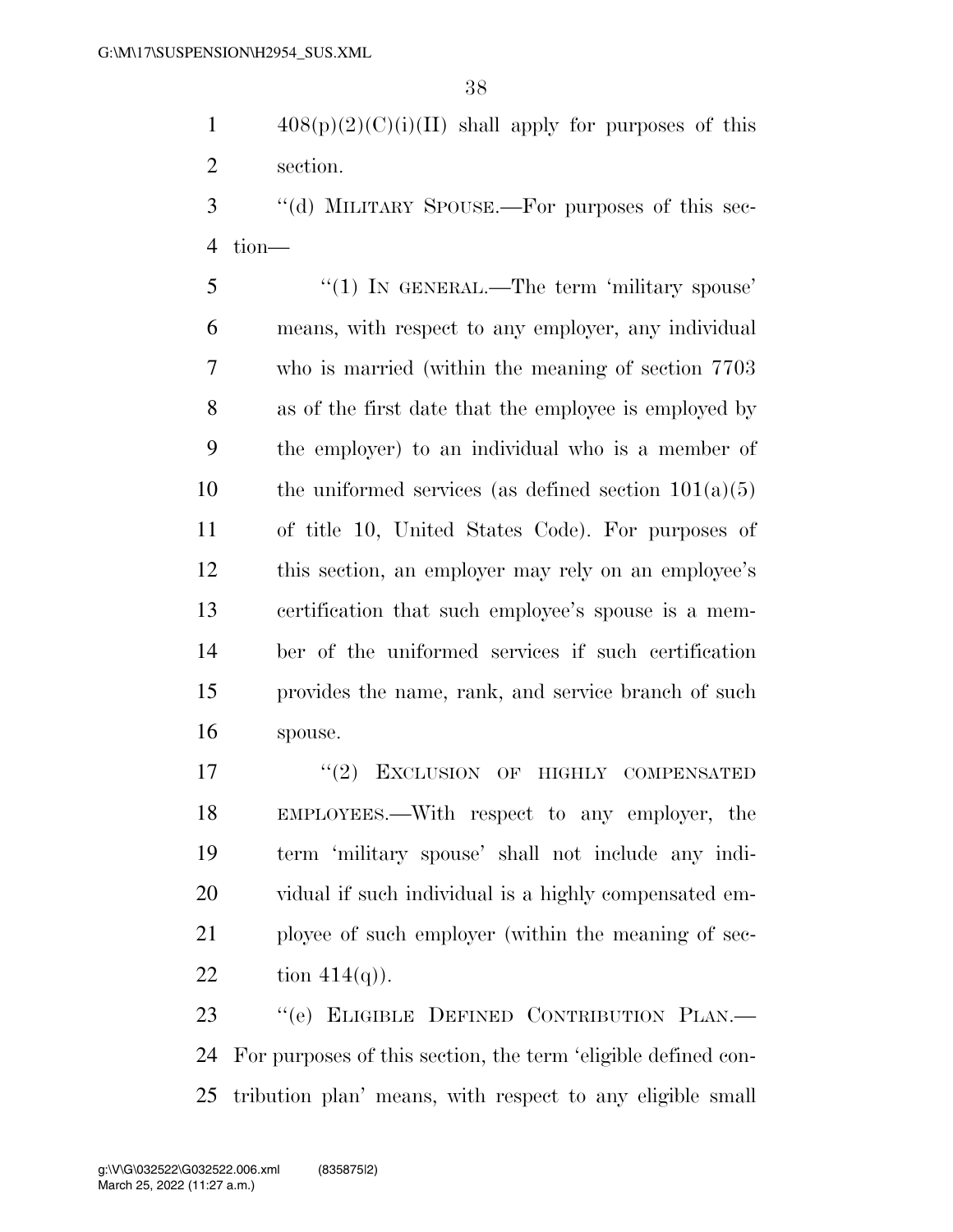employer, any defined contribution plan (as defined in sec- tion 414(i)) of such employer if, under the terms of such plan—

 $\frac{4}{1}$  military spouses employed by such em- ployer are eligible to participate in such plan not later than the date which is 2 months after the date on which such individual begins employment with such employer, and

9  $(2)$  military spouses who are eligible to partici-10 pate in such plan—

 $((A)$  are immediately eligible to receive an amount of employer contributions under such plan which is not less the amount of such con- tributions that a similarly situated participant who is not a military spouse would be eligible to receive under such plan after 2 years of serv-ice, and

18 ''(B) immediately have a nonforfeitable right to the employee's accrued benefit derived from employer contributions under such plan.

21 ''(f) AGGREGATION RULE.—All persons treated as a single employer under subsection (b), (c), (m), or (o) of section 414 shall be treated as one employer for purposes of this section.''.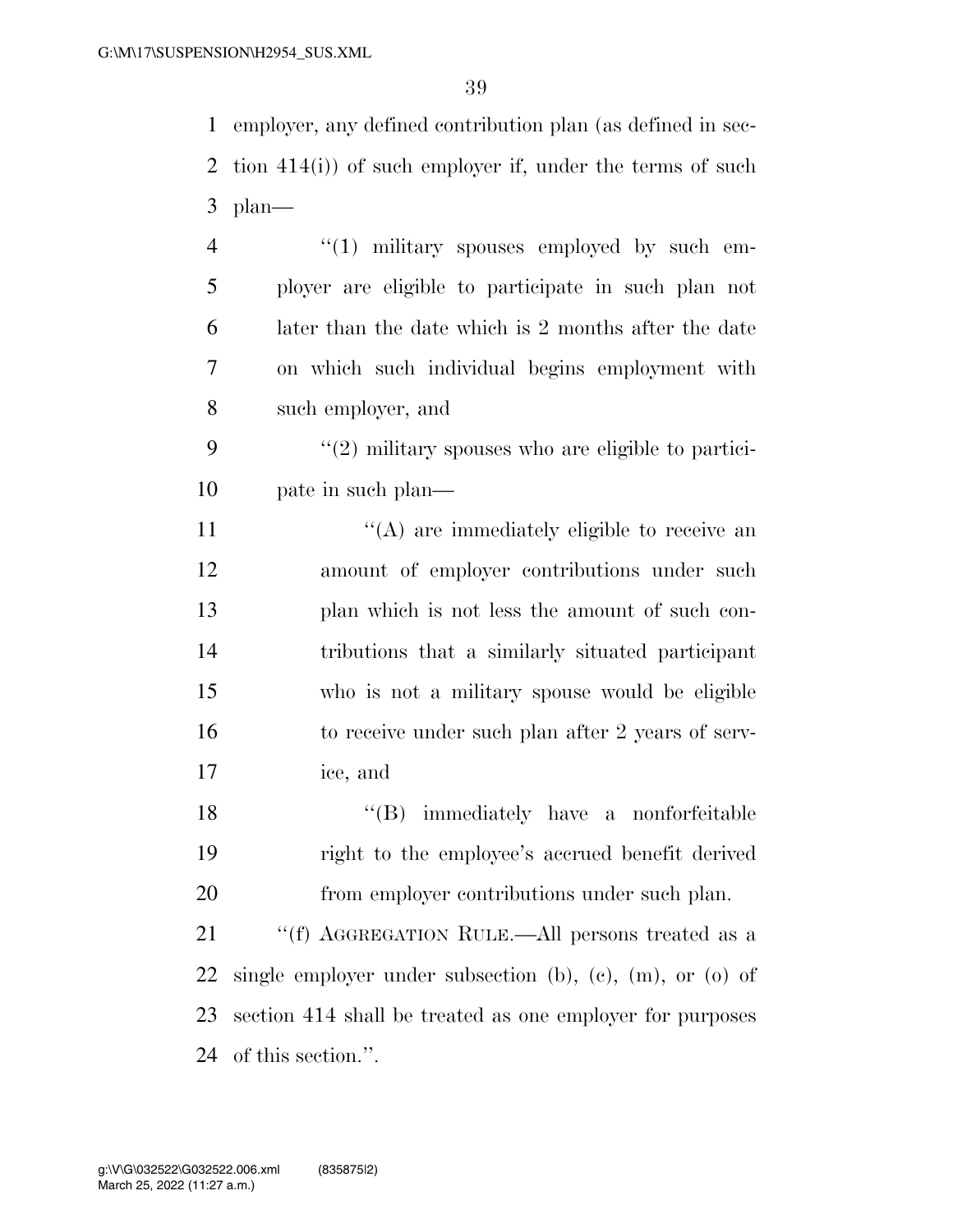(b) CREDIT ALLOWED AS PART OF GENERAL BUSI- NESS CREDIT.—Section 38(b) of such Code is amended by striking ''plus'' at the end of paragraph (32), by strik- ing the period at the end of paragraph (33) and inserting '', plus'', and by adding at the end the following new para-graph:

7  $\frac{4}{34}$  in the case of an eligible small employer 8 (as defined in section  $45U(c)$ ), the military spouse retirement plan eligibility credit determined under 10 section  $45U(a)$ .".

 (c) SPECIFIED CREDIT FOR PURPOSES OF CER- TIFIED PROFESSIONAL EMPLOYER ORGANIZATIONS.— Section 3511(d)(2) of such Code is amended by redesig- nating subparagraphs (F), (G), and (H) as subparagraphs (G), (H), and (I), respectively, and by inserting after sub-paragraph (E) the following new subparagraph:

17  $\langle f$  (F) section 45U (military spouse retire-ment plan eligibility credit),''.

 (d) CLERICAL AMENDMENT.—The table of sections for subpart D of part IV of subchapter A of chapter 1 of such Code is amended by adding at the end the fol-lowing new item:

<sup>&#</sup>x27;'Sec. 45U. Military spouse retirement plan eligibility credit for small employers.''.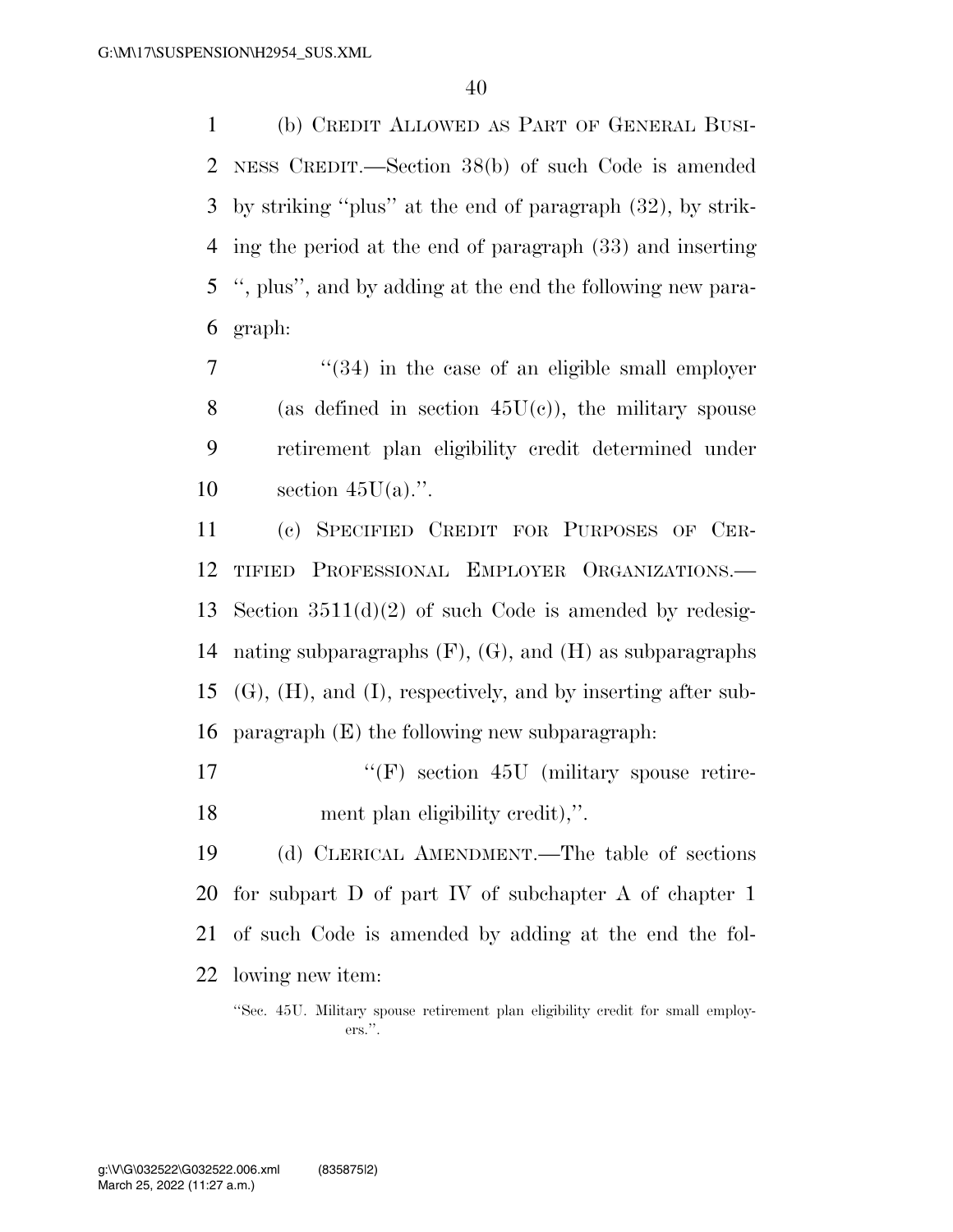(e) EFFECTIVE DATE.—The amendments made by this section shall apply to taxable years beginning after the date of the enactment of this Act.

# **SEC. 114. SMALL IMMEDIATE FINANCIAL INCENTIVES FOR CONTRIBUTING TO A PLAN.**

 (a) IN GENERAL.—Subparagraph (A) of section 401(k)(4) of the Internal Revenue Code of 1986 is amend- ed by inserting ''(other than a de minimis financial incen-tive)'' after ''any other benefit''.

 (b) SECTION 403(b) PLANS.—Subparagraph (A) of section 403(b)(12) of such Code, as amended by the pre- ceding provisions of this Act, is amended by adding at the end the following: ''A plan shall not fail to satisfy clause (ii) solely by reason of offering a de minimis financial in- centive to employees to elect to have the employer make contributions pursuant to a salary reduction agreement.''.

 (c) EXEMPTION FROM PROHIBITED TRANSACTION RULES.—Subsection (d) of section 4975 of such Code is amended by striking ''or'' at the end of paragraph (22), by striking the period at the end of paragraph (23) and inserting '', or'', and by adding at the end the following new paragraph:

23  $\frac{1}{24}$  the provision of a de minimis financial in-24 centive described in section  $401(k)(4)(A)$ .".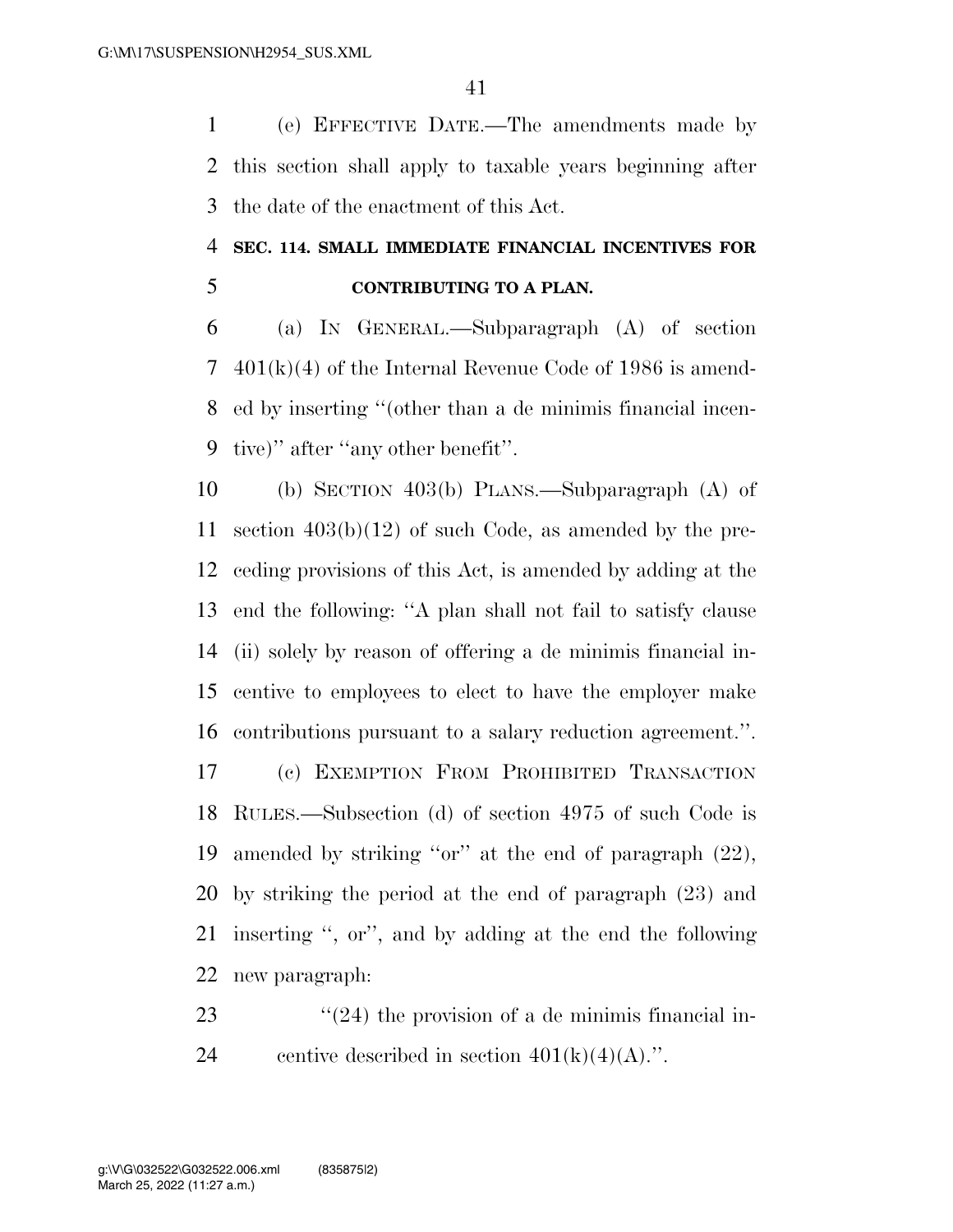(d) AMENDMENT OF EMPLOYEE RETIREMENT IN- COME SECURITY ACT OF 1974.—Subsection (b) of section 408 of the Employee Retirement Income Security Act of 1974 (29 U.S.C. 1108(b)) is amended by adding at the end the following new paragraph:

 "(21) The provision of a de minimis financial 7 incentive described in section  $401(k)(4)(A)$  or sec-8 tion  $403(b)(12)(A)$  of the Internal Revenue Code of 1986.''.

 (e) EFFECTIVE DATE.—The amendments made by this section shall apply with respect to plan years begin-ning after the date of enactment of this Act.

#### **SEC. 115. SAFE HARBOR FOR CORRECTIONS OF EMPLOYEE**

#### **ELECTIVE DEFERRAL FAILURES.**

 (a) IN GENERAL.—Section 414 of the Internal Rev- enue Code of 1986 is amended by adding at the end the following new subsection:

18 "(aa) CORRECTING AUTOMATIC CONTRIBUTION ER-RORS.—

20 "(1) In GENERAL.—Any plan or arrangement shall not fail to be treated as a plan described in 22 sections  $401(a)$ ,  $403(b)$ ,  $408$ , or  $457(b)$ , as applica-ble, solely by reason of a corrected error.

24 "(2) CORRECTED ERROR DEFINED. For pur-poses of this subsection, the term 'corrected error'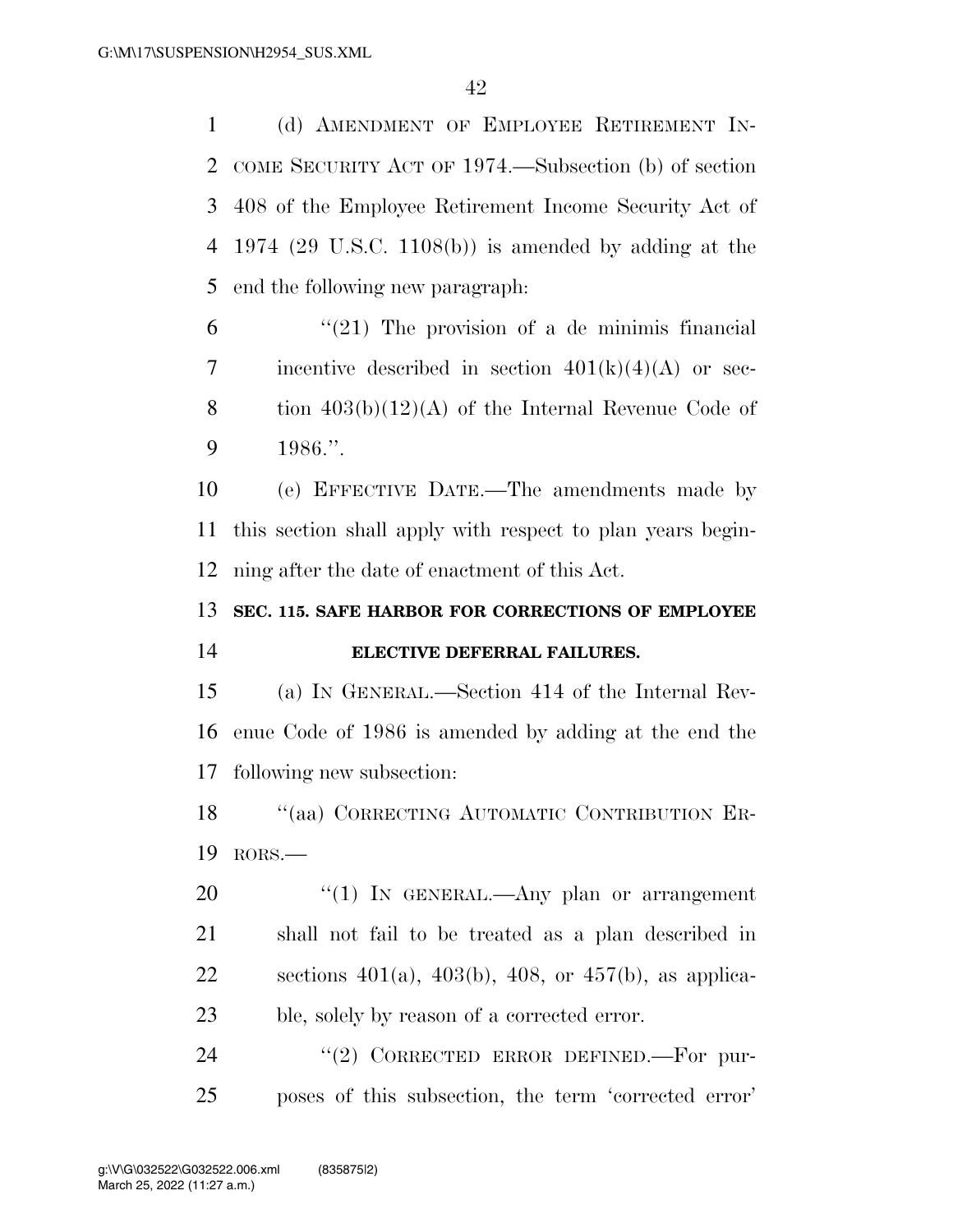| $\mathbf{1}$   | means a reasonable administrative error in imple-                |
|----------------|------------------------------------------------------------------|
| $\overline{2}$ | menting an automatic enrollment or automatic esca-               |
| 3              | lation feature in accordance with the terms of an eli-           |
| $\overline{4}$ | gible automatic contribution arrangement (as de-                 |
| 5              | fined under subsection $(w)(3)$ , provided that such             |
| 6              | implementation error—                                            |
| 7              | "(A) is corrected by the date that is $9\frac{1}{2}$             |
| 8              | months after the end of the plan year during                     |
| 9              | which the error occurred,                                        |
| 10             | $\lq\lq$ (B) is corrected in a manner that is fa-                |
| 11             | vorable to the participant, and                                  |
| 12             | $\lq\lq$ <sup>"</sup> (C) is of a type which is so corrected for |
| 13             | all similarly situated participants in a non-                    |
| 14             | discriminatory manner.                                           |
| 15             | Such correction may occur before or after the partic-            |
| 16             | ipant has terminated employment and may occur                    |
| 17             | without regard to whether the error is identified by             |
| 18             | the Secretary.                                                   |
| 19             | "(3) REGULATIONS AND GUIDANCE FOR FAVOR-                         |
| 20             | ABLE CORRECTION METHODS.—The Secretary shall,                    |
| 21             | by regulations or other guidance of general applica-             |
| 22             | bility, specify the correction methods that are in a             |
| 23             | manner favorable to the participant for purposes of              |
| 24             | paragraph $(2)(B)$ .".                                           |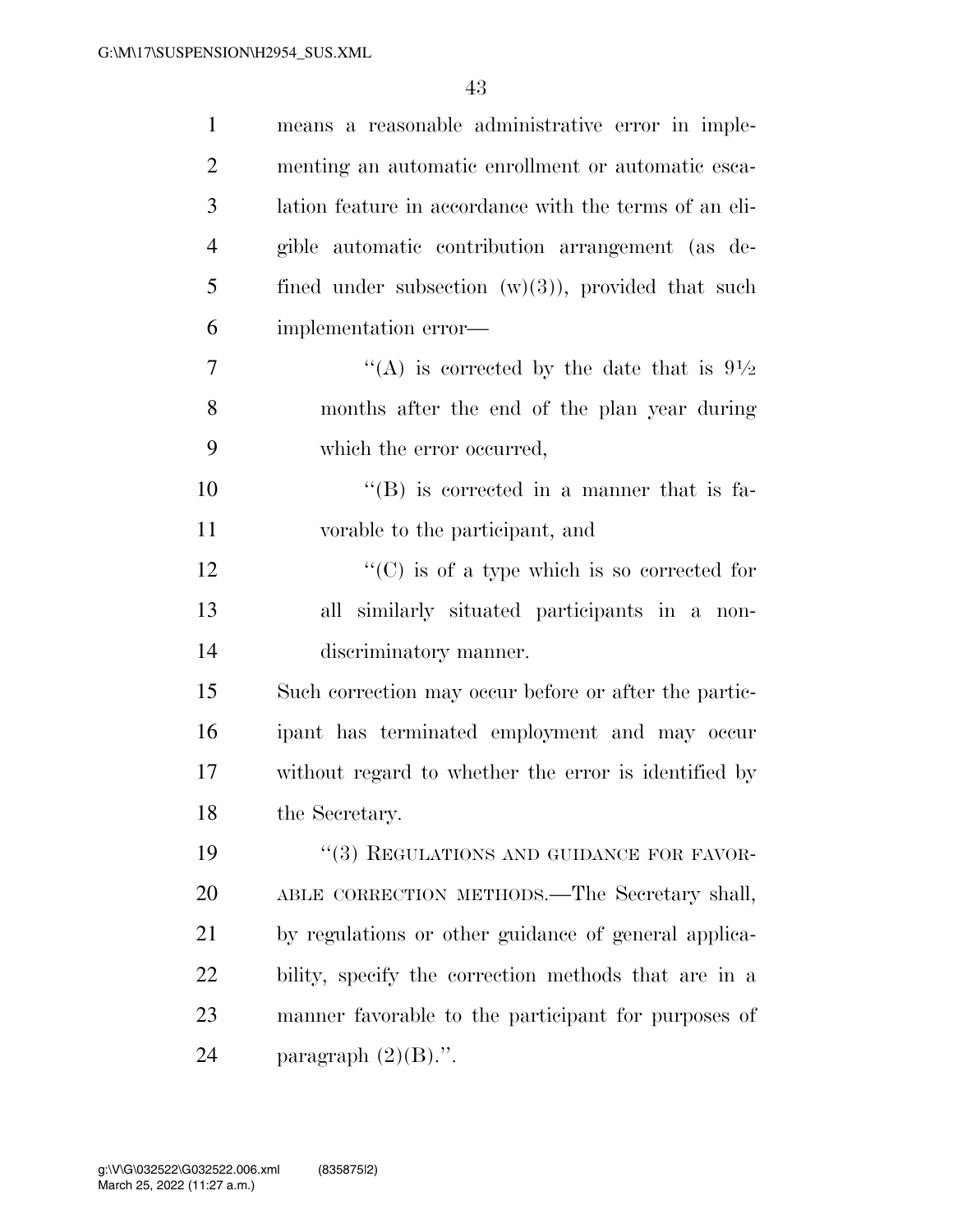(b) EFFECTIVE DATE.—The amendment made by this section shall apply with respect to any errors with respect to which the date referred to in section 414(aa) (as added by this section) is after the date of enactment of this Act.

# **SEC. 116. IMPROVING COVERAGE FOR PART-TIME WORK-ERS.**

 (a) IN GENERAL.—Section 202 of the Employee Re- tirement Income Security Act of 1974 (29 U.S.C. 1052) is amended by adding at the end the following new sub-section:

12 "(c) SPECIAL RULE FOR CERTAIN PART-TIME EM-PLOYEES.—

14 "(1) In GENERAL.—A pension plan that in- cludes either a qualified cash or deferred arrange- ment (as defined in section 401(k) of the Internal Revenue Code of 1986) or a salary reduction agree- ment (as described in section 403(b) of such Code) shall not require, as a condition of participation in the arrangement or agreement, that an employee complete a period of service with the employer (or employers) maintaining the plan extending beyond 23 the close of the earlier of—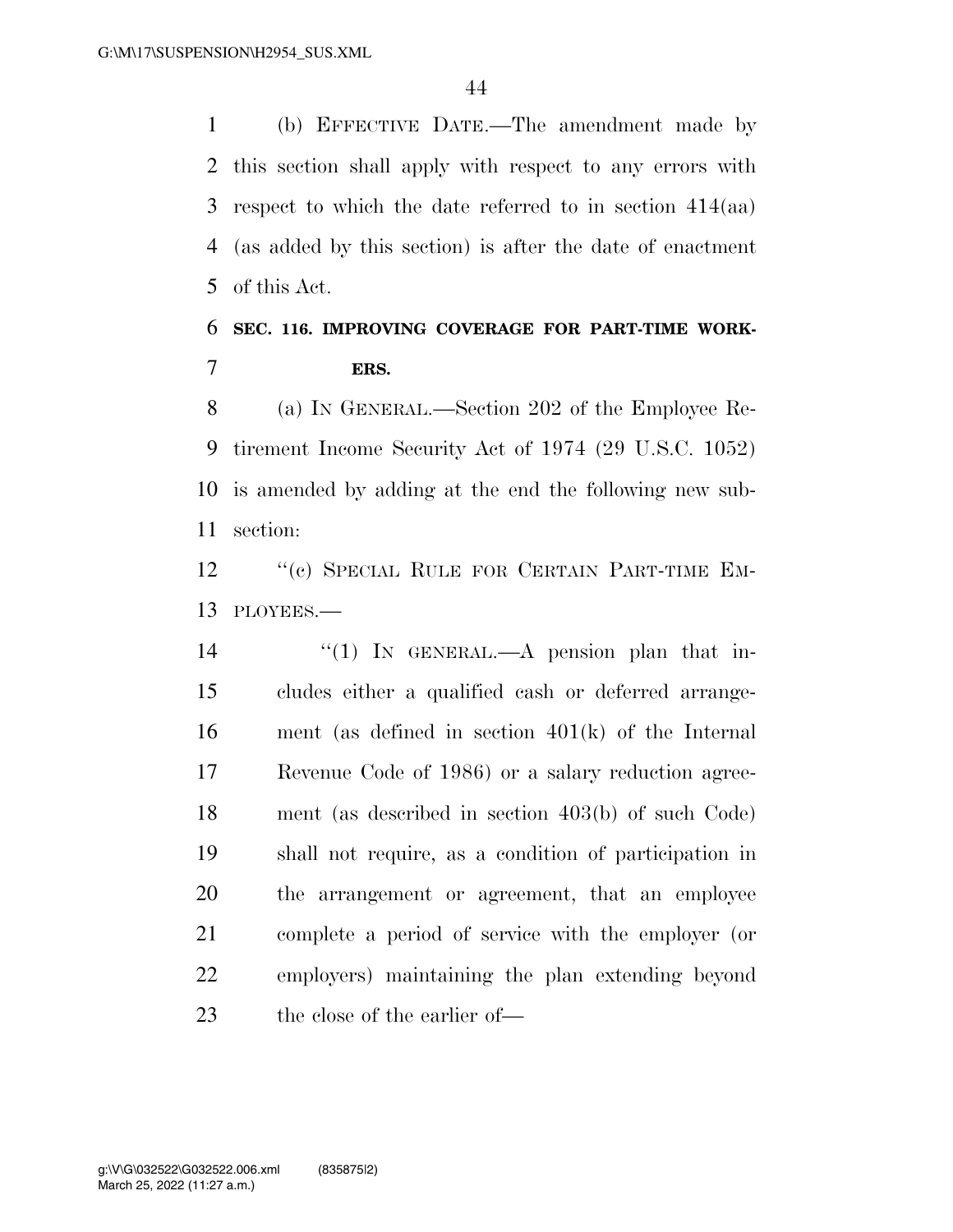| $\mathbf{1}$   | $\lq\lq$ the period permitted under subsection         |
|----------------|--------------------------------------------------------|
| $\overline{2}$ | $(a)(1)$ (determined without regard to subpara-        |
| 3              | graph $(B)(i)$ thereof); or                            |
| $\overline{4}$ | $\lq$ (B) the first 24-month period—                   |
| 5              | $\degree$ (i) consisting of 2 consecutive 12-          |
| 6              | month periods during each of which the                 |
| 7              | employee has at least 500 hours of service;            |
| 8              | and                                                    |
| 9              | "(ii) by the close of which the em-                    |
| 10             | ployee has attained the age of 21.                     |
| 11             | "(2) EXCEPTION.—Paragraph $(1)(B)$ shall not           |
| 12             | apply to any employee described in section $410(b)(3)$ |
| 13             | of the Internal Revenue Code of 1986.                  |
| 14             | $``(3)$ COORDINATION WITH OTHER RULES.—                |
| 15             | "(A) IN GENERAL.—In the case of employ-                |
| 16             | ees who are eligible to participate in the ar-         |
| 17             | rangement or agreement solely by reason of             |
| 18             | paragraph $(1)(B)$ :                                   |
| 19             | "(i) EXCLUSIONS.—An employer may                       |
| <b>20</b>      | elect to exclude such employees from the               |
| 21             | application of subsections $(a)(4)$ , $(k)(3)$ ,       |
| 22             | $(k)(12)$ , $(k)(13)$ , and $(m)(2)$ of section 401    |
| 23             | of the Internal Revenue Code of 1986 and               |
| 24             | section $410(b)$ of such Code.                         |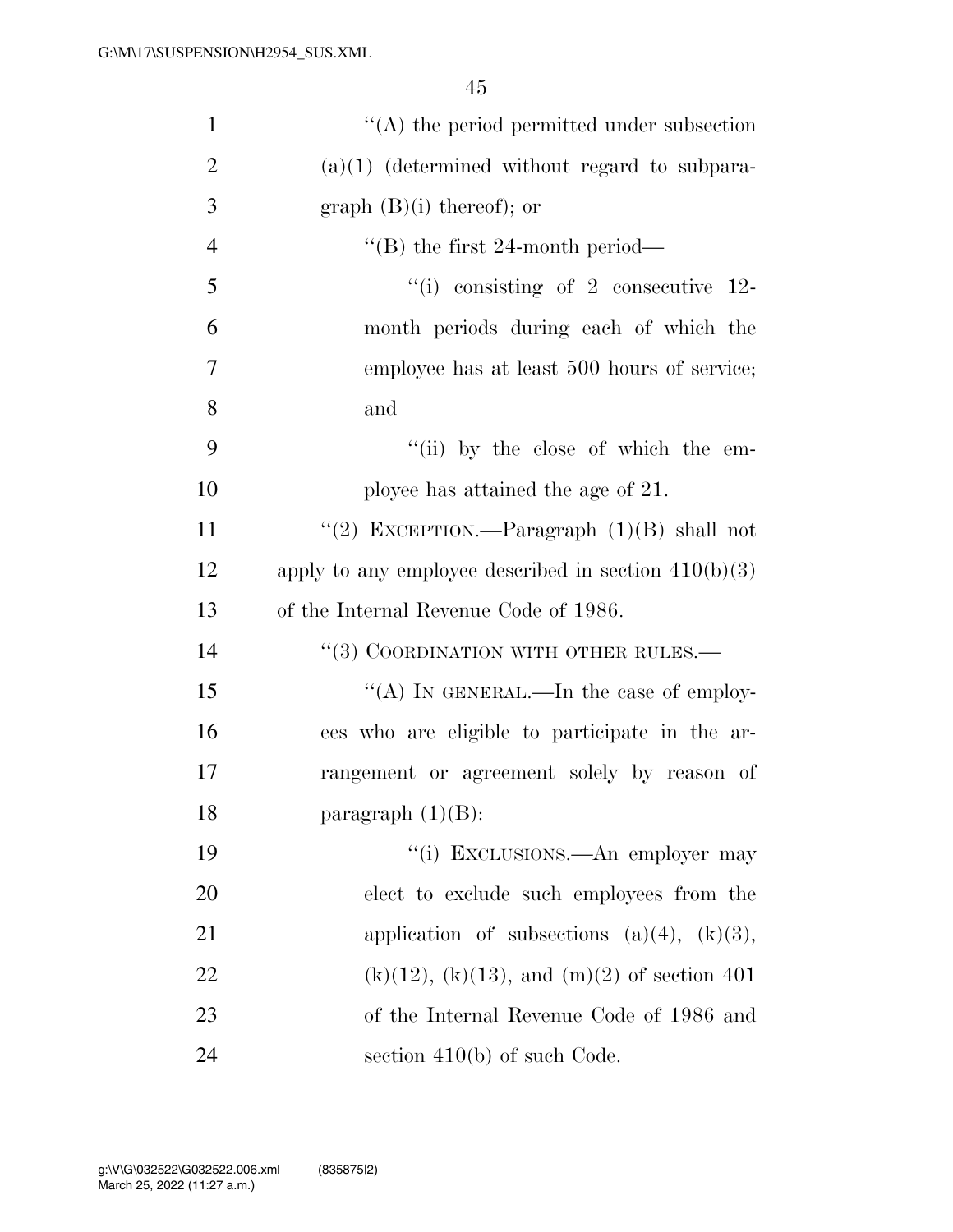| $\mathbf{1}$   | "(ii) NONDISCRIMINATION RULES.-                          |
|----------------|----------------------------------------------------------|
| $\overline{2}$ | Notwithstanding paragraph (1), section                   |
| 3              | $401(k)(15)(B)(i)(I)$ of such Code shall                 |
| $\overline{4}$ | apply.                                                   |
| 5              | "(iii) TIME OF PARTICIPATION.—The                        |
| 6              | rules of subsection $(a)(4)$ shall apply to              |
| $\overline{7}$ | such employees.                                          |
| 8              | "(B) TOP-HEAVY RULES.—An employer                        |
| 9              | may elect to exclude all employees who are eligi-        |
| 10             | ble to participate in a plan maintained by the           |
| 11             | employer solely by reason of paragraph $(1)(B)$          |
| 12             | from the application of the vesting and benefit          |
| 13             | requirements under subsections (b) and (c) of            |
| 14             | section 416 of the Internal Revenue Code of              |
| 15             | 1986.                                                    |
| 16             | "(4) 12-MONTH PERIOD.—For purposes of this               |
| 17             | subsection, 12-month periods shall be determined in      |
| 18             | the same manner as under the last sentence of sub-       |
| 19             | section (a)(3)(A), except that 12-month periods be-      |
| 20             | ginning before January 1, 2021, shall not be taken       |
| 21             | into account."                                           |
| 22             | (b) VESTING.—Section 203(b) of the Employee Re-          |
| 23             | tirement Income Security Act of 1974 (29 U.S.C.          |
| 24             | $1053(a)$ ) is amended by redesignating paragraph (4) as |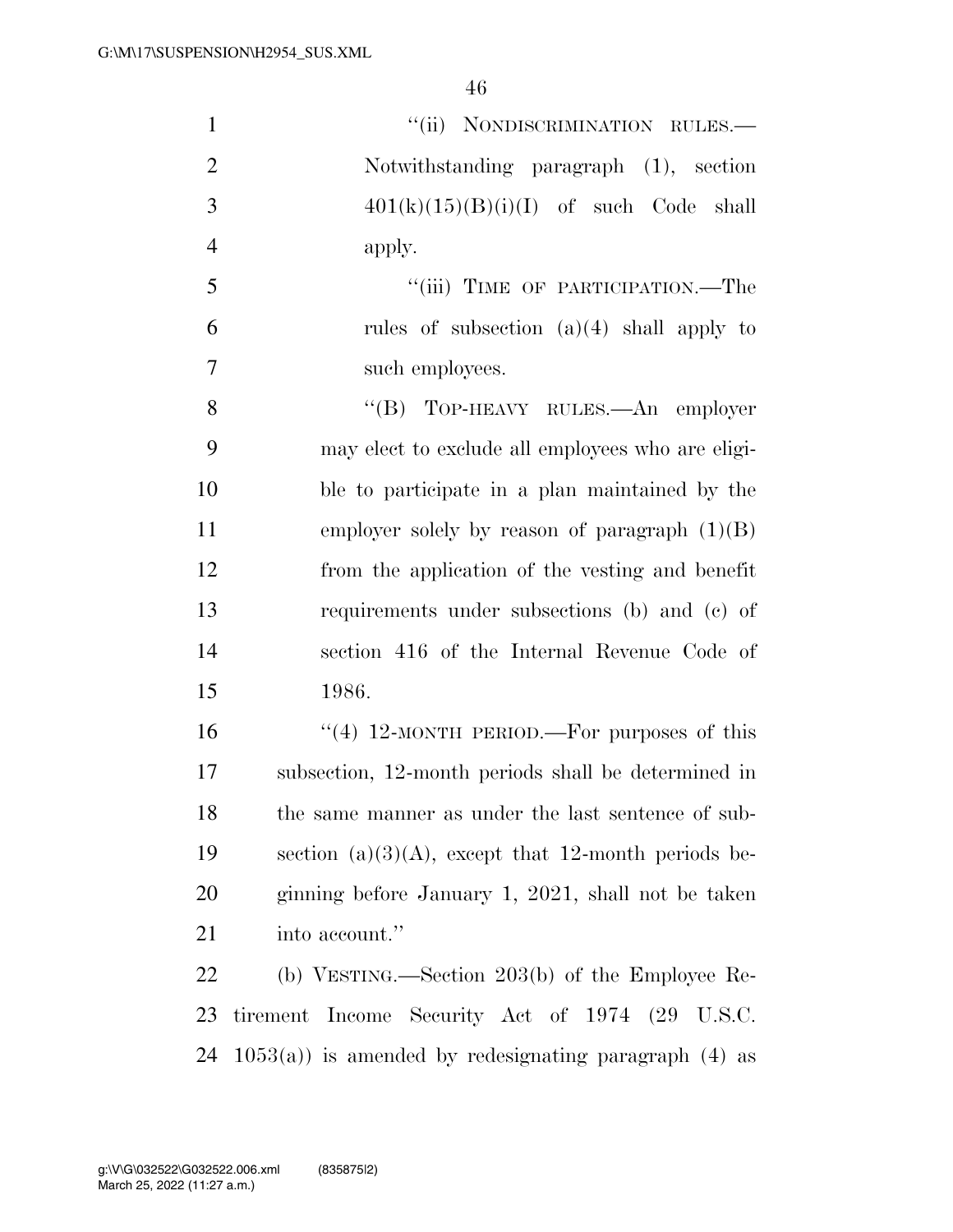paragraph (5) and by inserting after paragraph (3) the following new paragraph:

- 3 "(4) PART-TIME EMPLOYEES.—For purposes of determining whether an employee who is eligible to participate in a qualified cash or deferred arrange- ment or a salary reduction agreement under a plan 7 solely by reason of section  $202(c)(1)(B)$  has a non-forfeitable right to employer contributions—
- ''(A) except as provided in subparagraph (B), each 12-month period for which the em- ployee has at least 500 hours of service shall be treated as a year of service; and
- ''(B) paragraph (3) shall be applied by substituting 'at least 500 hours of service' for 'more than 500 hours of service' in subpara-16 graph (A) thereof.
- For purposes of this paragraph, 12-month periods shall be determined in the same manner as under 19 the last sentence of section  $202(a)(3)(A)$ , except that 12-month periods beginning before January 1, 2021, shall not be taken into account.''.

 (c) REDUCTION IN PERIOD SERVICE REQUIREMENT FOR QUALIFIED CASH AND DEFERRED ARRANGE-24 MENTS.—Section  $401(k)(2)(D)(ii)$  of the Internal Revenue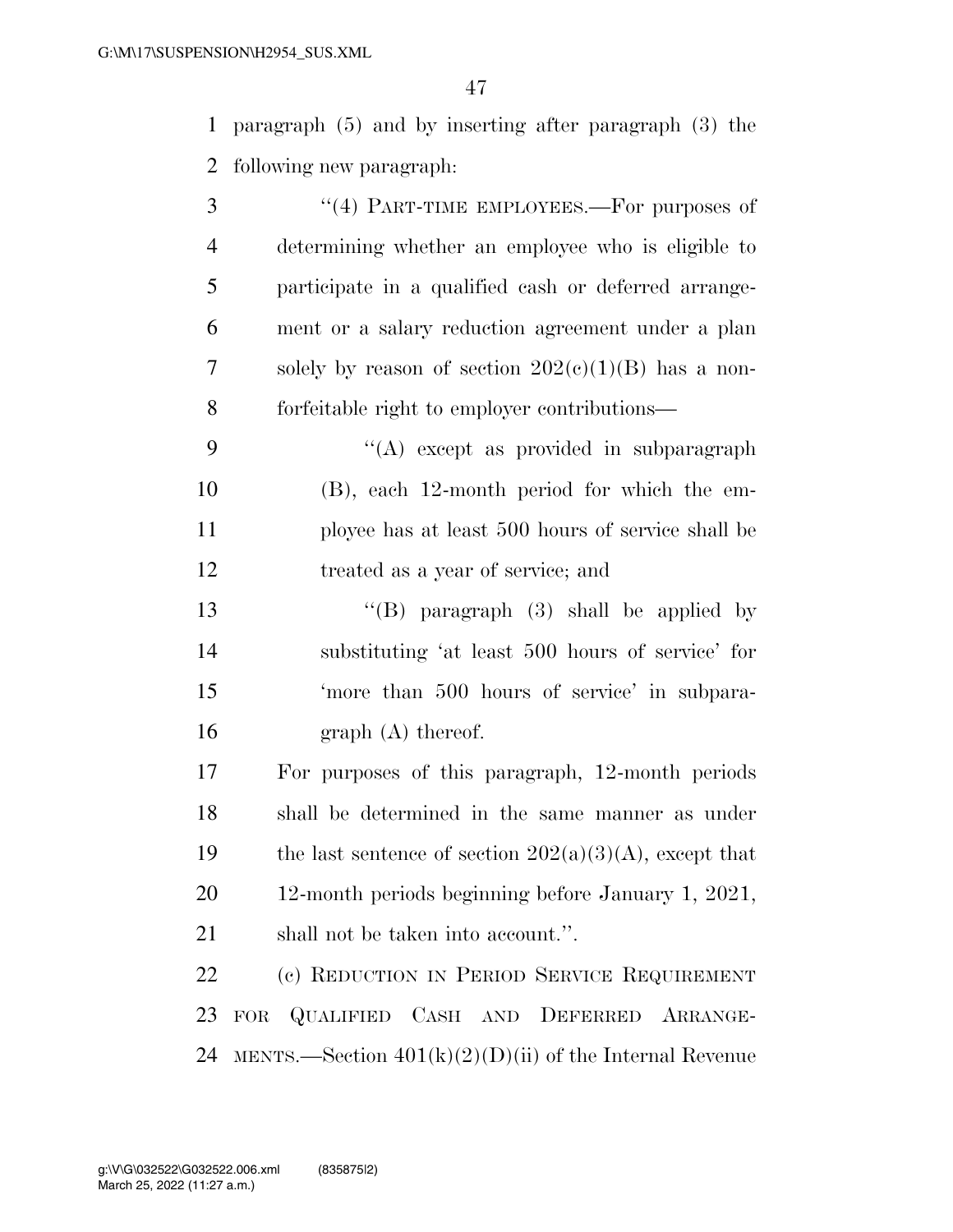Code of 1986 is amended by striking ''3'' and inserting  $2 \t\t\t\t\t\t\t``2".$ 

 (d) PRE-2021 SERVICE.—Section 112(b) of the Set- ting Every Community Up for Retirement Enhancement Act of 2019 (26 U.S.C. 401 note) is amended by striking 6 "section  $401(k)(2)(D)(ii)$ " and inserting "paragraphs"  $(2)(D)(ii)$  and  $(15)(B)(iii)$  of section  $401(k)$ ".

(e) EFFECTIVE DATES.—

 (1) IN GENERAL.—Except as provided in para- graph (2), the amendments made by this section shall apply to plan years beginning after December 31, 2022.

 (2) SUBSECTION (d).—The amendment made by subsection (d) shall take effect as if included in the enactment of section 112 of the Setting Every Community Up for Retirement Enhancement Act of 2019.

**SEC. 117. DEFERRAL OF TAX FOR CERTAIN SALES OF EM-**

 **PLOYER STOCK TO EMPLOYEE STOCK OWN- ERSHIP PLAN SPONSORED BY S CORPORA-TION.** 

22 (a) IN GENERAL.—Section  $1042(c)(1)(A)$  of the In- ternal Revenue Code of 1986 is amended by striking ''do- mestic C corporation'' and inserting ''domestic corpora-tion''.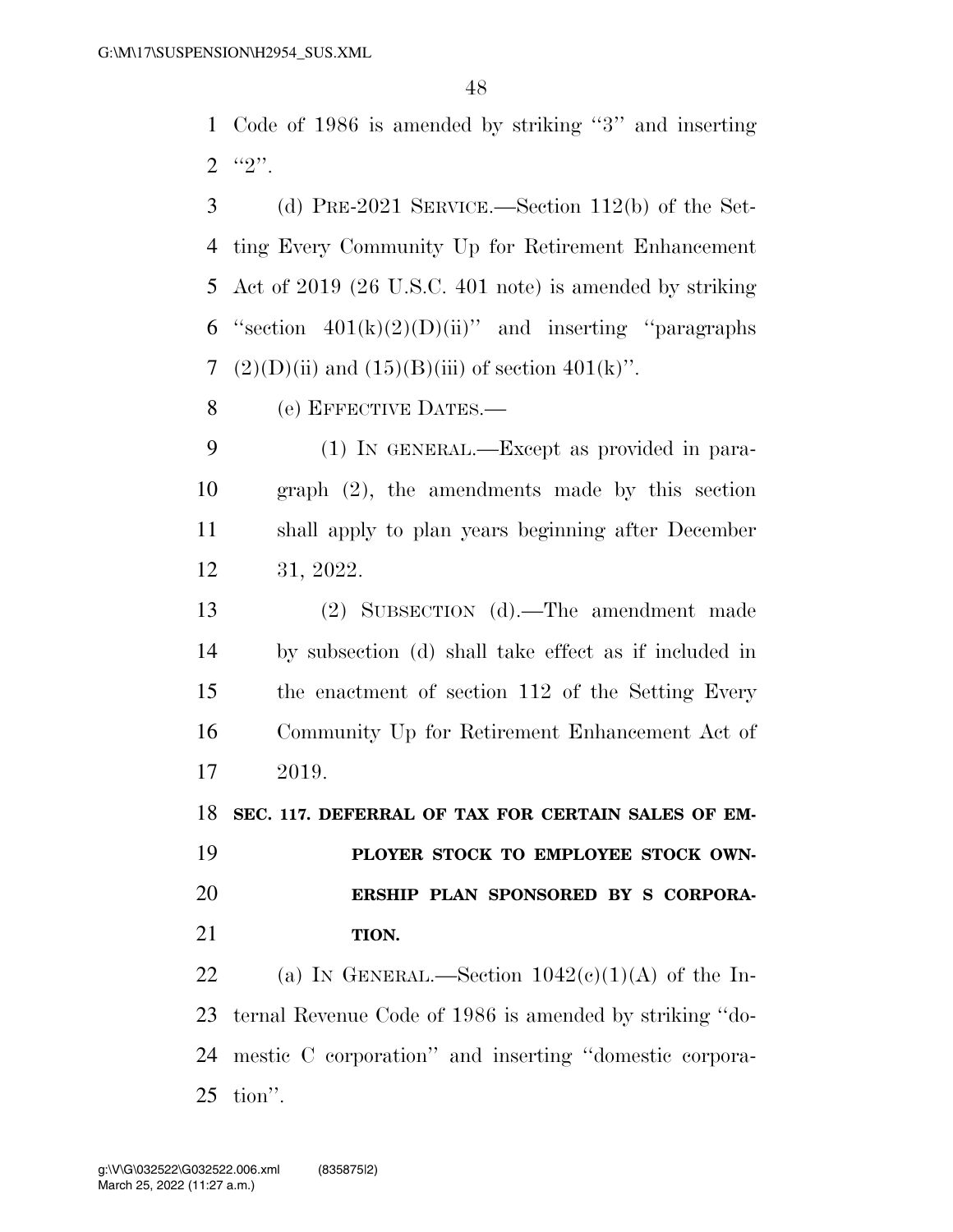(b) 10 PERCENT LIMITATION ON APPLICATION OF GAIN ON SALE OF S CORPORATION STOCK.—Section 1042 of such Code is amended by adding at the end the following new subsection:

 ''(h) APPLICATION OF SECTION TO SALE OF STOCK IN S CORPORATION.—In the case of the sale of qualified securities of an S corporation, the election under sub- section (a) may be made with respect to not more than 10 percent of the amount realized on such sale for pur- poses of determining the amount of gain not recognized and the extent to which (if at all) the amount realized on such sale exceeds the cost of qualified replacement property. The portion of adjusted basis that is properly allocable to the portion of the amount realized with respect to which the election is made under this subsection shall be taken into account for purposes of the preceding sen-tence.''.

 (c) EFFECTIVE DATE.—The amendments made by this section shall apply to sales after December 31, 2027. **SEC. 118. CERTAIN SECURITIES TREATED AS PUBLICLY TRADED IN CASE OF EMPLOYEE STOCK OWN-ERSHIP PLANS.** 

23 (a) IN GENERAL.—Section  $401(a)(35)$  of the Internal Revenue Code of 1986 is amended by adding at the end the following new subparagraph: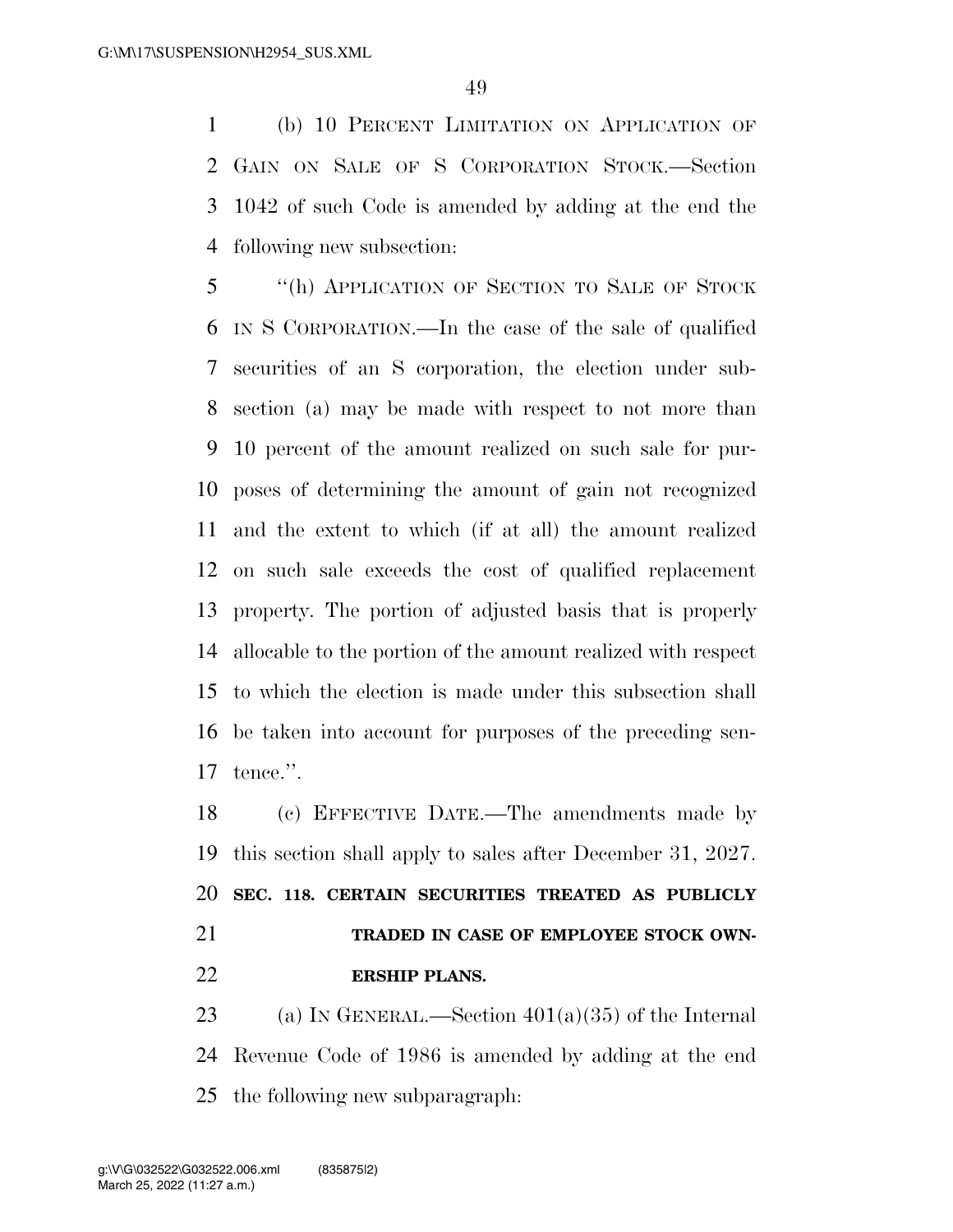| $\mathbf{1}$   | "(I) ESOP RULES RELATING TO PUBLICLY            |
|----------------|-------------------------------------------------|
| $\overline{2}$ | TRADED SECURITIES.—In the case of an appli-     |
| 3              | cable defined contribution plan which is an em- |
| $\overline{4}$ | ployee stock ownership plan, an employer secu-  |
| 5              | rity shall be treated as described in subpara-  |
| 6              | graph $(G)(v)$ if—                              |
| $\tau$         | "(i) the security is the subject of             |
| 8              | priced quotations by at least 4 dealers,        |
| 9              | published and made continuously available       |
| 10             | on an interdealer quotation system (as          |
| 11             | such term is used in section 13 of the Se-      |
| 12             | curities Exchange Act of 1934) which has        |
| 13             | made the request described in section $6(j)$    |
| 14             | of such Act to be treated as an alternative     |
| 15             | trading system,                                 |
| 16             | "(ii) the security is not a penny stock         |
| 17             | (as defined by section $3(a)(51)$ of such       |
| 18             | Act),                                           |
| 19             | "(iii) the security is issued by a cor-         |
| 20             | poration which is not a shell company (as       |
| 21             | such term is used in section $4(d)(6)$ of the   |
| 22             | Securities Act of 1933), a blank check          |
| 23             | company (as defined in section $7(b)(3)$ of     |
| 24             | such Act), or subject to bankruptcy pro-        |
| 25             | ceedings,                                       |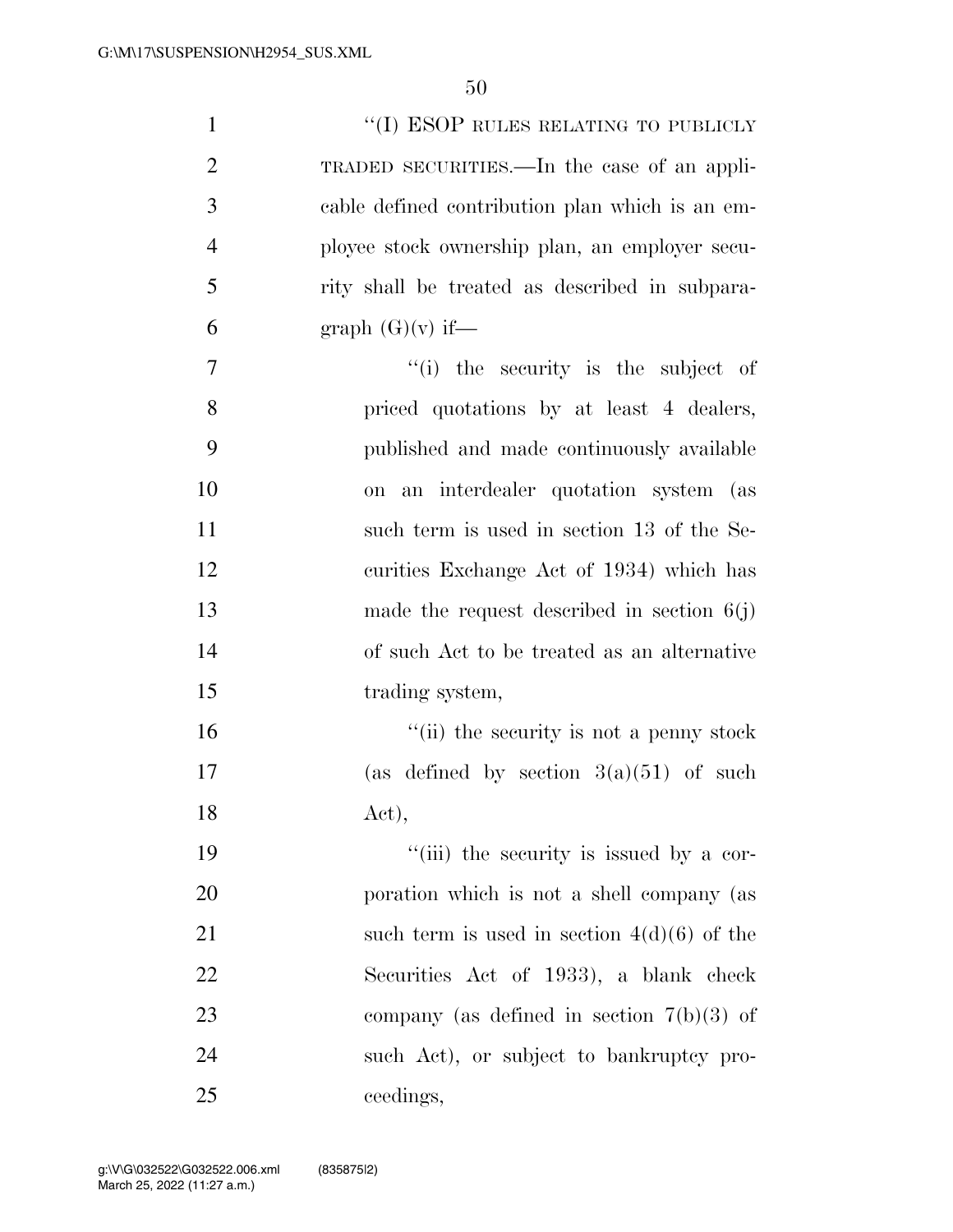| $\mathbf{1}$   | "(iv) the security has a public float          |
|----------------|------------------------------------------------|
| $\overline{2}$ | (as such term is used in section $240.12b$     |
| 3              | 2 of title 17, Code of Federal Regulations)    |
| $\overline{4}$ | which has a fair market value of at least      |
| 5              | $$1,000,000$ and constitutes at least 10 per-  |
| 6              | cent of the total shares issued and out-       |
| $\tau$         | standing.                                      |
| 8              | $f'(v)$ in the case of a security issued       |
| 9              | by a domestic corporation, the issuer pub-     |
| 10             | lishes, not less frequently than annually, fi- |
| 11             | nancial statements audited by an inde-         |
| 12             | pendent auditor registered with the Public     |
| 13             | Company Accounting Oversight Board es-         |
| 14             | tablished under the Sarbanes-Oxley Act of      |
| 15             | $2002$ , and                                   |
| 16             | "(vi) in the case of a security issued         |
| 17             | by a foreign corporation, the security is      |
| 18             | represented by a depositary share (as de-      |
| 19             | fined under section $240.12b-2$ of title 17,   |
| 20             | Code of Federal Regulations), or is issued     |
| 21             | by a foreign corporation incorporated in       |
| 22             | Canada and readily tradeable on an estab-      |
| 23             | lished securities market in Canada, and        |
| 24             | the issuer—                                    |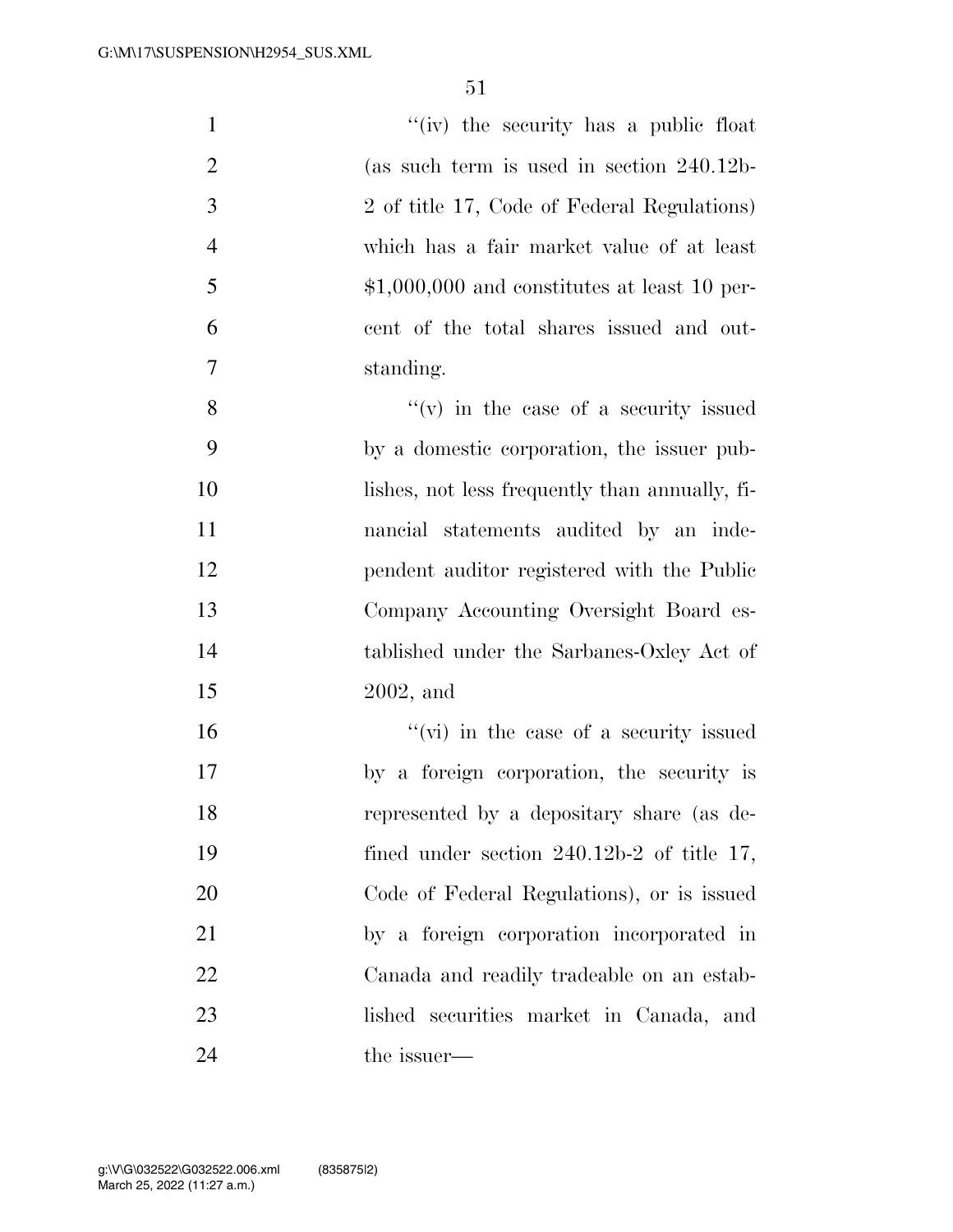$''(I)$  is subject to, and in compli- ance with, the reporting requirements of section 13 or 15(d) of the Securi-4 ties Exchange Act of 1934 (15 U.S.C. 5 78m or  $78o(d)$ ,  $^{\circ}$  (II) is subject to, and in compli- ance with, the reporting requirements of section 230.257 of title 17, Code of Federal Regulations, or  $\frac{10}{10}$  is exempt from such re-11 quirements under section 240.12g3– 12 2(b) of title 17, Code of Federal Reg- ulations.''. (b) EFFECTIVE DATE.—The amendments made by this section shall apply to plan years beginning after De- cember 31, 2027. **TITLE II—PRESERVATION OF**  18 **INCOME SEC. 201. REMOVE REQUIRED MINIMUM DISTRIBUTION BARRIERS FOR LIFE ANNUITIES.**  21 (a) IN GENERAL.—Section  $401(a)(9)$  of the Internal Revenue Code of 1986 is amended by adding at the end the following new subparagraph: 24 "(J) CERTAIN INCREASES IN PAYMENTS UNDER A COMMERCIAL ANNUITY.—Nothing in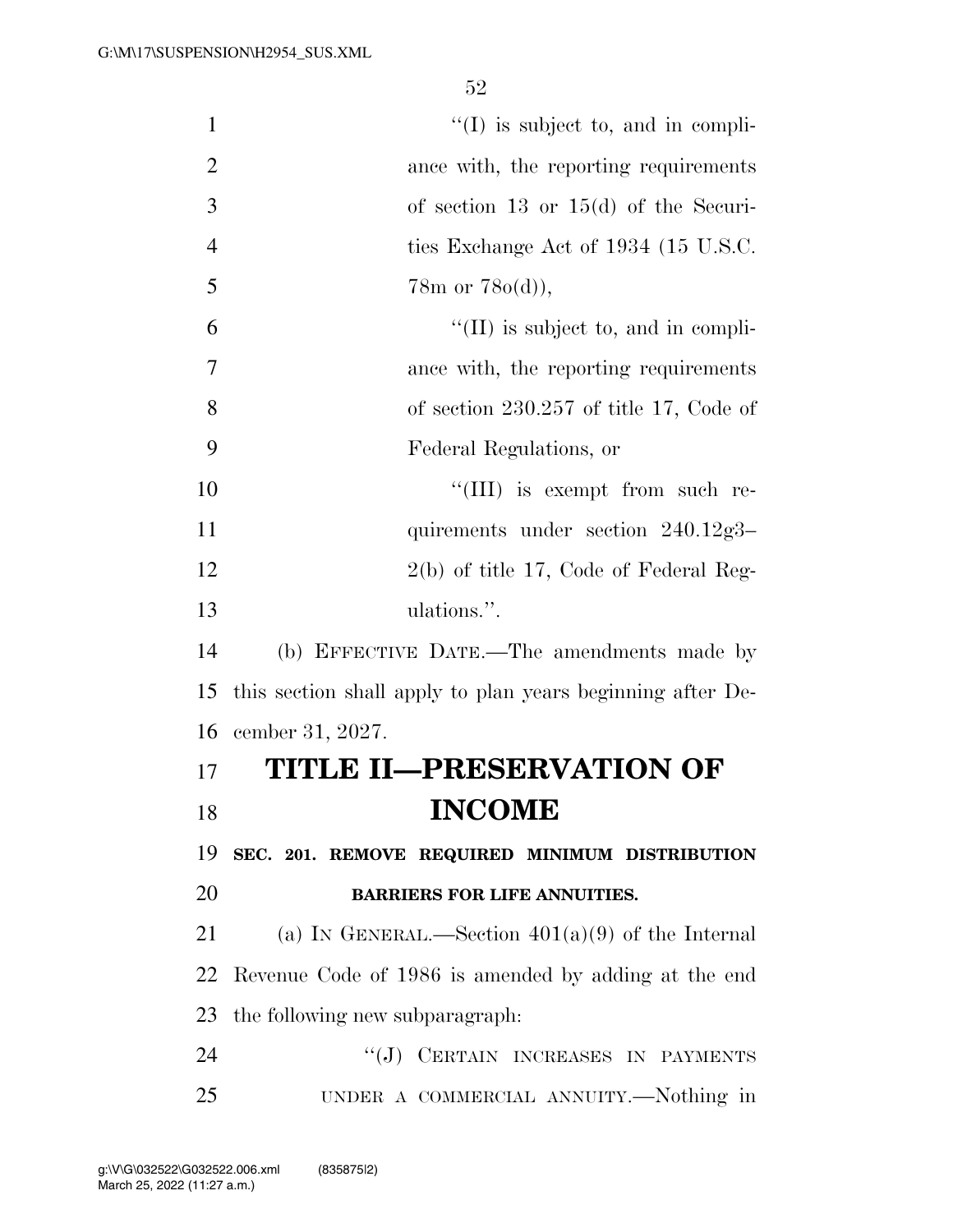| $\mathbf{1}$   | this section shall prohibit a commercial annuity    |
|----------------|-----------------------------------------------------|
| $\overline{2}$ | (within the meaning of section $3405(e)(6)$ ) that  |
| 3              | is issued in connection with any eligible retire-   |
| $\overline{4}$ | ment plan (within the meaning of section            |
| 5              | $402(c)(8)(B)$ , other than a defined benefit plan) |
| 6              | from providing one or more of the following         |
| 7              | types of payments on or after the annuity start-    |
| 8              | ing date:                                           |
| 9              | "(i) annuity payments that increase                 |
| 10             | by a constant percentage, applied not less          |
| 11             | frequently than annually, at a rate that is         |
| 12             | less than 5 percent per year,                       |
| 13             | "(ii) a lump sum payment that—                      |
| 14             | $\lq\lq$ results in a shortening of the             |
| 15             | payment period with respect to an an-               |
| 16             | nuity or a full or partial commutation              |
| 17             | of the future annuity payments, pro-                |
| 18             | vided that such lump sum is deter-                  |
| 19             | mined using reasonable actuarial                    |
| 20             | methods and assumptions, as deter-                  |
| 21             | mined in good faith by the issuer of                |
| 22             | the contract, or                                    |
| 23             | $\lq\lq$ (II) accelerates the receipt of            |
| 24             | annuity payments that are scheduled                 |
| 25             | to be received within the ensuing 12                |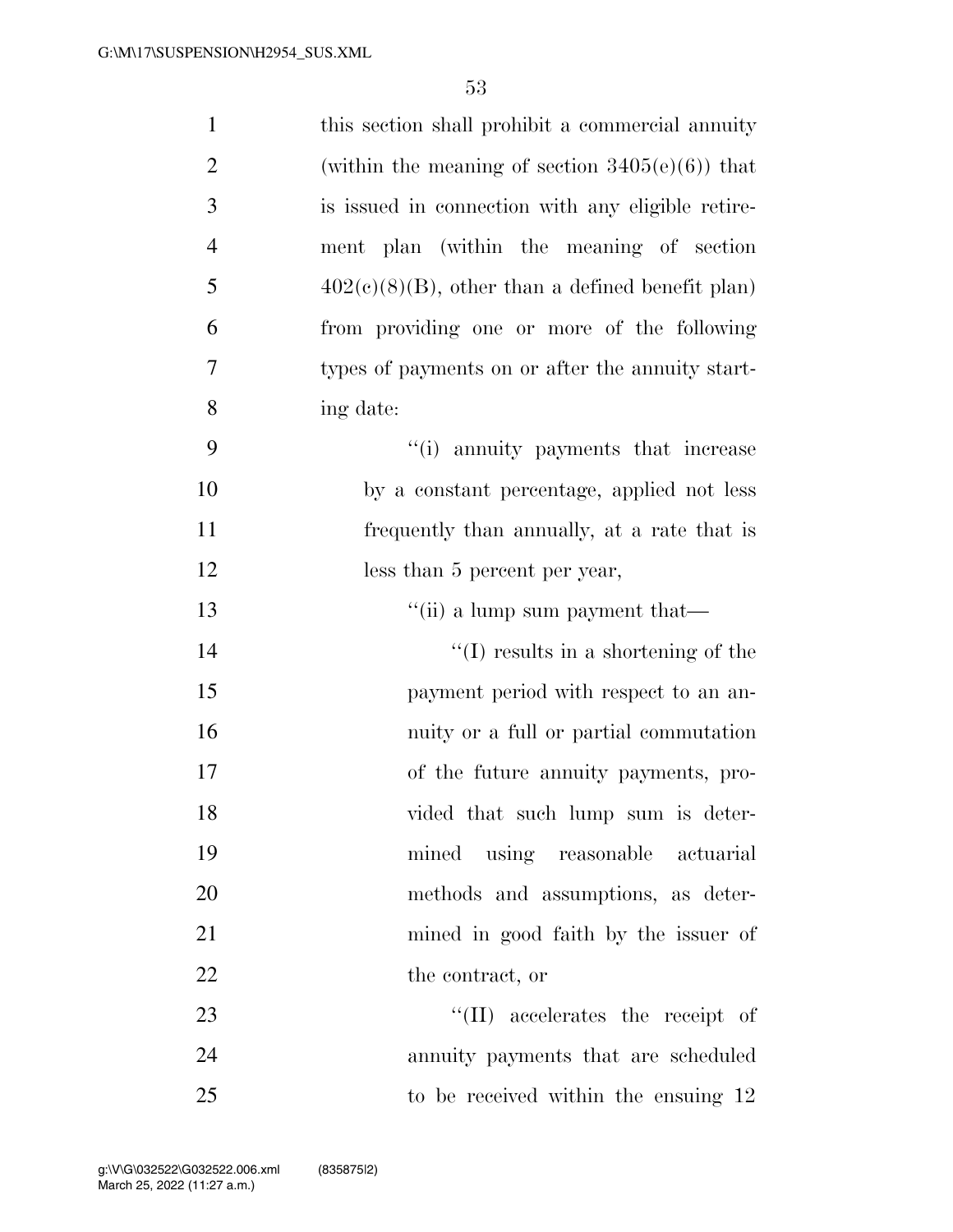| $\mathbf{1}$   | months, regardless of whether such                       |
|----------------|----------------------------------------------------------|
| $\overline{2}$ | acceleration shortens the payment pe-                    |
| 3              | riod with respect to the annuity, re-                    |
| $\overline{4}$ | duces the dollar amount of benefits to                   |
| 5              | be paid under the contract, or results                   |
| 6              | in a suspension of annuity payments                      |
| $\overline{7}$ | during the period being accelerated,                     |
| 8              | "(iii) an amount which is in the na-                     |
| 9              | ture of a dividend or similar distribution,              |
| 10             | provided that the issuer of the contract de-             |
| 11             | termines such amount based on a reason-                  |
| 12             | able comparison of the actuarial factors as-             |
| 13             | sumed when calculating the initial annuity               |
| 14             | payments and the issuer's experience with                |
| 15             | respect to those factors, or                             |
| 16             | "(iv) a final payment upon death that                    |
| 17             | does not exceed the excess of the total                  |
| 18             | amount of the consideration paid for the                 |
| 19             | annuity payments, less the aggregate                     |
| 20             | amount of prior distributions or payments                |
| 21             | from or under the contract.".                            |
| 22             | (b) EFFECTIVE DATE.—This section shall apply to          |
| 23             | calendar years ending after the date of the enactment of |
| 24             | this Act.                                                |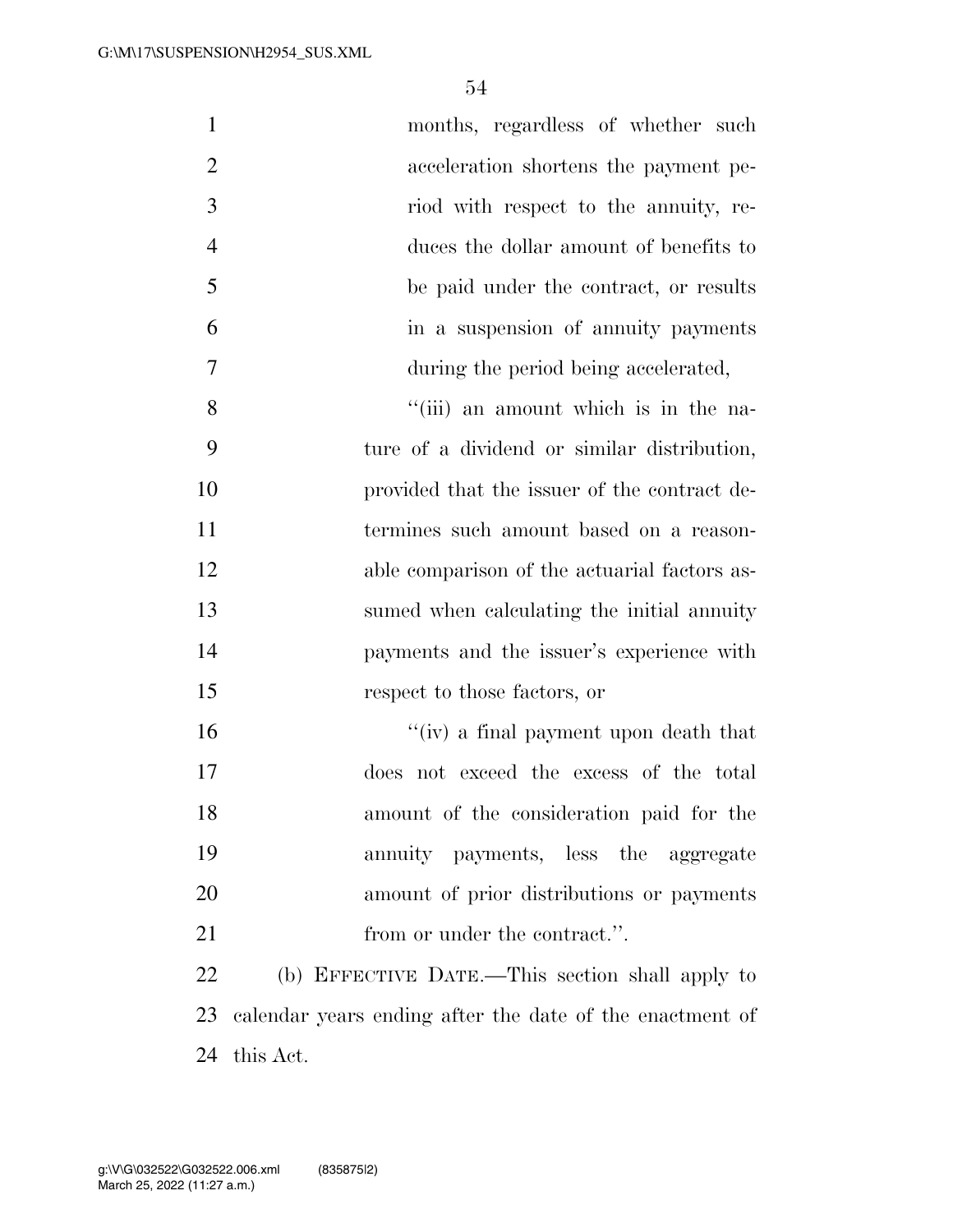#### **SEC. 202. QUALIFYING LONGEVITY ANNUITY CONTRACTS.**

 (a) IN GENERAL.—Not later than the date which is 1 year after the date of the enactment of this Act, the Secretary of the Treasury or the Secretary's delegate (hereafter in this section referred to as the ''Secretary'') shall amend the regulation issued by the Department of the Treasury relating to ''Longevity Annuity Contracts'' (79 Fed. Reg. 37633 (July 2, 2014)), as follows:

 (1) REPEAL 25-PERCENT PREMIUM LIMIT.—The Secretary shall amend Q&A–17(b)(3) of Treasury 11 Regulation section  $1.401(a)(9)-6$  and  $Q&A-12(b)(3)$  of Treasury Regulation section 1.408–8 to eliminate the requirement that premiums for qualifying lon- gevity annuity contracts be limited to a percentage of an individual's account balance, and to make such corresponding changes to the regulations and related forms as are necessary to reflect the elimination of this requirement.

 (2) FACILITATE JOINT AND SURVIVOR BENE- FITS.—The Secretary shall amend Q&A–17(c) of Treasury Regulation section 1.401(a)(9)–6, and make such corresponding changes to the regulations and related forms as are necessary, to provide that, in the case of a qualifying longevity annuity contract which was purchased with joint and survivor annuity benefits for the individual and the individual's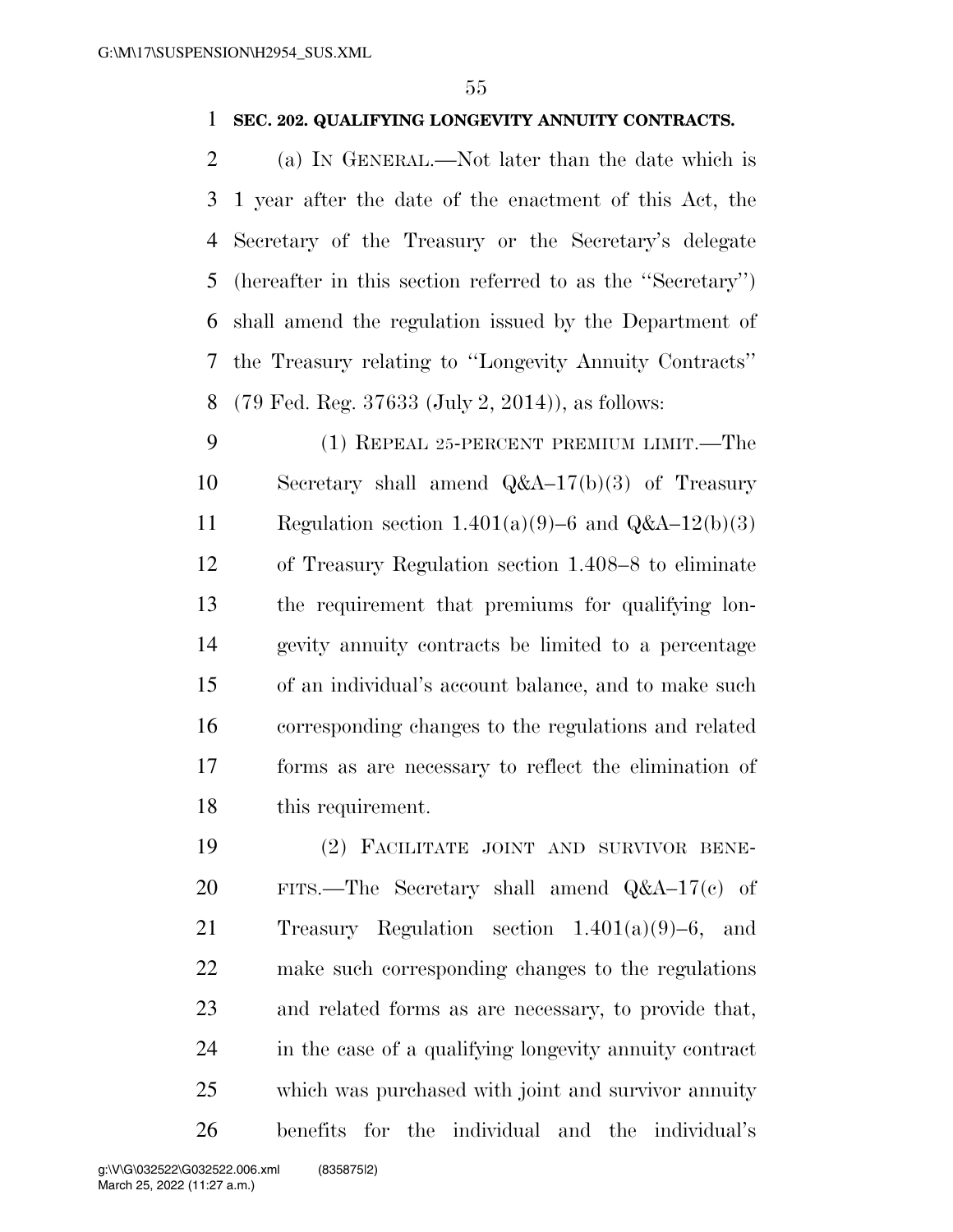spouse which were permissible under the regulations at the time the contract was originally purchased, a divorce occurring after the original purchase and be- fore the annuity payments commence under the con- tract will not affect the permissibility of the joint and survivor annuity benefits or other benefits under the contract, or require any adjustment to the amount or duration of benefits payable under the contract, provided that any qualified domestic rela- tions order (within the meaning of section 414(p) of the Internal Revenue Code of 1986) or, in the case of an arrangement not subject to section 414(p) of such Code or section 206(d) of the Employee Retire- ment Income Security Act of 1974 (29 U.S.C. 1056(d)), any divorce or separation instrument (as defined in subsection (b))— (A) provides that the former spouse is en- titled to the survivor benefits under the con- tract; (B) does not modify the treatment of the former spouse as the beneficiary under the con-22 tract who is entitled to the survivor benefits; or

 (C) does not modify the treatment of the former spouse as the measuring life for the sur-vivor benefits under the contract.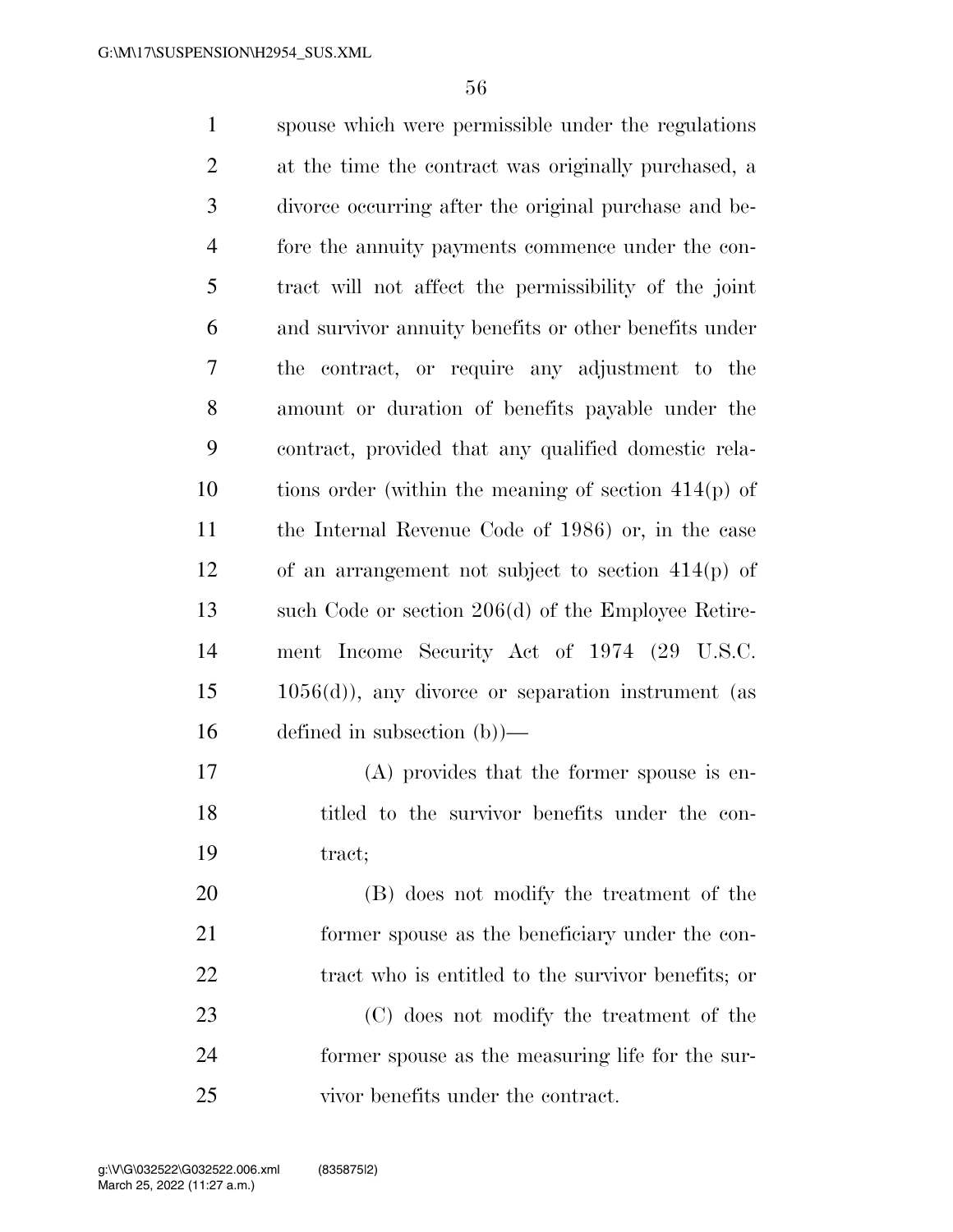| $\mathbf{1}$   | (3) PERMIT SHORT FREE LOOK PERIOD.—The                         |
|----------------|----------------------------------------------------------------|
| $\overline{2}$ | Secretary shall amend $Q&A-17(a)(4)$ of Treasury               |
| 3              | Regulation section $1.401(a)(9)-6$ to ensure that              |
| $\overline{4}$ | such Q&A does not preclude a contract from includ-             |
| 5              | ing a provision under which an employee may re-                |
| 6              | scind the purchase of the contract within a period             |
| 7              | not exceeding 90 days from the date of purchase.               |
| 8              | (b) DIVORCE OR SEPARATION INSTRUMENT.-For                      |
| 9              | purposes of subsection $(a)(2)$ , the term "divorce or separa- |
| 10             | tion instrument" means—                                        |
| 11             | (1) a decree of divorce or separate maintenance                |
| 12             | or a written instrument incident to such a decree,             |
| 13             | $(2)$ a written separation agreement, or                       |
| 14             | $(3)$ a decree (not described in paragraph $(1)$ )             |
| 15             | requiring a spouse to make payments for the sup-               |
| 16             | port or maintenance of the other spouse.                       |
| 17             | (c) EFFECTIVE DATES, ENFORCEMENT, AND INTER-                   |
|                | 18 PRETATIONS.                                                 |
| 19             | (1) EFFECTIVE DATES.—                                          |
| 20             | $(A)$ Paragraph $(1)$ of subsection $(a)$ shall                |
| 21             | be effective with respect to contracts purchased               |
| 22             | or received in an exchange on or after the date                |
| 23             | of the enactment of this Act.                                  |
| 24             | $(B)$ Paragraphs $(2)$ and $(3)$ of subsection                 |
| 25             | (a) shall be effective with respect to contracts               |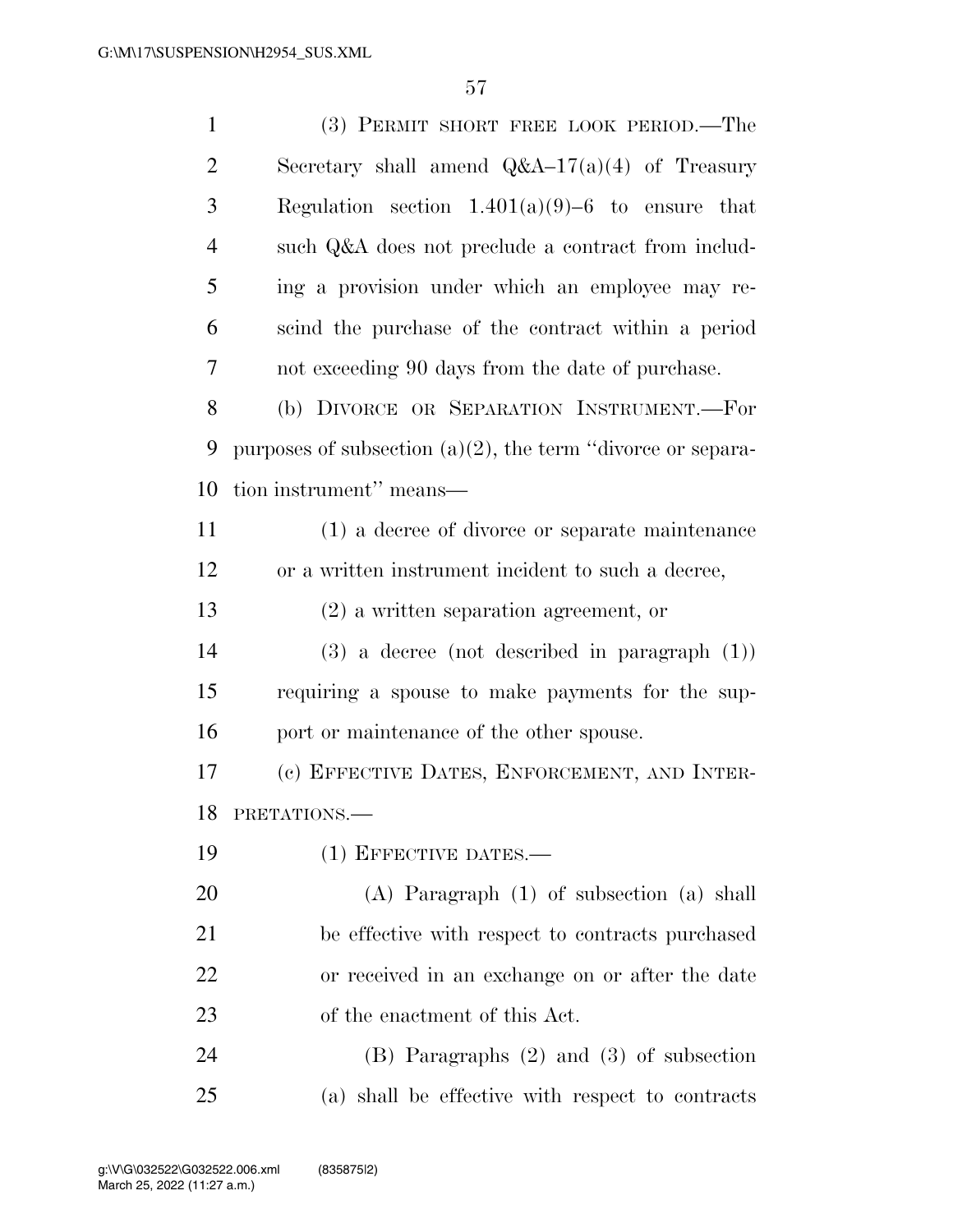| $\mathbf{1}$   | purchased or received in an exchange on or                  |
|----------------|-------------------------------------------------------------|
| $\overline{2}$ | after July 2, $2014$ .                                      |
| 3              | (2) ENFORCEMENT AND INTERPRETATIONS.                        |
| $\overline{4}$ | Prior to the date on which the Secretary issues final       |
| 5              | regulations pursuant to subsection $(a)$ —                  |
| 6              | (A) the Secretary (or delegate) shall ad-                   |
| 7              | minister and enforce the law in accordance with             |
| 8              | subsection (a) and the effective dates in para-             |
| 9              | $graph(1)$ of this subsection; and                          |
| 10             | (B) taxpayers may rely upon their reason-                   |
| 11             | able good faith interpretations of subsection (a).          |
| 12             | (d) REGULATORY SUCCESSOR PROVISION.—Any ref-                |
| 13             | erence to a regulation under this section shall be treated  |
|                |                                                             |
| 14             | as including a reference to any successor regulation there- |
| 15             | to.                                                         |
| 16             | SEC. 203.<br>INSURANCE-DEDICATED EXCHANGE-TRADED            |
|                | <b>FUNDS.</b>                                               |
| 17<br>18       | (a) IN GENERAL.—Not later than the date which is            |
| 19             | 7 years after the date of the enactment of this Act, the    |
| 20             | Secretary of the Treasury (or the Secretary's delegate)     |
| 21             | shall amend the regulation issued by the Department of      |
| 22             | the Treasury relating to "Income Tax; Diversification Re-   |
| 23             | quirements for Variable Annuity, Endowment, and Life        |
| 24             | Insurance Contracts", 54 Fed. Reg. 8728 (March 2,           |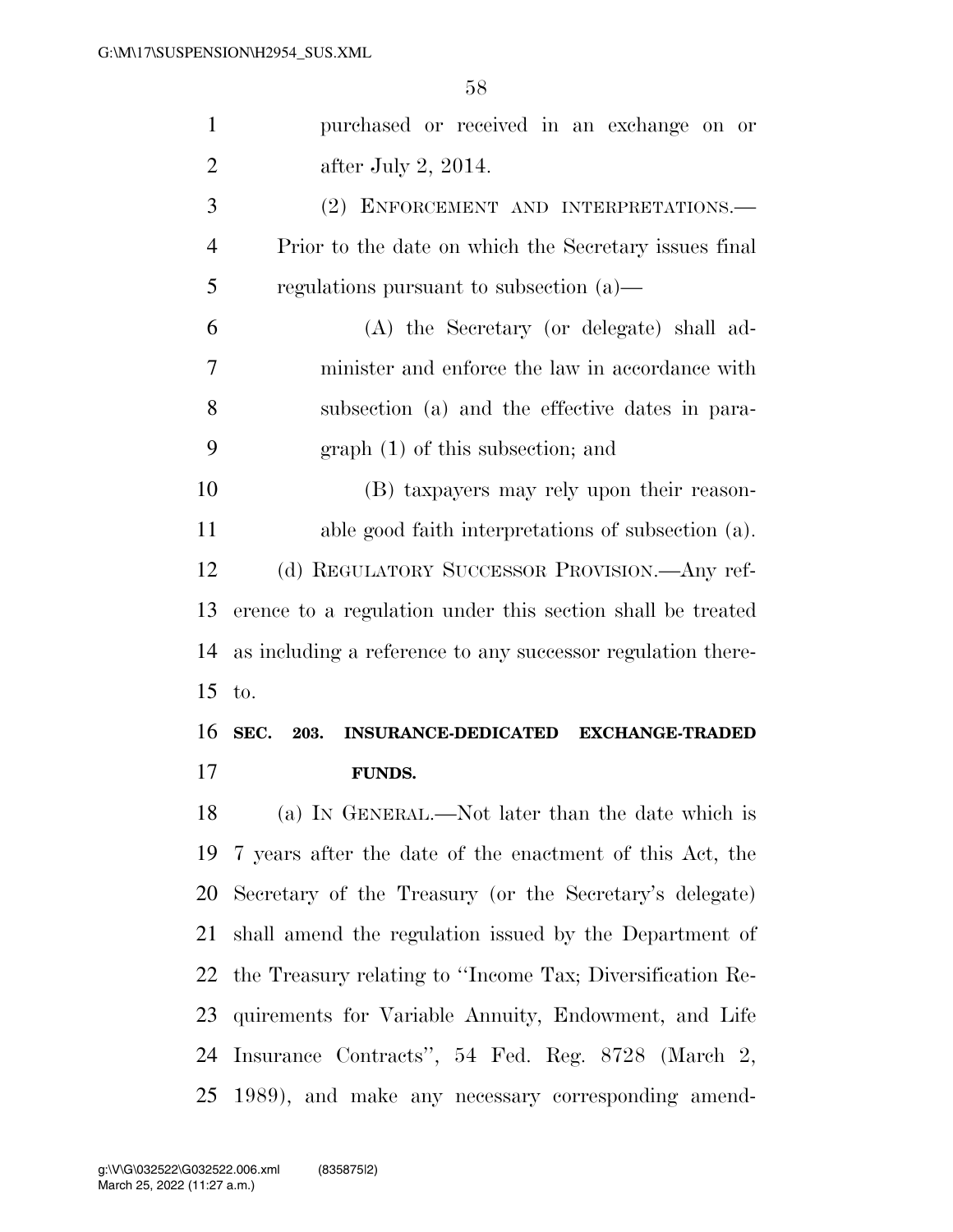ments to other regulations, in order to facilitate the use of exchange-traded funds as investment options under variable contracts within the meaning of section 817(d) of the Internal Revenue Code of 1986, in accordance with subsections (b) and (c) of this section.

 (b) DESIGNATE CERTAIN AUTHORIZED PARTICI- PANTS AND MARKET MAKERS AS ELIGIBLE INVESTORS.— The Secretary of the Treasury (or the Secretary's dele- gate) shall amend Treasury Regulation section 1.817– 5(f)(3) to provide that satisfaction of the requirements in Treasury Regulation section 1.817–5(f)(2)(i) with respect to an exchange-traded fund shall not be prevented by rea- son of beneficial interests in such a fund being held by 1 or more authorized participants or market makers.

 (c) DEFINE RELEVANT TERMS.—In amending Treasury Regulation section 1.817–5(f)(3) in accordance with subsections (b) of this section, the Secretary of the Treasury (or the Secretary's delegate) shall provide defini-tions consistent with the following:

20 (1) EXCHANGE-TRADED FUND.—The term "ex- change-traded fund'' means a regulated investment company, partnership, or trust—

 (A) that is registered with the Securities and Exchange Commission as an open-end in-vestment company or a unit investment trust;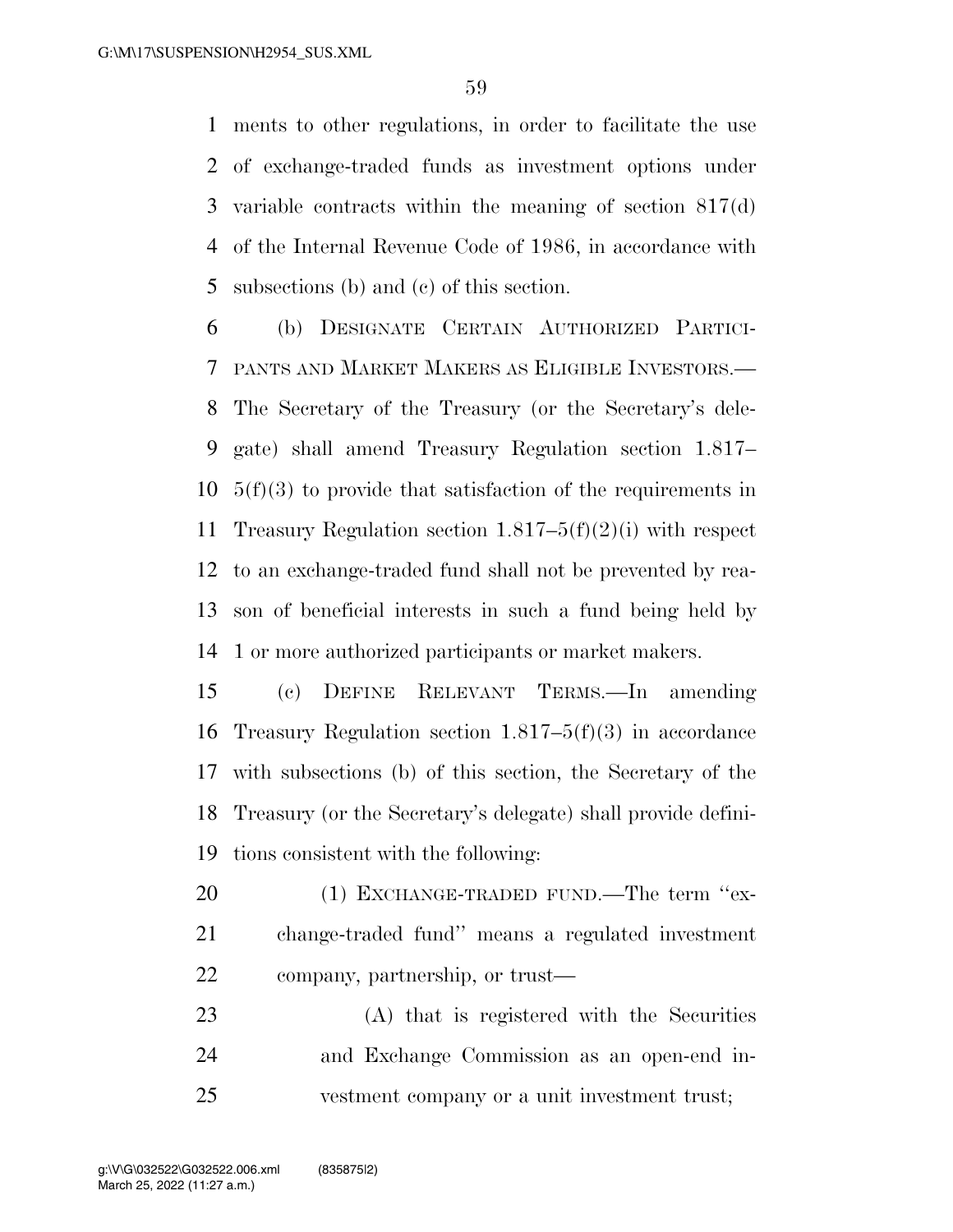(B) the shares of which can be purchased or redeemed directly from the fund only by an authorized participant; and

 (C) the shares of which are traded throughout the day on a national stock ex- change at market prices that may or may not be the same as the net asset value of the shares.

 (2) AUTHORIZED PARTICIPANT.—The term ''authorized participant'' means a financial institu- tion that is a member or participant of a clearing agency registered under section 17A(b) of the Secu- rities Exchange Act of 1934 that enters into a con- tractual relationship with an exchange-traded fund pursuant to which the financial institution is per- mitted to purchase and redeem shares directly from the fund and to sell such shares to third parties, but only if the contractual arrangement or applicable law precludes the financial institution from—

 (A) purchasing the shares for its own in- vestment purposes rather than for the exclusive purpose of creating and redeeming such shares on behalf of third parties; and

 (B) selling the shares to third parties who are not market makers or otherwise described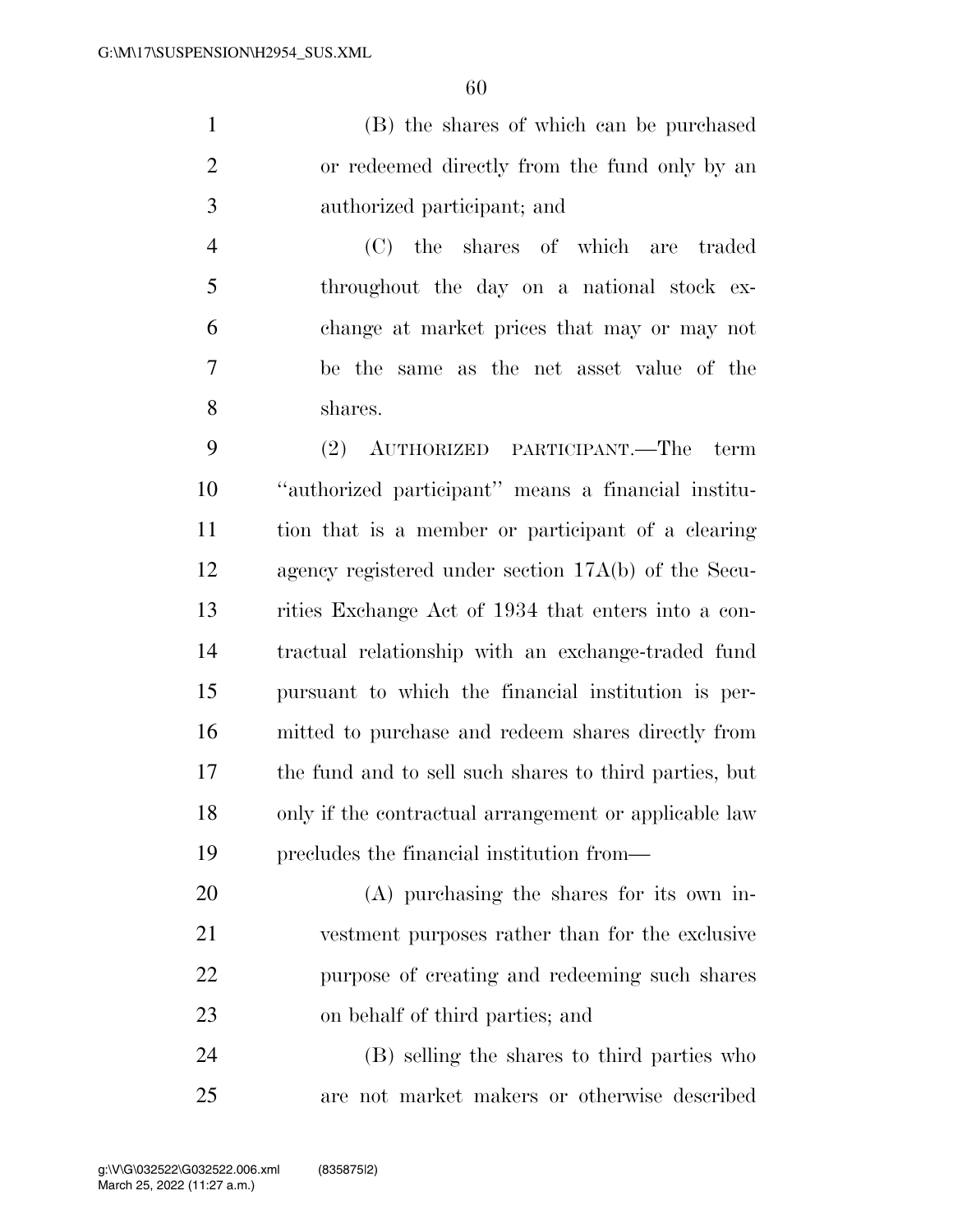in paragraphs (2) and (3) of Treasury Regula-2 tion section  $1.817-5(f)$ .

 (3) MARKET MAKER.—The term ''market maker'' means a financial institution that is a reg- istered broker or dealer under section 15(b) of the Securities Exchange Act of 1934 that maintains li- quidity for an exchange-traded fund on a national stock exchange by being always ready to buy and sell shares of such fund on the market, but only if the financial institution is contractually or legally pre- cluded from selling or buying such shares to or from persons who are not authorized participants or oth- erwise described in paragraphs (2) and (3) of Treas-ury Regulations section 1.817–5(f).

 (d) EFFECTIVE DATE.—Subsections (b) and (c) shall apply to segregated asset account investments made on or after the date that is 7 years after the date of the enact-ment of this Act.

# **TITLE III—SIMPLIFICATION AND CLARIFICATION OF RETIRE-**

### **MENT PLAN RULES**

 **SEC. 301. RECOVERY OF RETIREMENT PLAN OVERPAY-MENTS.** 

 (a) OVERPAYMENTS UNDER ERISA.—Section 206 of the Employee Retirement Income Security Act of 1974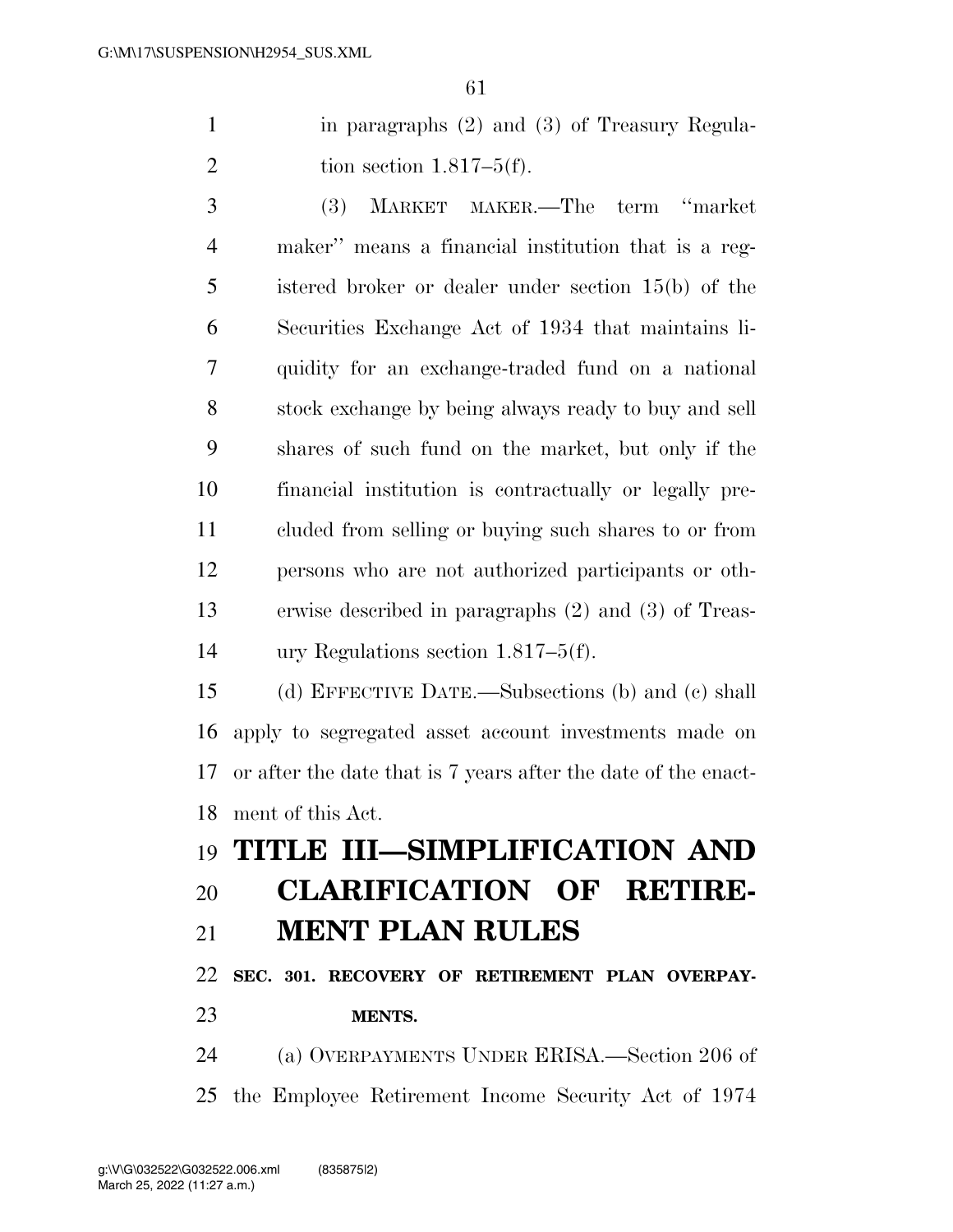(29 U.S.C. 1056) is amended by adding at the end the following new subsection:

 ''(h) SPECIAL RULES APPLICABLE TO BENEFIT OVERPAYMENTS.—

| 5  | "(1) GENERAL RULE.—In the case of an inad-            |
|----|-------------------------------------------------------|
| 6  | vertent benefit overpayment by any pension plan, the  |
| 7  | responsible plan fiduciary shall not be considered to |
| 8  | have failed to comply with the requirements of this   |
| 9  | title merely because such fiduciary determines, in    |
| 10 | the exercise of its fiduciary discretion, not to seek |
| 11 | recovery of all or part of such overpayment from—     |
| 12 | $\lq\lq$ any participant or beneficiary,              |
| 13 | $\lq\lq (B)$ any plan sponsor of, or contributing     |
| 14 | employer to-                                          |
| 15 | "(i) an individual account plan, pro-                 |
|    |                                                       |

 vided that the amount needed to prevent or restore any impermissible forfeiture from any participant's or beneficiary's account arising in connection with the overpayment is, separately from and independently of 21 the overpayment, allocated to such account pursuant to the nonforfeitability require- ments of section 203 (for example, out of the plan's forfeiture account, additional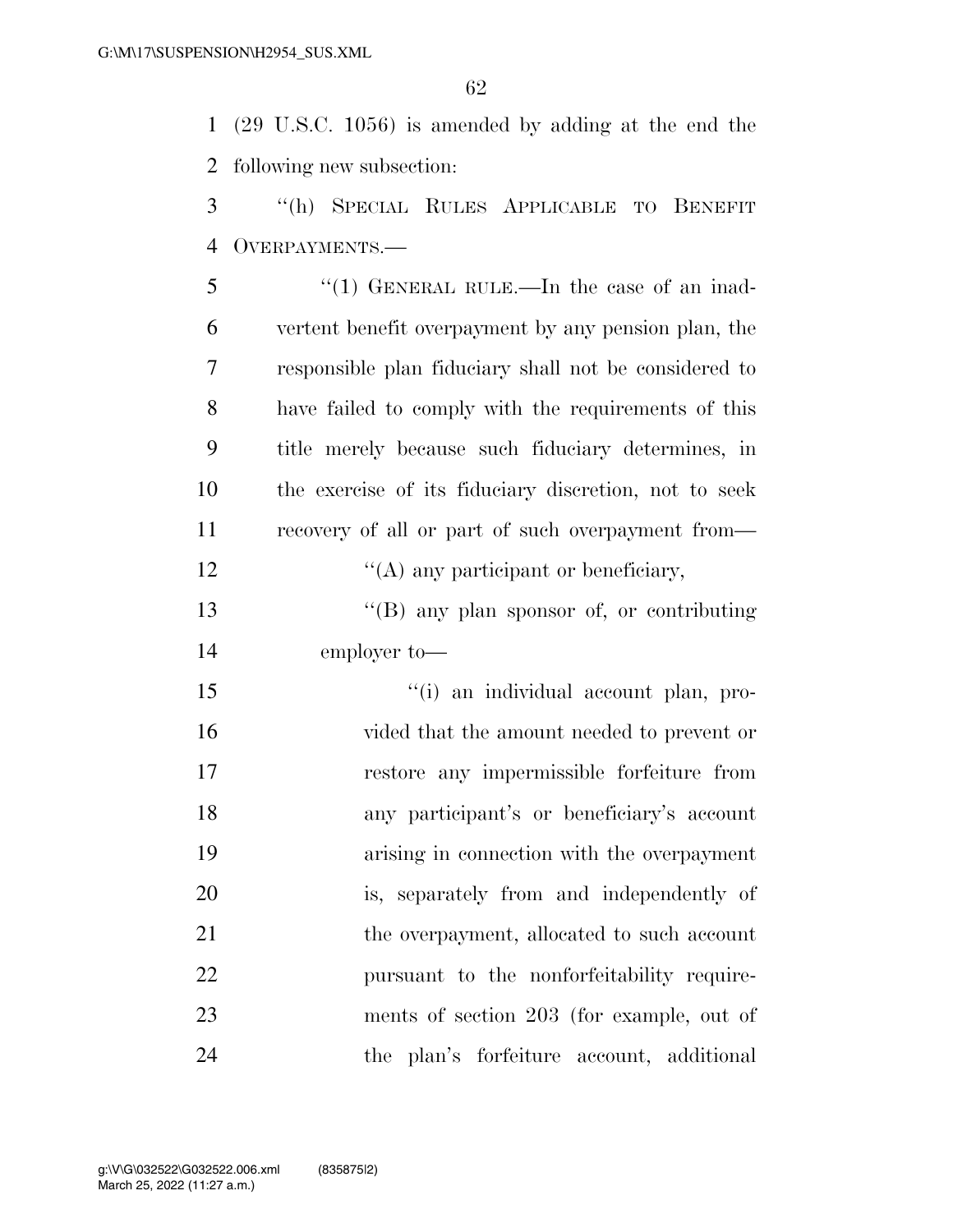| $\mathbf{1}$   | employer contributions, or recoveries from                                         |
|----------------|------------------------------------------------------------------------------------|
| $\overline{2}$ | those responsible for the overpayment), or                                         |
| 3              | "(ii) a defined benefit pension plan                                               |
| $\overline{4}$ | subject to the funding rules in part 3 of                                          |
| 5              | this subtitle B, unless the responsible plan                                       |
| 6              | fiduciary determines, in the exercise of its                                       |
| 7              | fiduciary discretion, that failure to recover                                      |
| 8              | all or part of the overpayment faster than                                         |
| 9              | required under such funding rules would                                            |
| 10             | materially affect the plan's ability to pay                                        |
| 11             | benefits due to other participants and                                             |
| 12             | beneficiaries, or                                                                  |
| 13             | " $(C)$ any fiduciary of the plan, other than                                      |
| 14             | a fiduciary (including a plan sponsor or contrib-                                  |
| 15             | uting employer acting in a fiduciary capacity)                                     |
| 16             | whose breach of its fiduciary duties resulted in                                   |
| 17             | such overpayment, provided that if the plan has                                    |
| 18             | established prudent procedures to prevent and                                      |
| 19             | minimize overpayment of benefits and the rel-                                      |
| 20             | evant plan fiduciaries have followed such proce-                                   |
| 21             | dures, an inadvertent benefit overpayment will                                     |
| 22             | not give rise to a breach of fiduciary duty.                                       |
| 23             | REDUCTION IN FUTURE<br>(2)<br><b>BENEFIT</b><br>PAY-                               |
| 24             | <b>RECOVERY</b><br><b>MENTS</b><br><b>AND</b><br><b>FROM</b><br><b>RESPONSIBLE</b> |
|                |                                                                                    |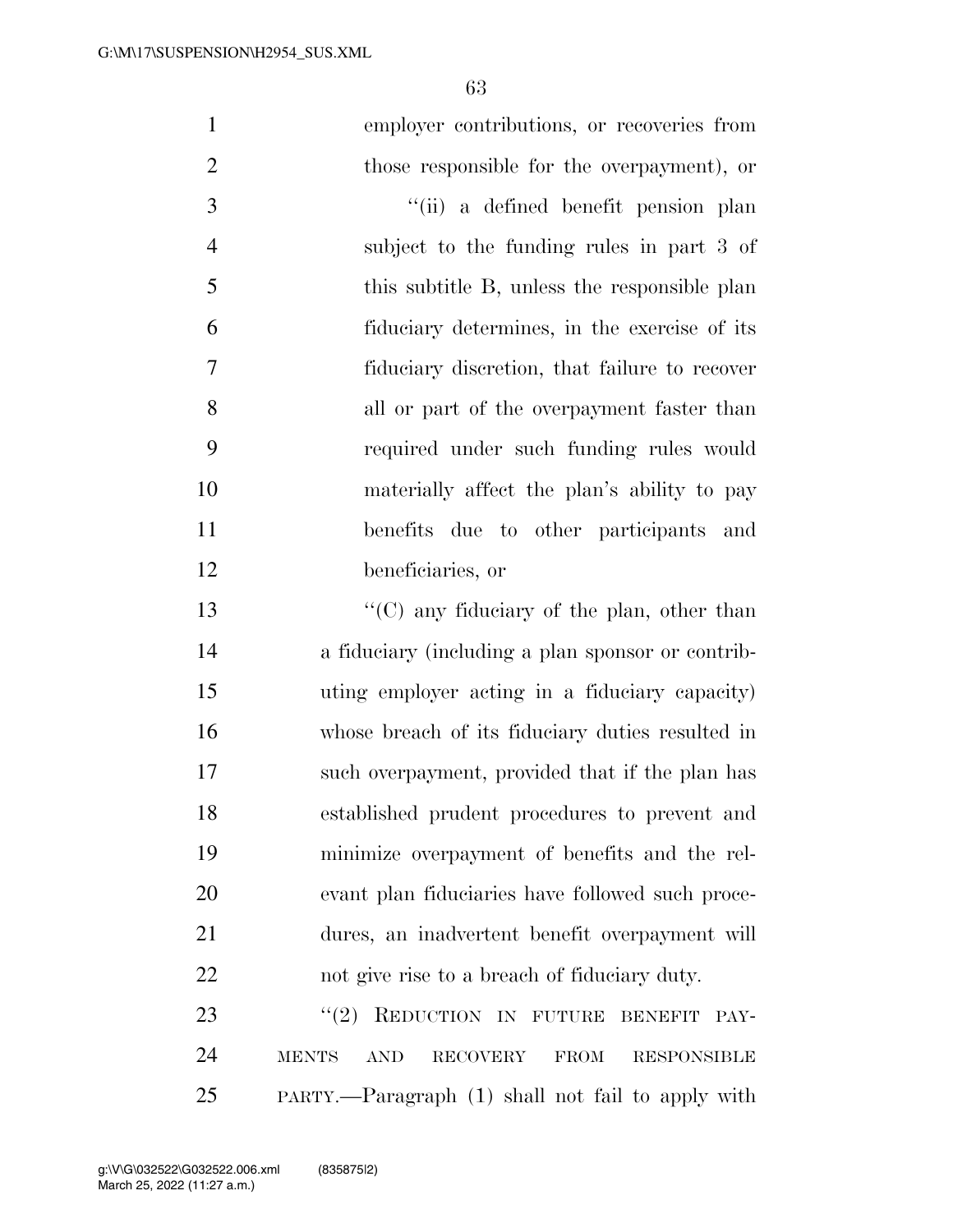| $\mathbf{1}$   | respect to any inadvertent benefit overpayment          |
|----------------|---------------------------------------------------------|
| $\overline{2}$ | merely because, after discovering such overpayment,     |
| 3              | the responsible plan fiduciary—                         |
| $\overline{4}$ | $\lq\lq$ reduces future benefit payments to             |
| 5              | correct amount provided for under the<br>the            |
| 6              | terms of the plan, or                                   |
| 7              | "(B) seeks recovery from the person or                  |
| 8              | persons responsible for the overpayment.                |
| 9              | (3)<br>EMPLOYER FUNDING OBLIGATIONS.                    |
| 10             | Nothing in this subsection shall relieve an employer    |
| 11             | of any obligation imposed on it to make contribu-       |
| 12             | tions to a plan to meet the minimum funding stand-      |
| 13             | ards under part 3 of this subtitle B or to prevent      |
| 14             | or restore an impermissible forfeiture in accordance    |
| 15             | with section 203.                                       |
| 16             | "(4) RECOUPMENT FROM PARTICIPANTS AND                   |
| 17             | BENEFICIARIES.—If the responsible plan fiduciary,       |
| 18             | in the exercise of its fiduciary discretion, decides to |
| 19             | seek recoupment from a participant or beneficiary of    |
| 20             | all or part of an inadvertent benefit overpayment       |
| 21             | made by the plan to such participant or beneficiary,    |
| 22             | it may do so, subject to the following conditions:      |
| 23             | $\lq\lq$ No interest or other additional                |
| 24             | amounts (such as collection costs or fees) are          |
| 25             | sought on overpaid amounts for any period.              |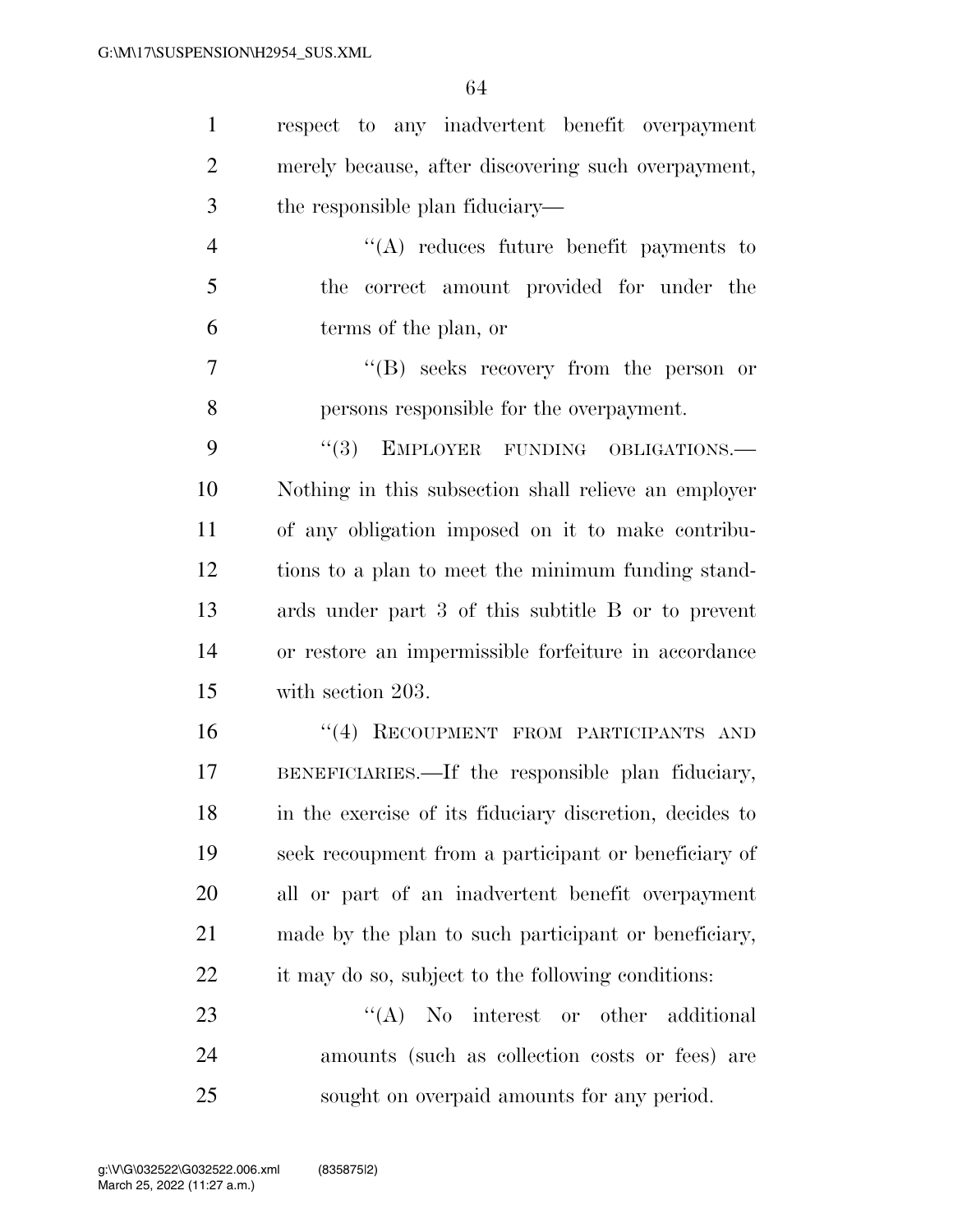| $\mathbf{1}$   | "(B) If the plan seeks to recoup past over-       |
|----------------|---------------------------------------------------|
| $\overline{2}$ | payments of a non-decreasing periodic benefit     |
| 3              | by reducing future benefit payments—              |
| $\overline{4}$ | "(i) the reduction ceases after the               |
| 5              | plan has recovered the full dollar amount         |
| 6              | of the overpayment,                               |
| $\overline{7}$ | "(ii) the amount recouped each cal-               |
| 8              | endar year does not exceed 10 percent of          |
| 9              | the full dollar amount of the overpayment,        |
| 10             | and                                               |
| 11             | "(iii) future benefit payments are not            |
| 12             | reduced to below 90 percent of the periodic       |
| 13             | amount otherwise payable under the terms          |
| 14             | of the plan.                                      |
| 15             | Alternatively, if the plan seeks to recoup past   |
| 16             | overpayments of a non-decreasing periodic ben-    |
| 17             | efit through one or more installment payments,    |
| 18             | the sum of such installment payments in any       |
| 19             | calendar year does not exceed the sum of the      |
| <b>20</b>      | reductions that would be permitted in such year   |
| 21             | under the preceding sentence.                     |
| 22             | "(C) If the plan seeks to recoup past over-       |
| 23             | payments of a benefit other than a non-decreas-   |
| 24             | ing periodic benefit, the plan satisfies require- |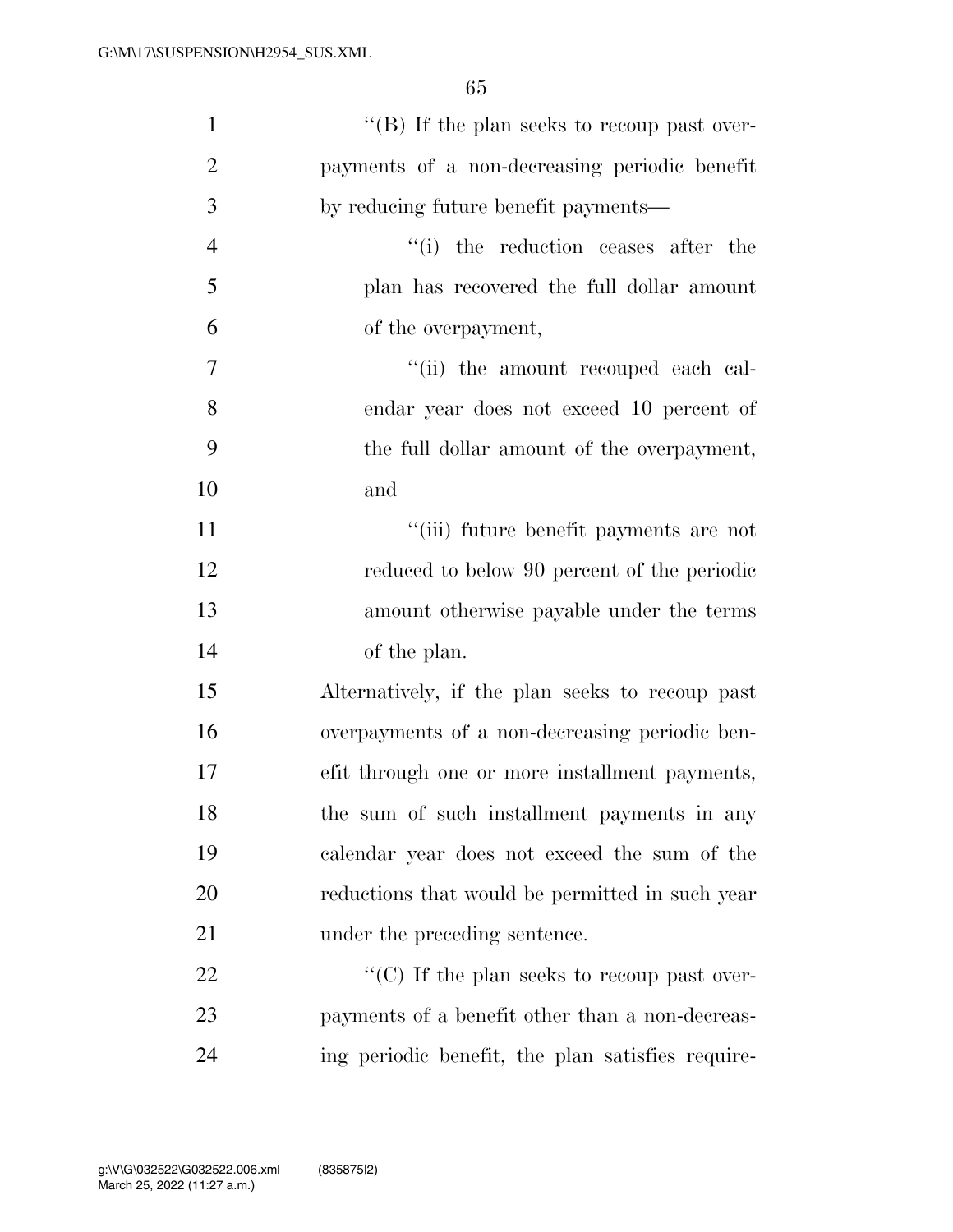ments developed by the Secretary for purposes

| $\overline{2}$ | of this subparagraph.                                 |
|----------------|-------------------------------------------------------|
| 3              | $\lq\lq$ (D) Efforts to recoup overpayments are $\lq$ |
| $\overline{4}$ | "(i) not accompanied by threats of                    |
| 5              | litigation, unless the responsible plan fidu-         |
| 6              | ciary reasonably believes it could prevail in         |
| $\tau$         | a civil action brought in Federal or State            |
| 8              | court to recoup the overpayments, and                 |
| 9              | "(ii) not made through a collection                   |
| 10             | agency or similar third party, unless the             |
| 11             | participant or beneficiary ignores or rejects         |
| 12             | efforts to recoup the overpayment following           |
| 13             | either a final judgment in Federal or State           |
| 14             | court or a settlement between the partici-            |
| 15             | pant or beneficiary and the plan, in either           |
| 16             | case authorizing such recoupment.                     |
| 17             | " $(E)$ Recoupment of past overpayments to            |
| 18             | a participant is not sought from any beneficiary      |
| 19             | of the participant, including a spouse, surviving     |
| 20             | spouse, former spouse, or other beneficiary.          |
| 21             | " $(F)$ Recoupment may not be sought if the           |
| 22             | first overpayment occurred more than 3 years          |
| 23             | before the participant or beneficiary is first no-    |
| 24             | tified in writing of the error.                       |
|                |                                                       |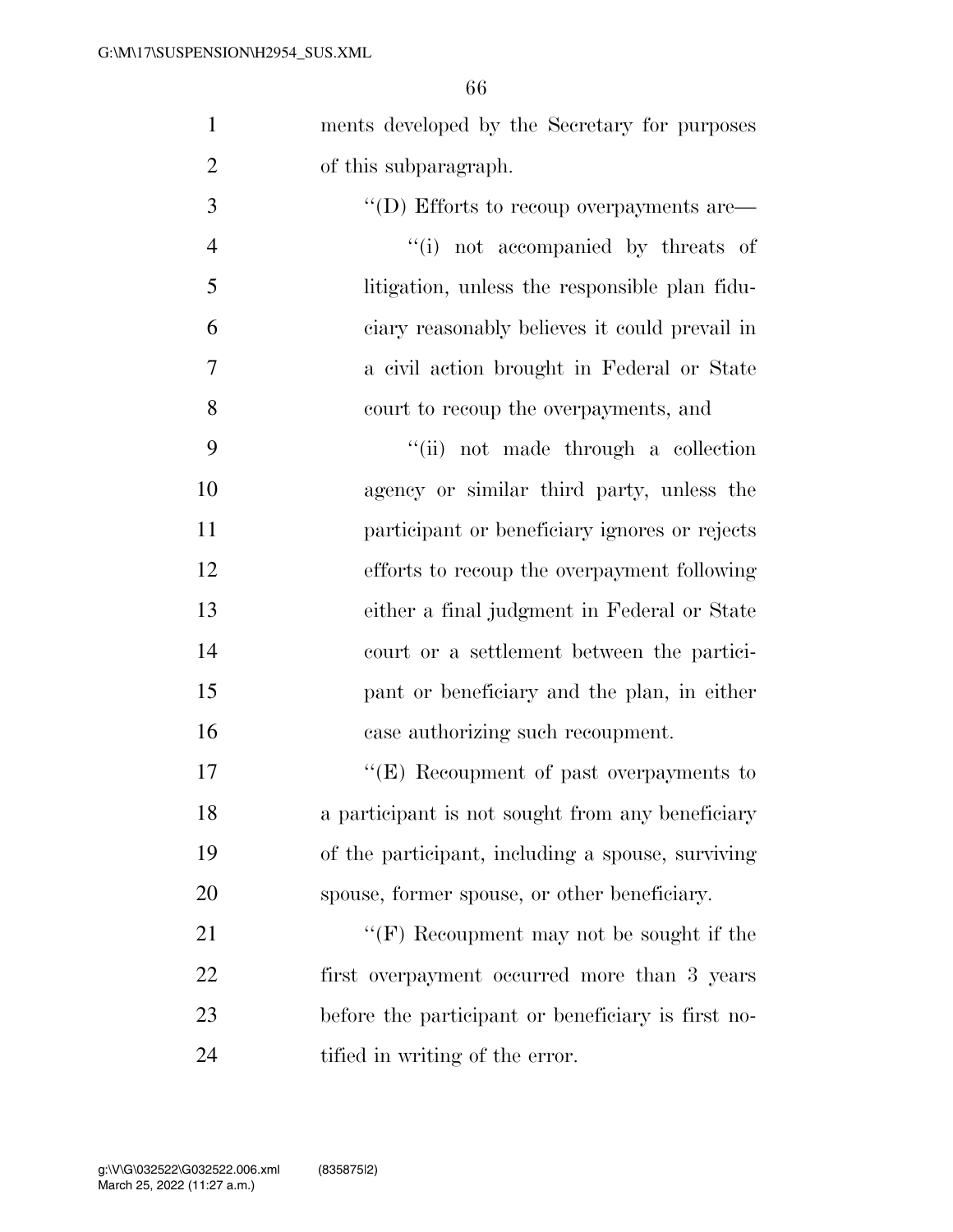''(G) A participant or beneficiary from whom recoupment is sought is entitled to con- test all or part of the recoupment pursuant to 4 the plan's claims procedures.

 ''(H) In determining the amount of recoupment to seek, the responsible plan fidu- ciary may take into account the hardship that recoupment likely would impose on the partici-pant or beneficiary.

 $(5)$  EFFECT OF CULPABILITY. Subpara- graphs (A) through (F) of paragraph (4) shall not apply to protect a participant or beneficiary who is culpable. For purposes of this paragraph, a partici- pant or beneficiary is culpable if the individual bears responsibility for the overpayment (such as through misrepresentations or omissions that led to the over- payment), or if the individual knew, or had good reason to know under the circumstances, that the benefit payment or payments were materially in ex- cess of the correct amount. Notwithstanding the pre- ceding sentence, an individual is not culpable merely because the individual believed the benefit payment or payments were or might be in excess of the cor- rect amount, if the individual raised that question with an authorized plan representative and was told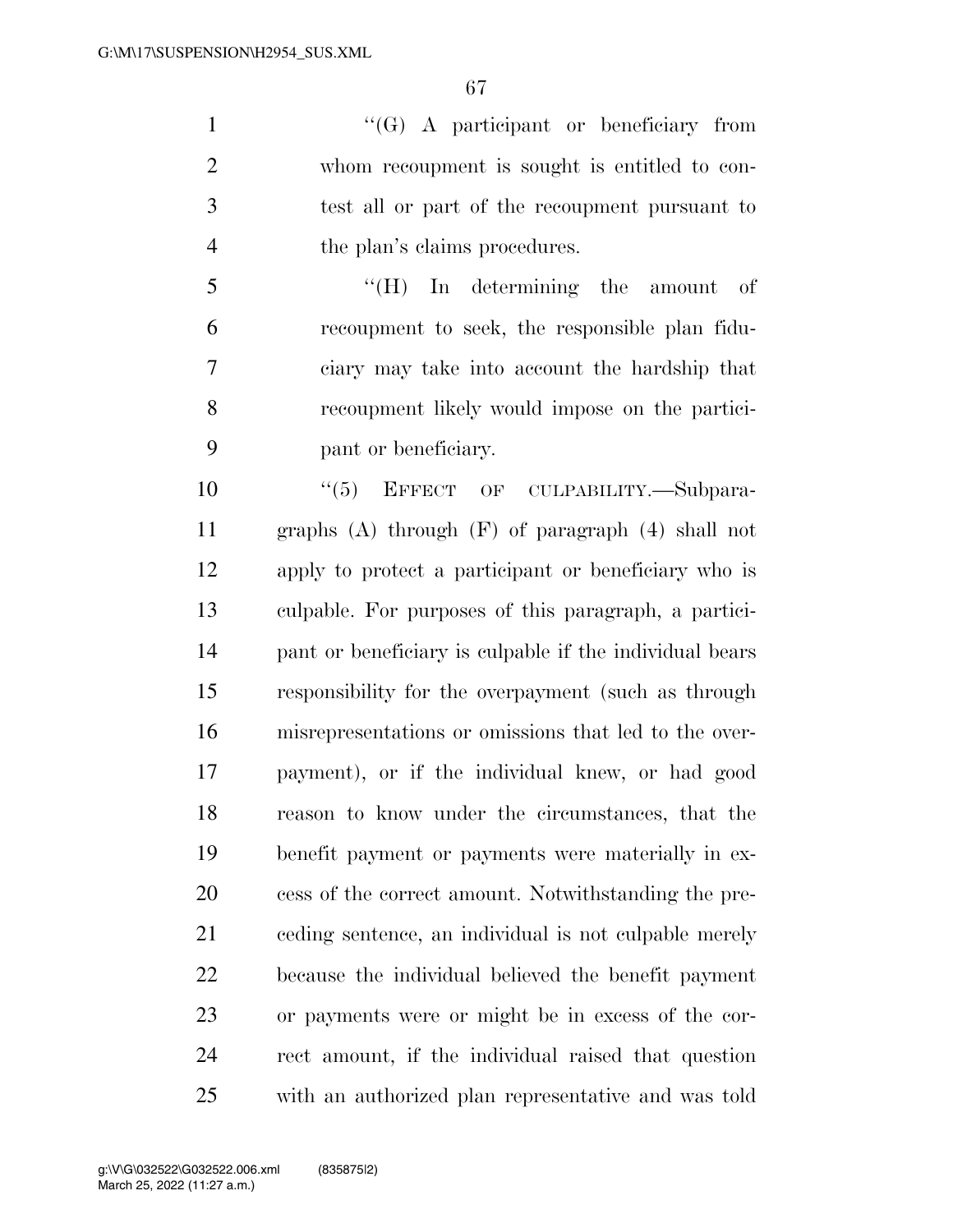the payment or payments were not in excess of the

 correct amount. With respect to a culpable partici- pant or beneficiary, efforts to recoup overpayments shall not be made through threats of litigation, un- less a lawyer for the plan could make the representa- tions required under Rule 11 of the Federal Rules of Civil Procedure if the litigation were brought in Federal court.''. (b) OVERPAYMENTS UNDER INTERNAL REVENUE CODE OF 1986.— (1) QUALIFICATION REQUIREMENTS.—Section 414 of the Internal Revenue Code of 1986, as amended by this preceding provisions of this Act, is amended by adding at the end the following new subsection: ''(bb) SPECIAL RULES APPLICABLE TO BENEFIT OVERPAYMENTS.— 18 "(1) IN GENERAL.—A plan shall not fail to be treated as described in clause (i), (ii), (iii), or (iv) 20 of section  $219(g)(5)(A)$  (and shall not fail to be treated as satisfying the requirements of section  $22 \qquad \qquad 401(a)$  or 403) merely because— 23 ''(A) the plan fails to obtain payment from any participant, beneficiary, employer, plan sponsor, fiduciary, or other party on account of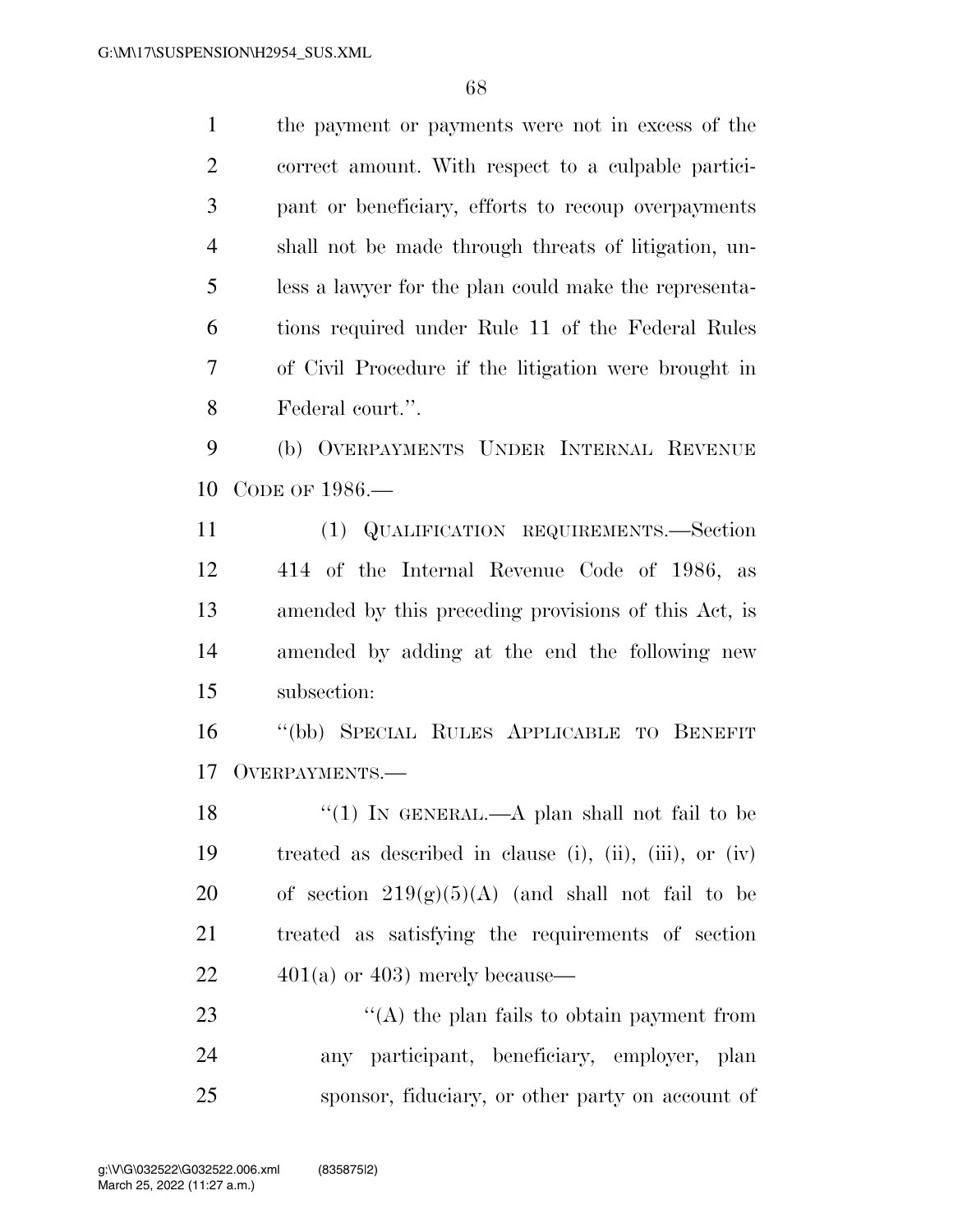any inadvertent benefit overpayment made by the plan, or

 ''(B) the plan sponsor amends the plan to increase past or future benefit payments to af- fected participants and beneficiaries in order to adjust for prior inadvertent benefit overpay-ments.

8 "(2) REDUCTION IN FUTURE BENEFIT PAY- MENTS AND RECOVERY FROM RESPONSIBLE PARTY.—Paragraph (1) shall not fail to apply to a plan merely because, after discovering a benefit over-payment, such plan—

 ''(A) reduces future benefit payments to the correct amount provided for under the terms of the plan, or

 ''(B) seeks recovery from the person or persons responsible for such overpayment.

18 "(3) EMPLOYER FUNDING OBLIGATIONS.— Nothing in this subsection shall relieve an employer of any obligation imposed on it to make contribu- tions to a plan to meet the minimum funding stand- ards under sections 412 and 430 or to prevent or re- store an impermissible forfeiture in accordance with section 411.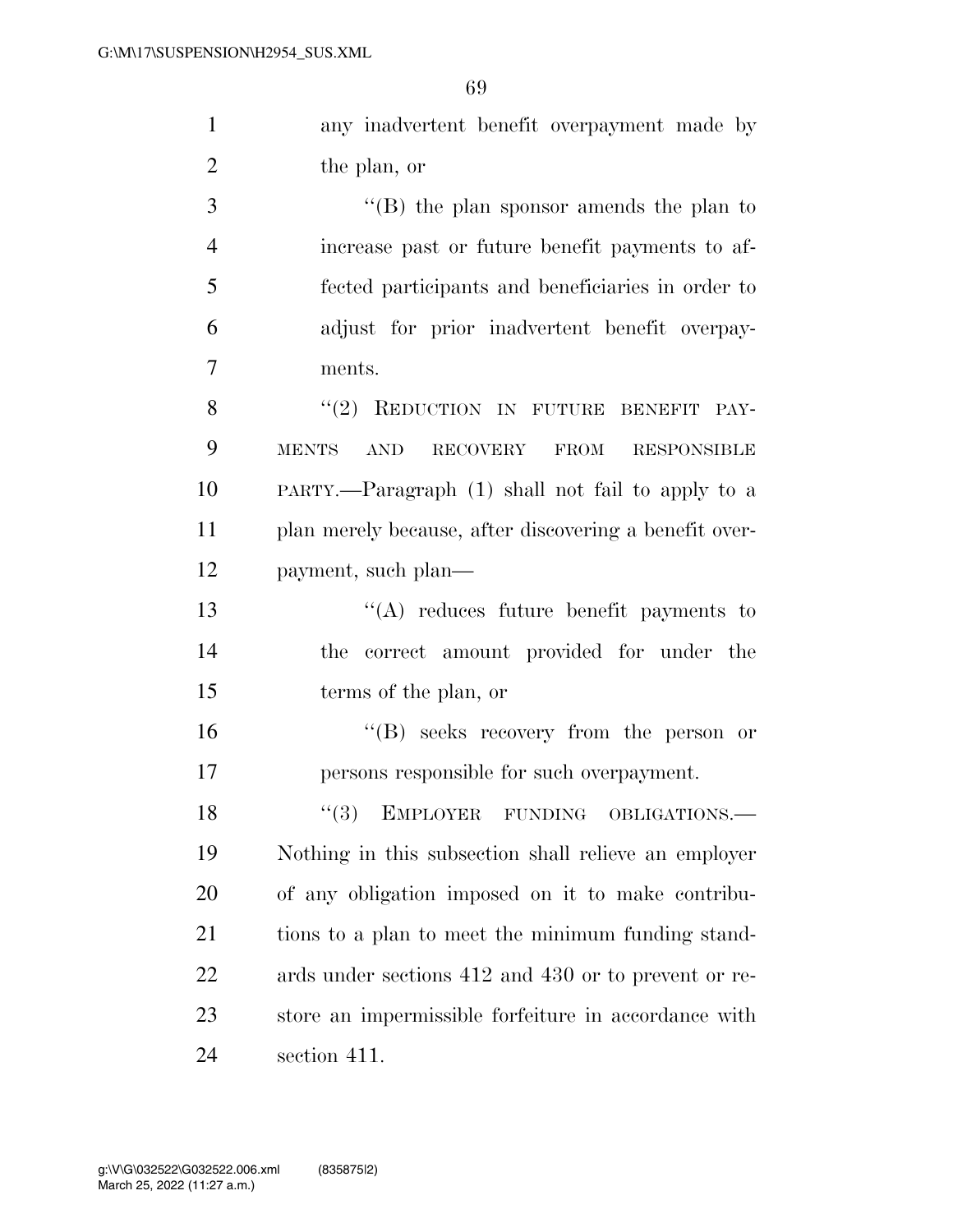1 ''(4) OBSERVANCE OF BENEFIT LIMITATIONS.— Notwithstanding paragraph (1), a plan to which paragraph (1) applies shall observe any limitations 4 imposed on it by section  $401(a)(17)$  or 415. The plan may enforce such limitations using any method approved by the Secretary of the Treasury for re- couping benefits previously paid or allocations pre-viously made in excess of such limitations.

9 "(5) COORDINATION WITH OTHER QUALIFICA- TION REQUIREMENTS.—The Secretary of the Treas- ury may issue regulations or other guidance of gen- eral applicability specifying how benefit overpay- ments and their recoupment or non-recoupment from a participant or beneficiary shall be taken into account for purposes of satisfying any requirement applicable to a plan to which paragraph (1) ap-plies.''.

 (2) ROLLOVERS.—Section 402(c) of such Code is amended by adding at the end the following new paragraph:

 ''(12) In the case of an inadvertent benefit overpayment from a plan to which section 414(bb)(1) applies that is transferred to an eligible retirement plan by or on behalf of a participant or beneficiary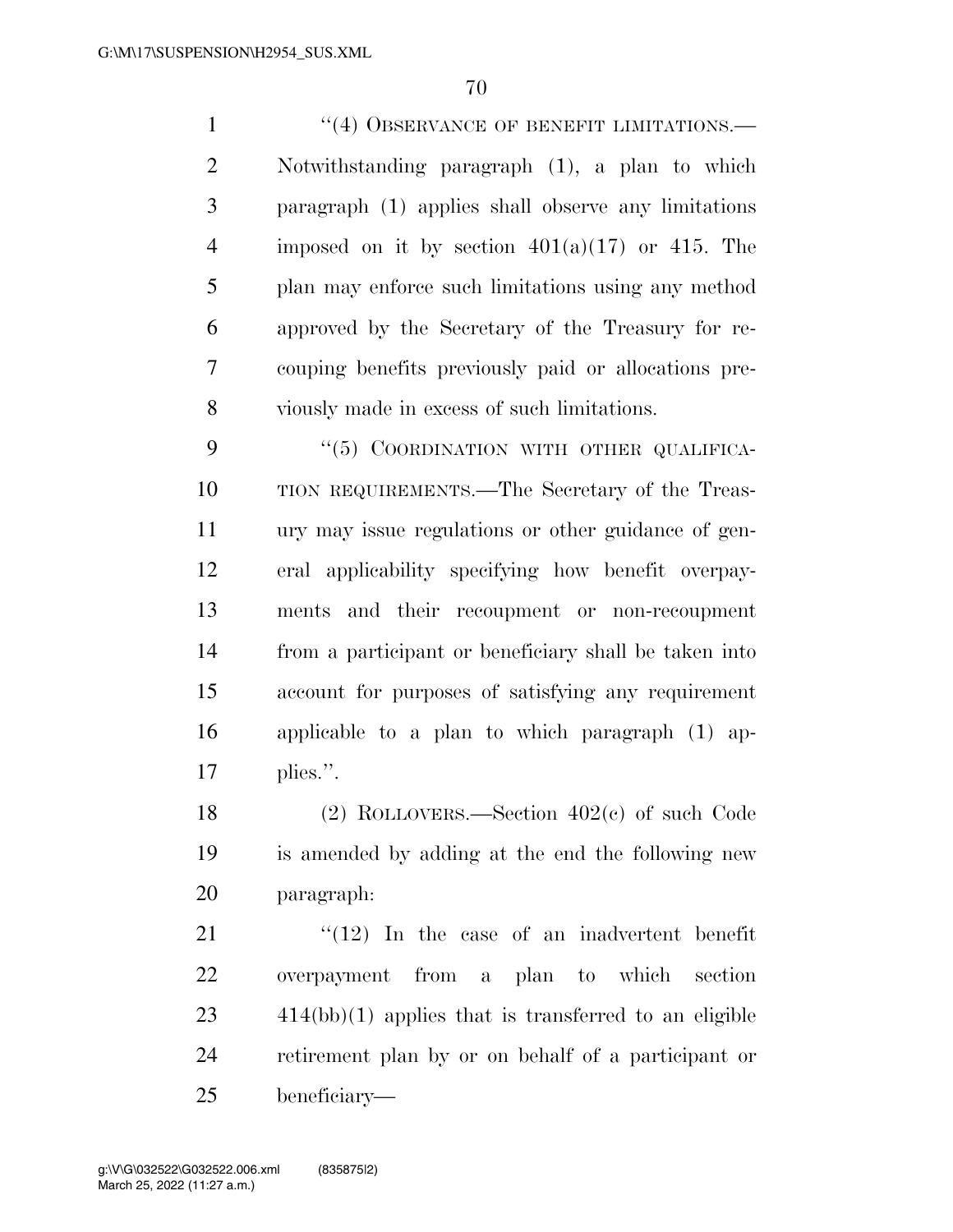1 ''(A) the portion of such overpayment with respect to which recoupment is not sought on behalf of the plan shall be treated as having been paid in an eligible rollover distribution if the payment would have been an eligible roll- over distribution but for being an overpayment, and

 ''(B) the portion of such overpayment with respect to which recoupment is sought on behalf of the plan shall be permitted to be returned to such plan and in such case shall be treated as an eligible rollover distribution transferred to such plan by the participant or beneficiary who received such overpayment (and the plans mak- ing and receiving such transfer shall be treated as permitting such transfer).

 In any case in which recoupment is sought on behalf of the plan but is disputed by the participant or ben- eficiary who received such overpayment, such dispute shall be subject to the claims procedures of the plan 21 that made such overpayment, such plan shall notify the plan receiving the rollover of such dispute, and the plan receiving the rollover shall retain such over- payment on behalf of the participant or beneficiary (and shall be entitled to treat such overpayment as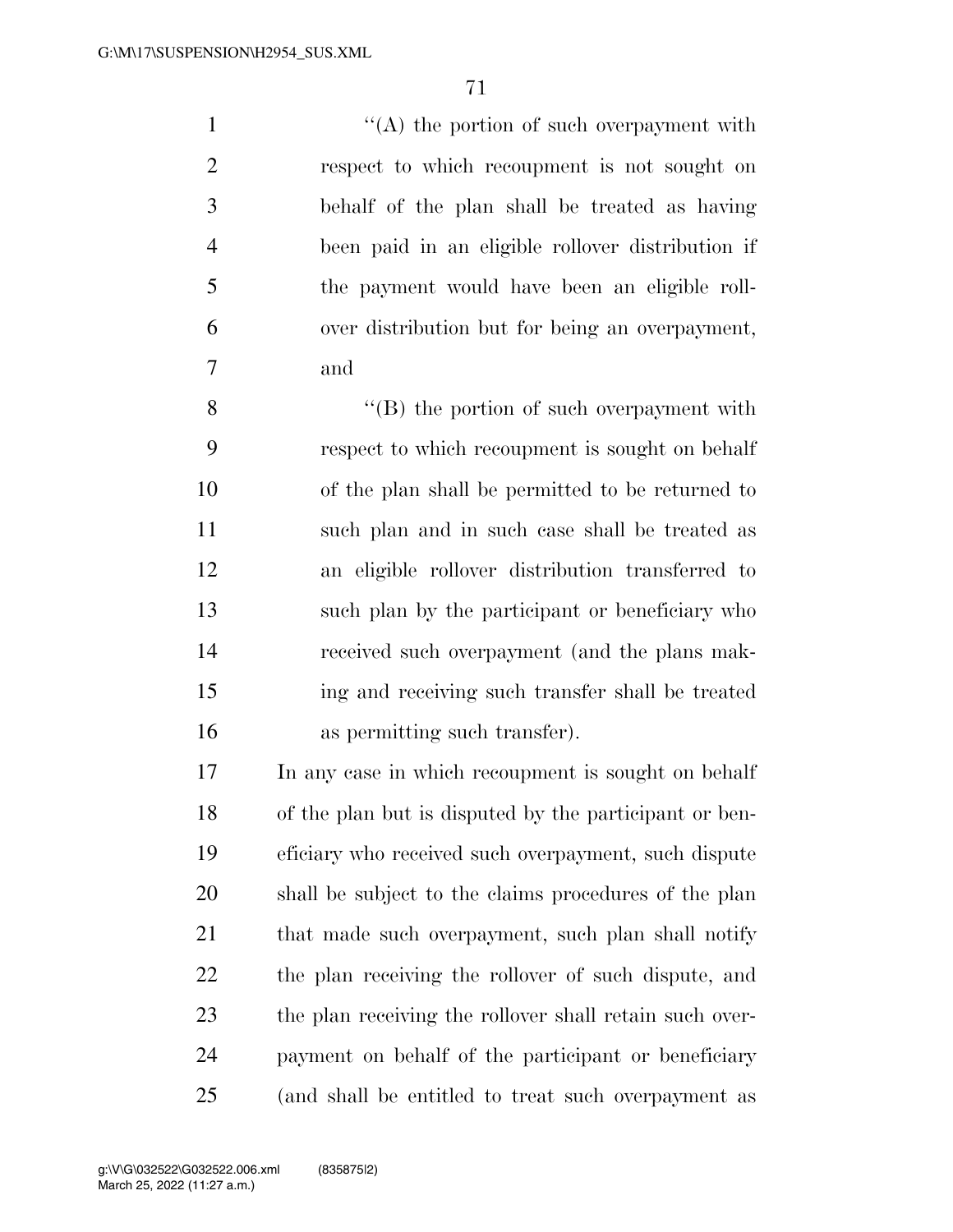plan assets) pending the outcome of such proce-dures.''.

 (c) EFFECTIVE DATE.—The amendments made by this section shall apply as of the date of the enactment of this Act.

 (d) CERTAIN ACTIONS BEFORE DATE OF ENACT- MENT.—Plans, fiduciaries, employers, and plan sponsors are entitled to rely on—

 (1) a good faith interpretation of then existing administrative guidance for inadvertent benefit over- payment recoupments and recoveries that com- menced before the date of enactment of this Act, and

 (2) determinations made before the date of en- actment of this Act by the responsible plan fidu- ciary, in the exercise of its fiduciary discretion, not to seek recoupment or recovery of all or part of an inadvertent benefit overpayment.

 In the case of a benefit overpayment that occurred prior to the date of enactment of this Act, any installment pay- ments by the participant or beneficiary to the plan or any reduction in periodic benefit payments to the participant or beneficiary, which were made in recoupment of such overpayment and which commenced prior to such date, may continue after such date. Nothing in this subsection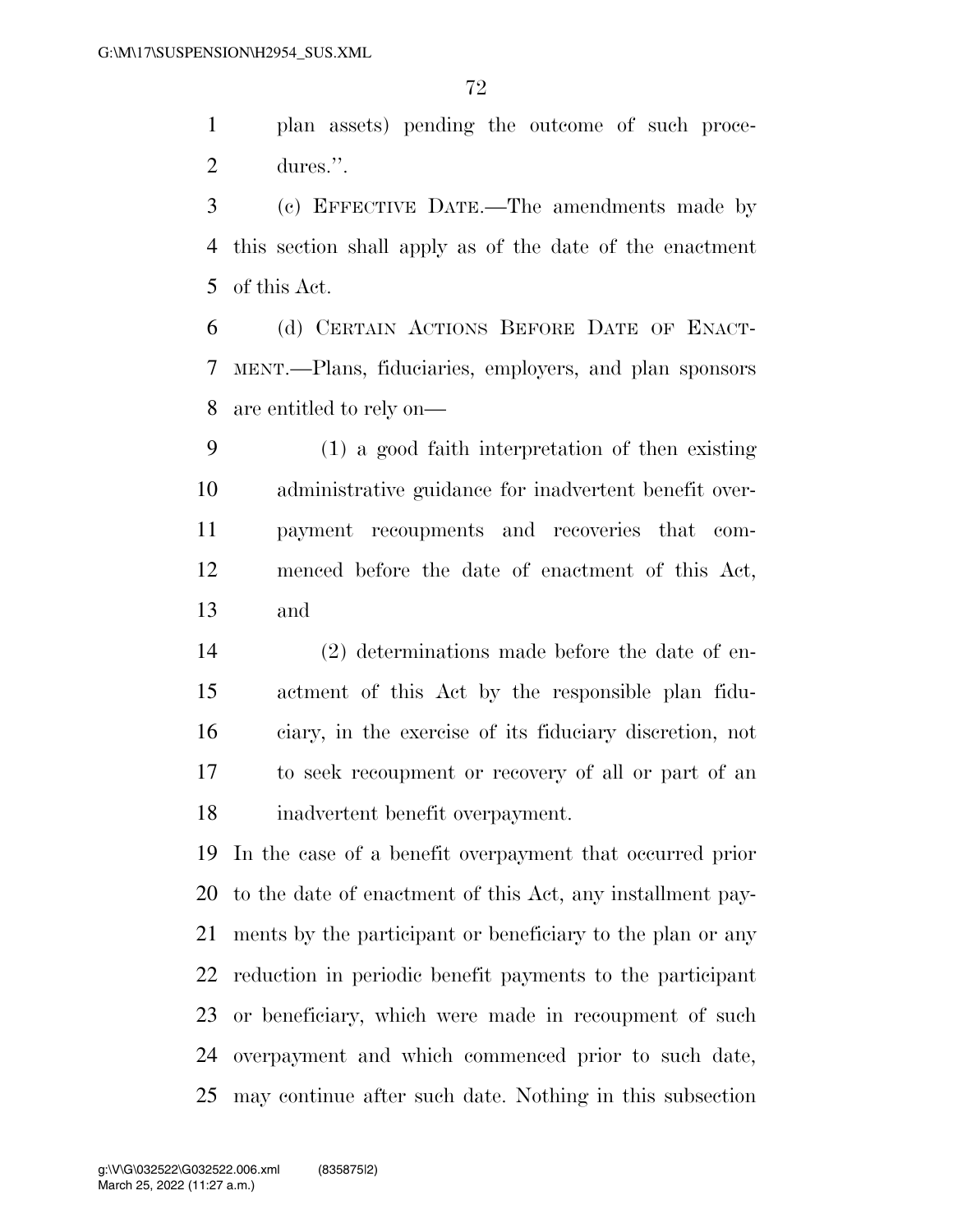shall relieve a fiduciary from responsibility for an overpay- ment that resulted from a breach of its fiduciary duties. **SEC. 302. REDUCTION IN EXCISE TAX ON CERTAIN ACCU- MULATIONS IN QUALIFIED RETIREMENT PLANS.**  (a) IN GENERAL.—Section 4974(a) of the Internal

 Revenue Code of 1986 is amended by striking ''50 per-cent'' and inserting ''25 percent''.

 (b) REDUCTION IN EXCISE TAX ON FAILURES TO TAKE REQUIRED MINIMUM DISTRIBUTIONS.—Section 4974 of such Code is amended by adding at the end the following new subsection:

13 "'(e) REDUCTION OF TAX IN CERTAIN CASES.—

 ''(1) REDUCTION.—In the case of a taxpayer who—

 ''(A) corrects, during the correction win- dow, a shortfall of distributions from an indi- vidual retirement plan which resulted in imposi-tion of a tax under subsection (a), and

20  $\text{``(B)}$  submits a return, during the correc-21 tion window, reflecting such tax (as modified by 22 this subsection),

 the first sentence of subsection (a) shall be applied by substituting '10 percent' for '25 percent'.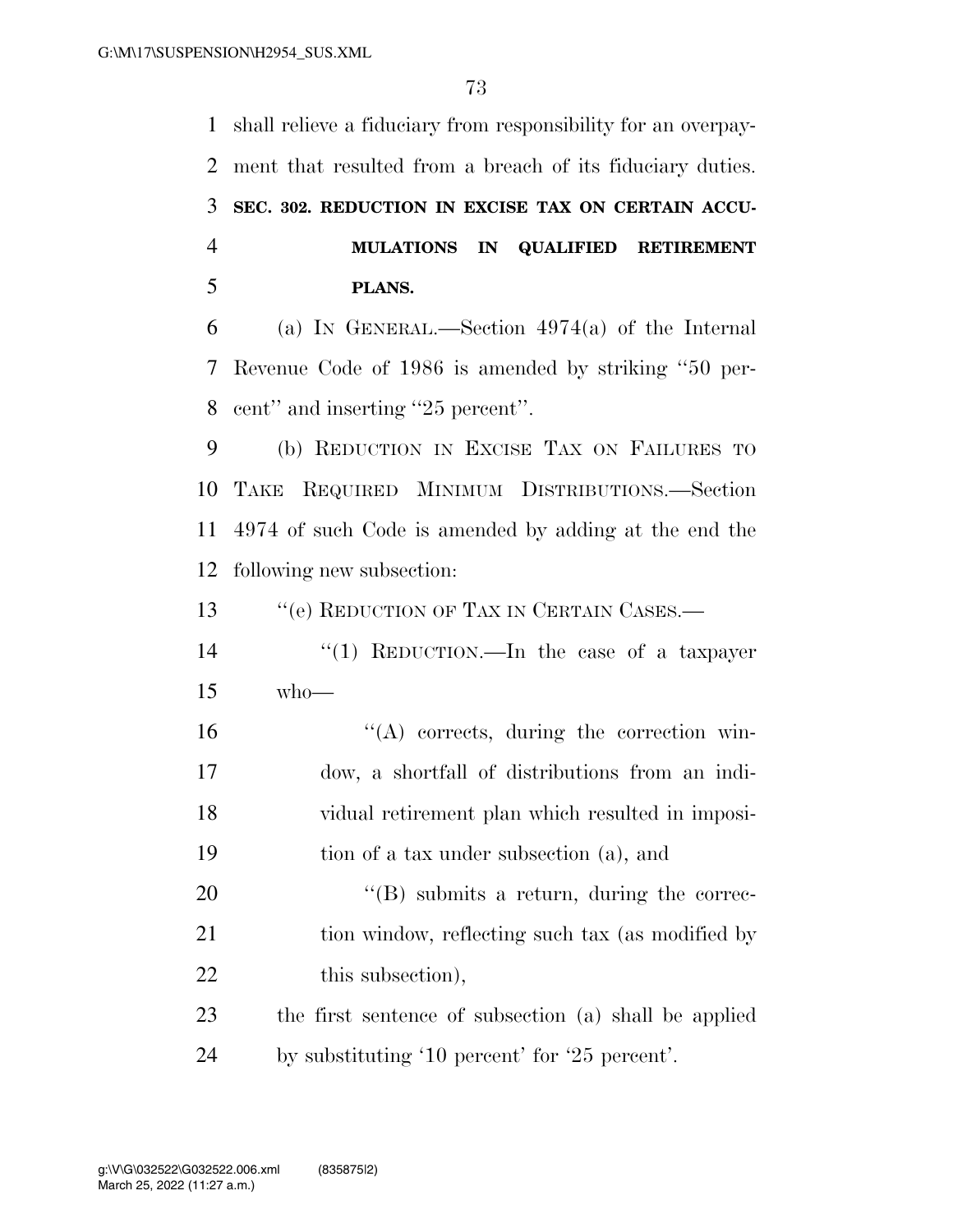| $\mathbf{1}$   | "(2) CORRECTION WINDOW.—For purposes of                     |
|----------------|-------------------------------------------------------------|
| $\overline{2}$ | this subsection, the term 'correction window' means         |
| 3              | the period of time beginning on the date on which           |
| $\overline{4}$ | the tax under subsection (a) is imposed with respect        |
| 5              | to a shortfall of distributions from an individual re-      |
| 6              | tirement plan, and ending on the earlier of—                |
| $\overline{7}$ | $\lq\lq$ the date on which the Secretary initi-             |
| 8              | ates an audit, or otherwise demands payment,                |
| 9              | with respect to the shortfall of distributions, or          |
| 10             | "(B) the last day of the second taxable                     |
| 11             | year that begins after the end of the taxable               |
| 12             | year in which the tax under subsection (a) is               |
| 13             | imposed.".                                                  |
| 14             | (c) EFFECTIVE DATE.—The amendments made by                  |
| 15             | this section shall apply to taxable years beginning after   |
| 16             | December 31, 2022.                                          |
| 17             | SEC. 303. PERFORMANCE BENCHMARKS FOR ASSET ALLO-            |
| 18             | <b>CATION FUNDS.</b>                                        |
| 19             | (a) IN GENERAL.—Not later than 1 year after the             |
| 20             | date of enactment of this Act, the Secretary of Labor shall |
| 21             | provide that, in the case of a designated investment alter- |
| 22             | native that contains a mix of asset classes, the adminis-   |
| 23             | trator of a plan may, but is not required to, use a bench-  |
| 24             | mark that is a blend of different broad-based securities    |
| 25             | market indices if—                                          |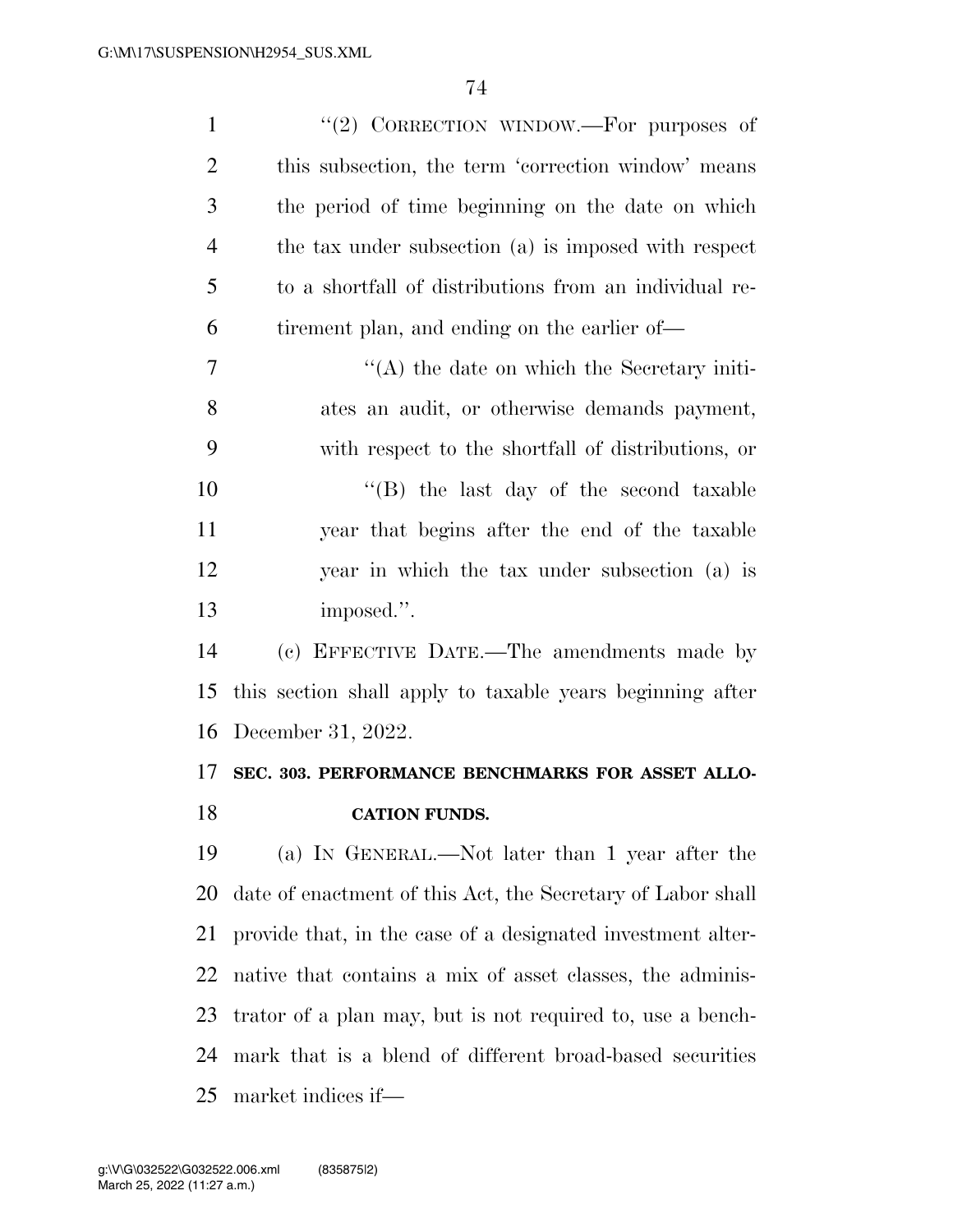(1) the blend is reasonably representative of the asset class holdings of the designated investment al- ternative; (2) for purposes of determining the blend's re-turns for 1-, 5-, and 10-calendar-year periods (or for

 the life of the alternative, if shorter), the blend is modified at least once per year to reflect changes in the asset class holdings of the designated investment alternative;

 (3) the blend is furnished to participants and beneficiaries in a manner that is reasonably designed to be understandable; and

 (4) each securities market index that is used for an associated asset class would separately satisfy the requirements of such regulation for such asset class. (b) STUDY.—Not later than 3 years after the date of enactment of this Act, the Secretary of Labor shall de- liver a report to the Committees on Finance and Health, Education, Labor, and Pensions of the Senate and the Committees on Ways and Means and Education and Labor of the House of Representatives regarding the utili- zation, effectiveness, and participants' understanding of the benchmarking requirements under this section.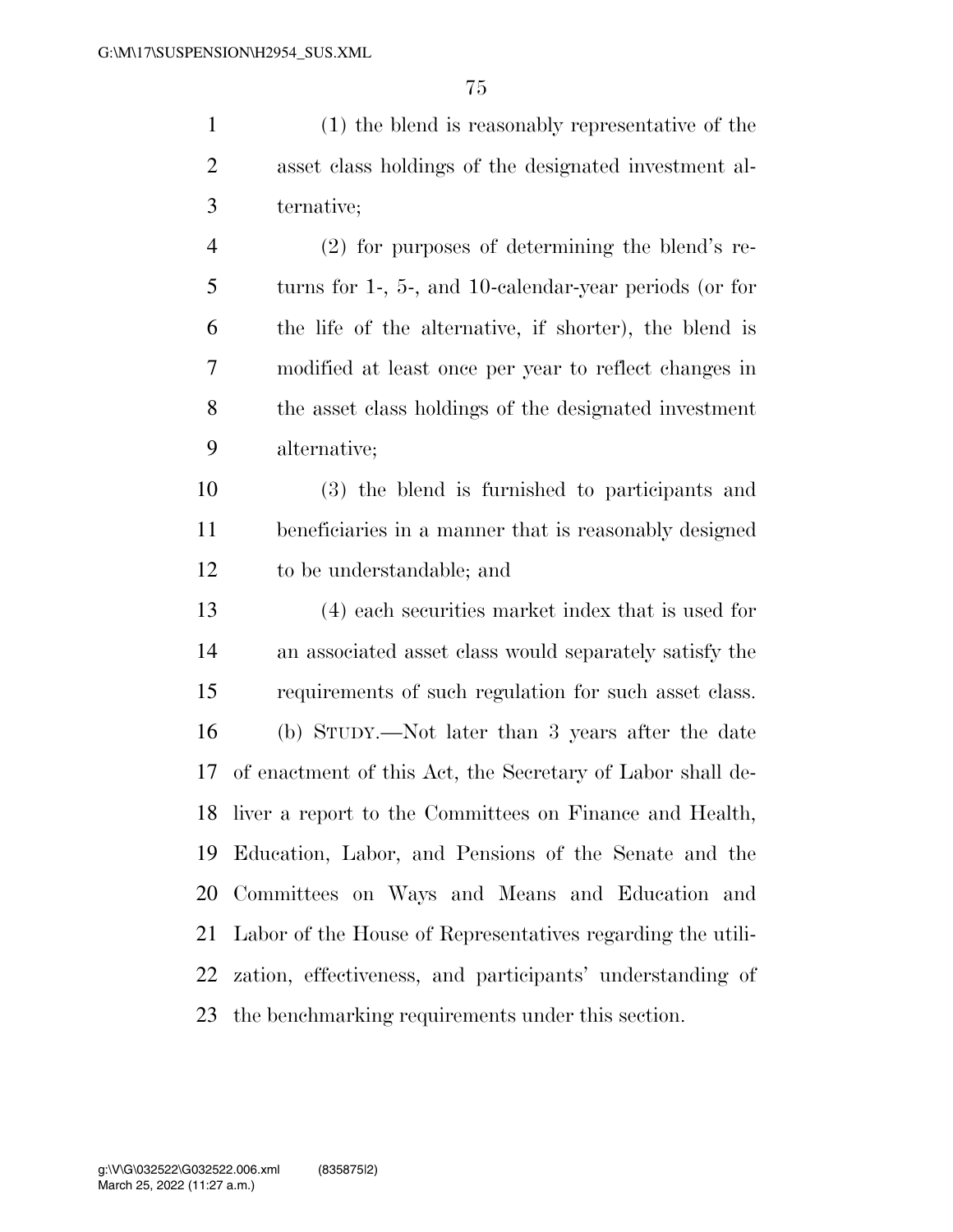## **SEC. 304. REVIEW AND REPORT TO CONGRESS RELATING TO REPORTING AND DISCLOSURE REQUIRE-MENTS.**

 (a) STUDY.—As soon as practicable after the date of enactment of this Act, the Secretary of Labor, the Sec- retary of the Treasury, and the Director of the Pension Benefit Guaranty Corporation shall review the reporting and disclosure requirements as applicable to each such agency head, of—

 (1) the Employee Retirement Income Security Act of 1974 applicable to pension plans (as defined 12 in section 3(2) of such Act (29 U.S.C. 1002(2)); and (2) the Internal Revenue Code of 1986 applica- ble to qualified retirement plans (as defined in sec- tion 4974(c) of such Code, without regard to para-graphs (4) and (5) of such section).

(b) REPORT.—

 (1) IN GENERAL.—Not later than 2 years after the date of enactment of this Act, the Secretary of Labor, the Secretary of the Treasury, and the Direc- tor of the Pension Benefit Guaranty Corporation, 22 jointly, and after consultation with a balanced group of participant and employer representatives, shall with respect to plans referenced in subsection (a) re- port on the effectiveness of the applicable reporting and disclosure requirements and make such rec-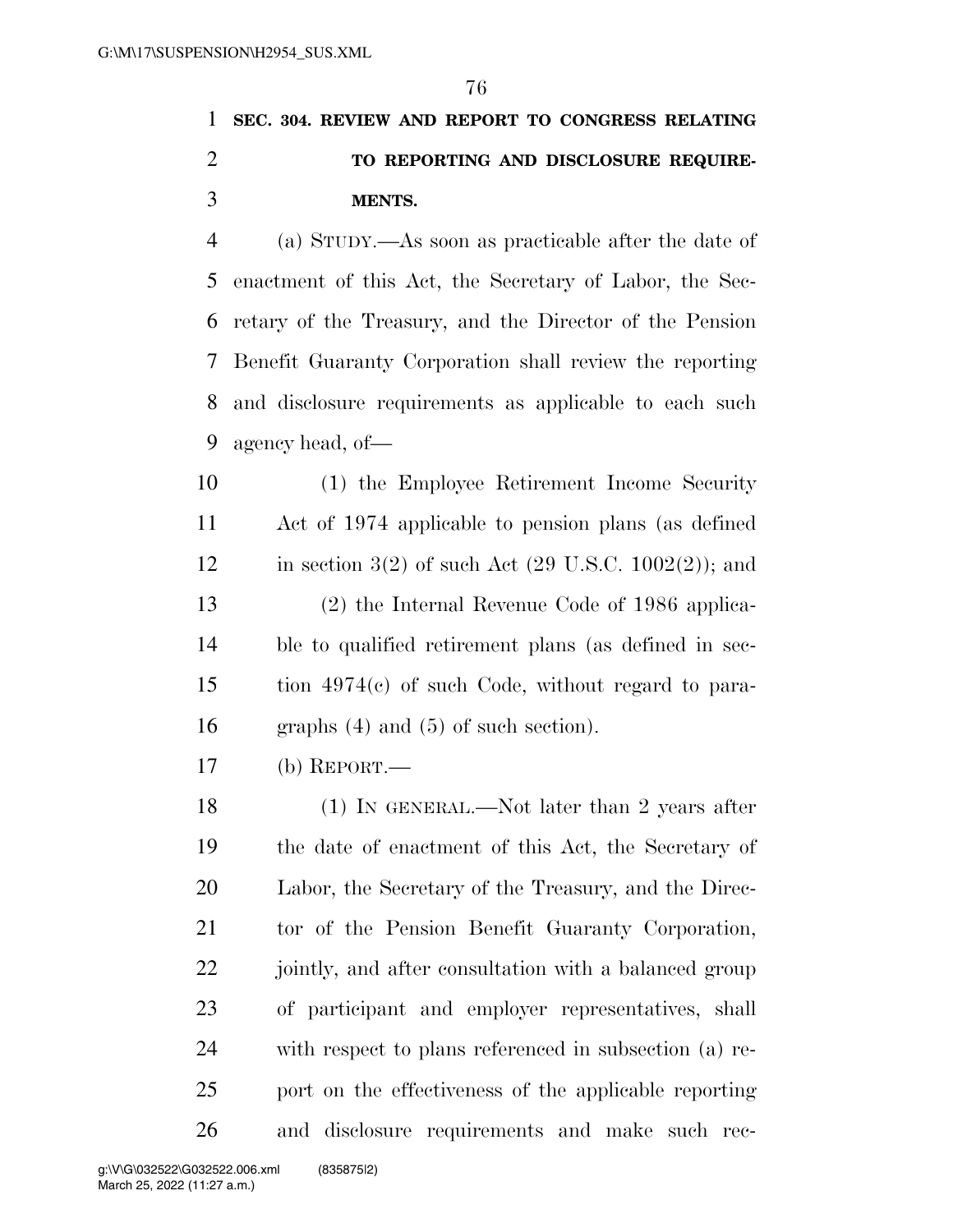ommendations as may be appropriate to the Com- mittee on Education and Labor and the Committee on Ways and Means of the House of Representatives and the Committee on Health, Education, Labor, and Pensions and the Committee on Finance of the Senate to consolidate, simplify, standardize, and im- prove such requirements so as to simplify reporting for such plans and ensure that plans can furnish and participants and beneficiaries timely receive and better understand the information they need to mon- itor their plans, plan for retirement, and obtain the benefits they have earned.

 (2) ANALYSIS OF EFFECTIVENESS.—To assess the effectiveness of the applicable reporting and dis- closure requirements, the report shall include an analysis, based on plan data, of how participants and beneficiaries are providing preferred contact in- formation, the methods by which plan sponsors and plans are furnishing disclosures, and the rate at which participants and beneficiaries (grouped by key demographics) are receiving, accessing, under-standing, and retaining disclosures.

23 (3) COLLECTION OF INFORMATION.—The agen- cies shall conduct appropriate surveys and data col-lection to obtain any needed information.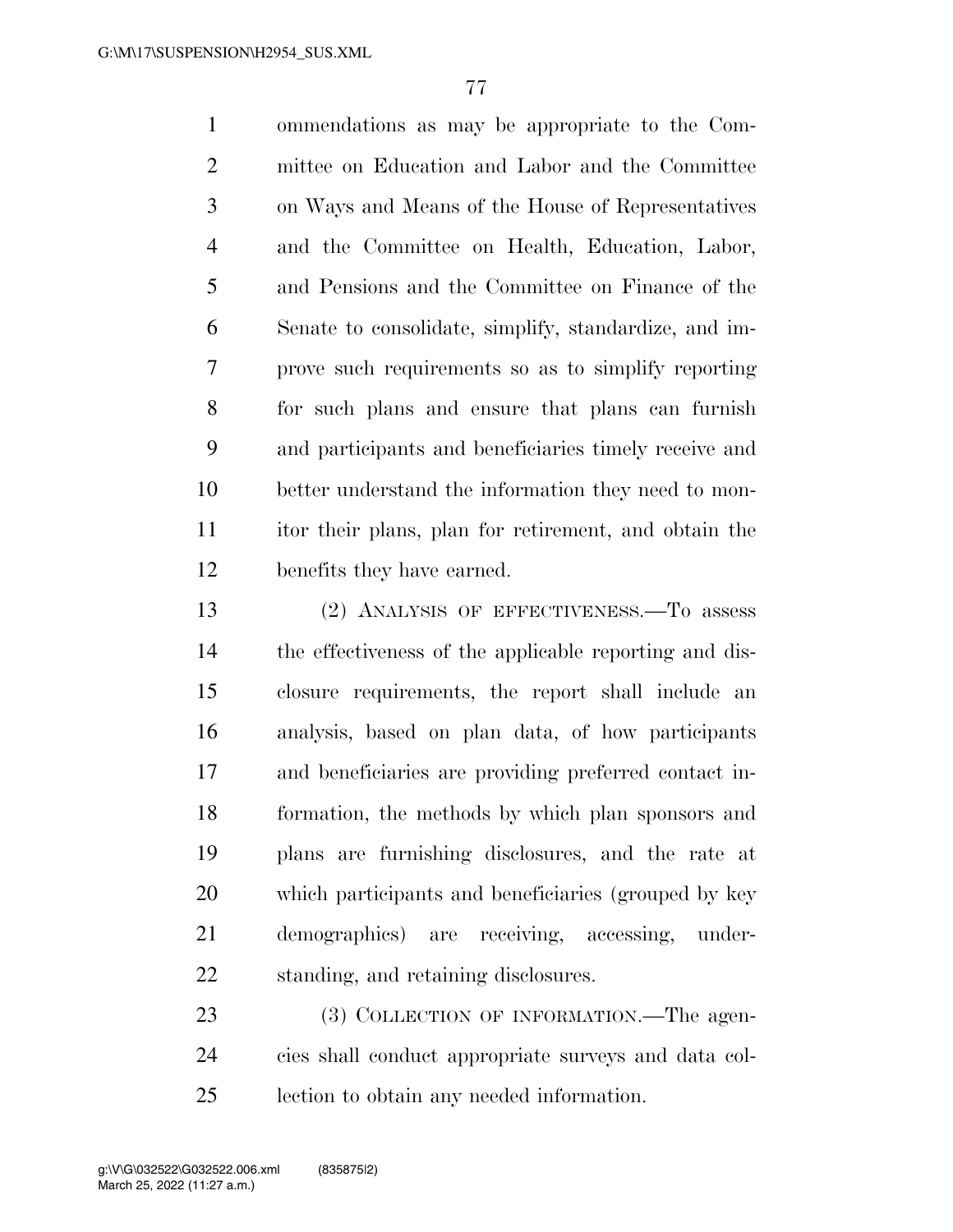|                | 78                                                             |
|----------------|----------------------------------------------------------------|
| 1              | SEC. 305. ELIMINATING UNNECESSARY PLAN REQUIRE-                |
| $\overline{2}$ | MENTS RELATED TO UNENROLLED PARTICI-                           |
| 3              | PANTS.                                                         |
| $\overline{4}$ | (a) AMENDMENT OF EMPLOYEE RETIREMENT IN-                       |
| 5              | COME SECURITY ACT OF 1974.                                     |
| 6              | $(1)$ IN GENERAL.—Part 1 of subtitle B of sub-                 |
| 7              | chapter I of the Employee Retirement Income Secu-              |
| 8              | rity Act of 1974 is amended by redesignating section           |
| 9              | 111 as section 112 and by inserting after section              |
| 10             | 110 the following new section:                                 |
| 11             | "SEC. 111. ELIMINATING UNNECESSARY PLAN REQUIRE-               |
| 12             | MENTS RELATED TO UNENROLLED PARTICI-                           |
| 13             | PANTS.                                                         |
| 14             | "(a) IN GENERAL.—Notwithstanding any other pro-                |
| 15             | vision of this title, with respect to any individual account   |
|                | 16 plan, no disclosure, notice, or other plan document (other  |
|                | 17 than the notices and documents described in paragraphs      |
| 18             | $(1)$ and $(2)$ ) shall be required to be furnished under this |
| 19             | title to any unenrolled participant if the unenrolled partici- |
| 20             | pant receives-                                                 |
| 21             | $\lq(1)$ an annual reminder notice of such partici-            |
|                |                                                                |

applicable election deadlines under the plan; and

24 ''(2) any document requested by such partici- pant that the participant would be entitled to receive notwithstanding this section.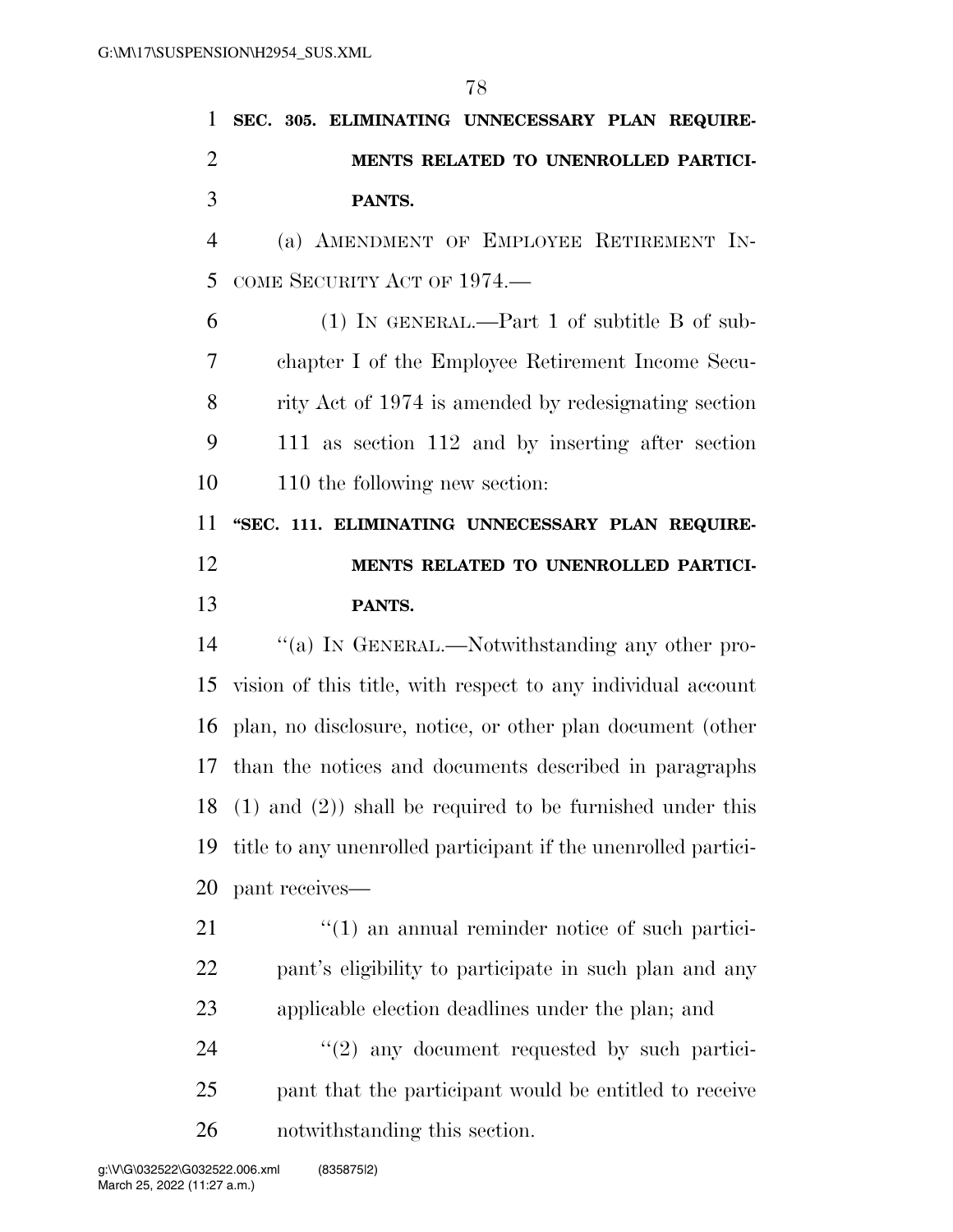| $\mathbf{1}$   | "(b) UNENROLLED PARTICIPANT.—For purposes of                 |
|----------------|--------------------------------------------------------------|
| $\overline{2}$ | this section, the term 'unenrolled participant' means an     |
| 3              | employee who-                                                |
| $\overline{4}$ | $"(1)$ is eligible to participate in an individual           |
| 5              | account plan;                                                |
| 6              | $\lq(2)$ has received—                                       |
| 7              | "(A) the summary plan description pursu-                     |
| 8              | ant to section $104(b)$ , and                                |
| 9              | $\lq\lq (B)$ any other notices related to eligibility        |
| 10             | under the plan required to be furnished under                |
| 11             | this title, or the Internal Revenue Code of                  |
| 12             | 1986, in connection with such participant's ini-             |
| 13             | tial eligibility to participate in such plan;                |
| 14             | $\lq(3)$ is not participating in such plan;                  |
| 15             | $(4)$ does not have an account balance in the                |
| 16             | plan; and                                                    |
| 17             | $(5)$ satisfies such other criteria as the Sec-              |
| 18             | retary of Labor may determine appropriate, as pre-           |
| 19             | scribed in guidance issued in consultation with the          |
| 20             | Secretary of Treasury.                                       |
| 21             | For purposes of this section, any eligibility to participate |
| 22             | in the plan following any period for which such employee     |
| 23             | was not eligible to participate shall be treated as initial  |
| 24             | eligibility.                                                 |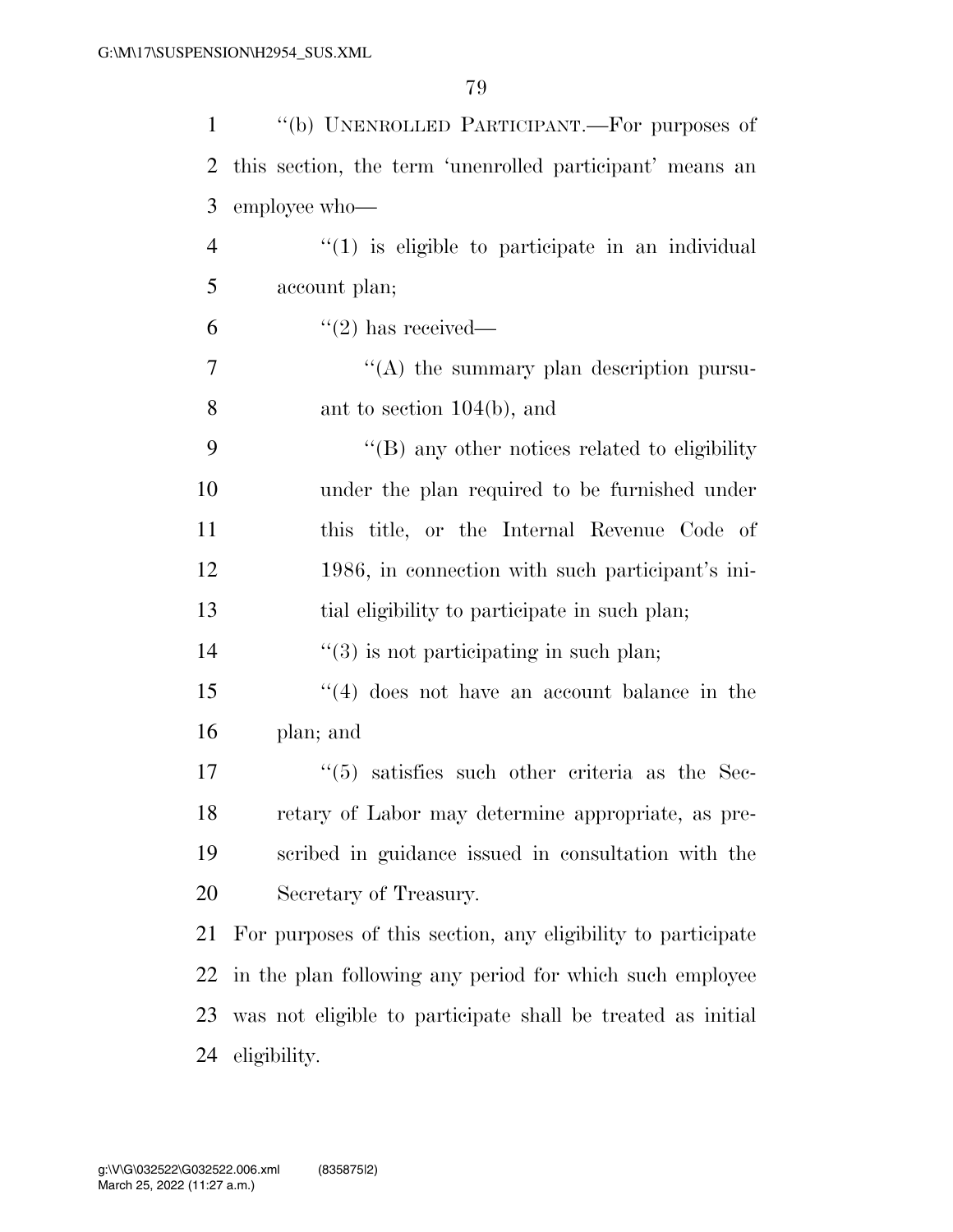''(c) ANNUAL REMINDER NOTICE.—For purposes of this section, the term 'annual reminder notice' means a notice provided in accordance with section 2520.104b–1 of title 29, Code of Federal Regulations (or any successor regulation), which—

- "(1) is furnished in connection with the annual open season election period with respect to the plan or, if there is no such period, is furnished within a reasonable period prior to the beginning of each plan year;
- 11  $\frac{1}{2}$  notifies the unenrolled participant of—
- 12  $\langle (A)$  the unenrolled participant's eligibility to participate in the plan; and
- 14 ''(B) the key benefits and rights under the plan, with a focus on employer contributions and vesting provisions; and
- 17  $\frac{17}{2}$   $\frac{17}{2}$  if the such information in a prominent manner calculated to be understood by the average participant.''.

20 (2) CLERICAL AMENDMENT.—The table of con- tents in section 1 of the Employee Retirement In- come Security Act of 1974 is amended by striking the item relating to section 111 and by inserting after the item relating to section 110 the following new items: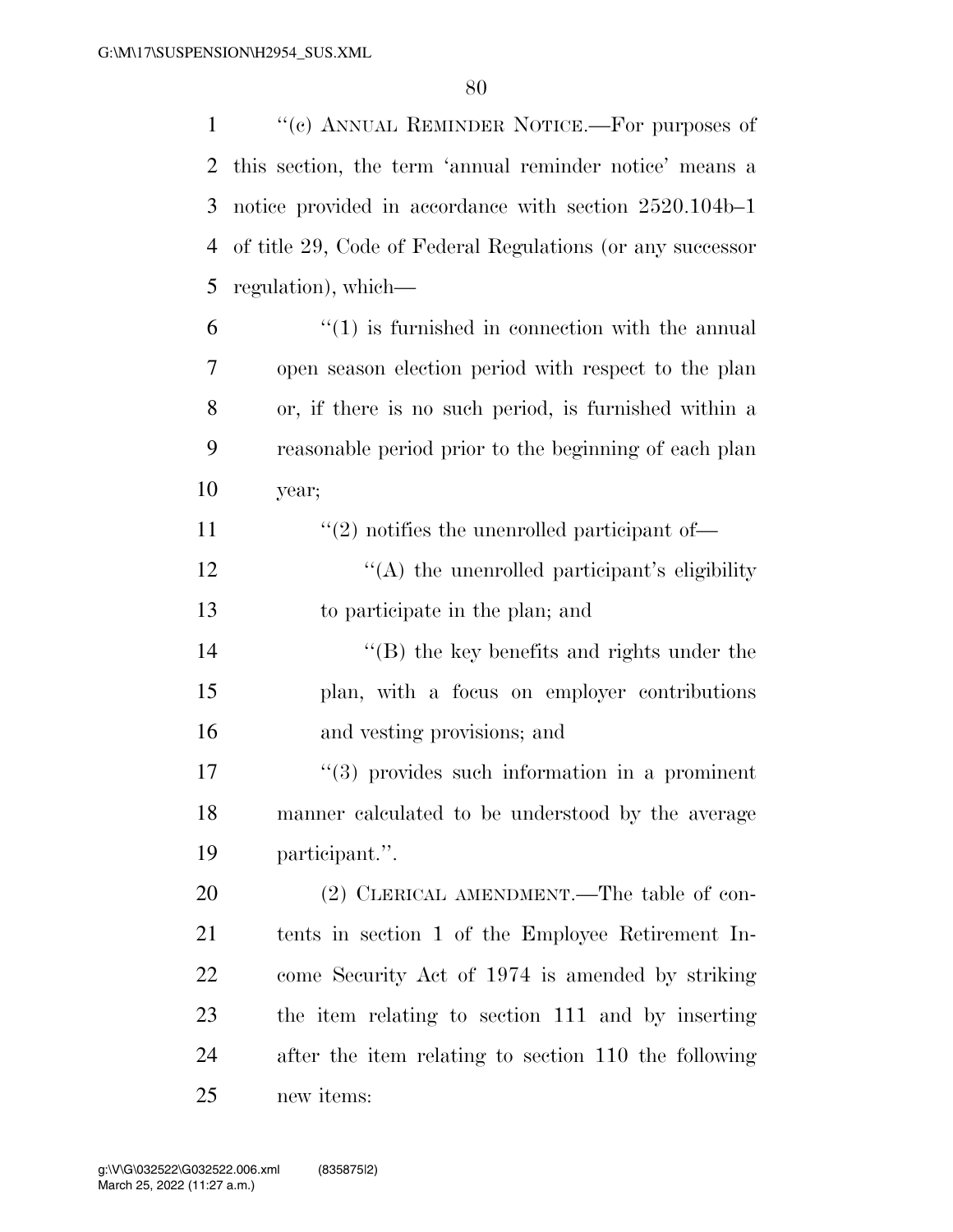''Sec. 111. Eliminating unnecessary plan requirements related to unenrolled participants. ''Sec. 112. Repeal and effective date.''.

 (b) AMENDMENT OF INTERNAL REVENUE CODE OF 1986.—Section 414 of the Internal Revenue Code of 1986, as amended by the preceding provisions of this Act, is amended by adding at the end the following new sub-section:

 ''(cc) ELIMINATING UNNECESSARY PLAN REQUIRE-MENTS RELATED TO UNENROLLED PARTICIPANTS.—

8 "(1) In GENERAL.—Notwithstanding any other provision of this title, with respect to any defined contribution plan, no disclosure, notice, or other plan document (other than the notices and documents de- scribed in subparagraphs (A) and (B)) shall be re- quired to be furnished under this title to any unenrolled participant if the unenrolled participant receives—

16 "(A) an annual reminder notice of such participant's eligibility to participate in such plan and any applicable election deadlines under the plan, and

20 "'(B) any document requested by such par- ticipant that the participant would be entitled to receive notwithstanding this subsection.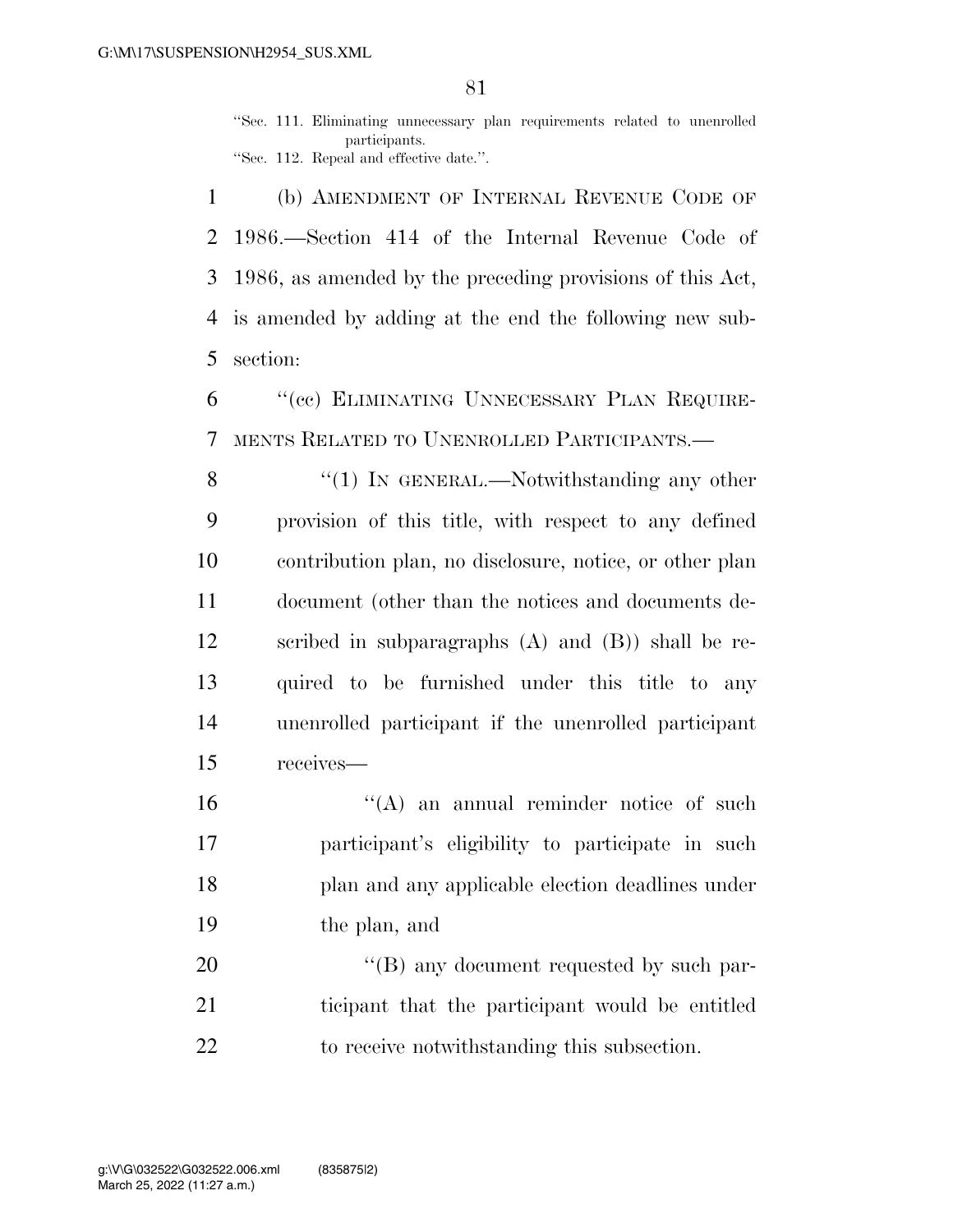| $\mathbf{1}$   | "(2) UNENROLLED PARTICIPANT.-For pur-                   |
|----------------|---------------------------------------------------------|
| $\overline{2}$ | poses of this subsection, the term 'unenrolled partici- |
| 3              | pant' means an employee who—                            |
| $\overline{4}$ | $\lq\lq$ is eligible to participate in a defined        |
| 5              | contribution plan,                                      |
| 6              | $\lq\lq (B)$ has received—                              |
| 7              | "(i) the summary plan description                       |
| 8              | pursuant to section $104(b)$ of the Em-                 |
| 9              | ployee Retirement Income Security Act of                |
| 10             | $1974$ , and                                            |
| 11             | "(ii) any other notices related to eligi-               |
| 12             | bility under the plan and required to be                |
| 13             | furnished under this title, or the Employee             |
| 14             | Retirement Income Security Act of 1974,                 |
| 15             | in connection with such participant's initial           |
| 16             | eligibility to participate in such plan,                |
| 17             | $\lq\lq$ (C) is not participating in such plan,         |
| 18             | "(D) does not have an account balance in                |
| 19             | the plan, and                                           |
| 20             | $\lq\lq(E)$ satisfies such other criteria as the        |
| 21             | Secretary of the Treasury may determine ap-             |
| 22             | propriate, as prescribed in guidance issued in          |
| 23             | consultation with the Secretary of Labor.               |
| 24             | For purposes of this subsection, any eligibility to     |
| 25             | participate in the plan following any period for        |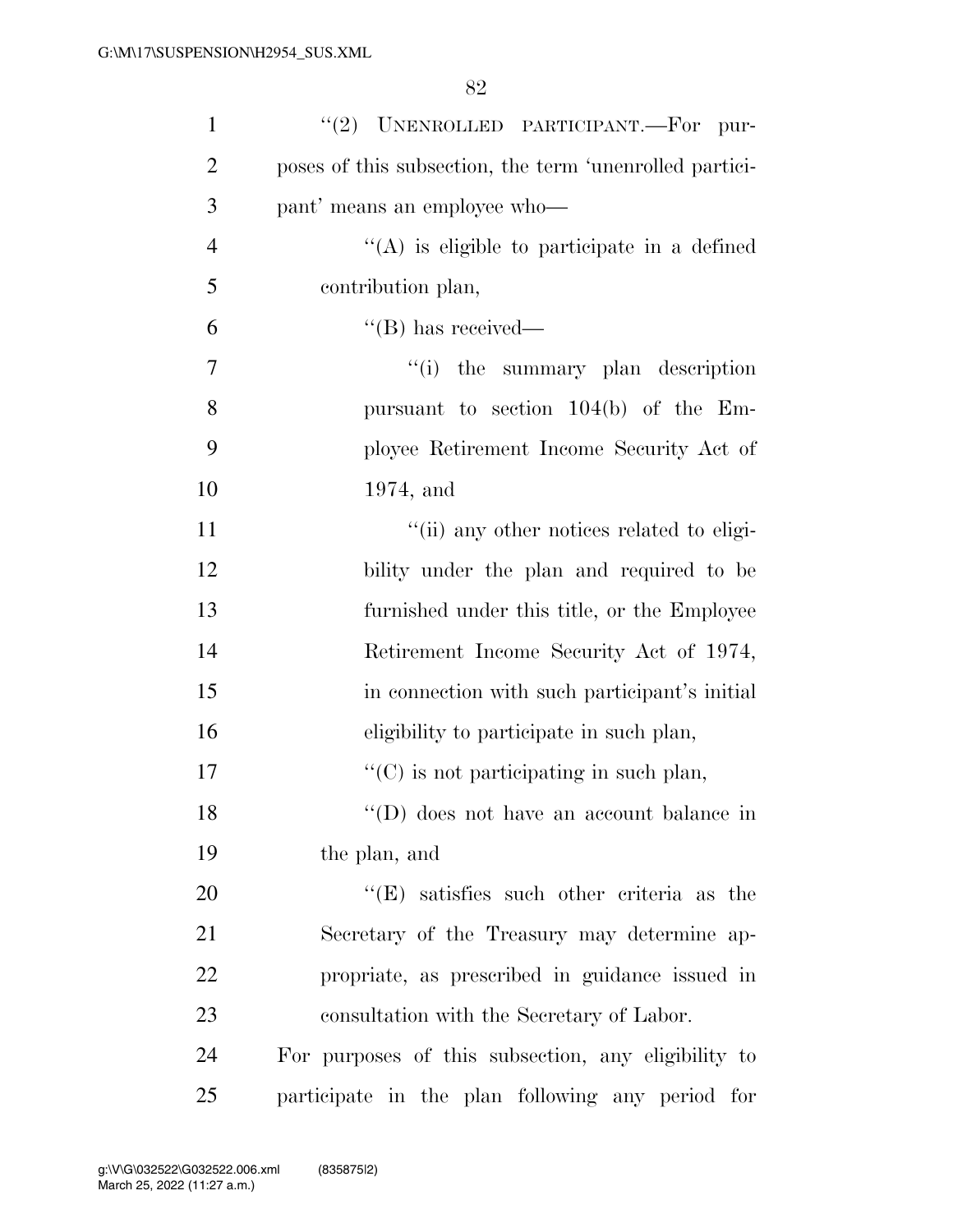which such employee was not eligible to participate shall be treated as initial eligibility.

3 "(3) ANNUAL REMINDER NOTICE.—For pur- poses of this subsection, the term 'annual reminder notice' means the notice described in section 111(c) of the Employee Retirement Income Security Act of 1974.''.

 (c) EFFECTIVE DATE.—The amendments made by this section shall apply to plan years beginning after De-cember 31, 2022.

#### **SEC. 306. RETIREMENT SAVINGS LOST AND FOUND.**

(a) IN GENERAL.—

 (1) ESTABLISHMENT OF RETIREMENT SAVINGS LOST AND FOUND.—Part 5 of title I of the Em- ployee Retirement Income Security Act of 1974 (29 U.S.C. 1341 et seq.) is amended by adding at the end the following:

**''SEC. 523. RETIREMENT SAVINGS LOST AND FOUND.** 

''(a) ESTABLISHMENT.—

20 "(1) IN GENERAL.—Not later than 2 years after the date of the enactment of this section, the Secretary of Labor, in consultation with the Sec- retary of the Treasury, shall establish an online searchable database (to be managed by the Depart-ment of Labor in accordance with this section) to be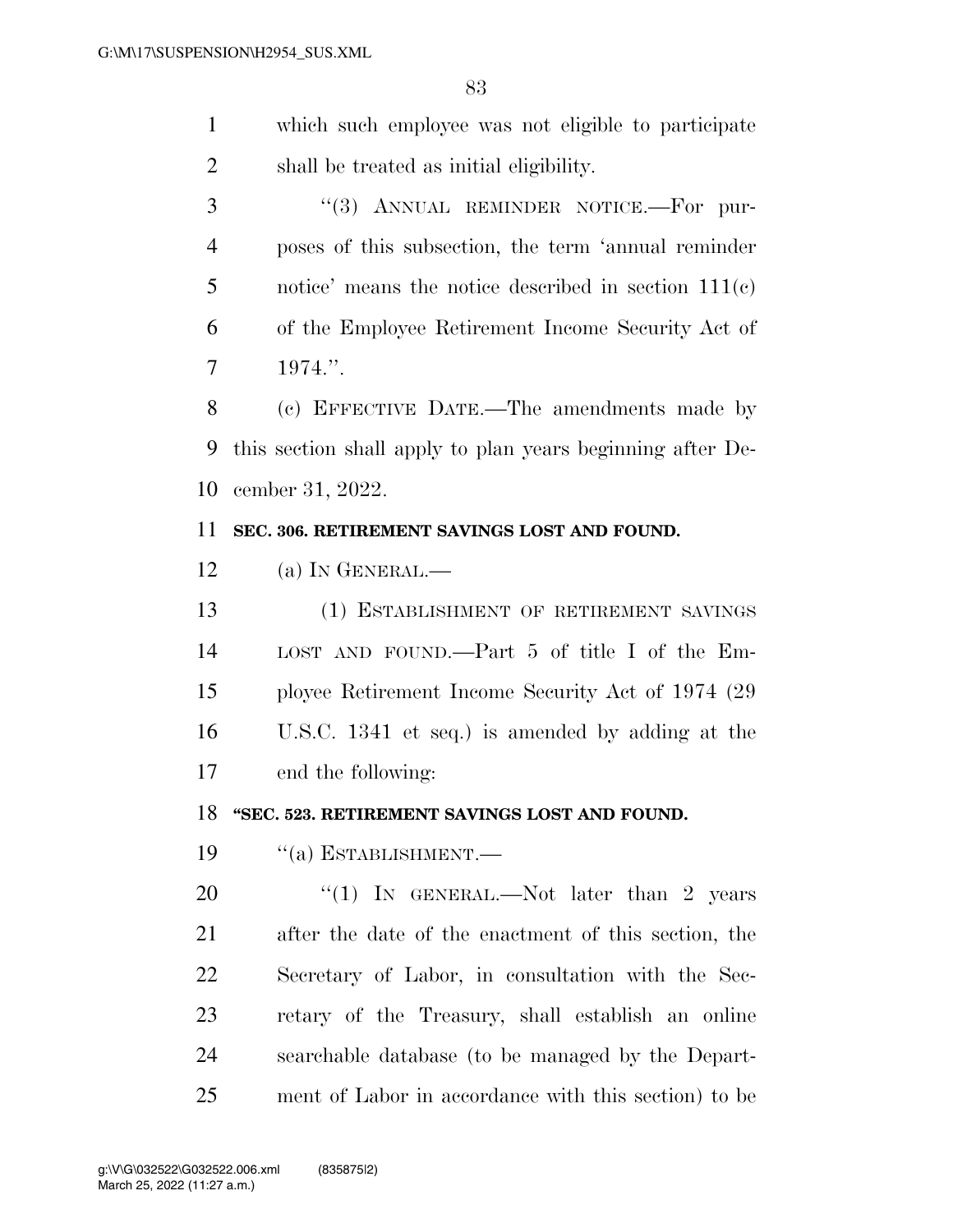| $\mathbf{1}$   | known as the 'Retirement Savings Lost and Found'.   |
|----------------|-----------------------------------------------------|
| $\overline{2}$ | The Retirement Savings Lost and Found shall-        |
| 3              | $\lq\lq$ (A) allow an individual to search for in-  |
| $\overline{4}$ | formation that enables the individual to locate     |
| 5              | the administrator of any plan described in para-    |
| 6              | $graph (2) with respect to which the individual$    |
| 7              | is or was a participant or beneficiary, and pro-    |
| 8              | vide contact information for the administrator      |
| 9              | of any such plan;                                   |
| 10             | "(B) allow the Department of Labor to as-           |
| 11             | sist such an individual in locating any such plan   |
| 12             | of the individual; and                              |
| 13             | "(C) allow the Department of Labor to               |
| 14             | make any necessary changes to contact infor-        |
| 15             | mation on record for the administrator based        |
| 16             | on any changes to the plan due to merger or         |
| 17             | consolidation of the plan with any other plan,      |
| 18             | division of the plan into two or more plans,        |
| 19             | bankruptcy, termination, change in name of the      |
| 20             | plan, change in name or address of the admin-       |
| 21             | istrator, or other causes.                          |
| 22             | The Retirement Savings Lost and Found established   |
| 23             | under this paragraph shall include information re-  |
| 24             | ported under this section and other relevant infor- |
|                |                                                     |

mation obtained by the Department of Labor.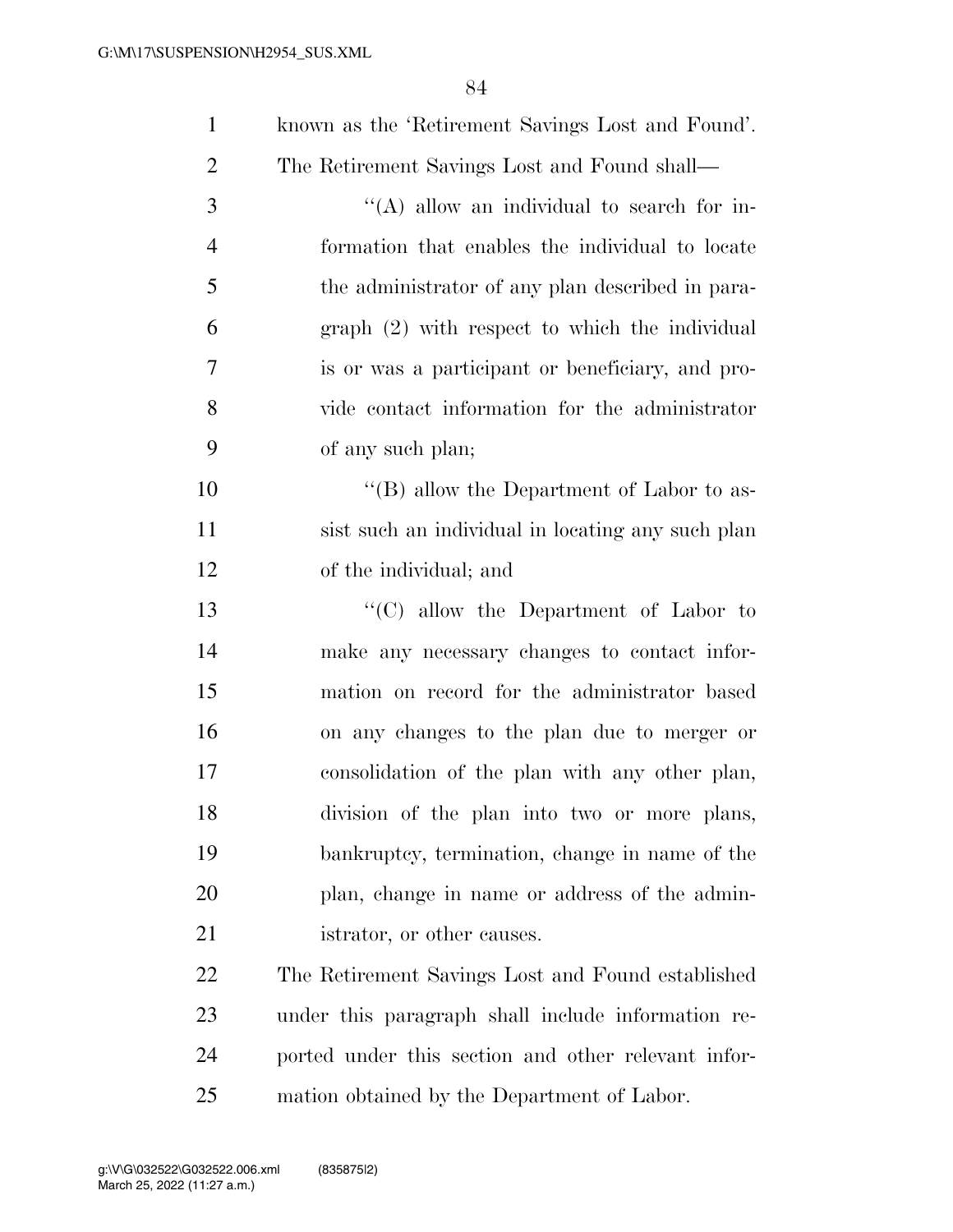1 "(2) PLANS DESCRIBED.—A plan described in this paragraph is a plan to which the vesting stand-ards of section 203 apply.

 ''(b) ADMINISTRATION.—The Retirement Savings Lost and Found established under subsection (a) shall provide individuals described in subsection (a)(1) only with the ability to search for information that enables the individual to locate the administrator and contact informa- tion for the administrator of any plan with respect to which the individual is or was a participant or beneficiary, sufficient to allow the individual to locate the individual's plan in order to recover any benefit owing to the individual under the plan.

 ''(c) SAFEGUARDING PARTICIPANT PRIVACY AND SE- CURITY.—In establishing the Retirement Savings Lost and Found under subsection (a), the Department of Labor shall take all necessary and proper precautions to ensure that individuals' plan information maintained by the Re-tirement Savings Lost and Found is protected.

20 "(d) DEFINITION OF ADMINISTRATOR.-For pur- poses of this section, the term 'administrator' has the 22 meaning given such term in section  $3(16)(A)$ .

23 "(e) INFORMATION COLLECTION FROM PLANS.—Ef- fective with respect to plan years beginning after the sec-ond December 31 occurring after the date of the enact-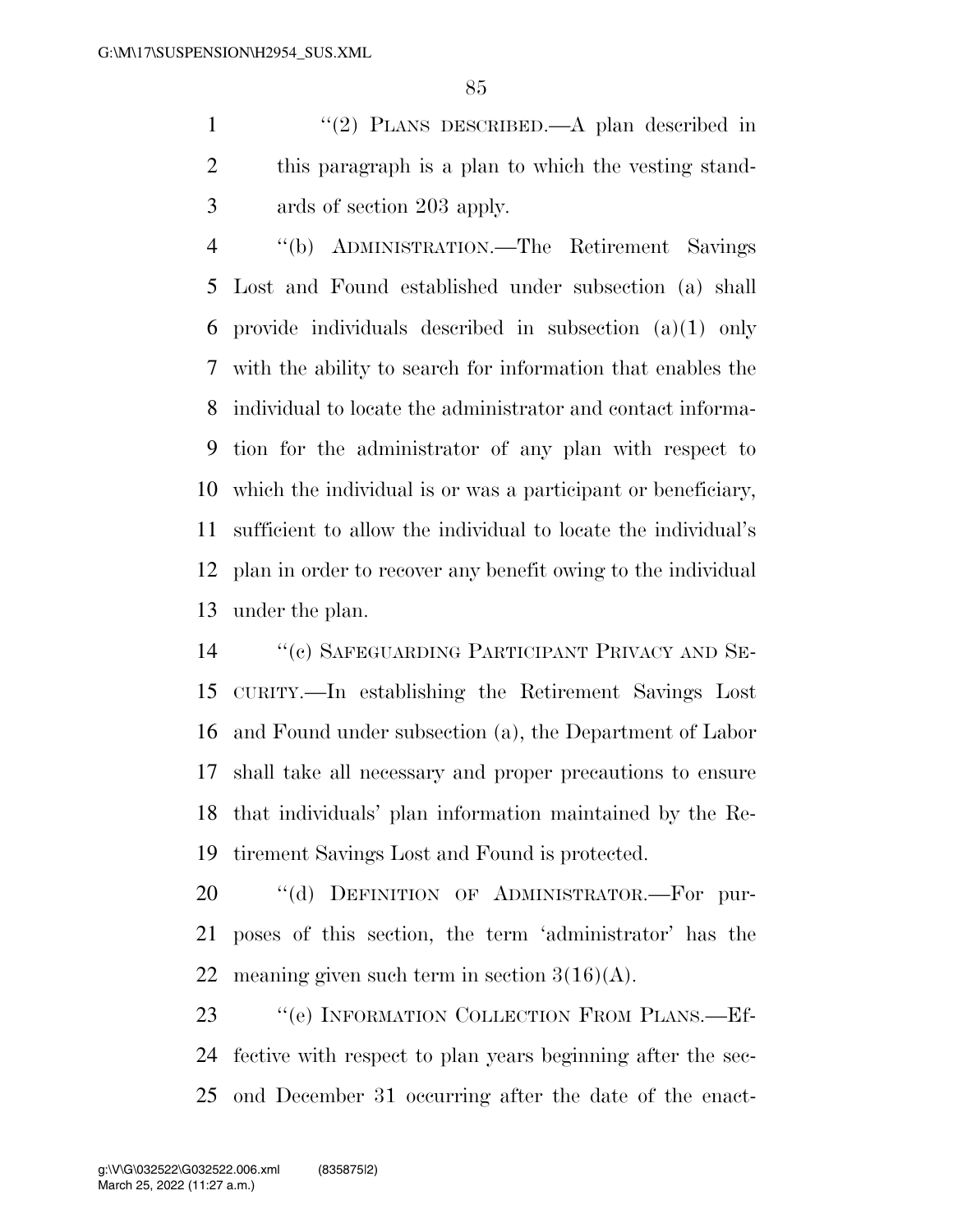ment of this subsection, the administrator of a plan to

 which the vesting standards of section 203 apply shall sub- mit to the Department of Labor, at such time and in such form and manner as is prescribed in regulations— ''(1) the information described in paragraphs (1) through (4) of section  $6057(b)$  of the Internal Revenue Code of 1986; ''(2) the information described in subpara-9 graphs (A) and (B) of section  $6057(a)(2)$  of such Code; 11 ''(3) the name and taxpayer identifying number of each participant or former participant in the plan—  $\langle (A) \rangle$  who, during the current plan year or any previous plan year, was reported under sec-16 tion  $6057(a)(2)(C)$  of such Code, and with re- spect to whom the benefits described in clause (ii) thereof were fully paid during the plan year;  $\langle$  (B) with respect to whom any amount was distributed under section 401(a)(31)(B) of 21 such Code during the plan year; or  $\langle ^{\prime}(C) \rangle$  with respect to whom a deferred an- nuity contract was distributed during the plan year;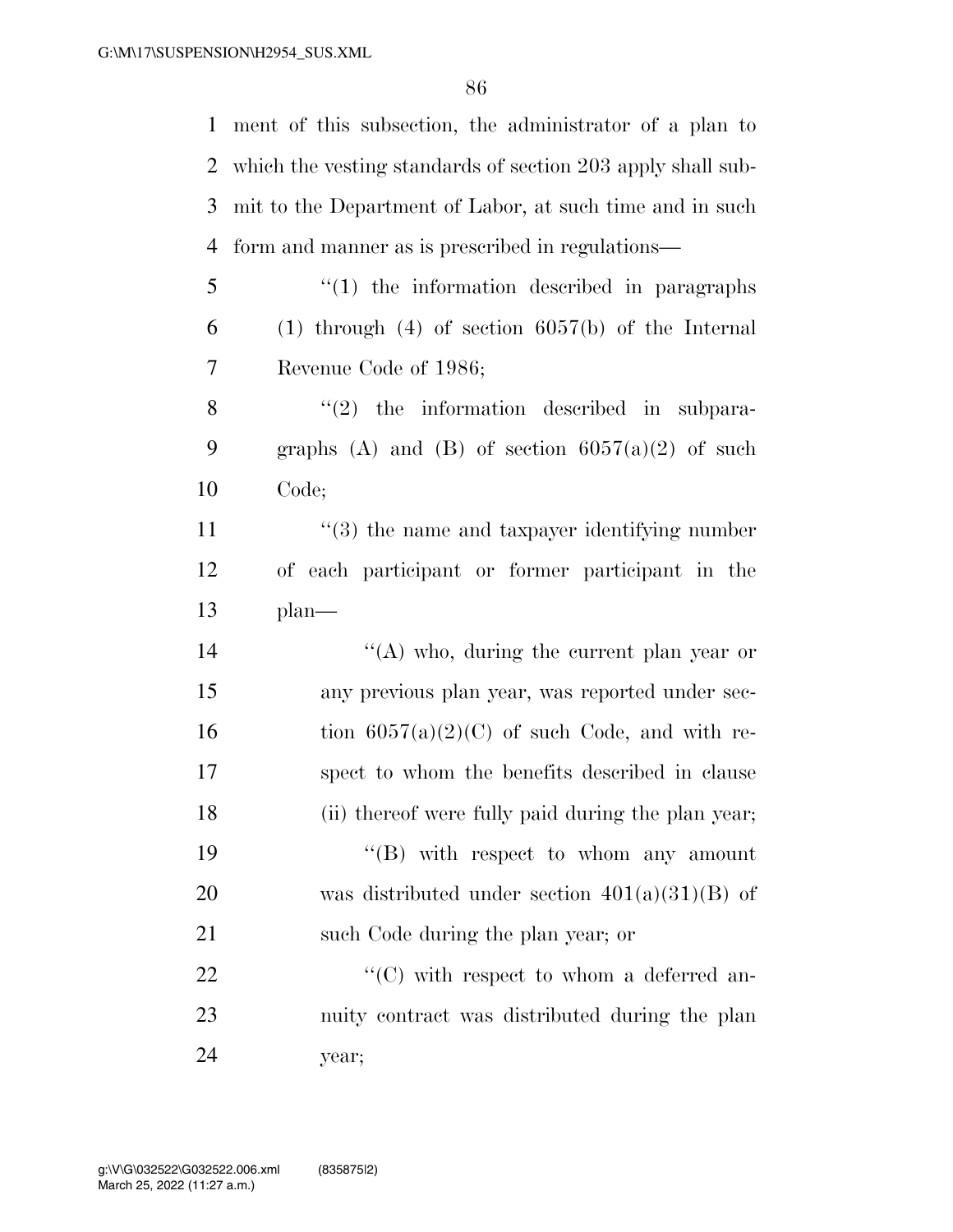| $\lq(4)$ in the case of a participant or former par- |
|------------------------------------------------------|
| ticipant to whom paragraph $(3)$ applies—            |

 ''(A) in the case of a participant described in subparagraph (B) thereof, the name and ad- dress of the designated trustee or issuer de-6 section  $401(a)(31)(B)(i)$  of such Code and the account number of the individual retirement plan to which the amount was dis-tributed; and

 ''(B) in the case of a participant described 11 in subparagraph (C) thereof, the name and ad- dress of the issuer of such annuity contract and the contract or certificate number; and

14 ''(5) such other information as the Secretary of Labor may require.

 ''(f) INFORMATION COLLECTION FROM FEDERAL AGENCIES.—On request, the Secretary of Labor may ac- cess and receive such information collected by other Fed- eral agencies as may be necessary and appropriate to per- form work related to the Retirement Savings Lost and Found.

 ''(g) PROGRAM INTEGRITY AUDIT.—On an annual basis for each of the first 5 years beginning one year after the establishment of the database in subsection (a)(1) and every 5 years thereafter, the Inspector General of the De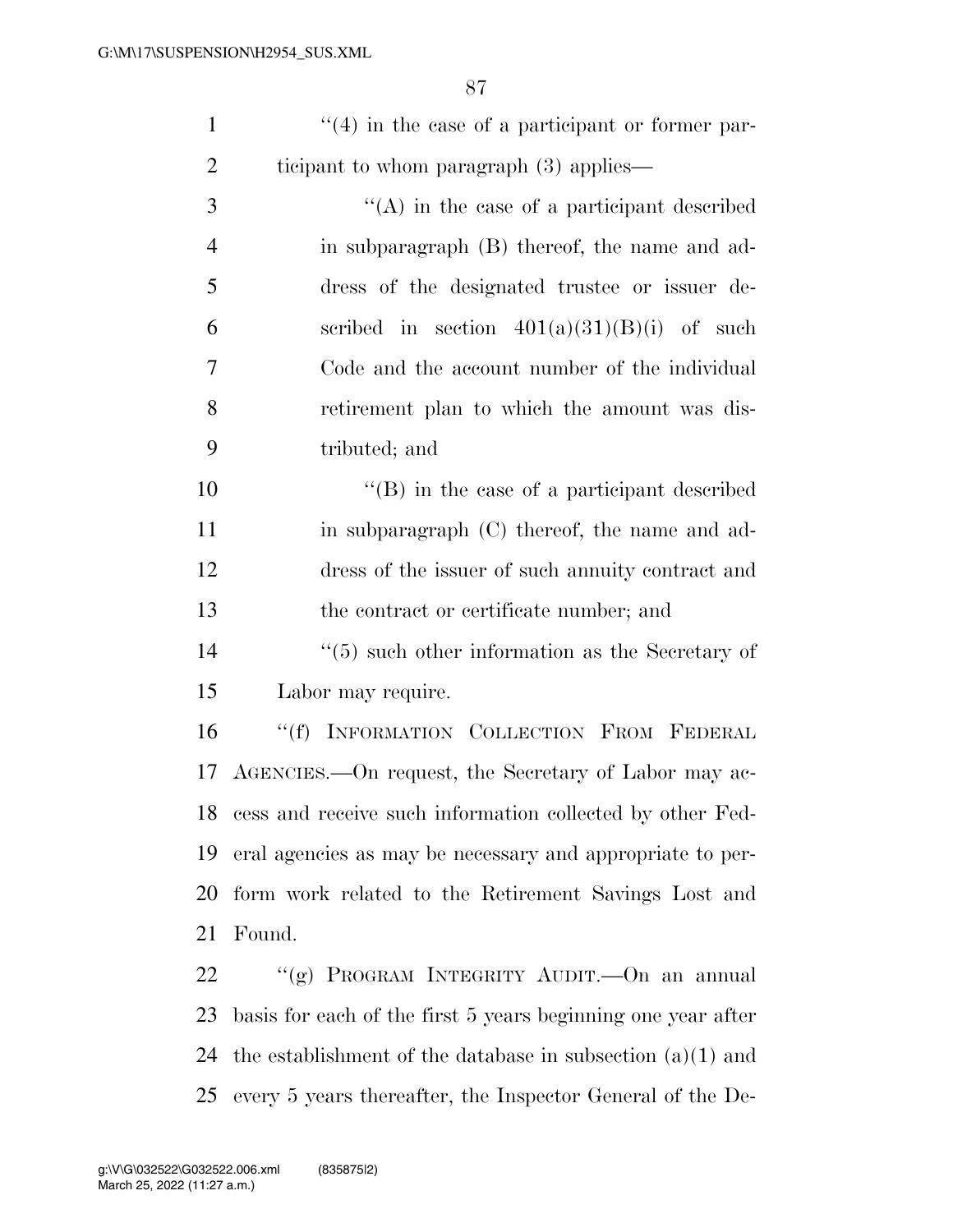partment of Labor shall conduct an audit of the adminis-tration of the Retirement Savings Lost and Found.''.

 (3) CONFORMING AMENDMENT.—The table of contents for the Employee Retirement Income Secu- rity Act of 1974 (29 U.S.C. 1001 et seq.) is amend- ed by inserting after the item relating to section 522 the following:

''Sec. 523.Retirement Savings Lost and Found.''.

# **SEC. 307. UPDATING DOLLAR LIMIT FOR MANDATORY DIS-TRIBUTIONS.**

 (a) IN GENERAL.—Section 203(e)(1) of the Em- ployee Retirement Income Security Act of 1974 and sec-12 tions  $401(a)(31)(B)(ii)$  and  $411(a)(11)(A)$  of the Internal Revenue Code of 1986 are each amended by striking ''\$5,000'' and inserting ''\$7,000''.

 (b) EFFECTIVE DATE.—The amendments made by this section shall apply to distributions made after Decem-ber 31, 2022.

### **SEC. 308. EXPANSION OF EMPLOYEE PLANS COMPLIANCE RESOLUTION SYSTEM.**

 (a) IN GENERAL.—Except as otherwise provided in the Internal Revenue Code of 1986 or regulations pre- scribed by the Secretary of the Treasury or the Secretary's delegate (referred to in this section as the ''Secretary''), any eligible inadvertent failure to comply with the rules applicable under section 401(a), 403(a), 403(b), 408(p),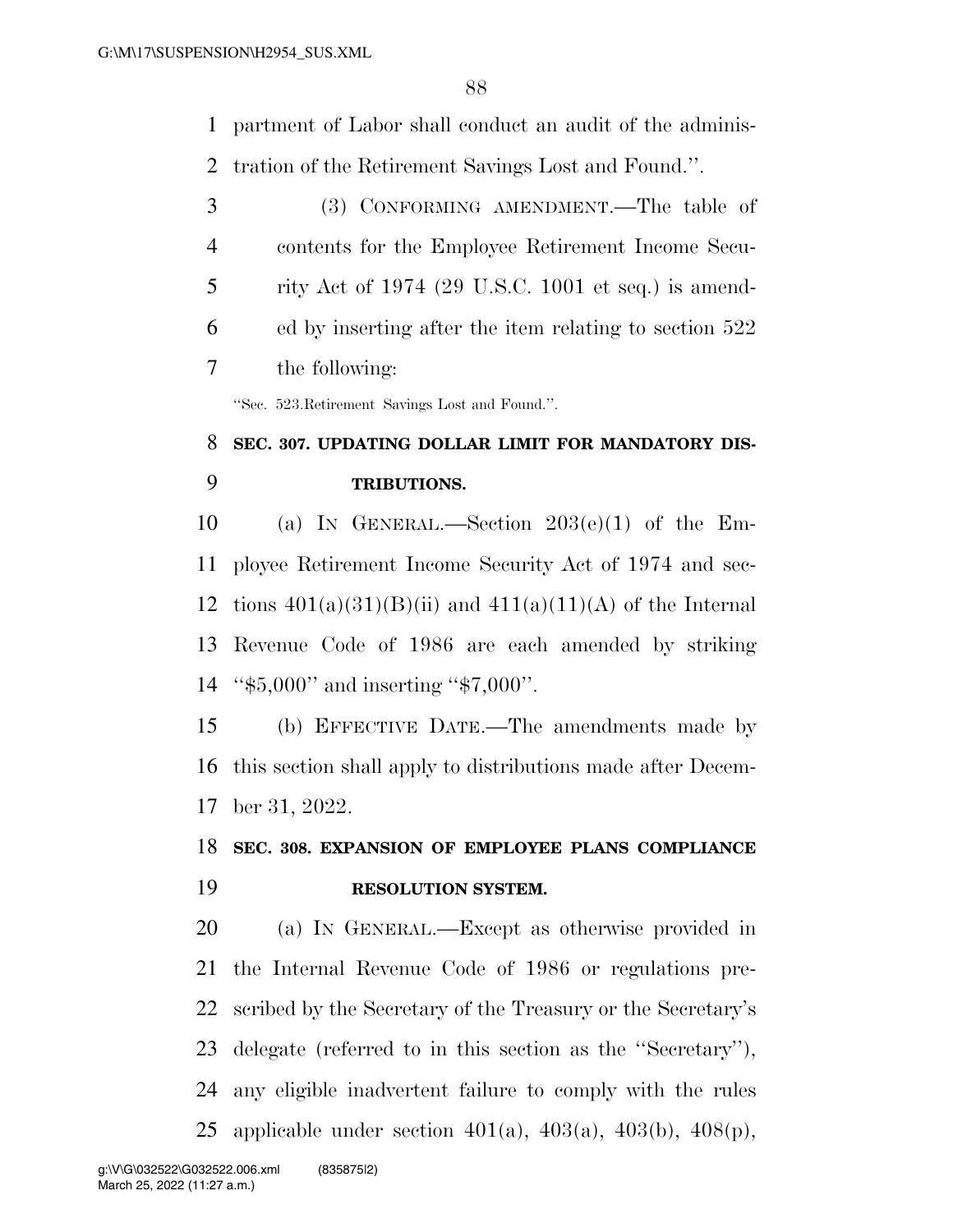or 408(k) of such Code may be self-corrected under the Employee Plans Compliance Resolution System (as de- scribed in Revenue Procedure 2021–30, or any successor guidance, and hereafter in this section referred to as the ''EPCRS''), except to the extent that such failure was identified by the Secretary prior to any actions which dem- onstrate a commitment to implement a self-correction. Revenue Procedure 2021–30 is deemed amended as of the date of the enactment of this Act to provide that the cor- rection period under section 9.02 of such Revenue Proce- dure (or any successor guidance) for an eligible inad- vertent failure, except as otherwise provided under such Code or in regulations prescribed by the Secretary, is in- definite and has no last day, other than with respect to failures identified by the Secretary prior to any self-correc-tion as described in the preceding sentence.

 (b) LOAN ERRORS.—In the case of an eligible inad- vertent failure relating to a loan from a plan to a partici-pant—

 (1) such failure may be self-corrected under subsection (a) according to the rules of section 6.07 of Revenue Procedure 2021–30 (or any successor guidance), including the provisions related to wheth- er a deemed distribution must be reported on Form 1099–R, and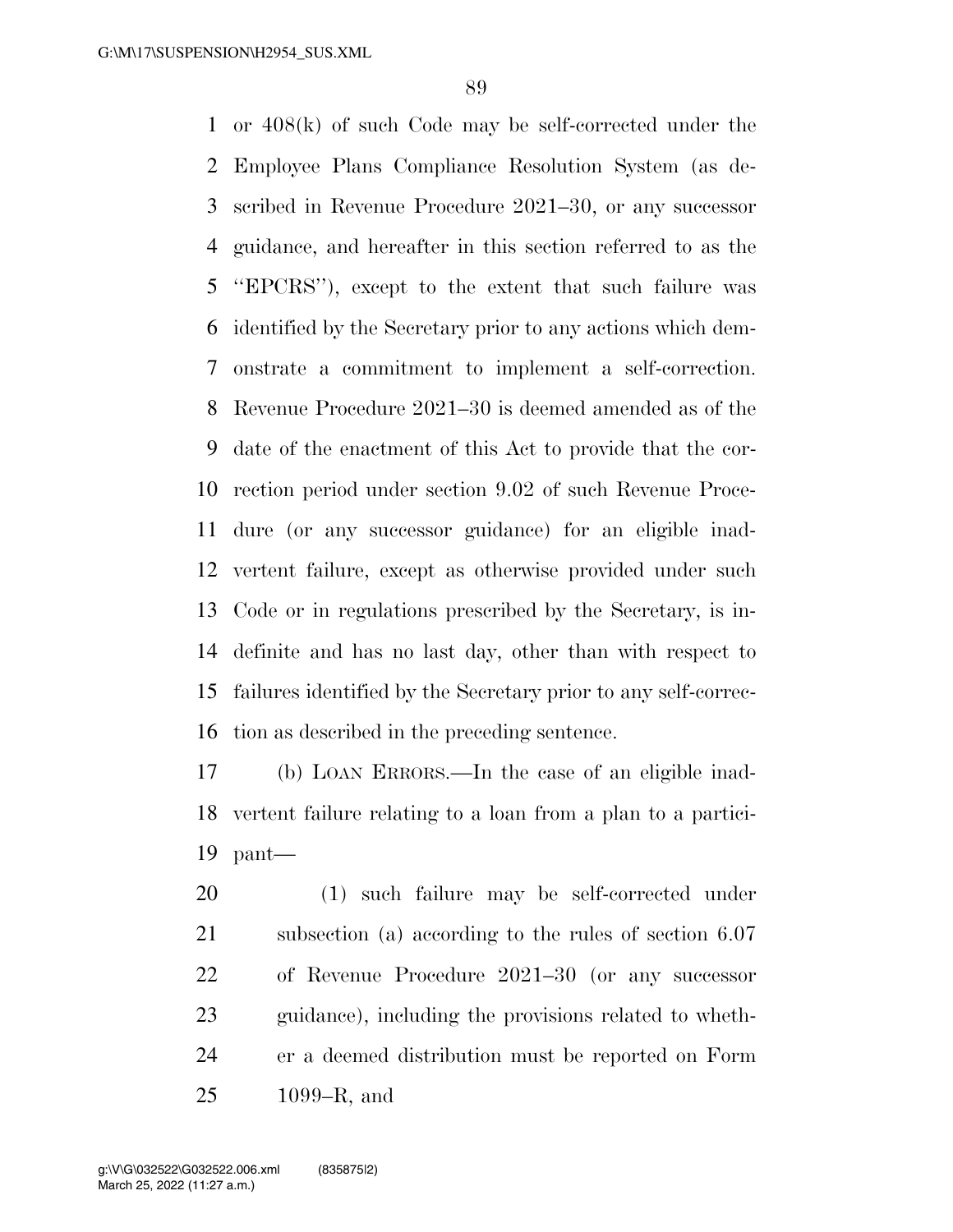(2) the Secretary of Labor shall treat any such failure which is so self-corrected under subsection (a) as meeting the requirements of the Voluntary Fi- duciary Correction Program of the Department of Labor if, with respect to the violation of the fidu- ciary standards of the Employee Retirement Income Security Act of 1974, there is a similar loan error eligible for correction under EPCRS and the loan error is corrected in such manner.

 (c) EPCRS FOR IRAS.—The Secretary shall expand the EPCRS to allow custodians of individual retirement 12 plans (as defined in section  $7701(a)(37)$  of the Internal Revenue Code of 1986) to address eligible inadvertent fail- ures with respect to an individual retirement plan (as so defined), including (but not limited to)—

 (1) waivers of the excise tax which would other- wise apply under section 4974 of the Internal Rev-enue Code of 1986,

 (2) under the self-correction component of the EPCRS, waivers of the 60-day deadline for a roll- over where the deadline is missed for reasons beyond 22 the reasonable control of the account owner, and

 (3) rules permitting a nonspouse beneficiary to return distributions to an inherited individual retire-25 ment plan described in section  $408(d)(3)(C)$  of the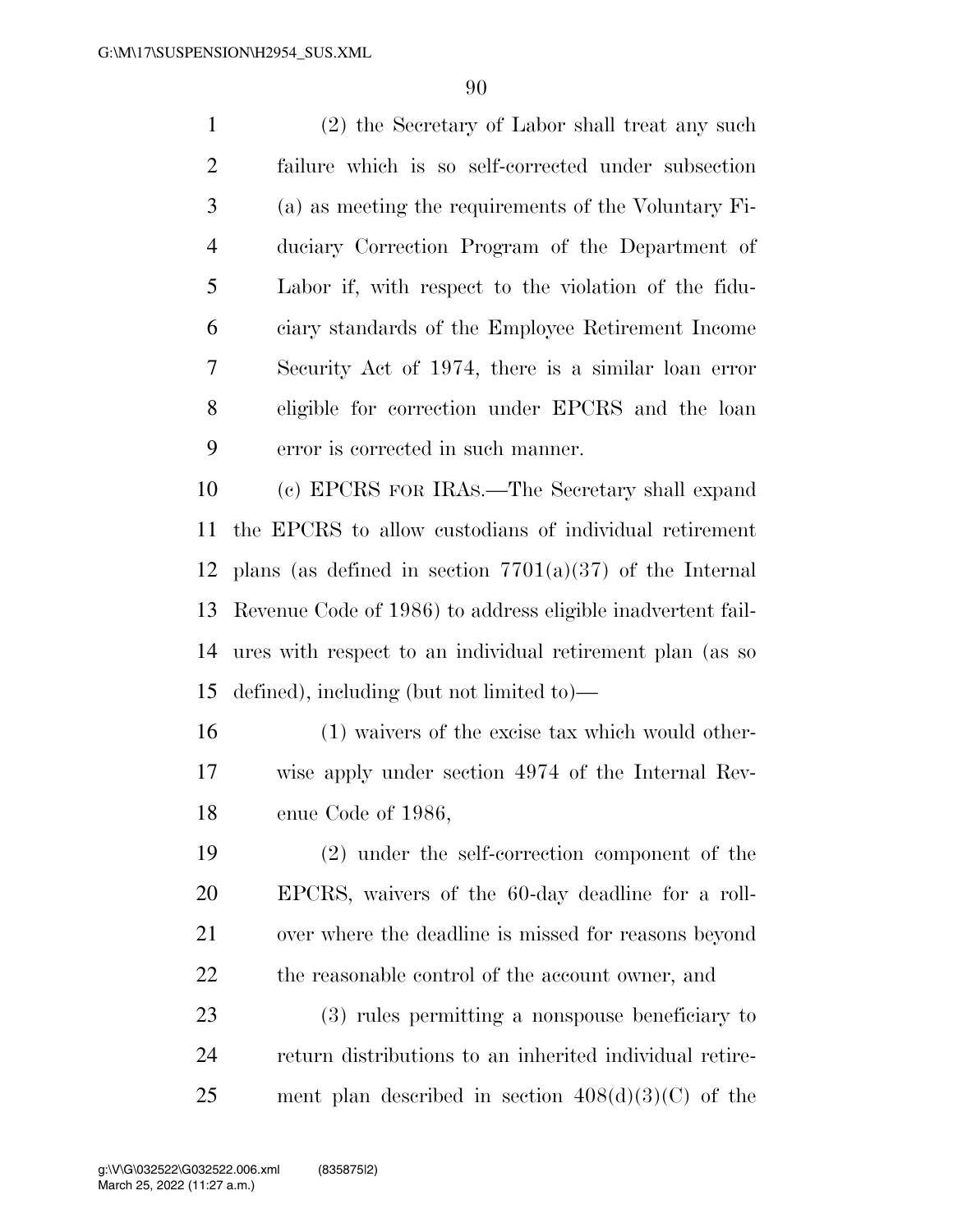Internal Revenue Code of 1986 in a case where, due to an inadvertent error by a service provider, the beneficiary had reason to believe that the distribu- tion could be rolled over without inclusion in income of any part of the distributed amount.

 (d) ADDITIONAL SAFE HARBORS.—The Secretary shall expand the EPCRS to provide additional safe harbor means of correcting eligible inadvertent failures described in subsection (a), including safe harbor means of calcu- lating the earnings which must be restored to a plan in cases where plan assets have been depleted by reason of an eligible inadvertent failure.

 (e) ELIGIBLE INADVERTENT FAILURE.—For pur-poses of this section—

 (1) IN GENERAL.—Except as provided in para- graph (2), the term ''eligible inadvertent failure'' means a failure that occurs despite the existence of practices and procedures which—

 (A) satisfy the standards set forth in sec- tion 4.04 of Revenue Procedure 2021–30 (or any successor guidance), or

 (B) satisfy similar standards in the case of an individual retirement plan.

 (2) EXCEPTION.—The term ''eligible inad-vertent failure'' shall not include any failure which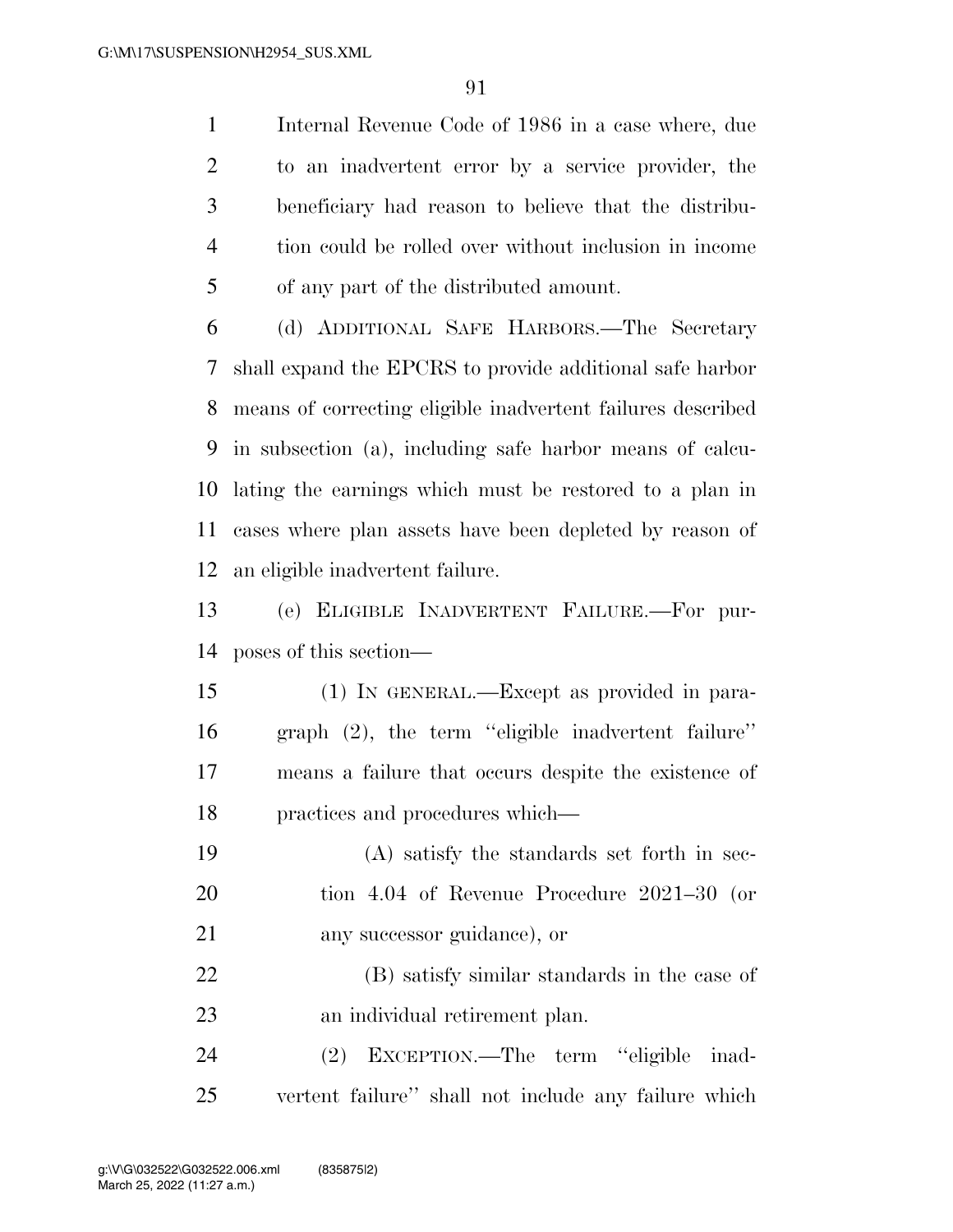is egregious, relates to the diversion or misuse of plan assets, or is directly or indirectly related to an abusive tax avoidance transaction.

 (f) APPLICATION OF CERTAIN REQUIREMENTS FOR CORRECTING ERRORS.—This section shall not apply to any failure unless the correction of such failure under this section is made in conformity with the general principles that apply to corrections of such failures under the Inter- nal Revenue Code of 1986, including regulations or other guidance issued thereunder and including those principles and corrections set forth in Revenue Procedure 2021–30 (or any successor guidance).''

**SEC. 309. ELIMINATE THE "FIRST DAY OF THE MONTH" RE-**

# **QUIREMENT FOR GOVERNMENTAL SECTION 457(b) PLANS.**

 (a) IN GENERAL.—Section 457(b)(4) of the Internal Revenue Code of 1986 is amended to read as follows:

18 ''(4) which provides that compensation-

 $((A)$  in the case of an eligible employer de-20 scribed in subsection  $(e)(1)(A)$ , will be deferred only if an agreement providing for such deferral has been entered into before the compensation is currently available to the individual, and

24  $\langle$  (B) in any other case, will be deferred for any calendar month only if an agreement pro-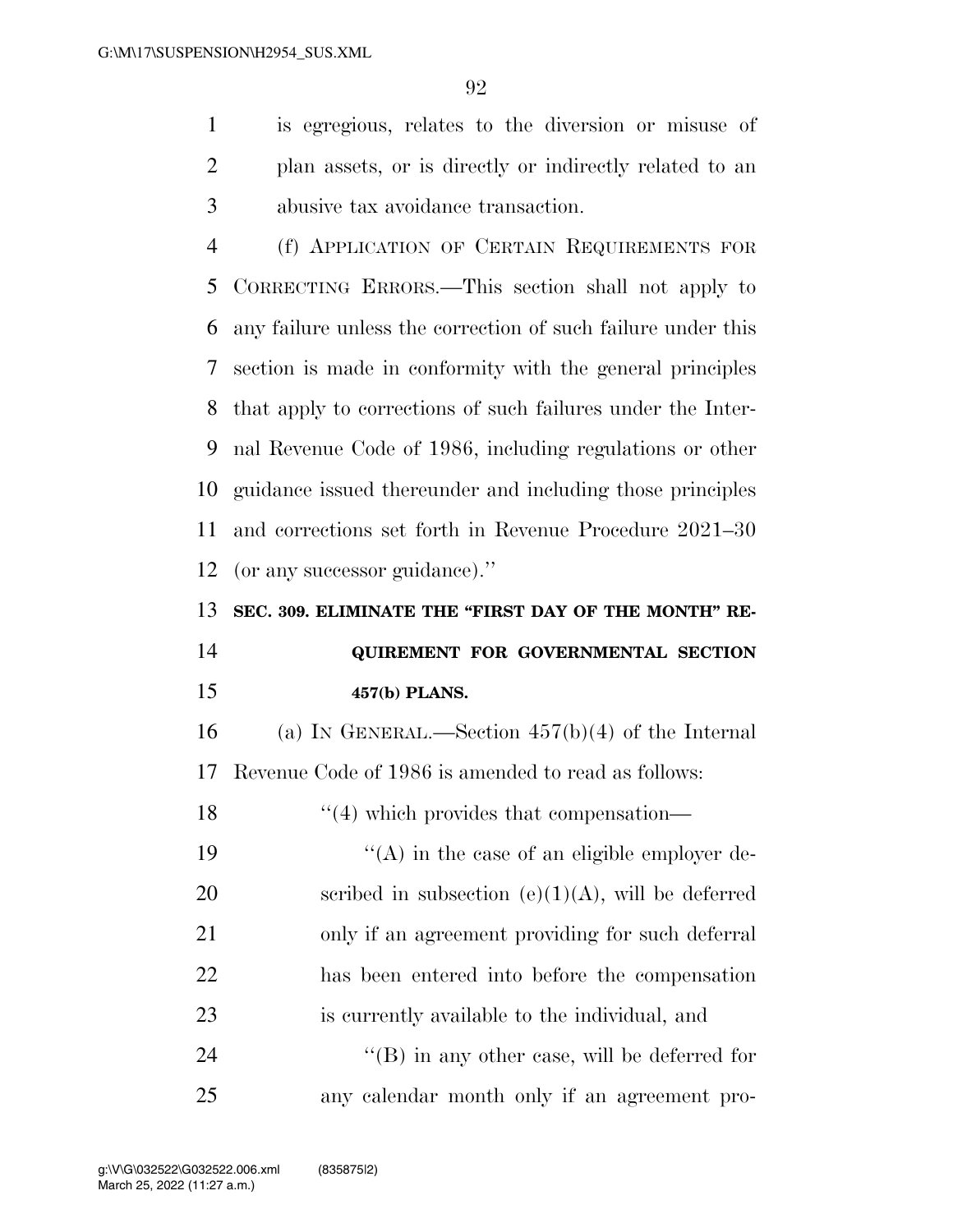| 1              | viding for such deferral has been entered into            |
|----------------|-----------------------------------------------------------|
| $\overline{2}$ | before the beginning of such month,".                     |
| 3              | (b) EFFECTIVE DATE.—The amendment made by                 |
| 4              | this section shall apply to taxable years beginning after |
| 5              | the date of the enactment of this Act.                    |
| 6              | SEC. 310. ONE-TIME ELECTION FOR QUALIFIED CHARI-          |
| 7              | TABLE DISTRIBUTION TO SPLIT-INTEREST                      |
| 8              | ENTITY; INCREASE IN QUALIFIED CHARI-                      |
| 9              | TABLE DISTRIBUTION LIMITATION.                            |
| 10             | (a) ONE-TIME ELECTION FOR QUALIFIED CHARI-                |
| 11             | TABLE DISTRIBUTION TO SPLIT-INTEREST ENTITY.-Sec-         |
| 12             | tion $408(d)(8)$ of the Internal Revenue Code of 1986 is  |
| 13             | amended by adding at the end the following new subpara-   |
|                | 14 graph:                                                 |
| 15             | "(F) ONE-TIME ELECTION FOR QUALIFIED                      |
| 16             | CHARITABLE DISTRIBUTION TO SPLIT-INTEREST                 |
| 17             | ENTITY.                                                   |
| 18             | "(i) IN GENERAL.— $A$ taxpayer may                        |
| 19             | for a taxable year elect under this subpara-              |
| 20             | graph to treat as meeting the requirement                 |
| 21             | of subparagraph $(B)(i)$ any distribution                 |
| 22             | individual retirement<br>from<br>an<br>account            |
| 23             | which is made directly by the trustee to a                |
| 24             | split-interest entity, but only if—                       |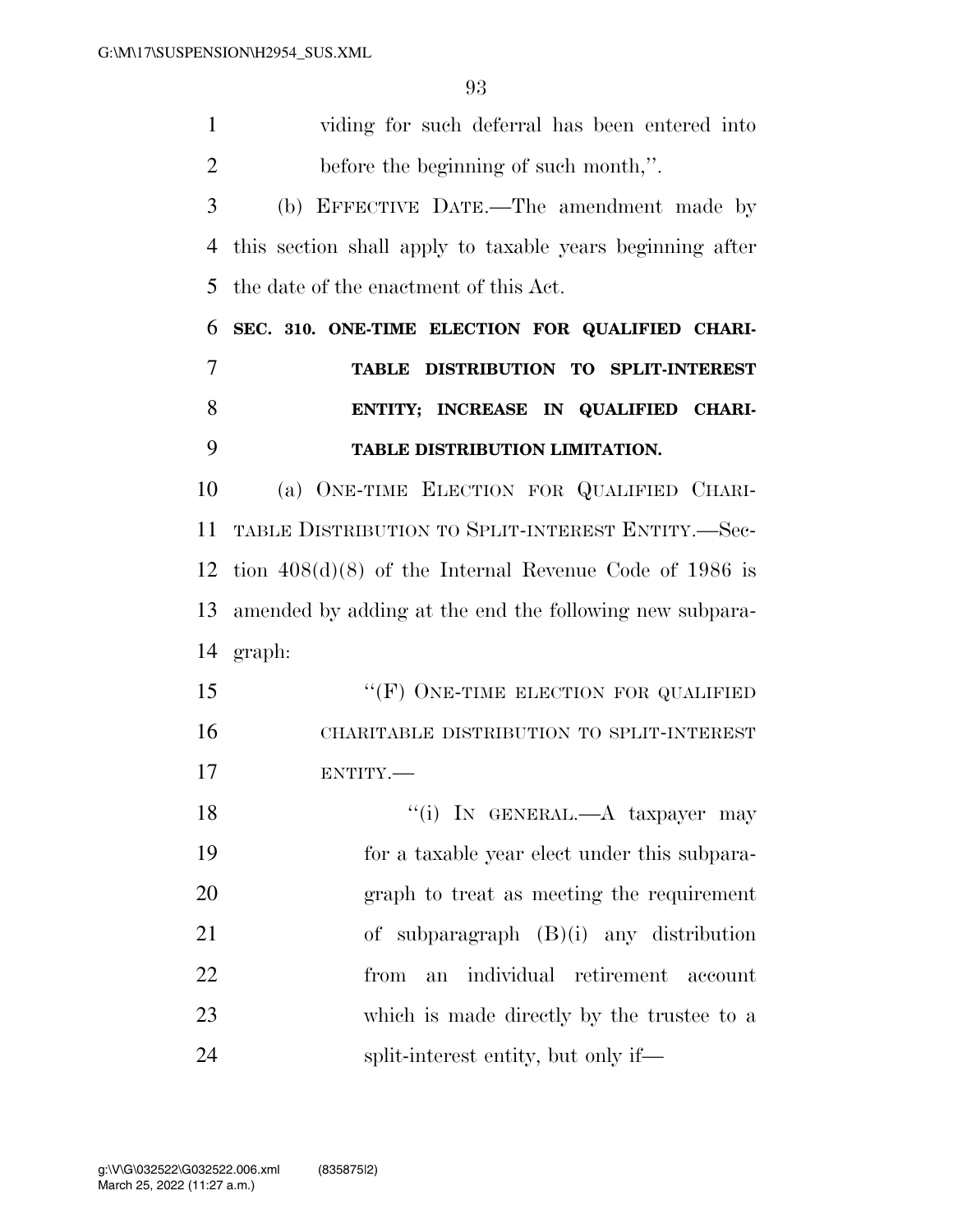| $\mathbf{1}$   | $\lq\lq$ (I) an election is not in effect |
|----------------|-------------------------------------------|
| $\overline{2}$ | under this subparagraph for a pre-        |
| 3              | ceding taxable year,                      |
| $\overline{4}$ | $\lq\lq$ (II) the aggregate amount of     |
| 5              | distributions of the taxpayer with re-    |
| 6              | spect to which an election under this     |
| 7              | subparagraph is made does not exceed      |
| 8              | \$50,000, and                             |
| 9              | "(III) such distribution meets the        |
| 10             | requirements of clauses (iii) and (iv).   |
| 11             | "(ii) SPLIT-INTEREST ENTITY.-For          |
| 12             | purposes of this subparagraph, the term   |
| 13             | 'split-interest entity' means—            |
| 14             | $\lq\lq$ (I) a charitable remainder annu- |
| 15             | ity trust (as defined in section          |
| 16             | $664(d)(1)$ , but only if such trust is   |
| 17             | funded exclusively by qualified chari-    |
| 18             | table distributions,                      |
| 19             | "(II) a charitable remainder              |
| 20             | unitrust (as defined in<br>section        |
| 21             | $664(d)(2)$ , but only if such unitrust   |
| 22             | is funded exclusively by qualified char-  |
| 23             | itable distributions, or                  |
| 24             | "(III) a charitable gift annuity          |
| 25             | (as defined in section $501(m)(5)$ ), but |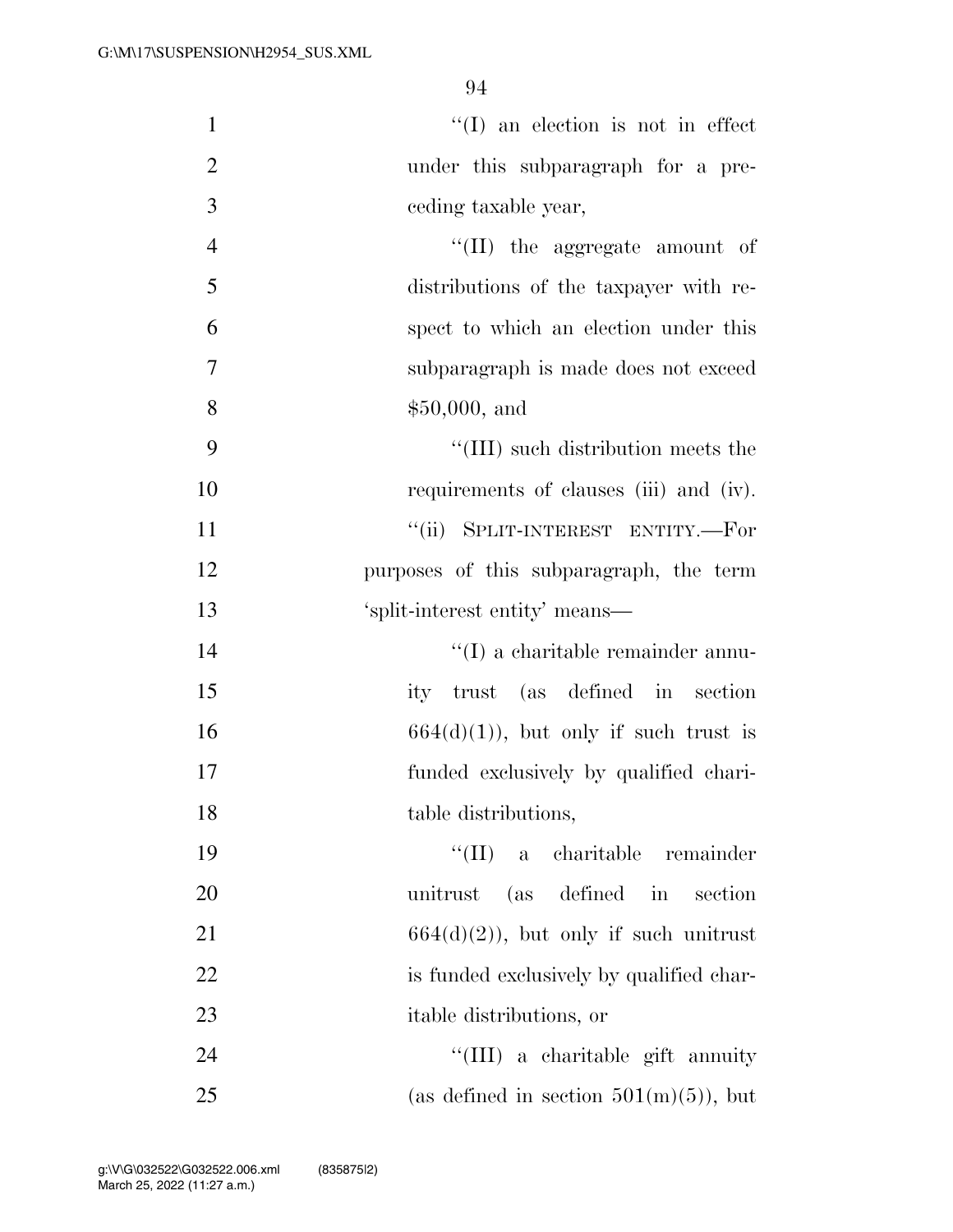| only if such annuity is funded exclu-          | $\mathbf{1}$   |
|------------------------------------------------|----------------|
| sively by qualified charitable distribu-       | $\overline{2}$ |
| tions and commences fixed payments             | 3              |
| of 5 percent or greater not later than         | $\overline{4}$ |
| 1 year from the date of funding.               | 5              |
| "(iii) CONTRIBUTIONS MUST BE OTH-              | 6              |
| DEDUCTIBLE. $-A$ distribution<br><b>ERWISE</b> | 7              |
| meets the requirement of this clause only      | 8              |
| $if$ —                                         | 9              |
| $\lq (I)$ in the case of a distribution        | 10             |
| a charitable remainder annuity<br>to           | 11             |
| trust or a charitable remainder uni-           | 12             |
| trust, a deduction for the entire value        | 13             |
| of the remainder interest in the dis-          | 14             |
| tribution for the benefit of a specified       | 15             |
| charitable organization would be al-           | 16             |
| lowable under section 170 (determined          | 17             |
| without regard to subsection<br>(b)            | 18             |
| thereof and this paragraph), and               | 19             |
| $\lq\lq$ (II) in the case of a charitable      | 20             |
| gift annuity, a deduction in<br>an             | 21             |
| amount equal to the amount of the              | 22             |
| distribution reduced by the value of           | 23             |
| the annuity described in section               | 24             |
| $501(m)(5)(B)$ would be allowable              | 25             |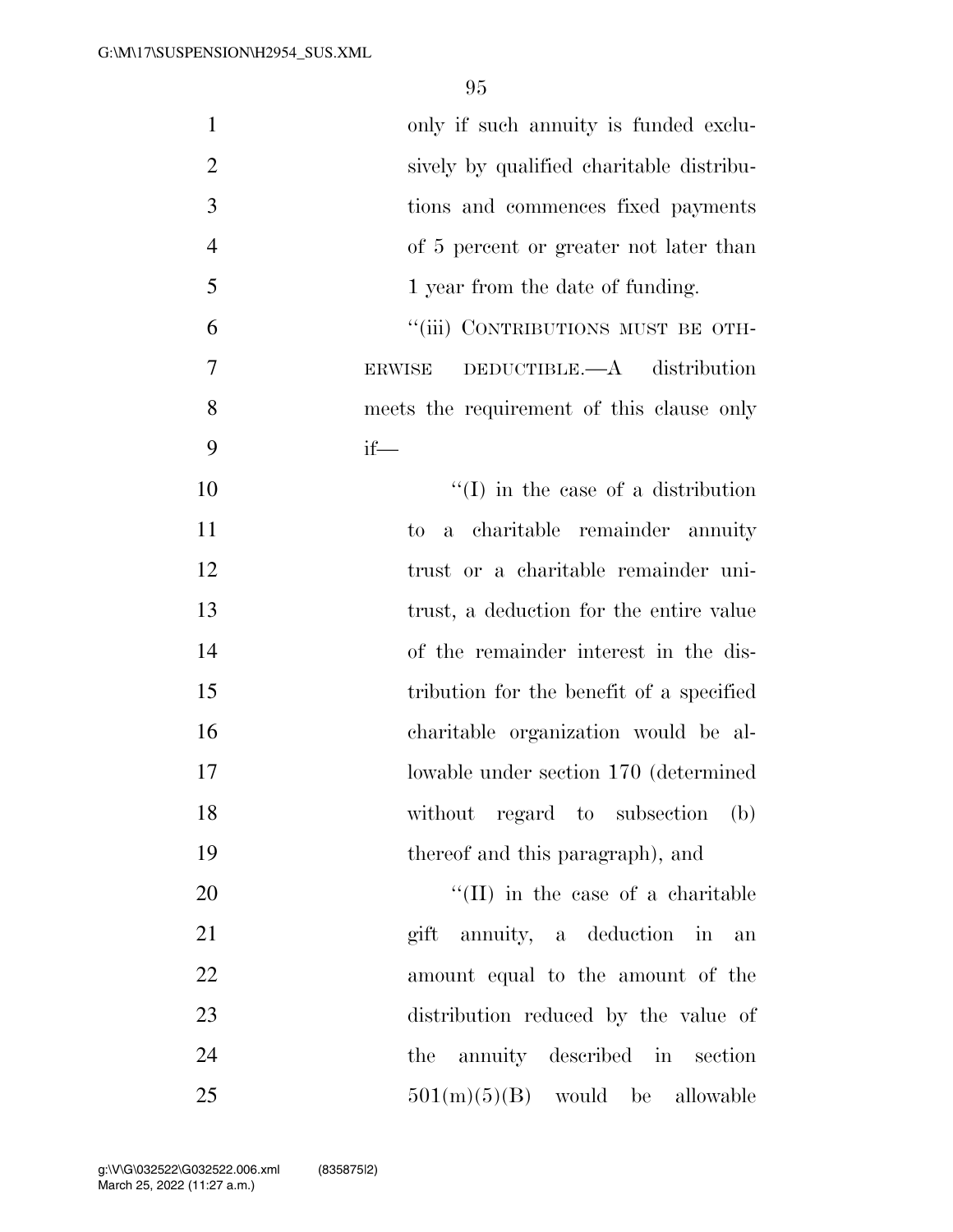| $\mathbf{1}$   | under section 170 (determined with-                 |
|----------------|-----------------------------------------------------|
| $\overline{2}$ | out regard to subsection (b) thereof                |
| 3              | and this paragraph).                                |
| $\overline{4}$ | "(iv) LIMITATION ON INCOME INTER-                   |
| 5              | $ESTS. - A$ distribution meets the require-         |
| 6              | ments of this clause only if—                       |
| 7              | $\lq\lq$ (I) no person holds an income              |
| 8              | interest in the split-interest entity               |
| 9              | other than the individual for whose                 |
| 10             | benefit such account is maintained,                 |
| 11             | the spouse of such individual, or both,             |
| 12             | and                                                 |
| 13             | $\lq\lq$ (II) the income interest in the            |
| 14             | split-interest entity is nonassignable.             |
| 15             | $``(v)$ SPECIAL RULES.—                             |
| 16             | "(I) CHARITABLE REMAINDER                           |
| 17             | TRUSTS.—Notwithstanding section                     |
| 18             | 664(b), distributions made from a                   |
| 19             | trust described in subclause $(I)$ or $(II)$        |
| 20             | of clause (ii) shall be treated as ordi-            |
| 21             | nary income in the hands of the bene-               |
| 22             | ficiary to whom the annuity described               |
| 23             | in section $664(d)(1)(A)$ or the pay-               |
| 24             | described<br>$\operatorname{in}$<br>section<br>ment |
| 25             | $664(d)(2)(A)$ is paid.                             |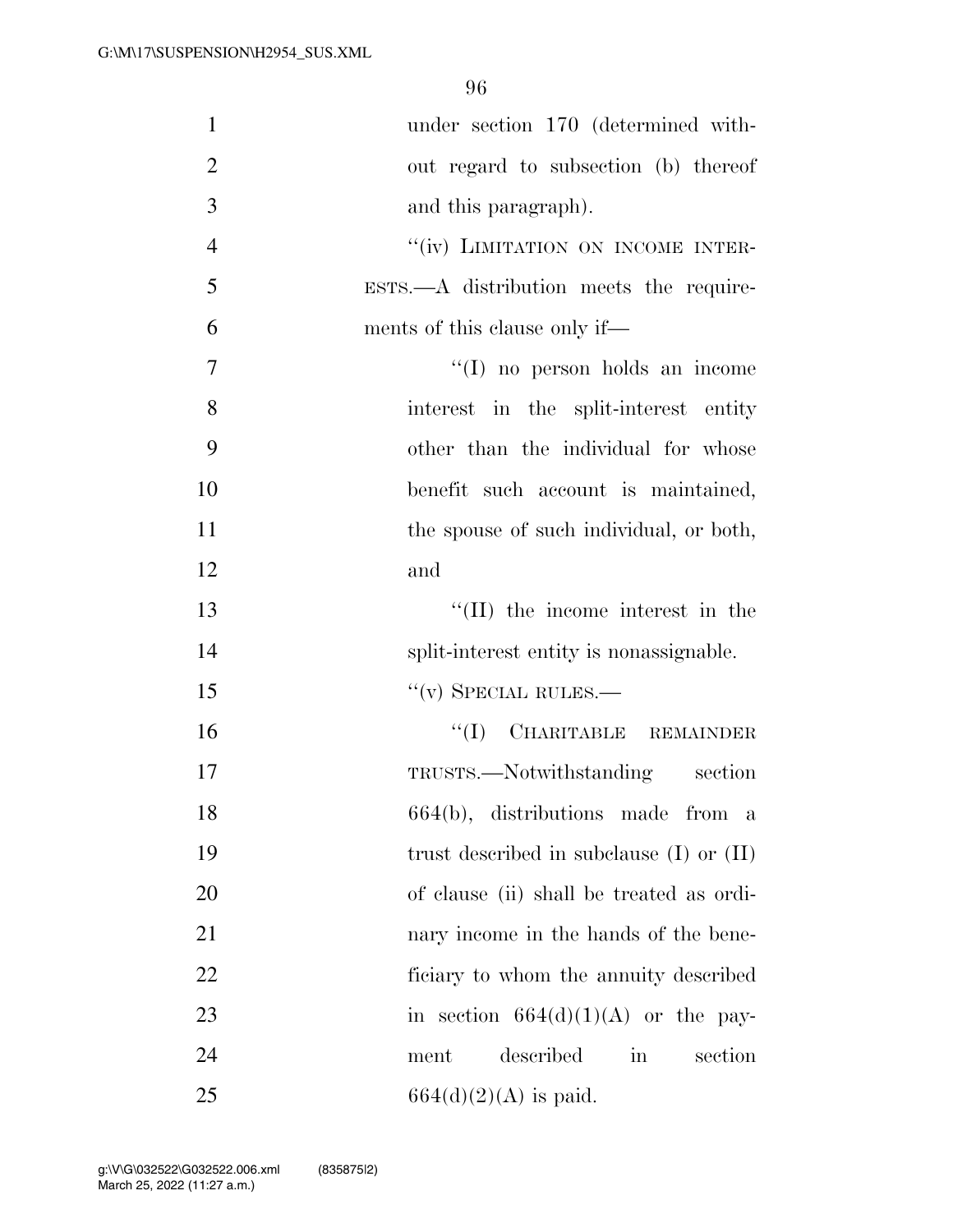| $\mathbf{1}$   | "(II) CHARITABLE GIFT ANNU-                            |
|----------------|--------------------------------------------------------|
|                |                                                        |
| $\overline{2}$ | ITIES.—Qualified charitable distribu-                  |
| 3              | tions made to fund a charitable gift                   |
| $\overline{4}$ | annuity shall not be treated as an in-                 |
| 5              | vestment in the contract for purposes                  |
| 6              | of section $72(e)$ .".                                 |
| 7              | (b) INFLATION ADJUSTMENT.—Section $408(d)(8)$ of       |
| 8              | such Code, as amended by subsection (a), is amended by |
| 9              | adding at the end the following new subparagraph:      |
| 10             | $``(G)$ INFLATION ADJUSTMENT.—                         |
| 11             | "(i) IN GENERAL.—In the case of any                    |
| 12             | taxable year beginning after 2022, each of             |
| 13             | the dollar amounts in subparagraphs (A)                |
| 14             | and (F) shall be increased by an amount                |
| 15             | equal to-                                              |
| 16             | "(I) such dollar amount, multi-                        |
| 17             | plied by                                               |
| 18             | ``(II)<br>the cost-of-living adjust-                   |
| 19             | ment determined under section $1(f)(3)$                |
| 20             | for the calendar year in which the tax-                |
| 21             | able year begins, determined by sub-                   |
| 22             | stituting 'calendar year 2021' for 'cal-               |
| 23             | endar year 2016' in subparagraph                       |
| 24             | $(A)(ii)$ thereof.                                     |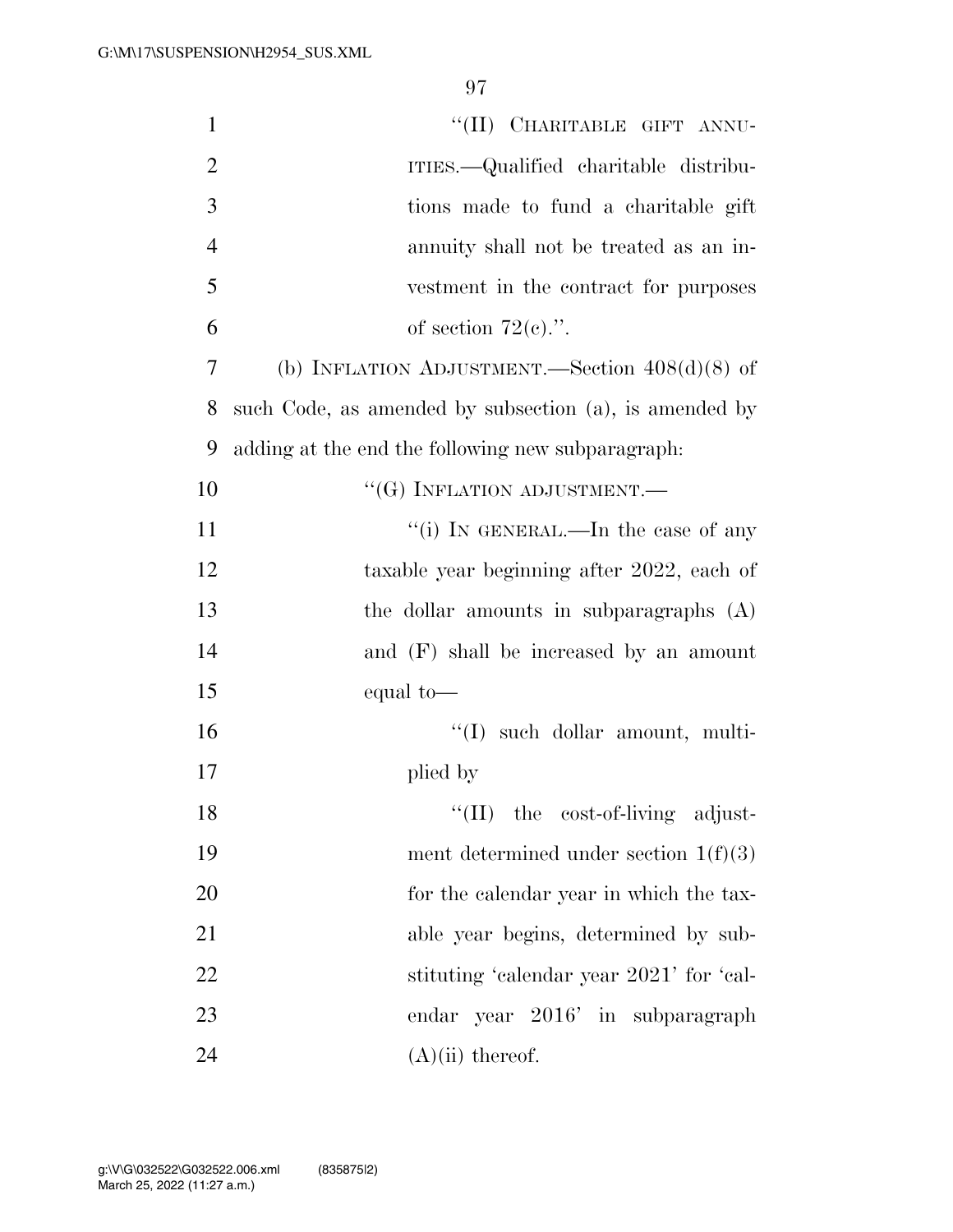1 ''(ii) ROUNDING.—If any dollar amount increased under clause (i) is not a multiple of \$1,000, such dollar amount shall be rounded to the nearest multiple of  $$1,000."$ 

 (c) EFFECTIVE DATE.—The amendment made by this section shall apply to distributions made in taxable years ending after the date of the enactment of this Act.

### **SEC. 311. DISTRIBUTIONS TO FIREFIGHTERS.**

 (a) IN GENERAL.—Subparagraph (A) of section 72(t)(10) of the Internal Revenue Code of 1986 is amend-12 ed by striking "414(d))" and inserting "414(d)) or a dis- tribution from a plan described in clause (iii), (iv), or (vi) 14 of section  $402(c)(8)(B)$  to an employee who provides fire-fighting services''.

 (b) CONFORMING AMENDMENT.—The heading of paragraph (10) of section 72(t) of such Code is amended by striking ''IN GOVERNMENTAL PLANS'' and inserting ''AND PRIVATE SECTOR FIREFIGHTERS''

 (c) EFFECTIVE DATE.—The amendments made by this section shall apply to distributions made after Decem-ber 31, 2022.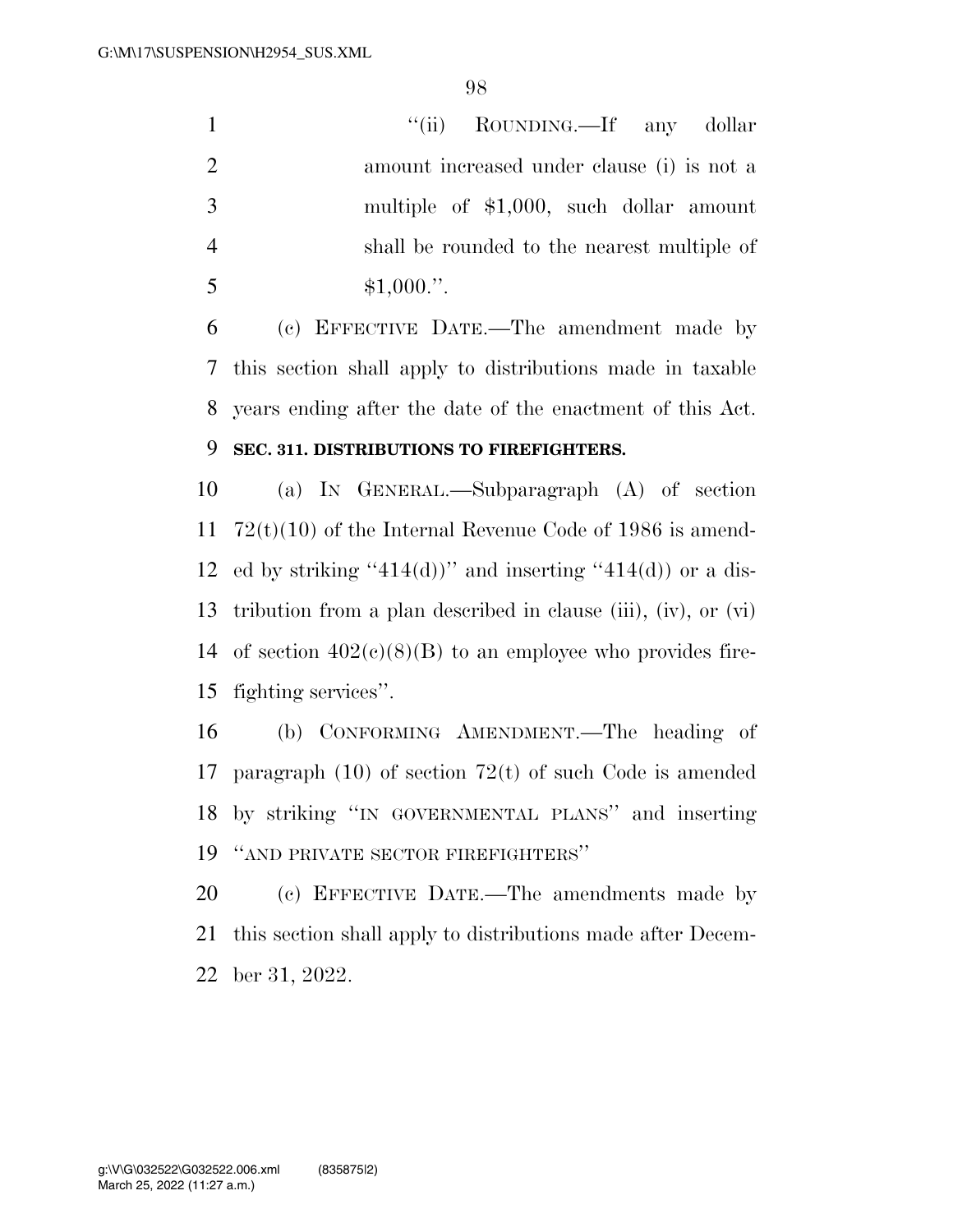| $\mathbf{1}$   | SEC. 312. EXCLUSION OF CERTAIN DISABILITY-RELATED             |
|----------------|---------------------------------------------------------------|
| $\overline{2}$ | FIRST RESPONDER RETIREMENT PAYMENTS.                          |
| 3              | (a) IN GENERAL.—Part III of subchapter B of chap-             |
| 4              | ter 1 of the Internal Revenue Code of 1986 is amended         |
| 5              | by inserting after section 139B the following new section:    |
| 6              | "SEC. 139C. CERTAIN DISABILITY-RELATED<br><b>FIRST</b><br>RE- |
| 7              | SPONDER RETIREMENT PAYMENTS.                                  |
| 8              | "(a) IN GENERAL.—In the case of an individual who             |
| 9              | receives qualified first responder retirement payments for    |
| 10             | any taxable year, gross income shall not include so much      |
| 11             | of such payments as do not exceed the annualized exclud-      |
| 12             | able disability amount with respect to such individual.       |
| 13             | "(b) QUALIFIED FIRST RESPONDER RETIREMENT                     |
| 14             | PAYMENTS.—For purposes of this section, the term 'quali-      |
| 15             | fied first responder retirement payments' means, with re-     |
| 16             | spect to any taxable year, any pension or annuity which       |
| 17             | but for this section would be includible in gross income      |
|                | 18 for such taxable year and which is received-               |
| 19             | "(1) from a plan described in clause (iii), (iv),             |
| 20             | (v), or (vi) of section $402(e)(8)(B)$ , and                  |
| 21             | $\lq(2)$ in connection with such individual's quali-          |
| 22             | fied first responder service.                                 |
| 23             | "(c) ANNUALIZED EXCLUDABLE<br><b>DISABILITY</b>               |
| 24             | AMOUNT.—For purposes of this section—                         |
| 25             | "(1) IN GENERAL.—The term 'annualized ex-                     |
| 26             | cludable disability amount' means, with respect to            |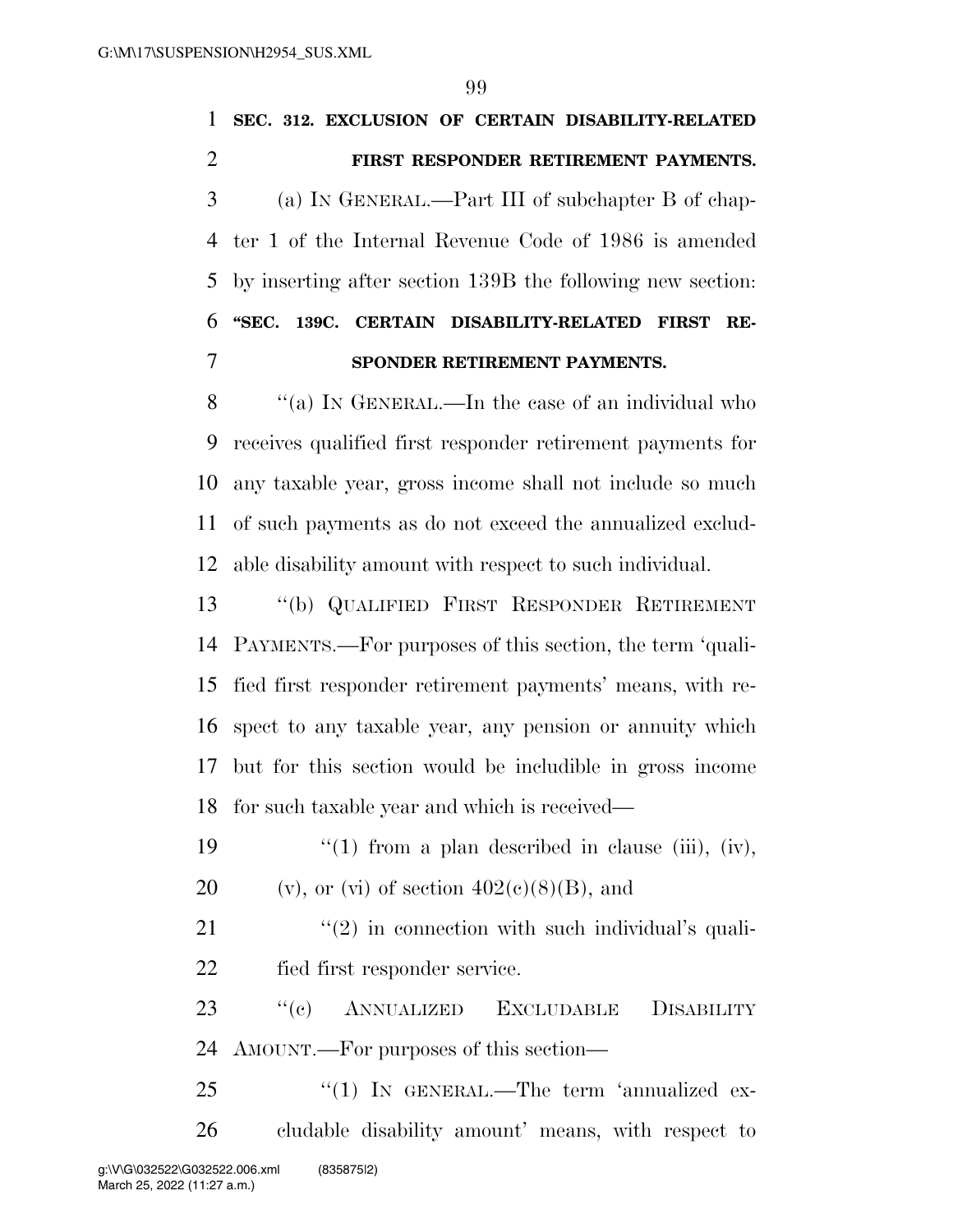| $\mathbf{1}$   | any individual, the service-connected excludable dis- |
|----------------|-------------------------------------------------------|
| $\overline{2}$ | ability amounts which are properly attributable to    |
| 3              | the 12-month period immediately preceding the date    |
| $\overline{4}$ | on which such individual attains retirement age.      |
| 5              | "(2) SERVICE-CONNECTED EXCLUDABLE DIS-                |
| 6              | ABILITY AMOUNT.—The term 'service-connected ex-       |
| 7              | cludable disability amount' means periodic payments   |
| 8              | received by an individual which—                      |
| 9              | "(A) are not includible in such individual's          |
| 10             | gross income under section $104(a)(1)$ ,              |
| 11             | $\lq\lq (B)$ are received in connection with such     |
| 12             | individual's qualified first responder service,       |
| 13             | and                                                   |
| 14             | "(C) terminate when such individual at-               |
| 15             | tains retirement age.                                 |
| 16             | "(3) SPECIAL RULE FOR PARTIAL-YEAR PAY-               |
| 17             | MENTS.—In the case of an individual who only re-      |
| 18             | ceives service-connected excludable disability        |
| 19             | amounts properly attributable to a portion of the 12- |
| 20             | month period described in paragraph (1), such para-   |
| 21             | graph shall be applied by multiplying such amounts    |
| 22             | by the ratio of 365 to the number of days in such     |
| 23             | period to which such amounts were properly attrib-    |
| 24             | utable.                                               |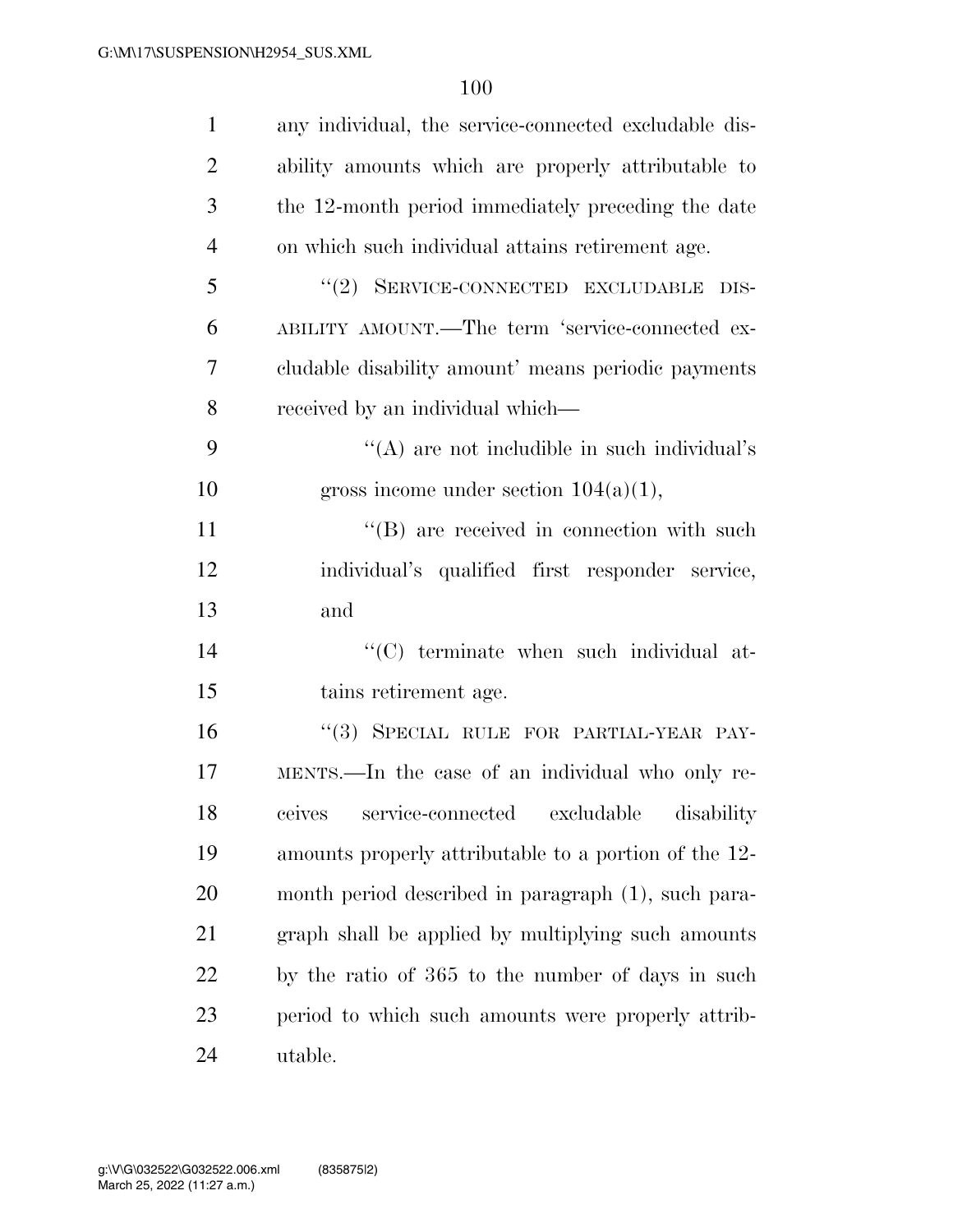''(d) QUALIFIED FIRST RESPONDER SERVICE.—For purposes of this section, the term 'qualified first responder service' means service as a law enforcement officer, fire-fighter, paramedic, or emergency medical technician.''.

 (b) CLERICAL AMENDMENT.—The table of sections for part III of subchapter B of chapter 1 of such Code is amended by inserting after the item relating to section 139B the following new item:

''Sec. 139C. Certain disability-related first responder retirement payments.''.

 (c) EFFECTIVE DATE.—The amendments made by this section shall apply to amounts received with respect to taxable years beginning after December 31, 2027.

**SEC. 313. INDIVIDUAL RETIREMENT PLAN STATUTE OF LIM-**

 **ITATIONS FOR EXCISE TAX ON EXCESS CON-TRIBUTIONS AND CERTAIN ACCUMULATIONS.** 

 Section 6501(l) of the Internal Revenue Code of 1986 is amended by adding at the end the following new para-graph:

18 "(4) INDIVIDUAL RETIREMENT PLANS.—

 $((A)$  In GENERAL.—For purposes of any 20 tax imposed by section 4973 or 4974 in connec-21 tion with an individual retirement plan, the re- turn referred to in this section shall be the in- come tax return filed by the person on whom the tax under such section is imposed for the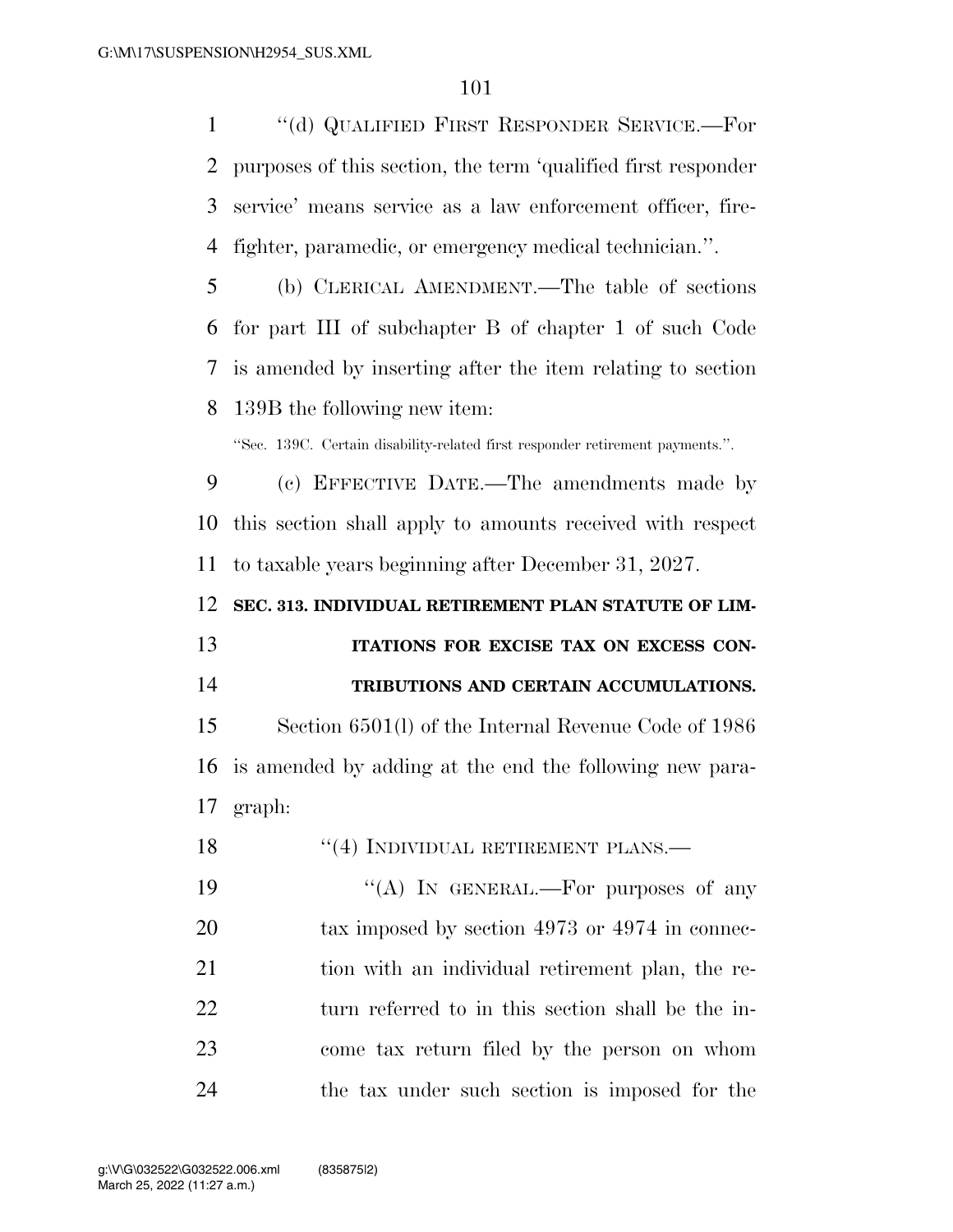| $\mathbf{1}$   | year in which the act (or failure to act) giving     |
|----------------|------------------------------------------------------|
| $\overline{2}$ | rise to the liability for such tax occurred.         |
| 3              | "(B) RULE IN CASE OF INDIVIDUALS NOT                 |
| $\overline{4}$ | REQUIRED TO FILE RETURN.—In the case of a            |
| 5              | person who is not required to file an income tax     |
| 6              | return for such year—                                |
| 7              | "(i) the return referred to in this sec-             |
| 8              | tion shall be the income tax return that             |
| 9              | such person would have been required to              |
| 10             | file but for the fact that such person was           |
| 11             | not required to file such return, and                |
| 12             | "(ii) the 3-year period referred to in               |
| 13             | subsection (a) with respect to the return            |
| 14             | shall be deemed to begin on the date by              |
| 15             | which the return would have been required            |
| 16             | to be filed (excluding any extension there-          |
| 17             | of).".                                               |
| 18             | SEC. 314. REQUIREMENT TO PROVIDE PAPER STATEMENTS    |
| 19             | IN CERTAIN CASES.                                    |
| 20             | (a) IN GENERAL.—Section $105(a)(2)$ of the Em-       |
| 21             | ployee Retirement Income Security Act of 1974 (29)   |
| 22             | U.S.C. $1025(a)(2)$ is amended—                      |
| 23             | $(1)$ in subparagraph $(A)(iv)$ , by inserting "sub- |
| 24             | ject to subparagraph (E)," before "may be deliv-     |
| 25             | ered"; and                                           |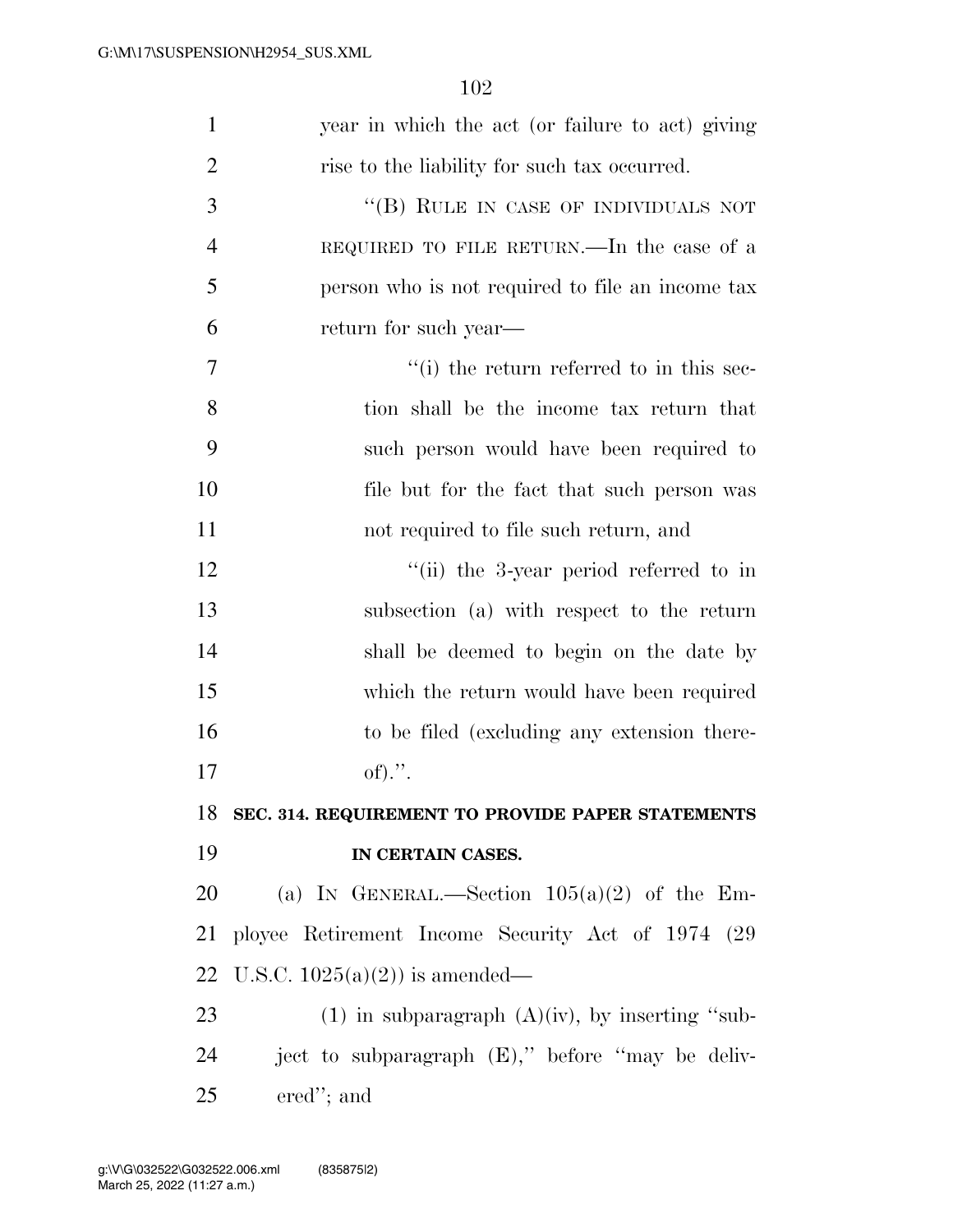(2) by adding at the end the following:

2 "(E) PROVISION OF PAPER STATE- MENTS.—With respect to at least 1 pension benefit statement furnished for a calendar year with respect to an individual account plan 6 under paragraph  $(1)(A)$ , and with respect to at least 1 pension benefit statement furnished every 3 calendar years with respect to a defined benefit plan under paragraph (1)(B), such statement shall be furnished on paper in writ-11 ten form except— 12 ''(i) in the case of a plan that fur- nishes such statement in accordance with section 2520.104b-1(c) of title 29, Code of Federal Regulations; or 16 ''(ii) in the case of a plan that permits a participant or beneficiary to request that the statements referred to in the matter preceding clause (i) be furnished by elec- tronic delivery, if the participant or bene- ficiary requests that such statements be delivered electronically and the statements

- are so delivered.''.
- (b) IMPLEMENTATION.—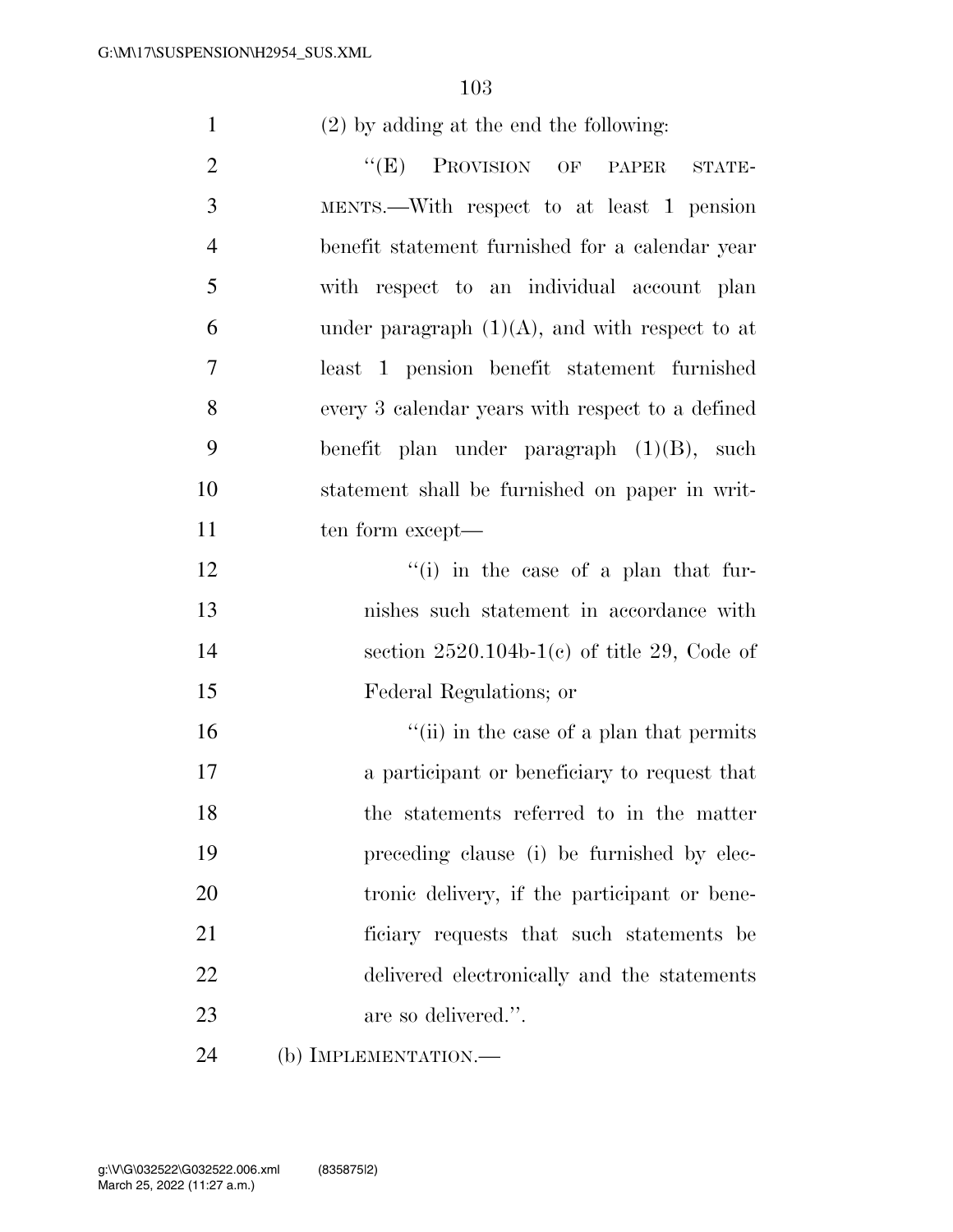| $\mathbf{1}$   | (1) IN GENERAL.—The Secretary of Labor                    |
|----------------|-----------------------------------------------------------|
| $\overline{2}$ | shall, not later than December 31, 2022, update sec-      |
| 3              | tion $2520.104b-1(c)$ of title 29, Code of Federal        |
| $\overline{4}$ | Regulations, to provide that a plan may furnish the       |
| 5              | statements referred to in subparagraph (E) of sec-        |
| 6              | tion $105(a)(2)$ by electronic delivery only if, in addi- |
| 7              | tion to meeting the other requirements under the          |
| 8              | regulations—                                              |
|                |                                                           |

 (A) such plan furnishes each participant or beneficiary, including participants described in subparagraph (B), a one-time initial notice on paper in written form, prior to the electronic delivery of any pension benefit statement, of their right to request that all documents re- quired to be disclosed under title I of the Em- ployee Retirement Income Security Act of 1974 be furnished on paper in written form; and

 (B) such plan furnishes each participant who is separated from service with at least 1 pension benefit statement on paper in written form for each calendar year, unless, on election of the participant, the participant receives such statements electronically.

 (2) OTHER GUIDANCE.—In implementing the amendment made by subsection (a) with respect to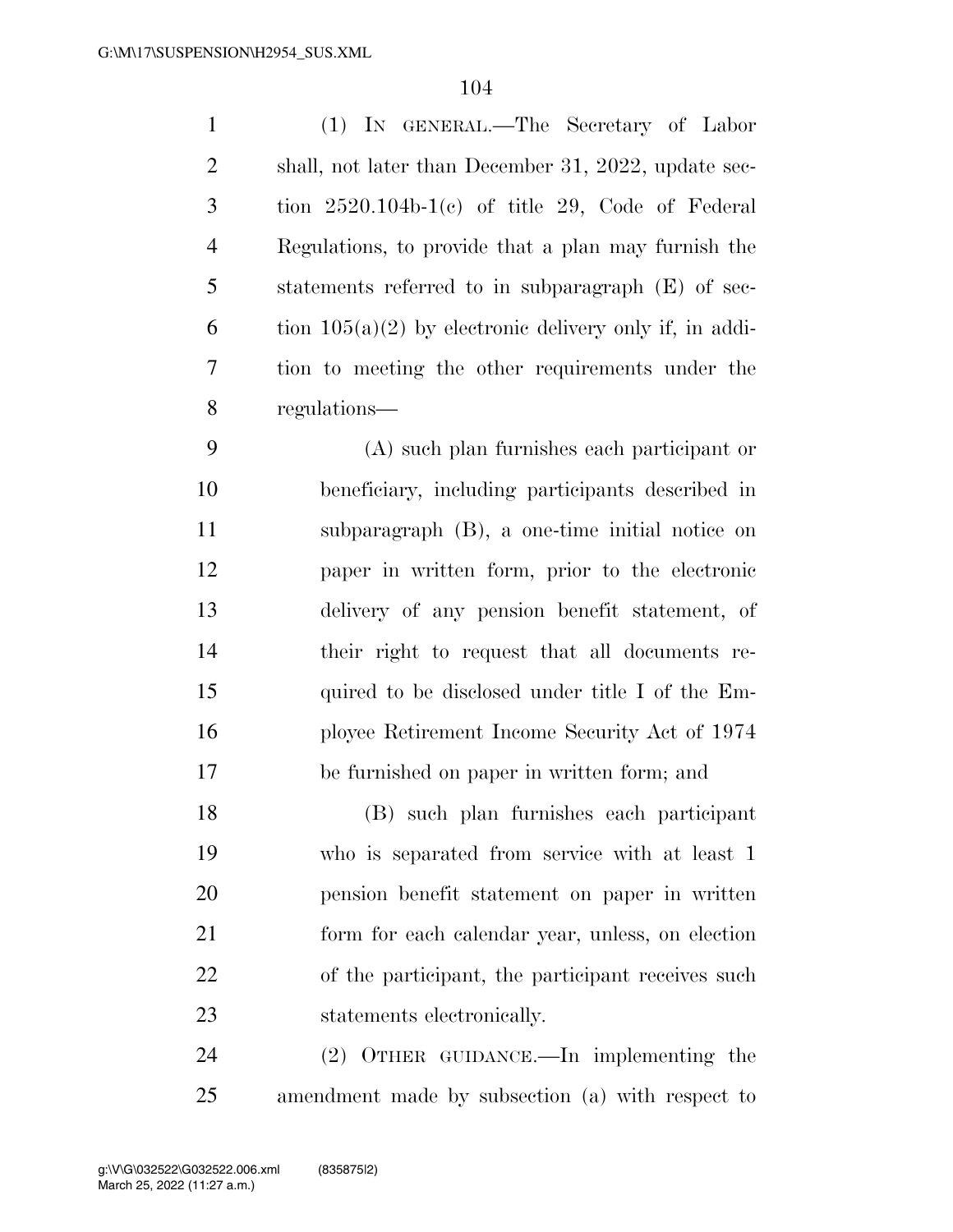| $\mathbf{1}$   | a plan that discloses required documents or state-    |
|----------------|-------------------------------------------------------|
| $\overline{2}$ | ments electronically, in accordance with applicable   |
| 3              | guidance governing electronic disclosure by the De-   |
| $\overline{4}$ | partment of Labor (with the exception of section      |
| 5              | $2520.104b-1(c)$ of title 29, Code of Federal Regula- |
| 6              | tions), the Secretary of Labor shall, not later than  |
| 7              | December 31, 2022, update such guidance to the ex-    |
| 8              | tent necessary to ensure that—                        |
| 9              | (A) a participant or beneficiary under such           |
| 10             | a plan is permitted the opportunity to request        |
| 11             | that any disclosure required to be delivered on       |
| 12             | paper under applicable guidance by the Depart-        |
| 13             | ment of Labor shall be furnished by electronic        |
| 14             | delivery;                                             |
| 15             | (B) each paper statement furnished under              |
| 16             | such a plan pursuant to the amendment shall           |
| 17             | include—                                              |
| 18             | (i) an explanation of how to request                  |
| 19             | that all such statements, and any other               |
| 20             | document required to be disclosed under               |
| 21             | title I of the Employee Retirement Income             |
| 22             | Security Act of 1974, be furnished by elec-           |
| 23             | tronic delivery; and                                  |
| 24             | (ii) contact information for the plan                 |
| 25             | sponsor, including a telephone number;                |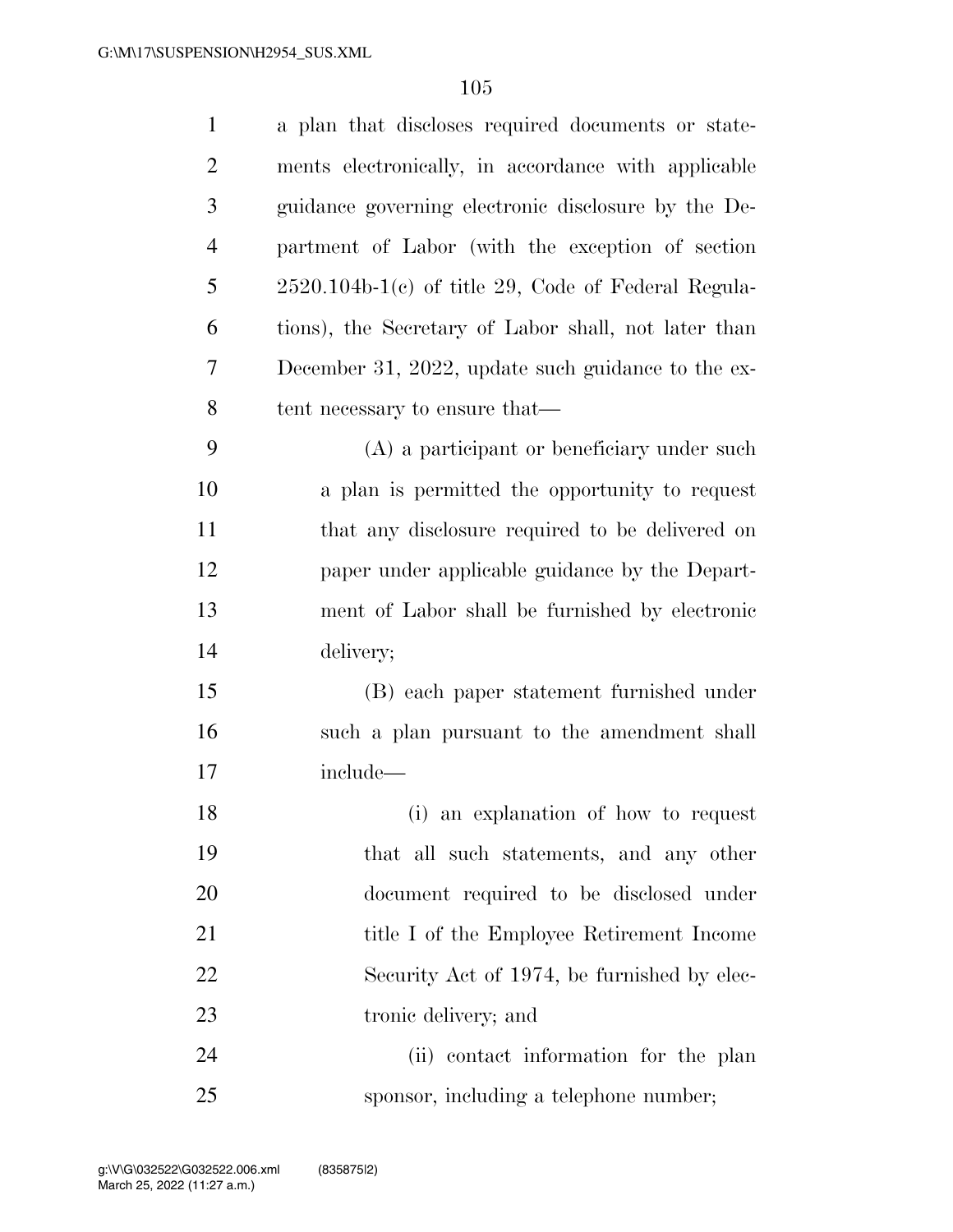|               | (C) the plan may not charge any fee to a           |
|---------------|----------------------------------------------------|
|               | participant or beneficiary for the delivery of any |
| $\mathcal{R}$ | paper statements;                                  |

 (D) each paper pension benefit statement shall identify each plan document required to be disclosed and shall include information about how a participant or beneficiary may access each such document;

 (E) each document required to be disclosed that is furnished by electronic delivery under such a plan shall include an explanation of how to request that all such documents be furnished on paper in written form; and

 (F) a plan is permitted to furnish a dupli- cate electronic statement in any case in which the plan furnishes a paper pension benefit statement.

 (c) EFFECTIVE DATE.—The amendment made by subsection (a) shall apply with respect to plan years begin-ning after December 31, 2023.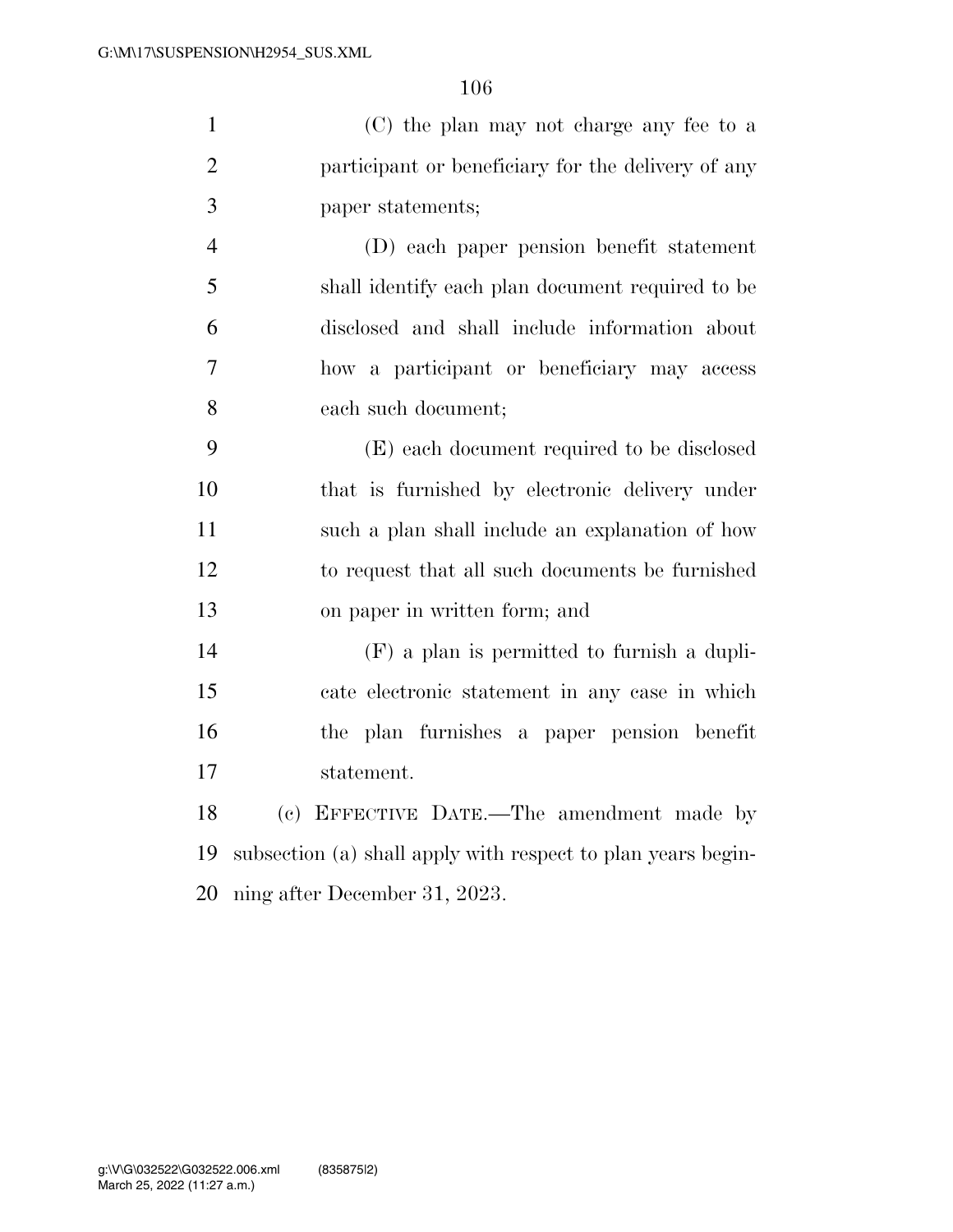| 1              | SEC. 315. SEPARATE APPLICATION OF TOP HEAVY RULES        |
|----------------|----------------------------------------------------------|
| $\overline{2}$ | DEFINED CONTRIBUTION PLANS COV-<br><b>TO</b>             |
| 3              | ERING EXCLUDIBLE EMPLOYEES.                              |
| 4              | (a) IN GENERAL.—Section $416(c)(2)$ of the Internal      |
| 5              | Revenue Code of 1986 is amended by adding at the end     |
| 6              | the following:                                           |
| 7              | "(C) SEPARATE APPLICATION TO EMPLOY-                     |
| 8              | EES NOT MEETING AGE AND SERVICE REQUIRE-                 |
| 9              | MENTS.—If employees not meeting the age or               |
| 10             | service requirements of section $410(a)(1)$ (with-       |
| 11             | out regard to subparagraph (B) thereof) are              |
| 12             | covered under a plan of the employer which               |
| 13             | meets the requirements of subparagraphs $(A)$            |
| 14             | and (B) separately with respect to such employ-          |
| 15             | ees, such employees may be excluded from con-            |
| 16             | sideration in determining whether any plan of            |
| 17             | the employer meets the requirements of sub-              |
| 18             | paragraphs $(A)$ and $(B)$ .".                           |
| 19             | (b) EFFECTIVE DATE.—The amendment made by                |
| 20             | subsection (a) shall apply to plan years beginning after |
| 21             | the date of the enactment of this Act.                   |
| 22             | SEC. 316. REPAYMENT OF QUALIFIED BIRTH OR ADOPTION       |
| 23             | DISTRIBUTION LIMITED TO 3 YEARS.                         |
| 24             | (a) IN GENERAL.—Section $72(t)(2)(H)(v)(I)$ of the       |
| 25             | Internal Revenue Code of 1986 is amended by striking     |
| 26             | "may make" and inserting "may, at any time during the    |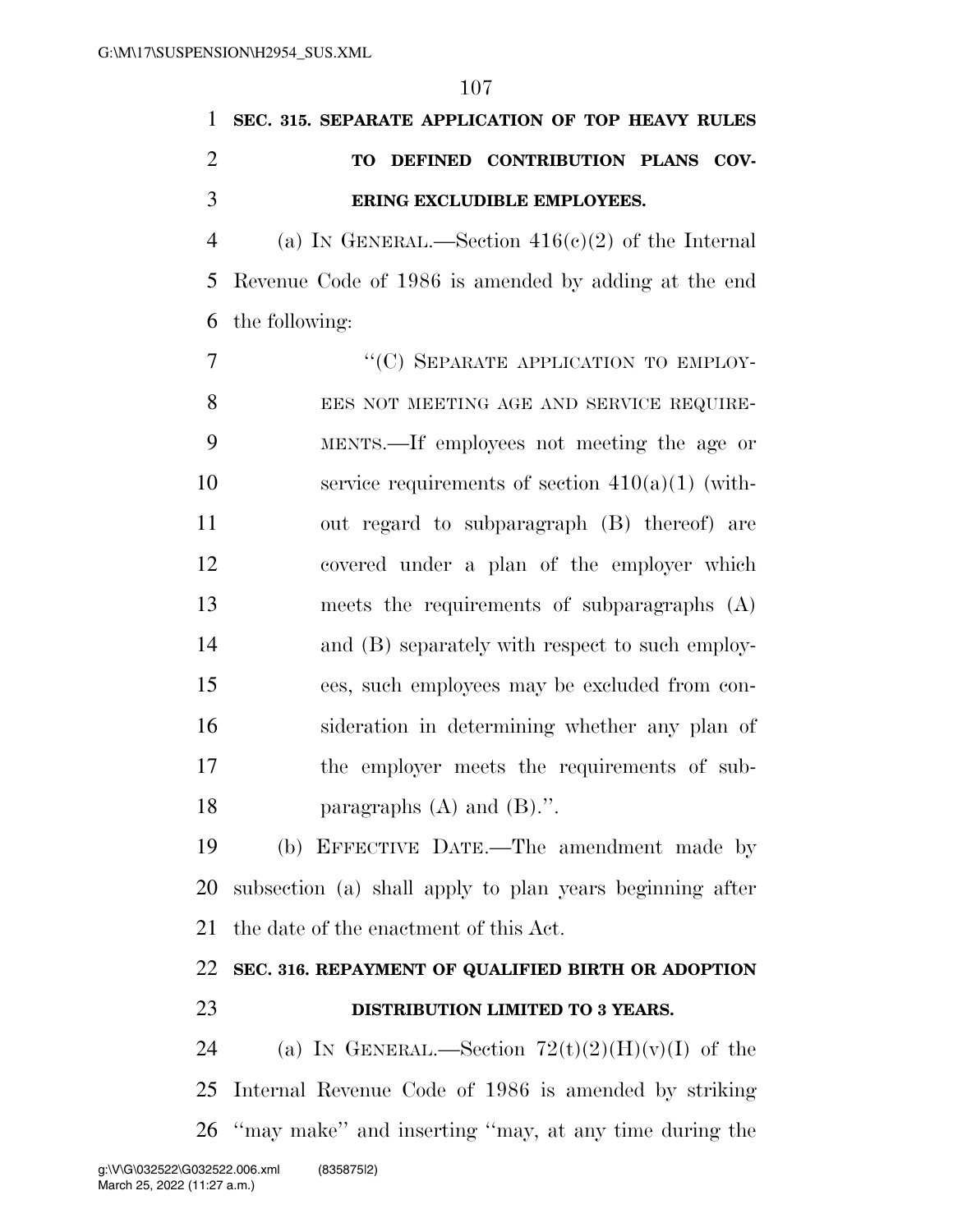3-year period beginning on the day after the date on which such distribution was received, make''.

 (b) EFFECTIVE DATE.—The amendment made by this section shall take effect as if included in the enact- ment of section 113 of the Setting Every Community Up for Retirement Enhancement Act of 2019.

 **SEC. 317. EMPLOYER MAY RELY ON EMPLOYEE CERTI- FYING THAT DEEMED HARDSHIP DISTRIBU-TION CONDITIONS ARE MET.** 

 (a) CASH OR DEFERRED ARRANGEMENTS.—Section  $401(k)(14)$  of the Internal Revenue Code of 1986 is amended by adding at the end the following new subpara-graph:

14 "(C) EMPLOYEE CERTIFICATION.—In de- termining whether a distribution is upon the hardship of an employee, the administrator of the plan may rely on a certification by the em- ployee that the distribution is on account of a financial need of a type that is deemed in regu- lations prescribed by the Secretary to be an im- mediate and heavy financial need and that such distribution is not in excess of the amount re-23 quired to satisfy such financial need.".

(b) 403(b) PLANS.—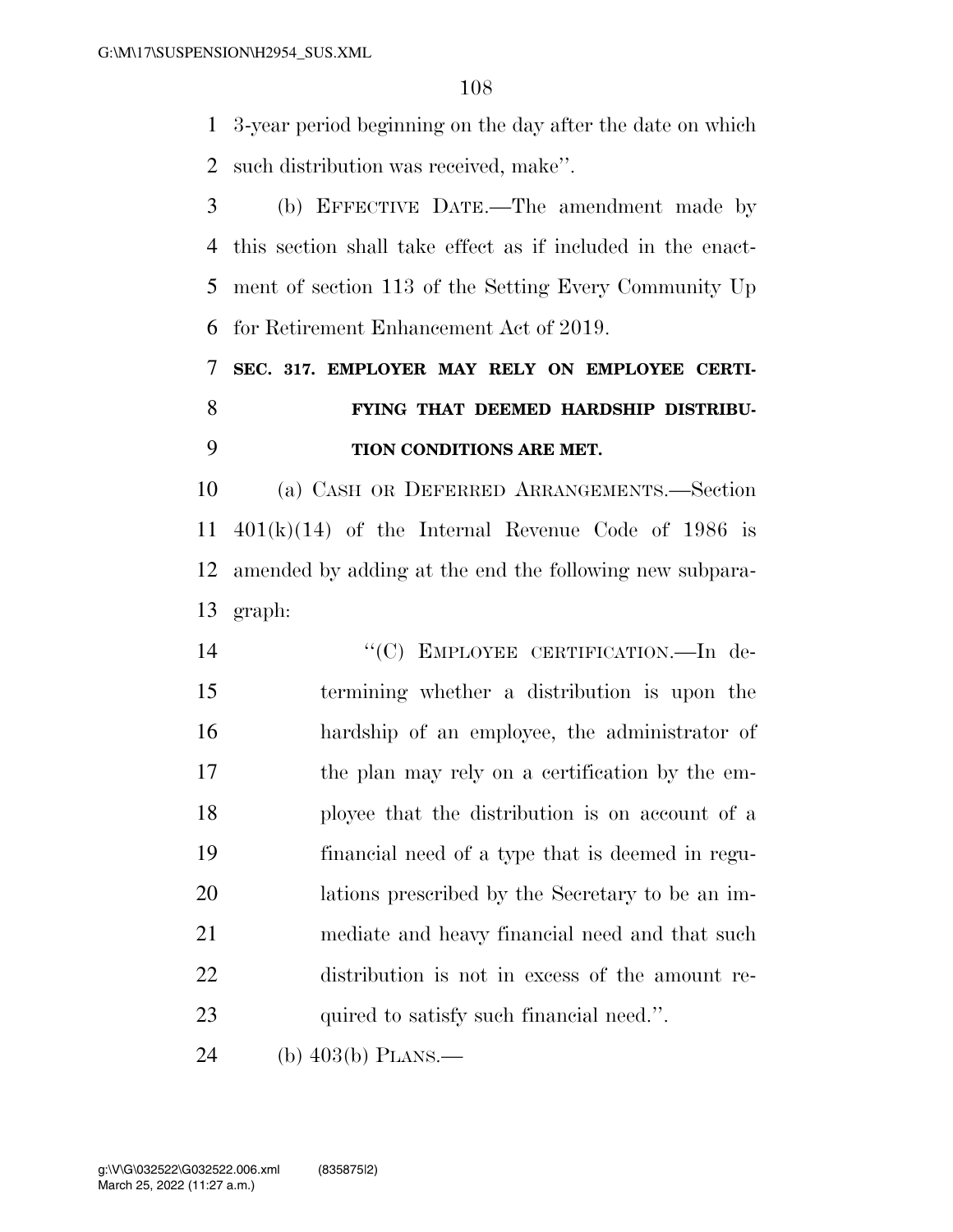1 (1) CUSTODIAL ACCOUNTS.—Section  $403(b)(7)$  of such Code is amended by adding at the end the following new subparagraph:

 ''(D) EMPLOYEE CERTIFICATION.—In de- termining whether a distribution is upon the fi- nancial hardship of an employee, the adminis- trator of the plan may rely on a certification by the employee that the distribution is on account of a financial need of a type that is deemed in regulations prescribed by the Secretary to be an immediate and heavy financial need and that such distribution is not in excess of the amount required to satisfy such financial need.''.

 (2) ANNUITY CONTRACTS.—Section 403(b)(11) of such Code is amended by adding at the end the following: ''In determining whether a distribution is upon hardship of an employee, the administrator of the plan may rely on a certification by the employee that the distribution is on account of a financial need of a type that is deemed in regulations pre- scribed by the Secretary to be an immediate and heavy financial need and that such distribution is not in excess of the amount required to satisfy such financial need.''.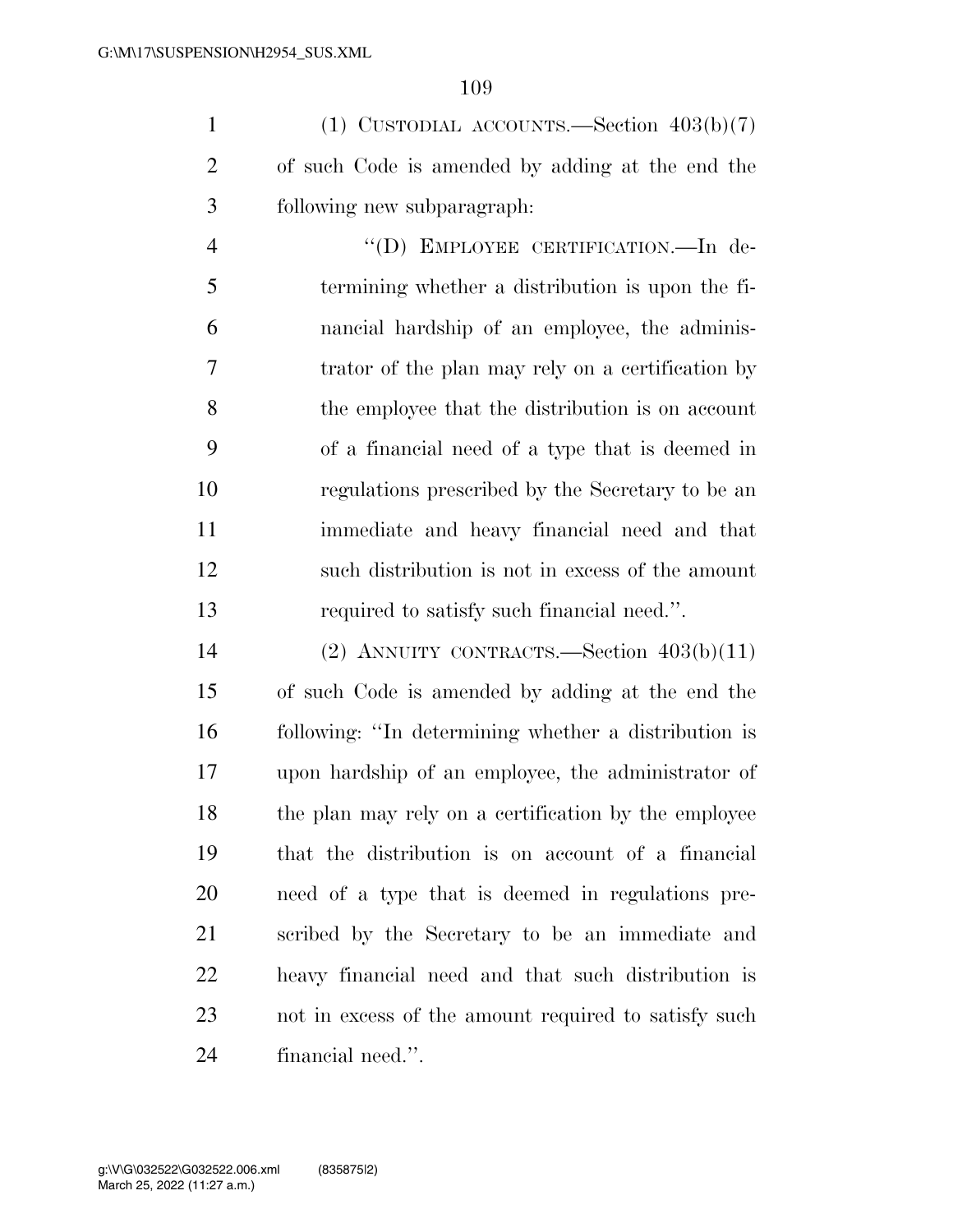(c) 457(b) PLAN.—Section 457(d) of such Code is amended by adding at the end the following new para-graph:

4 "(4) PARTICIPANT CERTIFICATION.—In deter- mining whether a distribution to a participant is made when the participant is faced with an unfore- seeable emergency, the administrator of a plan maintained by an eligible employer described in sub-9 section  $(e)(1)(A)$  may rely on a certification by the participant that the distribution is made when the participant is faced with unforeseeable emergency of a type that is described in regulations prescribed by the Secretary as an unforeseeable emergency and that the distribution is not in excess of the amount reasonably necessary to satisfy the emergency need.''.

 (d) EFFECTIVE DATE.—The amendments made by this section shall apply to plan years beginning after De-cember 31, 2022.

 **SEC. 318. PENALTY-FREE WITHDRAWALS FROM RETIRE- MENT PLANS FOR INDIVIDUALS IN CASE OF DOMESTIC ABUSE.** 

23 (a) IN GENERAL.—Section  $72(t)(2)$  of the Internal Revenue Code of 1986 is amended by adding at the end the following new subparagraph: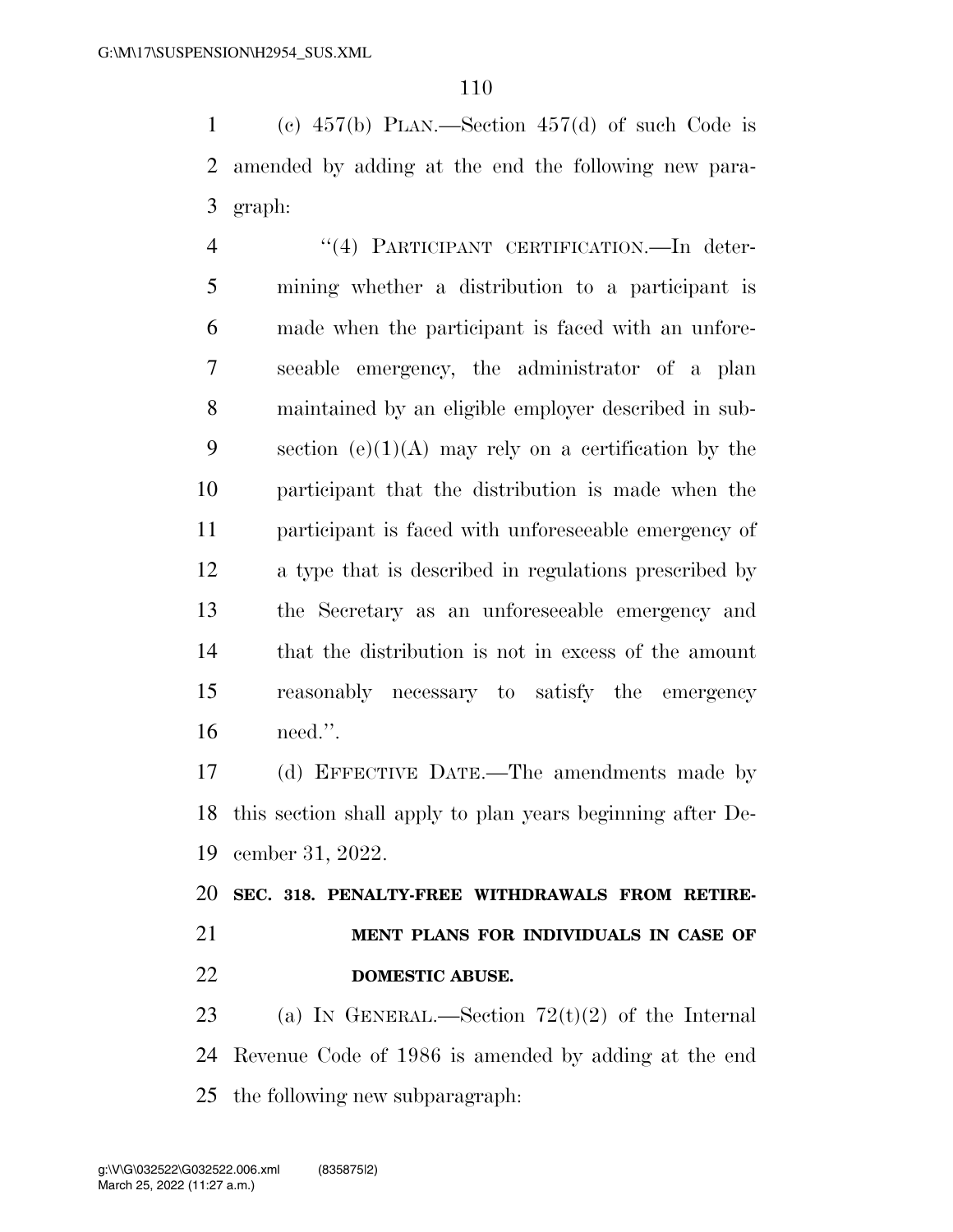| $\mathbf{1}$   | "(I) DISTRIBUTIONS FROM RETIREMENT          |
|----------------|---------------------------------------------|
| $\overline{2}$ | PLANS IN CASE OF DOMESTIC ABUSE.-           |
| 3              | "(i) IN GENERAL.—Any eligible dis-          |
| $\overline{4}$ | tribution to a domestic abuse victim.       |
| 5              | "(ii) LIMITATION.—The aggregate             |
| 6              | amount which may be treated as an eligi-    |
| $\overline{7}$ | ble distribution to a domestic abuse victim |
| 8              | by any individual shall not exceed an       |
| 9              | amount equal to the lesser of—              |
| 10             | $(1)$ \$10,000, or                          |
| 11             | $\lq\lq$ (II) 50 percent of the present     |
| 12             | value of the nonforfeitable accrued         |
| 13             | benefit of the employee under the           |
| 14             | plan.                                       |
| 15             | "(iii) ELIGIBLE DISTRIBUTION TO A           |
| 16             | DOMESTIC ABUSE VICTIM.—For purposes         |
| 17             | of this subparagraph—                       |
| 18             | "(I) IN GENERAL.-A distribu-                |
| 19             | tion shall be treated as an eligible dis-   |
| 20             | tribution to a domestic abuse victim if     |
| 21             | such distribution is from an applicable     |
| 22             | eligible retirement plan to an indi-        |
| 23             | vidual and made during the 1-year pe-       |
| 24             | riod beginning on any date on which         |
| 25             | the individual is a victim of domestic      |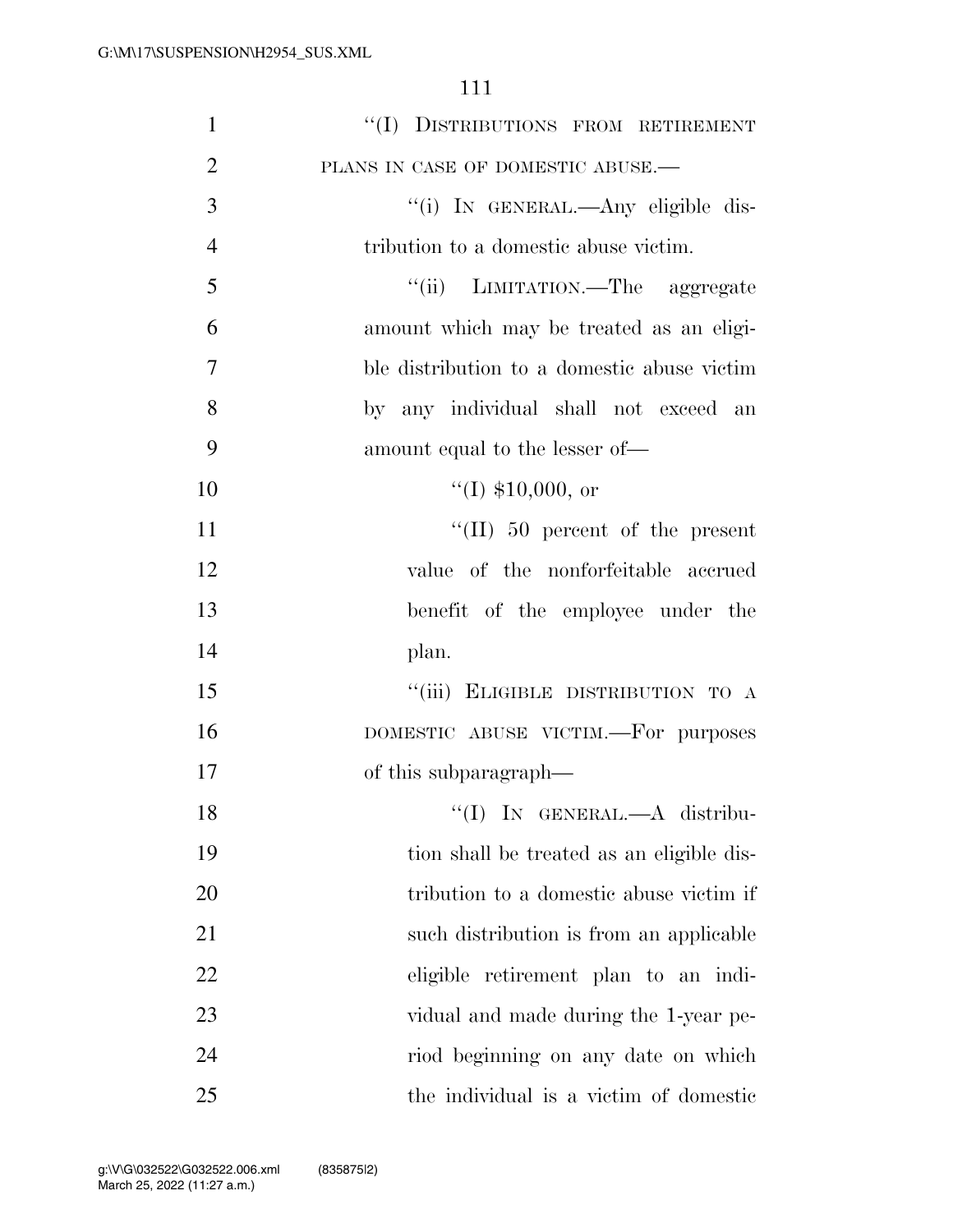abuse by a spouse or domestic part-ner.

| 3              | $``(II)$ DOMESTIC ABUSE.—The            |
|----------------|-----------------------------------------|
| $\overline{4}$ | term 'domestic abuse' means physical,   |
| 5              | psychological, sexual, emotional, or    |
| 6              | economic abuse, including efforts to    |
| 7              | control, isolate, humiliate, or intimi- |
| 8              | date the victim, or to undermine the    |
| 9              | victim's ability to reason independ-    |
| 10             | ently, including by means of abuse of   |
| 11             | the victim's child or another family    |
| 12             | member living in the household.         |
| 13             | "(iv) TREATMENT OF PLAN DISTRIBU-       |
| 14             | TIONS.                                  |
| 15             | "(I) IN GENERAL.—If a distribu-         |
| 16             | tion to an individual would (without    |
| 17             | regard to clause (ii)) be an eligible   |
| 18             | distribution to a domestic abuse vic-   |
| 19             | tim, a plan shall not be treated as     |
| 20             | failing to meet any requirement of      |
| 21             | this title merely because the plan      |
| 22             | treats the distribution as an eligible  |
| 23             | distribution to a domestic abuse vic-   |
| 24             | tim, unless the aggregate amount of     |
| 25             | distributions from<br>such<br>all plans |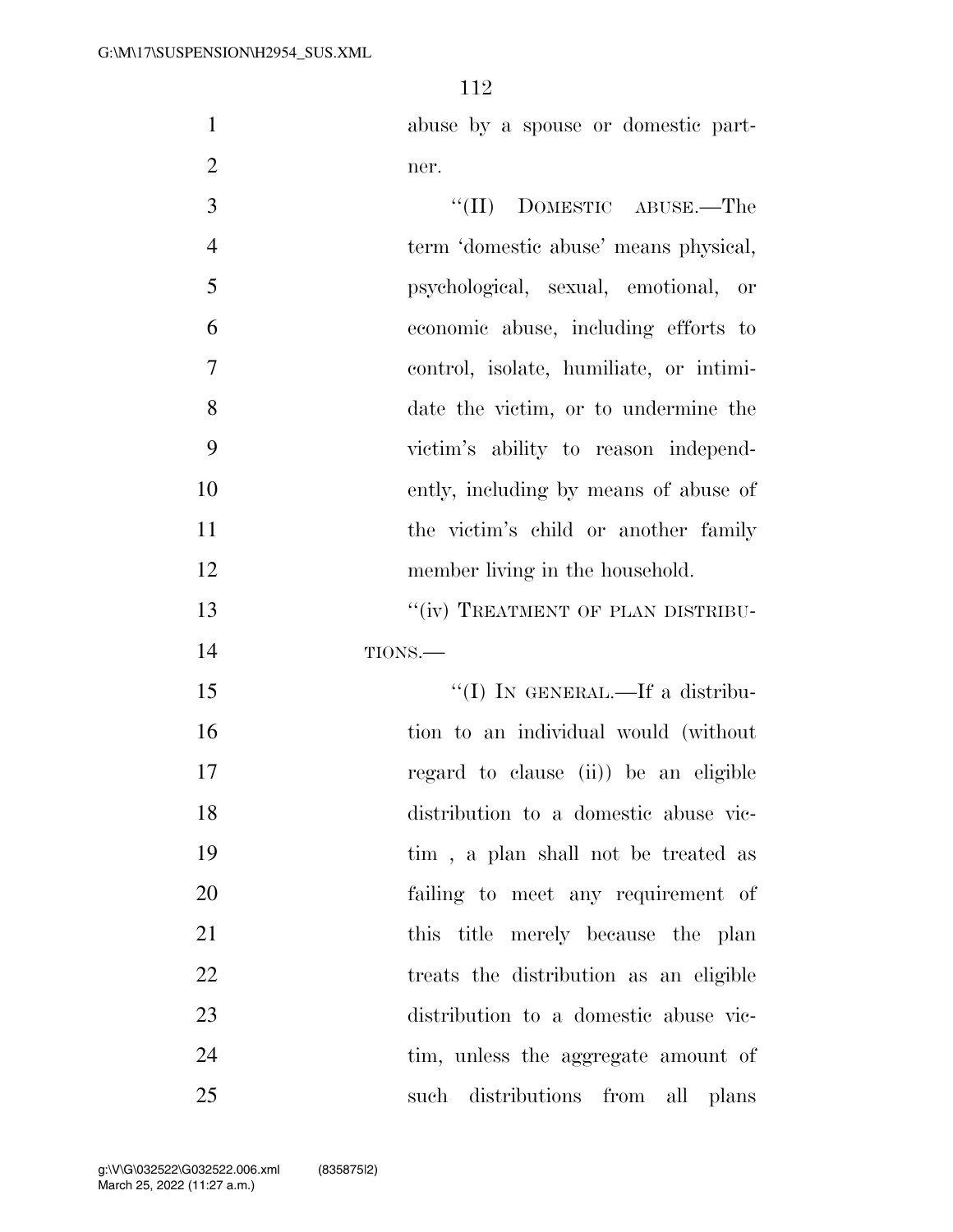| $\mathbf{1}$   | maintained by the employer (and any      |
|----------------|------------------------------------------|
| $\overline{2}$ | member of any controlled group which     |
| 3              | includes the employer) to such indi-     |
| $\overline{4}$ | vidual exceeds the limitation under      |
| 5              | clause (ii).                             |
| 6              | "(II) CONTROLLED GROUP.—For              |
| $\overline{7}$ | purposes of subclause (I), the term      |
| 8              | 'controlled group' means any group       |
| 9              | treated as a single employer under       |
| 10             | subsection (b), (c), (m), or (o) of sec- |
| 11             | tion 414.                                |
| 12             | "(v) AMOUNT DISTRIBUTED MAY BE           |
| 13             | REPAID.                                  |
| 14             | "(I) IN GENERAL.—Any indi-               |
| 15             | vidual who receives a distribution de-   |
| 16             | scribed in clause (i) may, at any time   |
| 17             | during the 3-year period beginning on    |
| 18             | the day after the date on which such     |
| 19             | distribution was received, make one or   |
| 20             | more contributions in an aggregate       |
| 21             | amount not to exceed the amount of       |
| 22             | such distribution to an applicable eli-  |
| 23             | gible retirement plan of which such      |
| 24             | individual is a beneficiary and to       |
| 25             | which a rollover contribution of such    |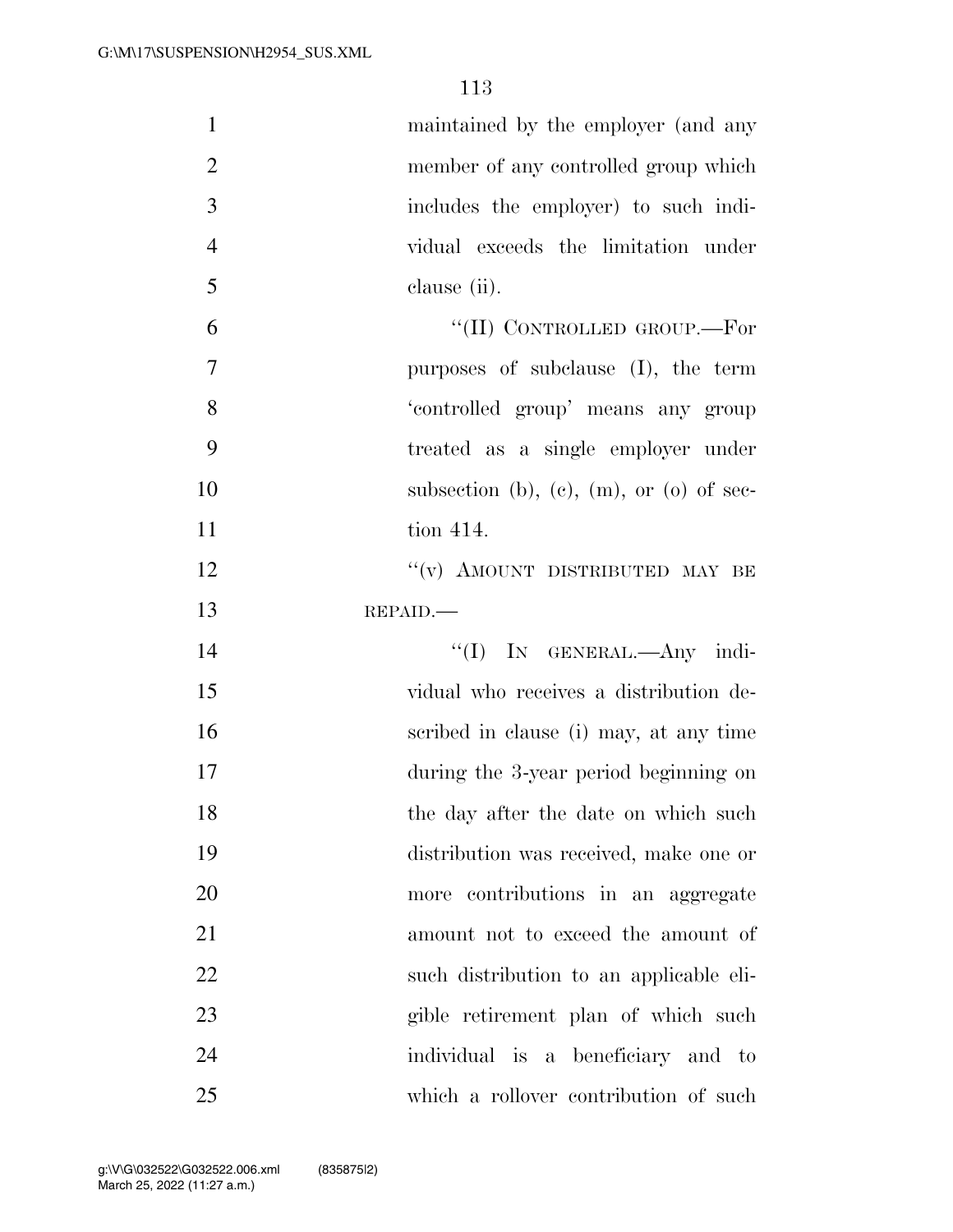| $\mathbf{1}$   | distribution could be made under sec-         |
|----------------|-----------------------------------------------|
| $\overline{2}$ | tion $402(c)$ , $403(a)(4)$ , $403(b)(8)$ ,   |
| 3              | $408(d)(3)$ , or $457(e)(16)$ , as the case   |
| $\overline{4}$ | may be.                                       |
| 5              | "(II) LIMITATION ON CONTRIBU-                 |
| 6              | TIONS TO APPLICABLE ELIGIBLE RE-              |
| 7              | <b>TIREMENT</b><br>PLANS OTHER<br><b>THAN</b> |
| 8              | IRAs.—The aggregate amount of con-            |
| 9              | tributions made by an individual              |
| 10             | under subclause (I) to any applicable         |
| 11             | eligible retirement plan which is not         |
| 12             | an individual retirement plan shall not       |
| 13             | exceed the aggregate amount of eligi-         |
| 14             | ble distributions to a domestic abuse         |
| 15             | victim which are made from such plan          |
| 16             | to such individual. Subclause (I) shall       |
| 17             | not apply to contributions to any ap-         |
| 18             | plicable eligible retirement plan which       |
| 19             | is not an individual retirement plan          |
| 20             | unless the individual is eligible to          |
| 21             | make contributions (other than those          |
| 22             | described in subclause $(I)$ to such ap-      |
| 23             | plicable eligible retirement plan.            |
| 24             | "(III) TREATMENT OF REPAY-                    |
| 25             | MENTS OF DISTRIBUTIONS FROM AP-               |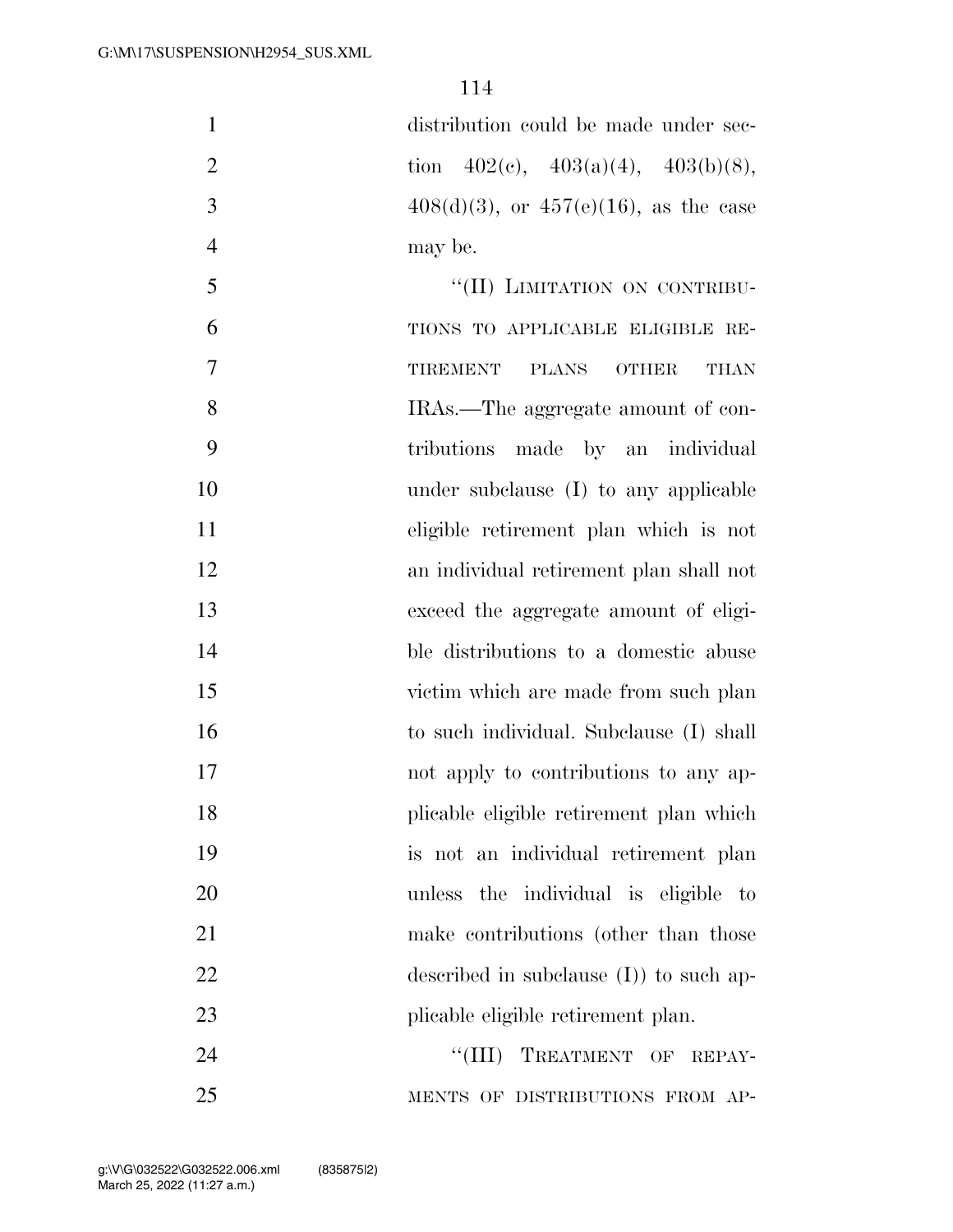| $\mathbf{1}$   | PLICABLE<br><b>ELIGIBLE</b><br><b>RETIREMENT</b>                            |
|----------------|-----------------------------------------------------------------------------|
| $\overline{2}$ | PLANS OTHER THAN IRAS.—If a con-                                            |
| 3              | tribution is made under subclause $(I)$                                     |
| $\overline{4}$ | with respect to an eligible distribution                                    |
| 5              | to a domestic abuse victim from an                                          |
| 6              | applicable eligible retirement plan                                         |
| 7              | other than an individual retirement                                         |
| 8              | plan, then the taxpayer shall, to the                                       |
| 9              | extent of the amount of the contribu-                                       |
| 10             | tion, be treated as having received                                         |
| 11             | such distribution in an eligible rollover                                   |
| 12             | distribution (as defined in section                                         |
| 13             | $402(c)(4)$ and as having transferred                                       |
| 14             | the amount to the applicable eligible                                       |
| 15             | retirement plan in a direct trustee to                                      |
| 16             | trustee transfer within 60 days of the                                      |
| 17             | distribution.                                                               |
| 18             | $``(IV)$ TREATMENT OF REPAY-                                                |
| 19             | <b>DISTRIBUTIONS</b><br>$\operatorname{MENTS}$<br><b>FOR</b><br><b>FROM</b> |
| 20             | IRAS.—If a contribution is made                                             |
| 21             | under subclause (I) with respect to an                                      |
| 22             | eligible distribution to a domestic                                         |
| 23             | abuse victim from an individual retire-                                     |
| 24             | ment plan, then, to the extent of the                                       |
| 25             | amount of the contribution, such dis-                                       |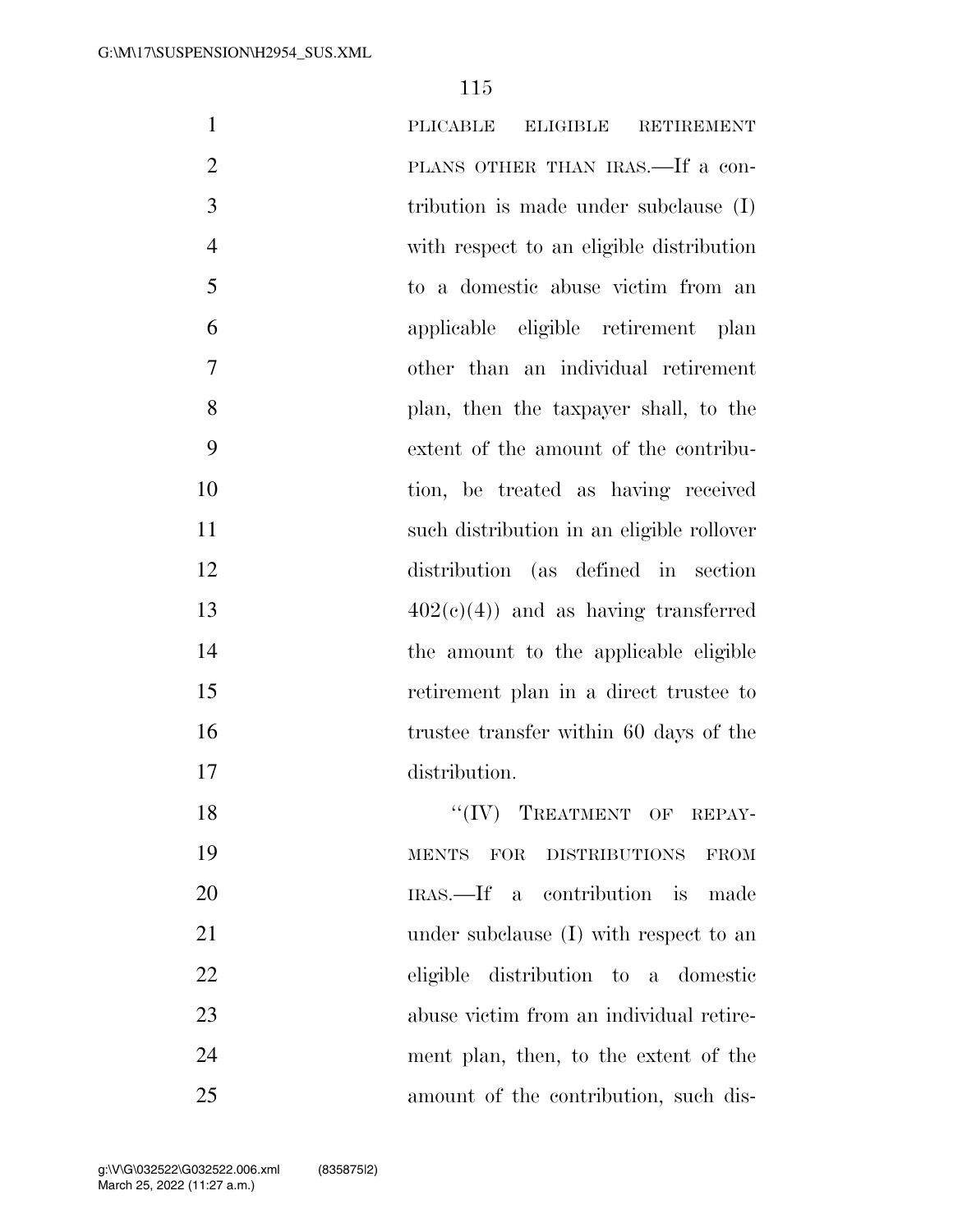| $\mathbf{1}$   | tribution shall be treated as a dis-           |
|----------------|------------------------------------------------|
| $\overline{2}$ | described in<br>tribution<br>section           |
| 3              | $408(d)(3)$ and as having been trans-          |
| $\overline{4}$ | ferred to the applicable eligible retire-      |
| 5              | ment plan in a direct trustee to trust-        |
| 6              | ee transfer within 60 days of the dis-         |
| 7              | tribution.                                     |
| 8              | ``(vi)<br>DEFINITION AND<br><b>SPECIAL</b>     |
| 9              | RULES.—For purposes of this subpara-           |
| 10             | graph:                                         |
| 11             | "(I) APPLICABLE ELIGIBLE RE-                   |
| 12             | TIREMENT PLAN.—The term 'applica-              |
| 13             | ble eligible retirement plan' means an         |
| 14             | eligible retirement plan (as defined in        |
| 15             | section $402(c)(8)(B)$ other than a de-        |
| 16             | fined benefit plan.                            |
| 17             | "(II) EXEMPTION OF DISTRIBU-                   |
| 18             | TIONS FROM TRUSTEE TO TRUSTEE                  |
| 19             | <b>TRANSFER</b><br><b>AND</b><br>WITHHOLDING   |
| 20             | RULES.—For purposes of sections                |
| 21             | $401(a)(31)$ , $402(f)$ , and $3405$ , an eli- |
| 22             | gible distribution to a domestic abuse         |
| 23             | victim shall not be treated as an eligi-       |
| 24             | ble rollover distribution.                     |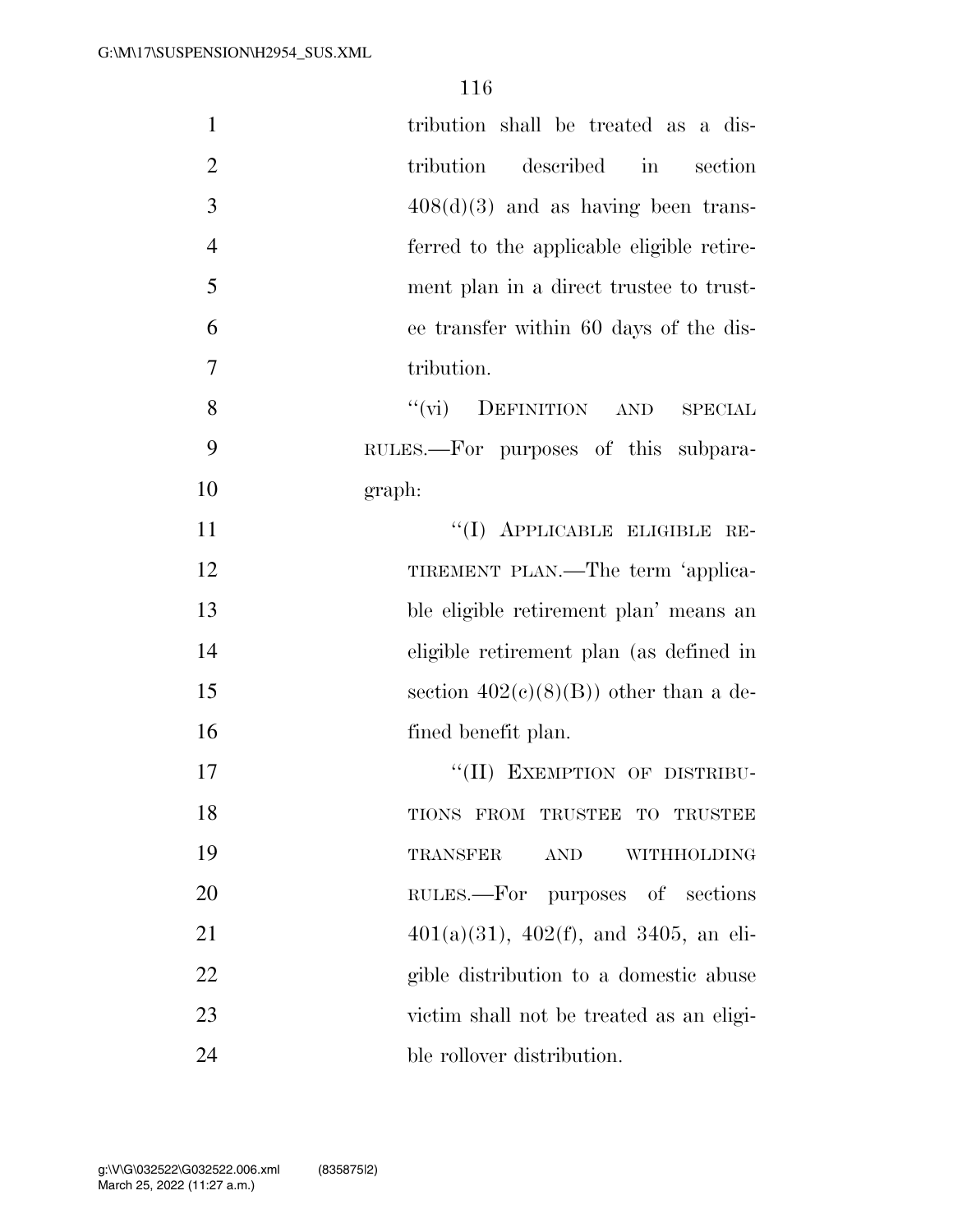| $\mathbf{1}$   | "(III) DISTRIBUTIONS TREATED                             |
|----------------|----------------------------------------------------------|
| $\overline{2}$ | AS MEETING PLAN DISTRIBUTION RE-                         |
| 3              | QUIREMENTS; SELF-CERTIFICATION.-                         |
| $\overline{4}$ | Any distribution which the employee                      |
| 5              | or participant certifies as being an eli-                |
| 6              | gible distribution to a domestic abuse                   |
| $\overline{7}$ | victim shall be treated as meeting the                   |
| 8              | <sub>of</sub><br>requirements<br>sections                |
| 9              | $401(k)(2)(B)(i),$ $403(b)(7)(A)(i),$                    |
| 10             | $403(b)(11)$ , and $457(d)(1)(A)$ .".                    |
| 11             | (b) EFFECTIVE DATE.—The amendments made by               |
| 12             | this section shall apply to distributions made after the |
| 13             | date of the enactment of this Act.                       |
| 14             | SEC. 319. REFORM OF FAMILY ATTRIBUTION RULES.            |
| 15             | (a) CONTROLLED GROUPS.—Section $414(b)$ of the           |
| 16             | Internal Revenue Code of 1986 is amended—                |
| 17             | $(1)$ by striking "For purposes of" and inserting        |
| 18             | the following:                                           |
| 19             | " $(1)$ IN GENERAL.—For purposes of", and                |
| 20             | $(2)$ by adding at the end the following new             |
| 21             | paragraphs:                                              |
| 22             | "(2) SPECIAL RULES FOR APPLYING FAMILY                   |
| 23             | ATTRIBUTION.—For purposes of applying the attri-         |
| 24             | bution rules under section 1563 with respect to          |
| 25             | paragraph $(1)$ , the following rules apply:             |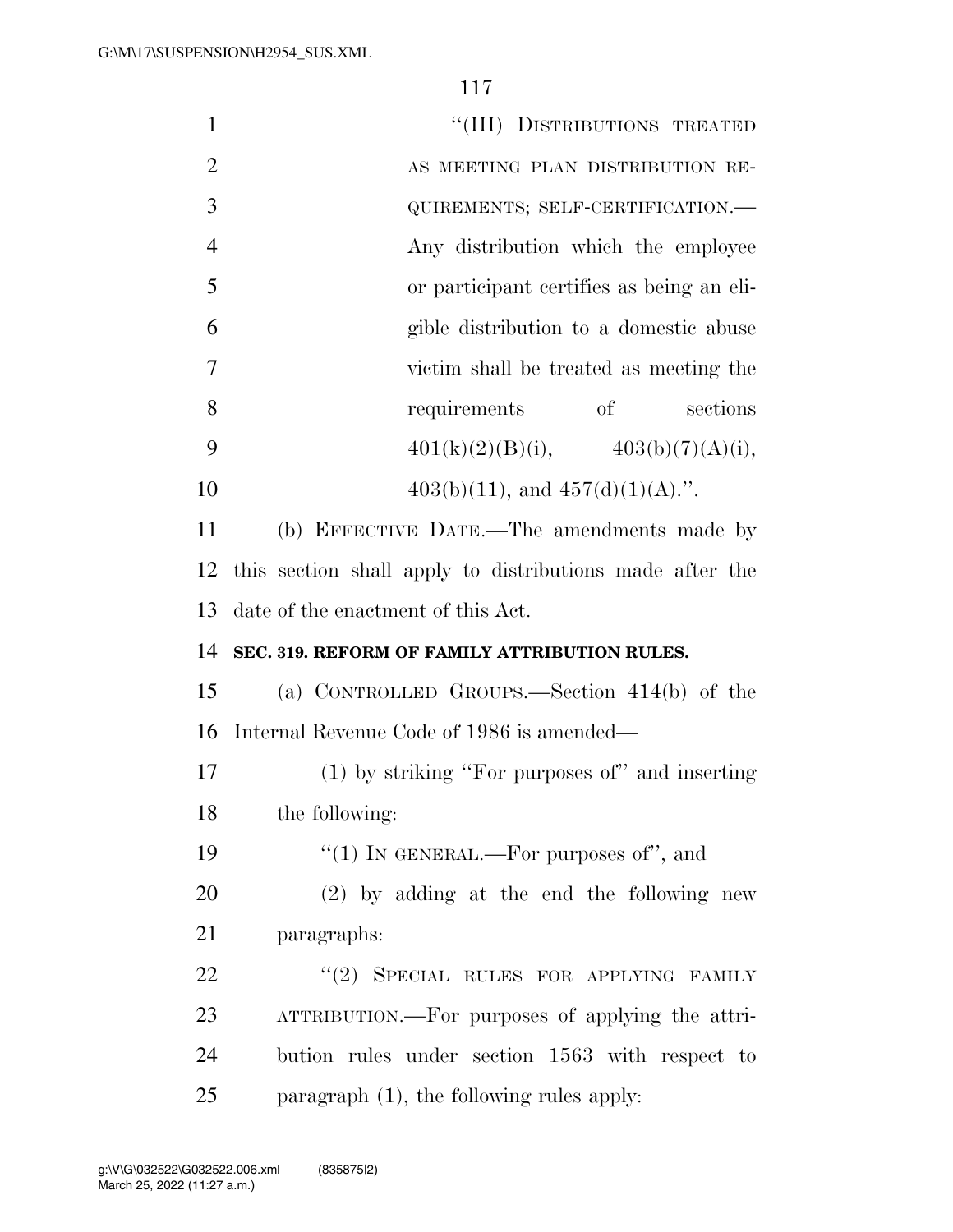''(A) Community property laws shall be disregarded for purposes of determining owner-ship.

4 ''(B) Except as provided by the Secretary, stock of an individual not attributed under sec- $6 \t{ion} 1563(e)(5)$  to such individual's spouse shall not be attributed to such spouse by reason of 8 section  $1563(e)(6)(A)$ .

9 ''(C) Except as provided by the Secretary, in the case of stock in different corporations that is attributed to a child under section  $12 \t 1563(e)(6)(A)$  from each parent, and is not at- tributed to such parents as spouses under sec- tion 1563(e)(5), such attribution to the child shall not by itself result in such corporations being members of the same controlled group.

17 ''(3) PLAN SHALL NOT FAIL TO BE TREATED AS SATISFYING THIS SECTION.—If the application of paragraph (2) causes two or more entities to be a controlled group, or to no longer be in a controlled group, such change shall be treated as a transaction 22 to which section  $410(b)(6)(C)$  applies.".

 (b) AFFILIATED SERVICE GROUPS.—Section 24  $414(m)(6)(B)$  of such Code is amended—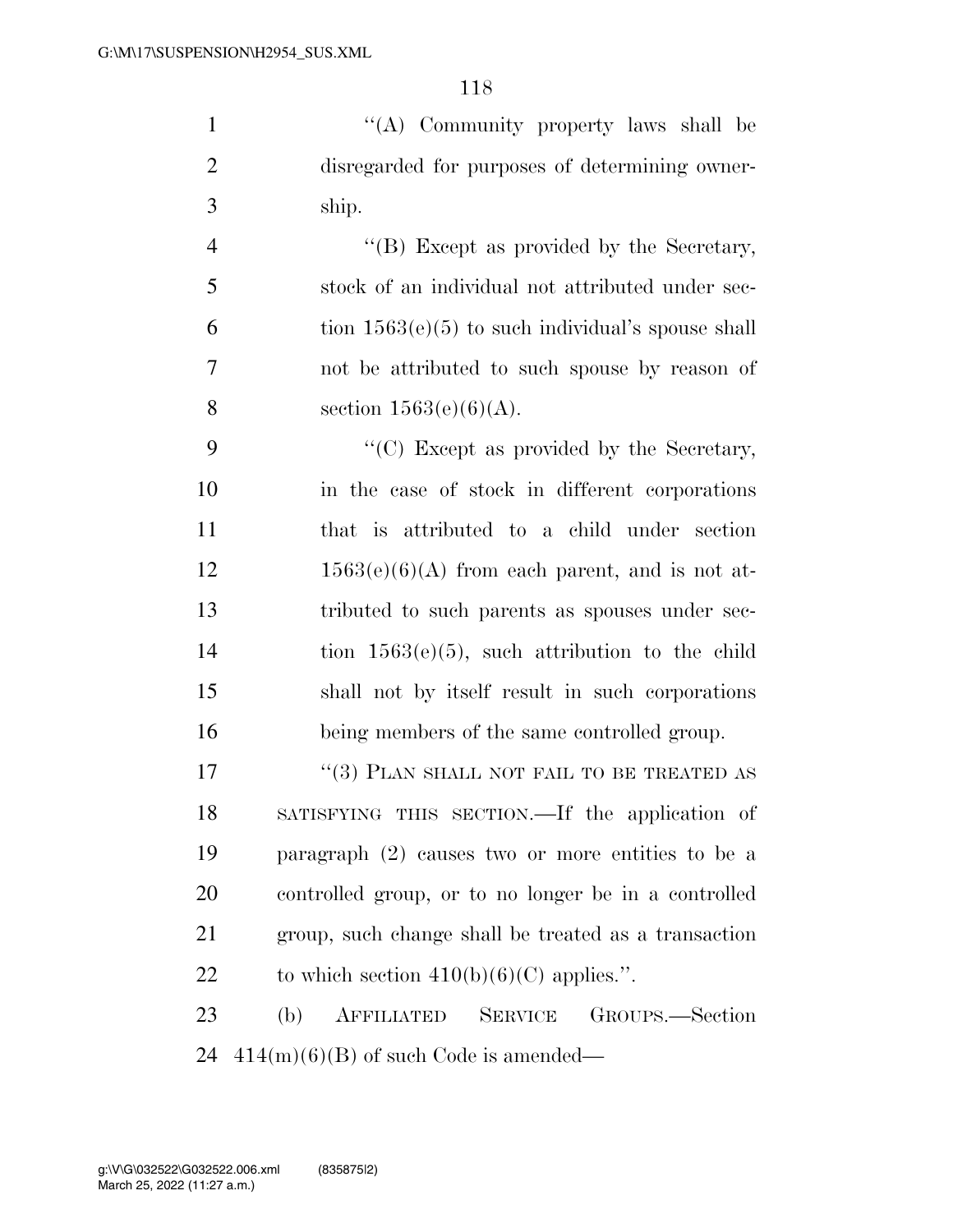| $\mathbf{1}$   | (1) by striking "OWNERSHIP.—In determining"   |
|----------------|-----------------------------------------------|
| $\overline{2}$ | and inserting the following: "OWNERSHIP.—     |
| 3              | "(i) IN GENERAL.—In determining",             |
| $\overline{4}$ | and                                           |
| 5              | $(2)$ by adding at the end the following new  |
| 6              | clauses:                                      |
| 7              | "(ii) SPECIAL RULES FOR APPLYING              |
| 8              | FAMILY ATTRIBUTION.—For purposes of           |
| 9              | applying the attribution rules under section  |
| 10             | 318 with respect to clause (i), the following |
| 11             | rules apply:                                  |
| 12             | "(I) Community property laws                  |
| 13             | shall be disregarded for purposes of          |
| 14             | determining ownership.                        |
| 15             | "(II) Except as provided by the               |
| 16             | Secretary, stock of an individual not         |
| 17             | attributed<br>under<br>section                |
| 18             | $318(a)(1)(A)(i)$ to such individual's        |
| 19             | spouse shall not be attributed by rea-        |
| 20             | son of section $318(a)(1)(A)(ii)$ to such     |
| 21             | spouse from a child who has not at-           |
| 22             | tained the age of 21 years.                   |
| 23             | "(III) Except as provided by the              |
| 24             | Secretary, in the case of stock in dif-       |
| 25             | ferent corporations that is attributed        |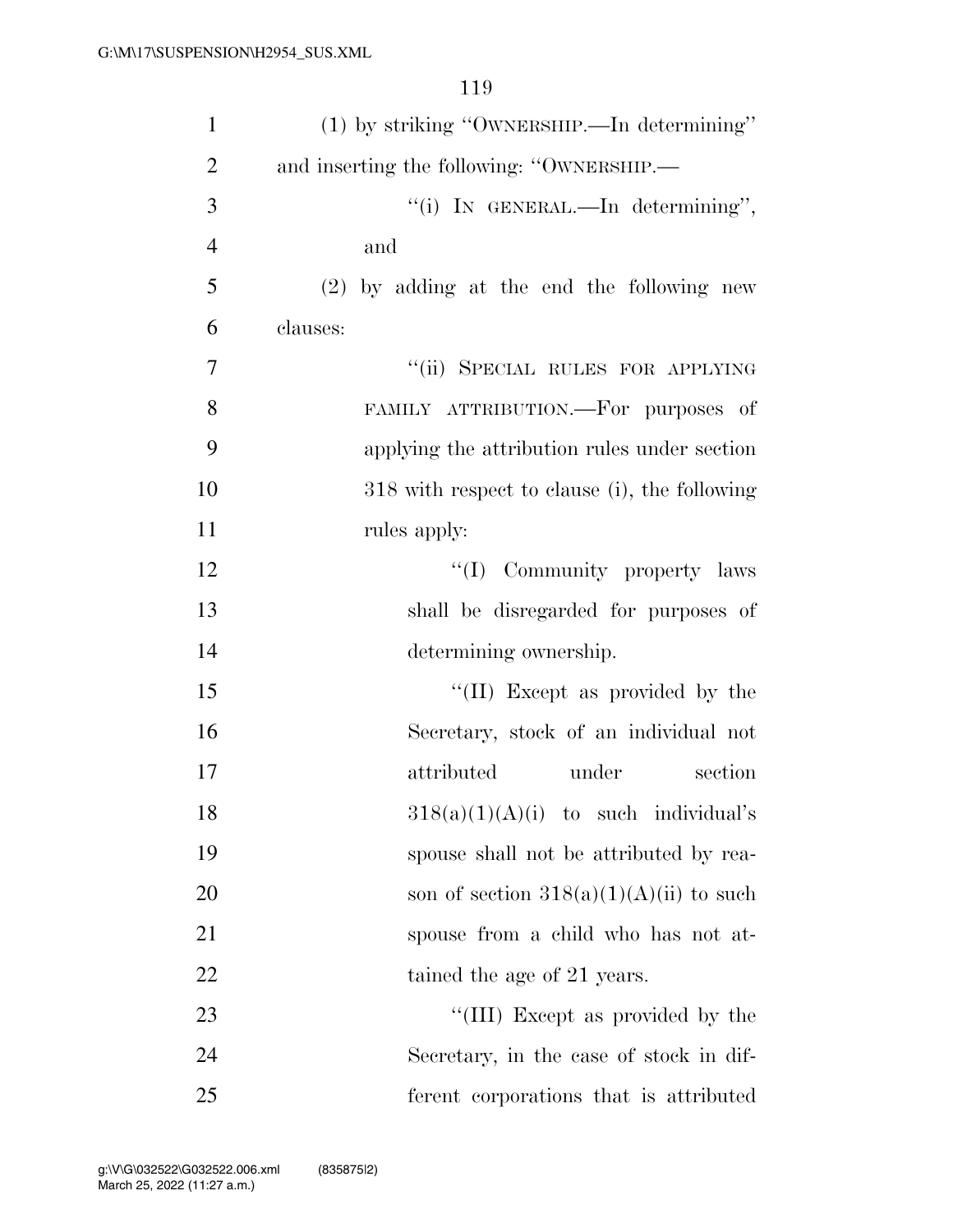| $\mathbf{1}$   | under section $318(a)(1)(A)(ii)$ to a                        |
|----------------|--------------------------------------------------------------|
| $\overline{2}$ | child who has not attained the age of                        |
| 3              | 21 years from each parent, and is not                        |
| $\overline{4}$ | attributed to such parents as spouses                        |
| 5              | under section $318(a)(1)(A)(i)$ , such                       |
| 6              | attribution to the child shall not by                        |
| 7              | itself result in such corporations being                     |
| 8              | members of the same affiliated service                       |
| 9              | group.                                                       |
| 10             | "(iii) PLAN SHALL NOT FAIL TO BE                             |
| 11             | TREATED AS SATISFYING THIS SECTION.-                         |
| 12             | If the application of clause (ii) causes two                 |
| 13             | or more entities to be an affiliated service                 |
| 14             | group, or to no longer be in an affiliated                   |
| 15             | service group, such change shall be treated                  |
| 16             | transaction to which<br>section<br>as<br>$\mathbf{a}$        |
| 17             | $410(b)(6)(C)$ applies.".                                    |
| 18             | (c) EFFECTIVE DATE.—The amendments made by                   |
| 19             | this section shall apply to plan years beginning on or after |

the date of the enactment of this Act.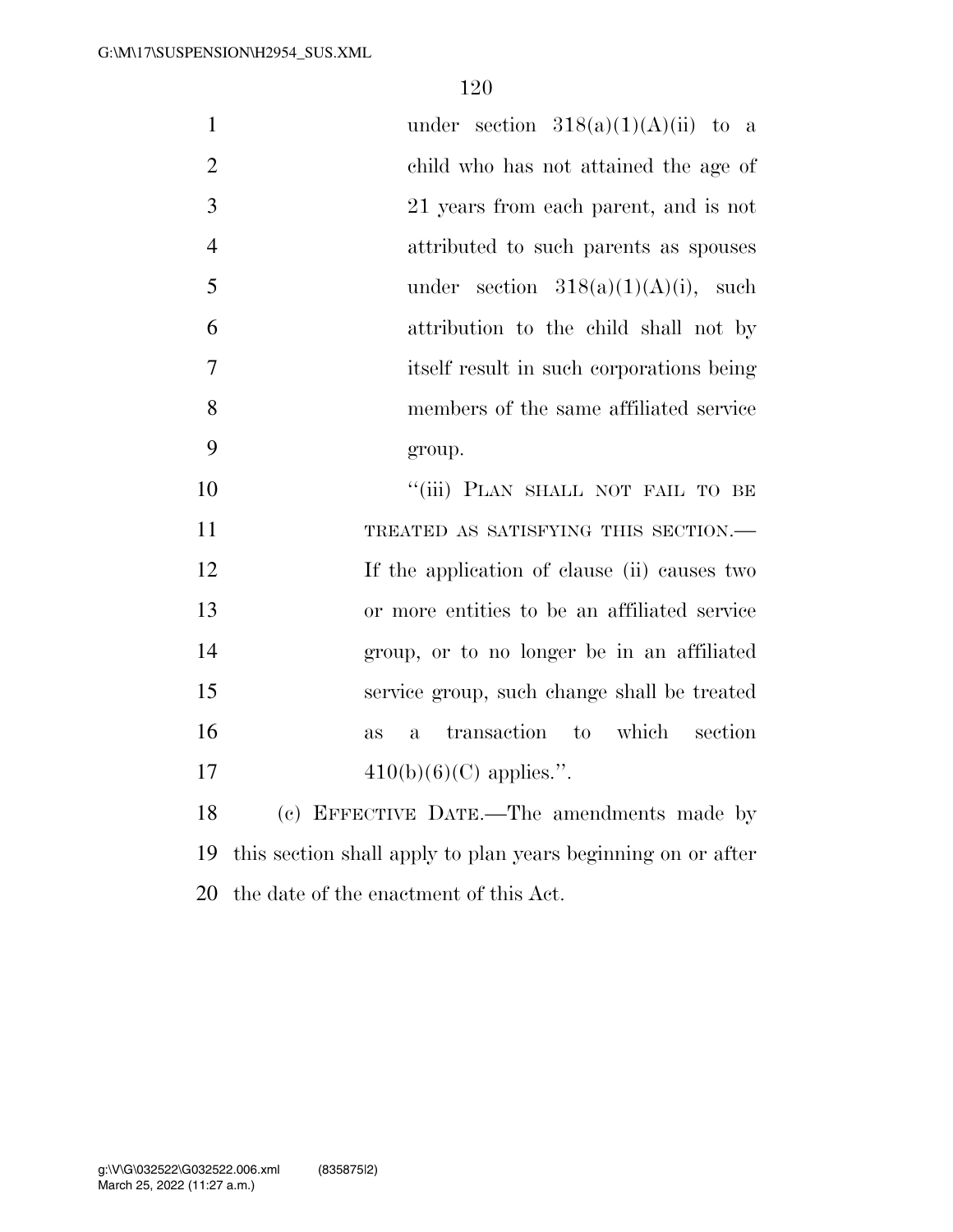| 1              | SEC. 320. AMENDMENTS TO INCREASE BENEFIT ACCRUALS    |
|----------------|------------------------------------------------------|
| $\overline{2}$ | UNDER PLAN FOR PREVIOUS PLAN YEAR AL-                |
| 3              | LOWED UNTIL EMPLOYER TAX RETURN DUE                  |
| $\overline{4}$ | DATE.                                                |
| 5              | (a) IN GENERAL.—Section $401(b)$ of the Internal     |
| 6              | Revenue Code of 1986 is amended by adding at the end |
| 7              | the following new paragraph:                         |
| 8              | "(3) RETROACTIVE PLAN AMENDMENTS THAT                |
| 9              | INCREASE BENEFIT ACCRUALS.—If—                       |
| 10             | "(A) an employer amends a stock bonus,               |
| 11             | pension, profit-sharing, or annuity plan to in-      |
| 12             | crease benefits accrued under the plan effective     |
| 13             | for the preceding plan year (other than increas-     |
| 14             | ing the amount of matching contributions (as         |
| 15             | defined in subsection $(m)(4)(A)),$                  |
| 16             | "(B) such amendment would not otherwise              |
| 17             | cause the plan to fail to meet any of the re-        |
| 18             | quirements of this subchapter, and                   |
| 19             | "(C) such amendment is adopted before                |
| 20             | the time prescribed by law for filing the return     |
| 21             | of the employer for a taxable year (including        |
| 22             | extensions thereof) during which such amend-         |
| 23             | ment is effective,                                   |
| 24             | the employer may elect to treat such amendment as    |
| 25             | having been adopted as of the last day of the plan   |
| 26             | year in which the amendment is effective.".          |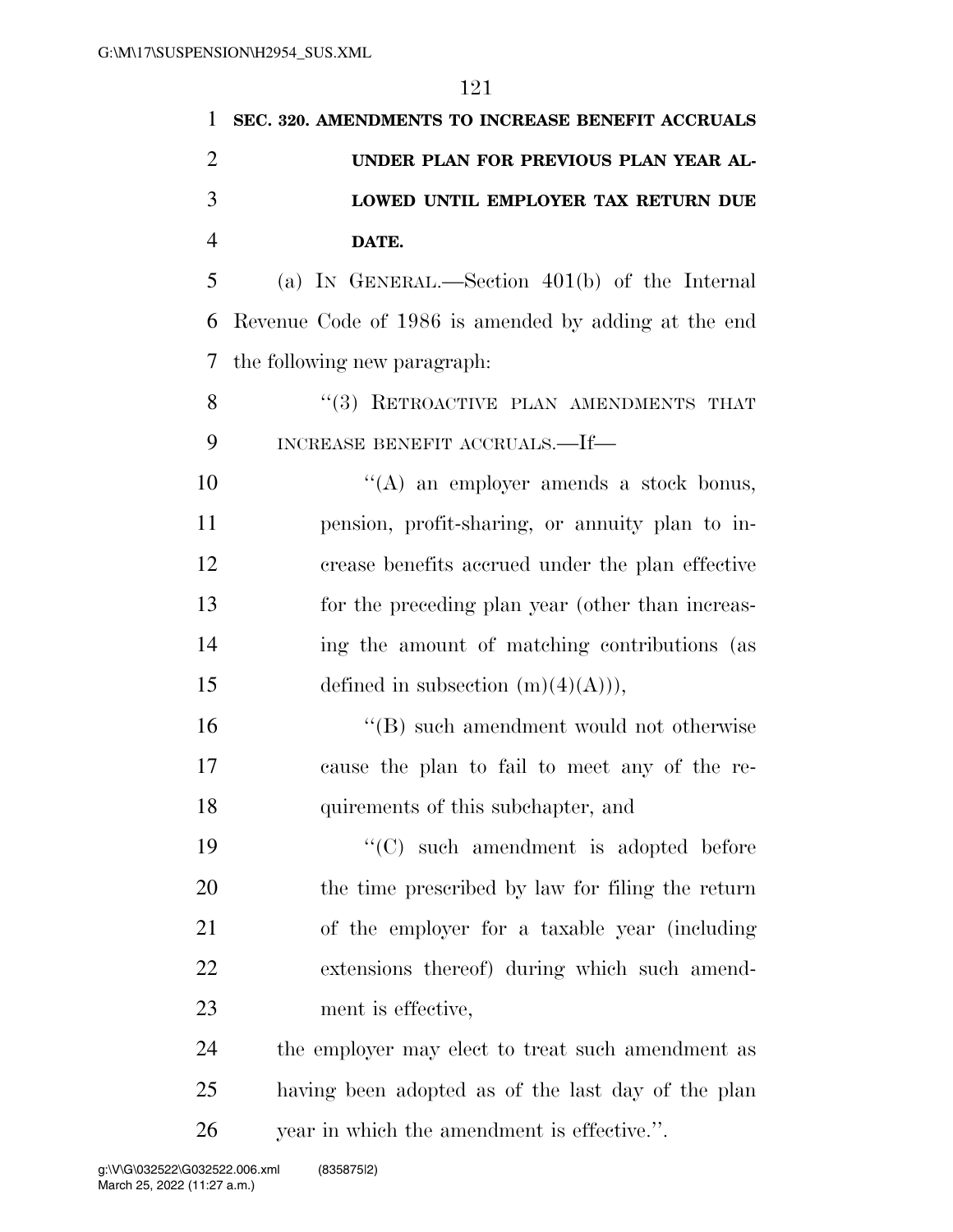(b) EFFECTIVE DATE.—The amendments made by this section shall apply to plan years beginning after De-cember 31, 2023.

## **SEC. 321. RETROACTIVE FIRST YEAR ELECTIVE DEFER-RALS FOR SOLE PROPRIETORS.**

6 (a) IN GENERAL.—Section  $401(b)(2)$  of the Internal Revenue Code of 1986 is amended by adding at the end the following: ''In the case of an individual who owns the entire interest in an unincorporated trade or business, and who is the only employee of such trade or business, any 11 elective deferrals (as defined in section  $402(g)(3)$ ) under a qualified cash or deferred arrangement to which the pre- ceding sentence applies, which are made by such individual before the time for filing the return of such individual for the taxable year (determined without regard to any exten- sions) ending after or with the end of the plan's first plan year, shall be treated as having been made before the end of such first plan year.''.

 (b) EFFECTIVE DATE.—The amendment made by this section shall apply to plan years beginning after the date of the enactment of this Act.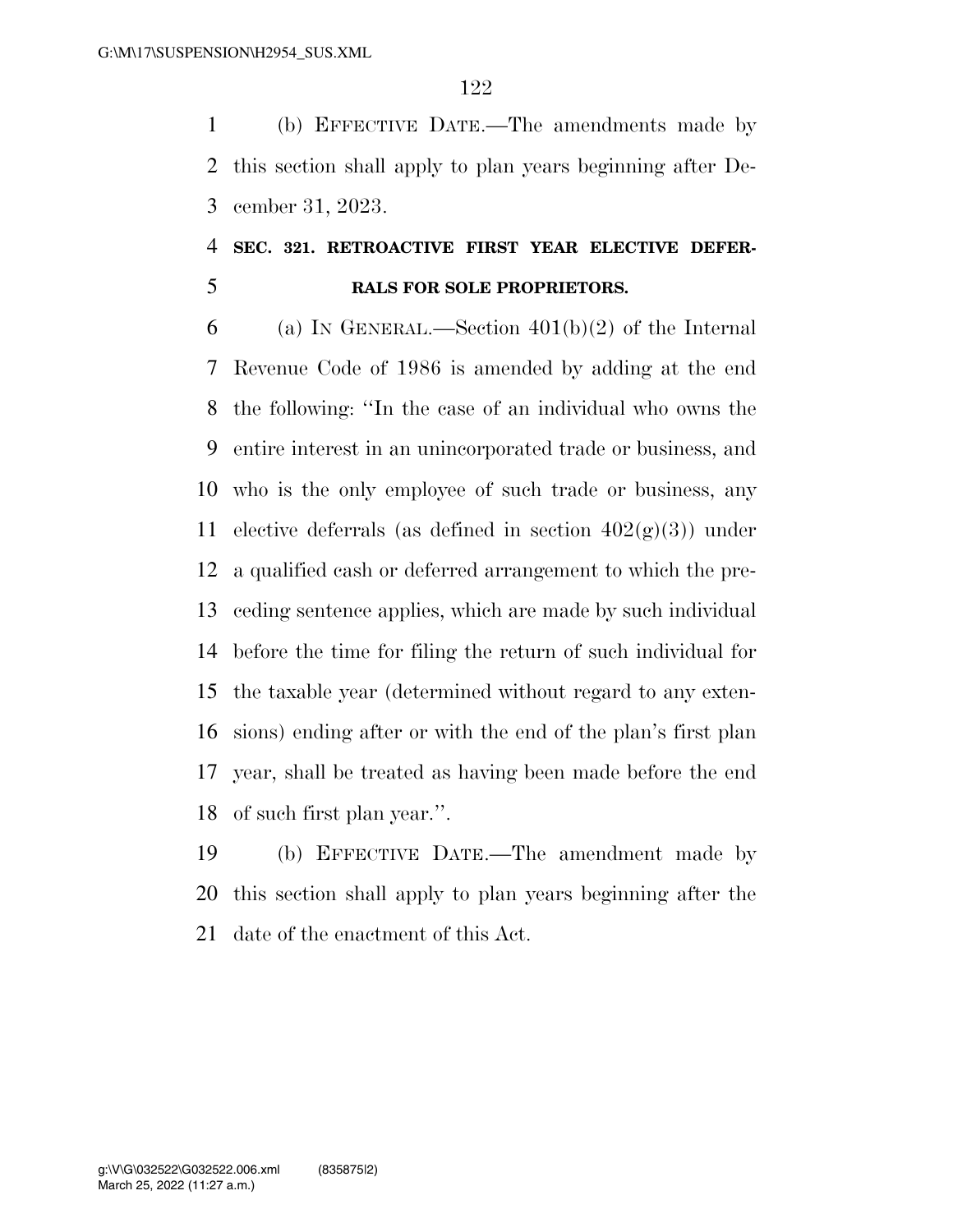|                | 1 SEC. 322. LIMITING CESSATION OF IRA TREATMENT TO      |
|----------------|---------------------------------------------------------|
| 2              | PORTION OF ACCOUNT INVOLVED IN A PRO-                   |
| -3             | <b>HIBITED TRANSACTION.</b>                             |
| $\overline{4}$ | (a) IN GENERAL.—Section $408(e)(2)(A)$ of the Inter-    |
|                | 5 nal Revenue Code of 1986 is amended by striking "such |

 account ceases to be an individual retirement account'' and inserting the following: ''the amount involved (as de-8 fined in section  $4975(f)(4)$  in such transaction shall be treated as distributed to the individual''.

(b) CONFORMING AMENDMENTS.—

11 (1) Section  $408(e)(2)(B)$  of such Code is amended to read as follows:

13 "(B) ACCOUNT TREATED AS DISTRIBUTING POTION OF ASSETS USED IN PROHIBITED TRANSACTION.—In any case in which a portion of an individual retirement account is treated as distributed under subparagraph (A) as of the first day of any taxable year, paragraph (1) of subsection (d) applies as if there were a dis-20 tribution on such first day in an amount equal to the fair market value of such portion, deter- mined as of the date on which the transaction 23 prohibited by section 4975 occurs.".

 (A) by striking ''ALL ITS ASSETS.—In any case'' and all that follows through ''by reason of subparagraph (A)'' and inserting the fol-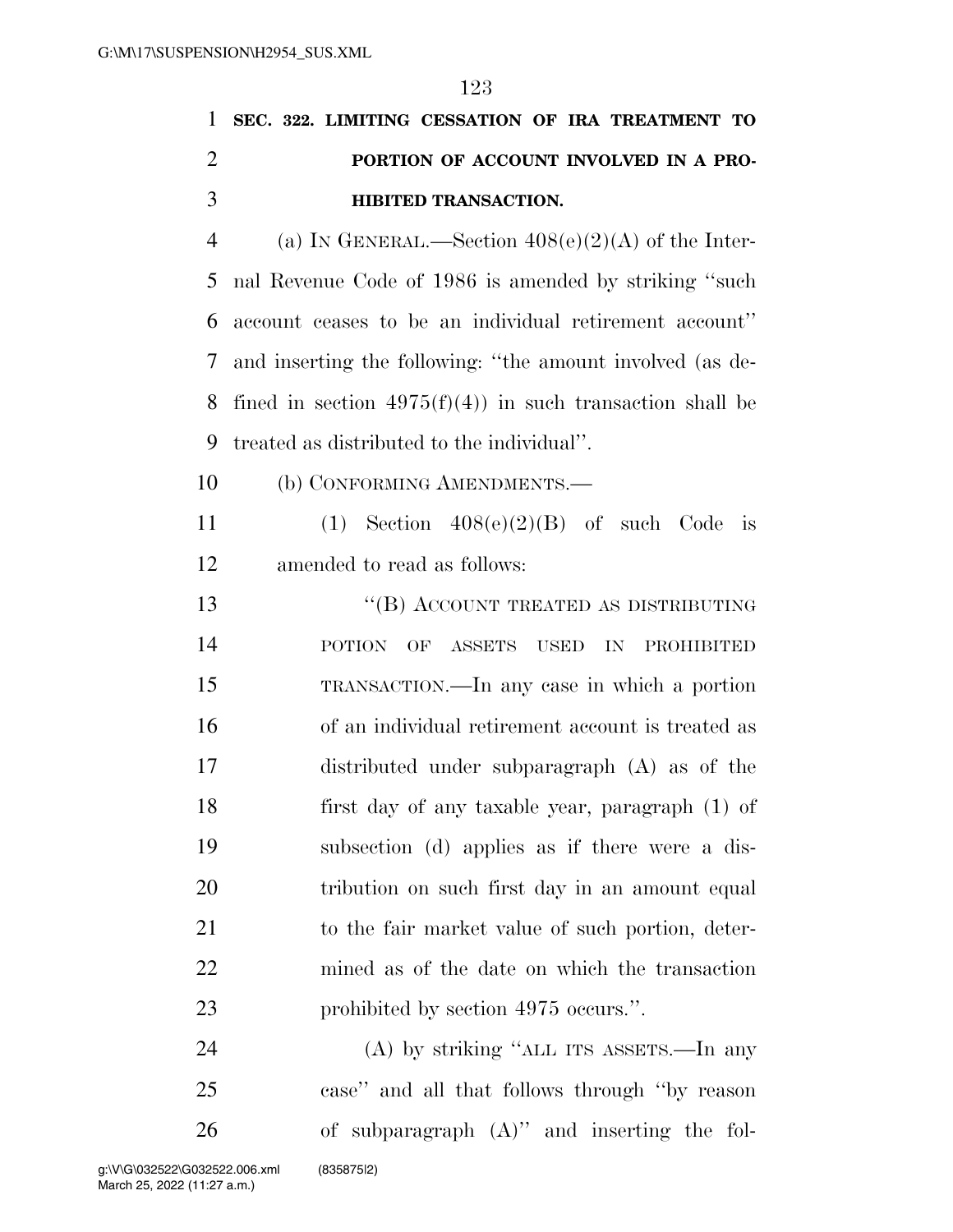| $\mathbf{1}$   | lowing: "PORTION OF ASSETS USED IN PROHIB-                |
|----------------|-----------------------------------------------------------|
| $\overline{2}$ | ITED TRANSACTION.—In any case in which a                  |
| 3              | portion of an individual retirement account is            |
| $\overline{4}$ | treated as distributed under subparagraph                 |
| 5              | $(A)$ , and                                               |
| 6              | (B) by striking "all assets in the account"               |
| 7              | and inserting "such portion".                             |
| 8              | $(2)$ Section 4975 $(e)(3)$ of such Code is amended       |
| 9              | by striking "the account ceases" and all that follows     |
| 10             | and inserting the following: "the portion of the ac-      |
| 11             | count used in the transaction is treated as distrib-      |
| 12             | uted under paragraph $(2)(A)$ or $(4)$ of section         |
| 13             | $408(e)$ .".                                              |
|                |                                                           |
| 14             | (c) EFFECTIVE DATE.—The amendments made by                |
| 15             | this section shall apply to taxable years beginning after |
| 16             | the date of the enactment of this Act.                    |
| 17             | SEC. 323. REVIEW OF PENSION RISK TRANSFER INTERPRE-       |
| 18             | TIVE BULLETIN.                                            |
| 19             | Not later than 1 year after the date of enactment         |
| 20             | of this Act, the Secretary of Labor shall—                |
| 21             | $(1)$ review section 2509.95–1 of title 29, Code          |
| 22             | of Federal Regulations (relating to the fiduciary         |
| 23             | standards under the Employee Retirement Income            |
| 24             | Security Act of 1974 when selecting an annuity pro-       |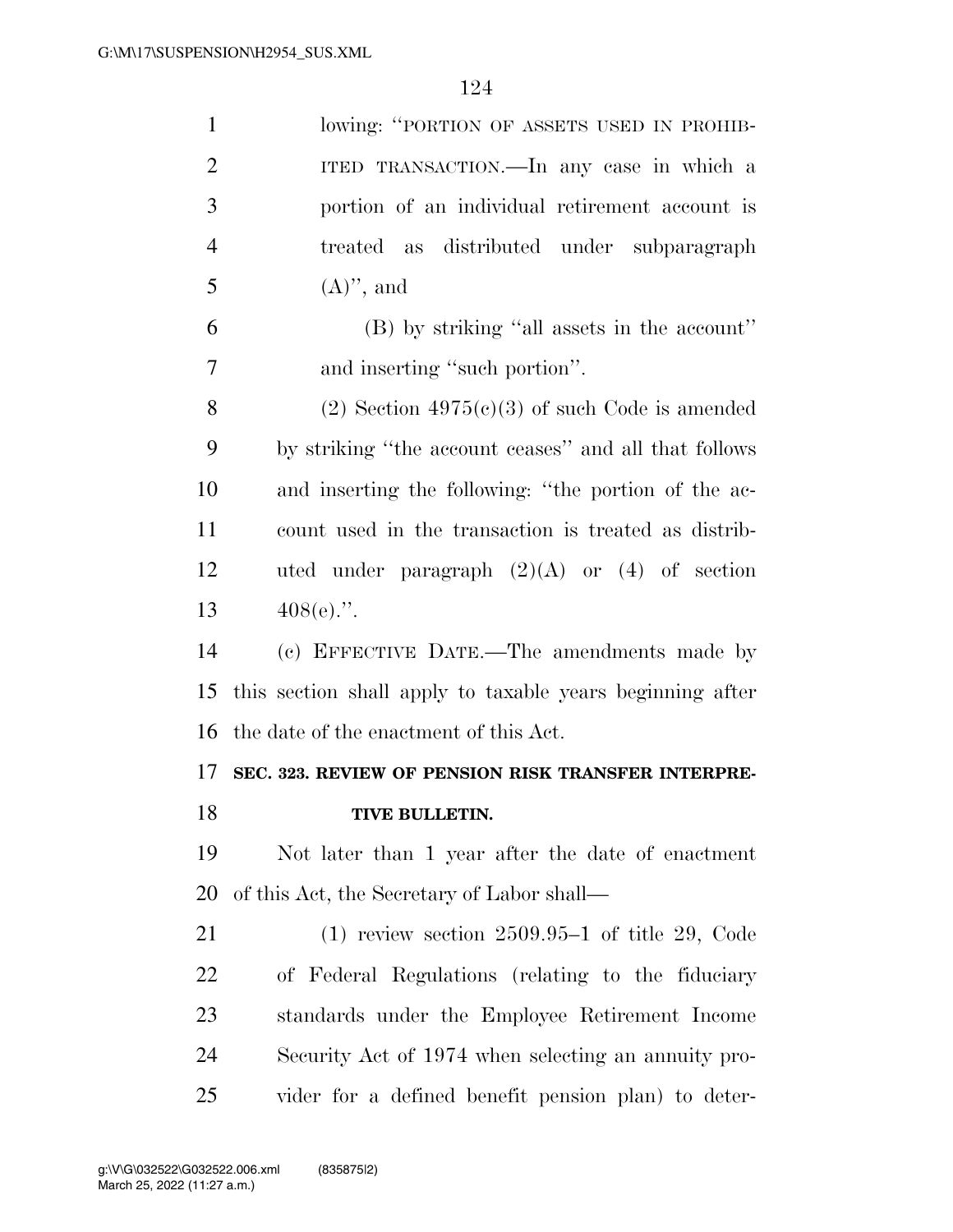| $\mathbf{1}$   | mine whether amendments to such section are war-     |
|----------------|------------------------------------------------------|
| $\overline{2}$ | ranted; and                                          |
| 3              | (2) report to Congress on the findings of such       |
| 4              | review, including an assessment of any risk to par-  |
| 5              | ticipants.                                           |
| 6              | <b>TITLE IV—TECHNICAL</b>                            |
| 7              | <b>AMENDMENTS</b>                                    |
| 8              | SEC. 401. AMENDMENTS RELATING TO SETTING EVERY       |
| 9              | <b>COMMUNITY UP FOR RETIREMENT ENHANCE-</b>          |
| 10             | MENT ACT OF 2019.                                    |
| 11             | (a) TECHNICAL AMENDMENTS.—                           |
| 12             | (1)<br>AMENDMENTS RELATING<br>TO<br><b>SECTION</b>   |
| 13             | $103 -$                                              |
| 14             | (A) Section $401(k)(12)(G)$ of the Internal          |
| 15             | Revenue Code of 1986 is amended by striking          |
| 16             | "the requirements under subparagraph $(A)(i)$ "      |
| 17             | and inserting "the contribution requirements         |
| 18             | under subparagraph $(B)$ or $(C)$ .                  |
| 19             | Section $401(k)(13)(D)(iv)$ of such<br>(B)           |
| 20             | Code is amended by striking "and $(F)$ " and in-     |
| 21             | serting "and $(G)$ ".                                |
| 22             | (C) Section $401(m)(12)$ of such Code is             |
| 23             | amended by striking "and" at the end of sub-         |
| 24             | paragraph (A), by redesignating subparagraph         |
| 25             | $(B)$ as subparagraph $(C)$ , and by inserting after |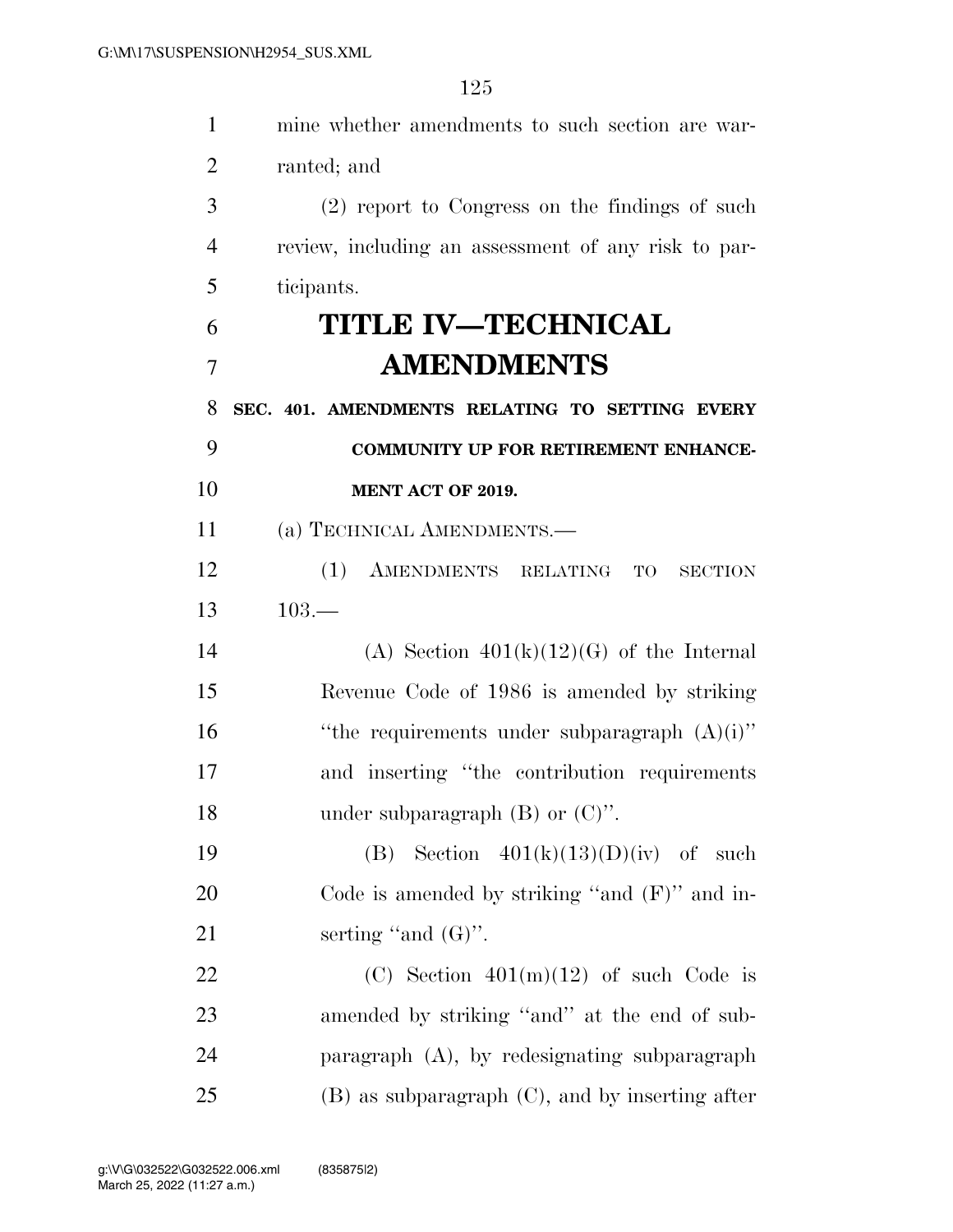| $\mathbf{1}$   | subparagraph (A) (as so amended) the fol-                      |
|----------------|----------------------------------------------------------------|
| $\overline{2}$ | lowing new subparagraph:                                       |
| 3              | $\lq\lq (B)$ meets the notice requirements of sub-             |
| $\overline{4}$ | section $(k)(13)(E)$ , and".                                   |
| 5              | $(2)$ AMENDMENT RELATING TO SECTION $112$ .                    |
| 6              | Section $401(k)(15)(B)(i)(II)$ of such Code is amend-          |
| 7              | ed by striking "subsection $(m)(2)$ " and inserting            |
| 8              | "paragraphs $(2)$ , $(11)$ , and $(12)$ of subsection $(m)$ ". |
| 9              | (3) AMENDMENT RELATING TO SECTION 114.                         |
| 10             | Section $401(a)(9)(C)(iii)$ of such Code is amended            |
| 11             | by striking "employee to whom clause $(i)(II)$ ap-             |
| 12             | plies" and inserting "employee (other than an em-              |
| 13             | ployee to whom clause $(i)(II)$ does not apply by rea-         |
| 14             | son of clause $(ii)$ .                                         |
| 15             | (4) AMENDMENT RELATING TO SECTION $116$ .                      |
| 16             | Section 4973(b) of such Code is amended by adding              |
| 17             | at the end of the flush matter the following: "Such            |
| 18             | term shall not include any designated nondeductible            |
| 19             | contribution (as defined in subparagraph $(C)$ of sec-         |
| 20             | tion $408(0)(2)$ ) which does not exceed the non-              |
| 21             | deductible limit under subparagraph (B) thereof by             |
| 22             | reason of an election under section $408(0)(5)$ .".            |
| 23             | (5) EFFECTIVE DATE.—The amendments made                        |
| 24             | by this subsection shall take effect as if included in         |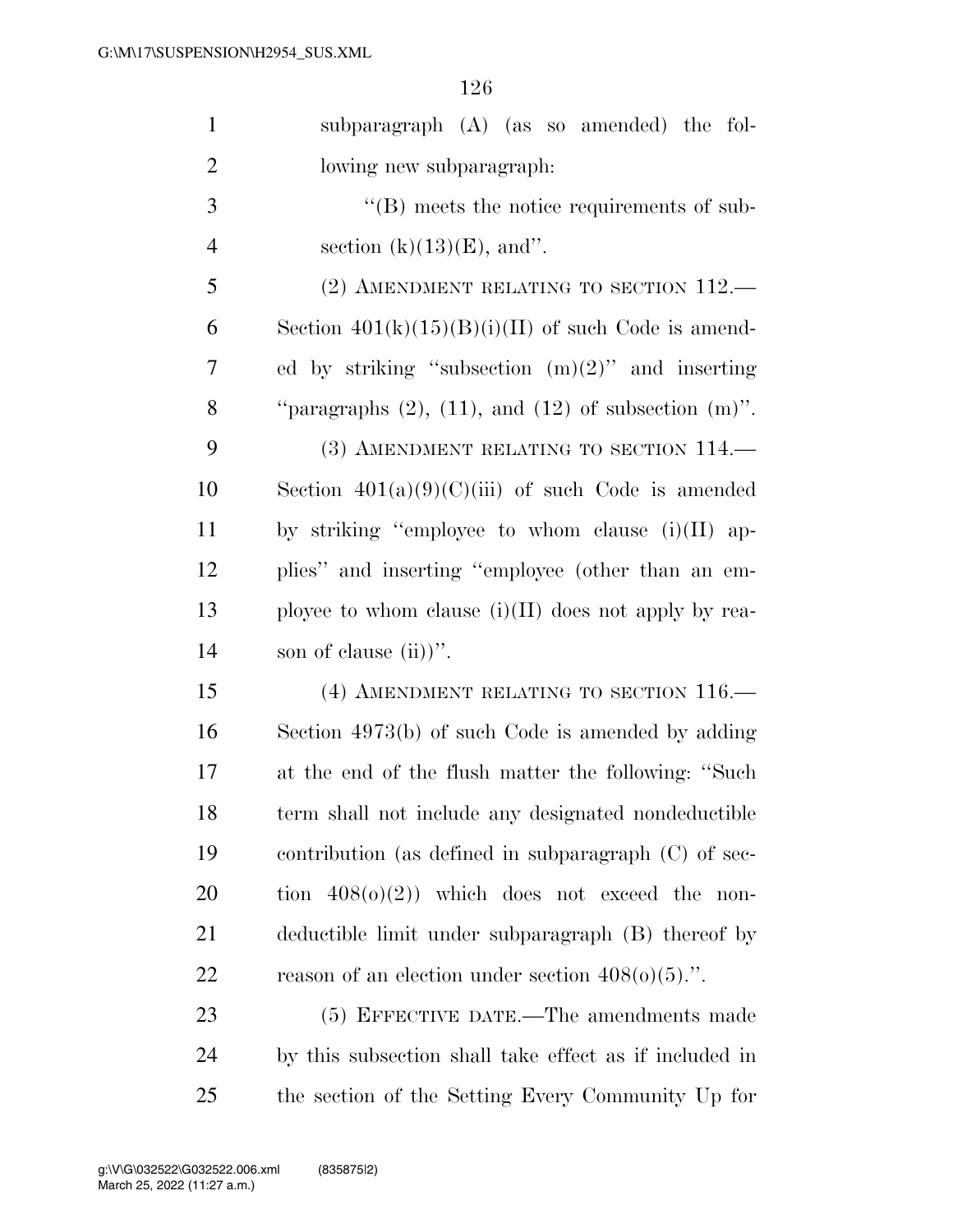| $\mathbf{1}$   | Retirement Enhancement Act of 2019 to which the        |
|----------------|--------------------------------------------------------|
| $\overline{2}$ | amendment relates.                                     |
| 3              | (b) CLERICAL AMENDMENTS.                               |
| $\overline{4}$ | (1) Section $408(0)(5)(A)$ of such Code is             |
| 5              | amended by striking "subsection (b)" and inserting     |
| 6              | "section $219(b)$ ".                                   |
| 7              | (2) Section $72(t)(2)(H)(vi)(IV)$ of such Code is      |
| 8              | amended by striking " $403(b)(7)(A)(ii)$ " and insert- |
| 9              | ing " $403(b)(7)(A)(i)$ ".                             |
| 10             | TITLE V—ADMINISTRATIVE                                 |
| 11             | <b>PROVISIONS</b>                                      |
| 12             | SEC. 501. PROVISIONS RELATING TO PLAN AMENDMENTS.      |
| 13             | (a) IN GENERAL.—If this section applies to any re-     |
| 14             | tirement plan or contract amendment—                   |
| 15             | (1) such retirement plan or contract shall be          |
| 16             | treated as being operated in accordance with the       |
| 17             | terms of the plan during the period described in sub-  |
| 18             | section $(b)(2)(A)$ ; and                              |
| 19             | (2) except as provided by the Secretary of the         |
| 20             | Treasury (or the Secretary's delegate), such retire-   |
| 21             | ment plan shall not fail to meet the requirements of   |
| 22             | section $411(d)(6)$ of the Internal Revenue Code of    |
| 23             | 1986 and section $204(g)$ of the Employee Retire-      |
| 24             | ment Income Security Act of 1974 by reason of such     |
| 25             | amendment.                                             |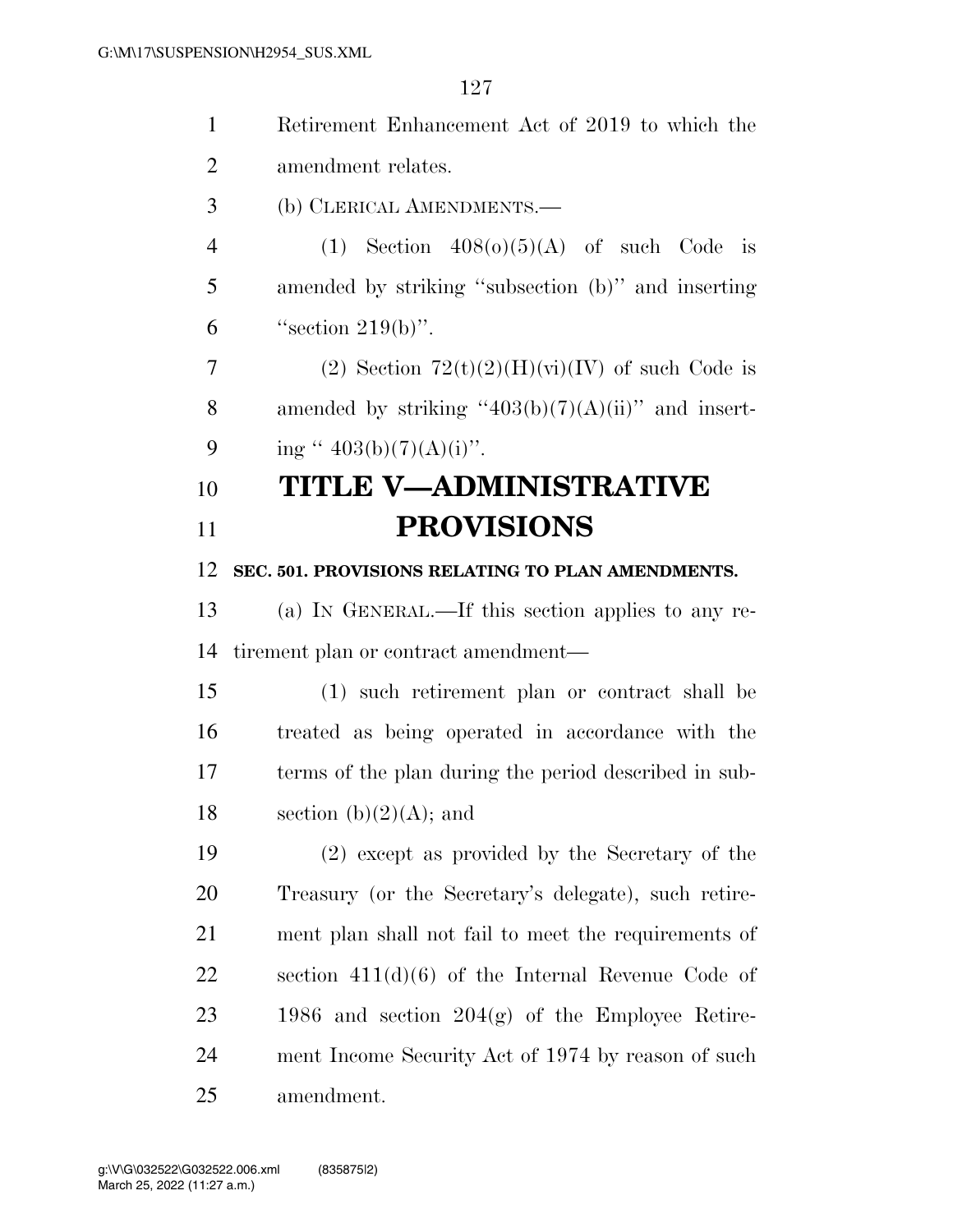| $\mathbf{1}$   | (b) AMENDMENTS TO WHICH SECTION APPLIES.-                |
|----------------|----------------------------------------------------------|
| $\overline{2}$ | (1) IN GENERAL.—This section shall apply to              |
| 3              | any amendment to any retirement plan or annuity          |
| $\overline{4}$ | contract which is made—                                  |
| 5              | (A) pursuant to any amendment made by                    |
| 6              | this Act or pursuant to any regulation issued by         |
| 7              | the Secretary of the Treasury or the Secretary           |
| 8              | of Labor (or a delegate of either such Sec-              |
| 9              | retary) under this Act; and                              |
| 10             | (B) on or before the last day of the first               |
| 11             | plan year beginning on or after January 1,               |
| 12             | 2024, or such later date as the Secretary of the         |
| 13             | Treasury may prescribe.                                  |
| 14             | In the case of a governmental plan (as defined in        |
| 15             | section 414(d) of the Internal Revenue Code of           |
| 16             | 1986), or an applicable collectively bargained plan,     |
| 17             | this paragraph shall be applied by substituting          |
| 18             | " $2026$ " for " $2024$ ". For purposes of the preceding |
| 19             | sentence, the term "applicable collectively bargained    |
| 20             | plan" means a plan maintained pursuant to 1 or           |
| 21             | more collective bargaining agreements between em-        |
| 22             | ployee representatives and 1 or more employers rati-     |
| 23             | fied before the date of enactment of this Act.           |
| 24             | (2) CONDITIONS.—This section shall not apply             |
|                |                                                          |

to any amendment unless—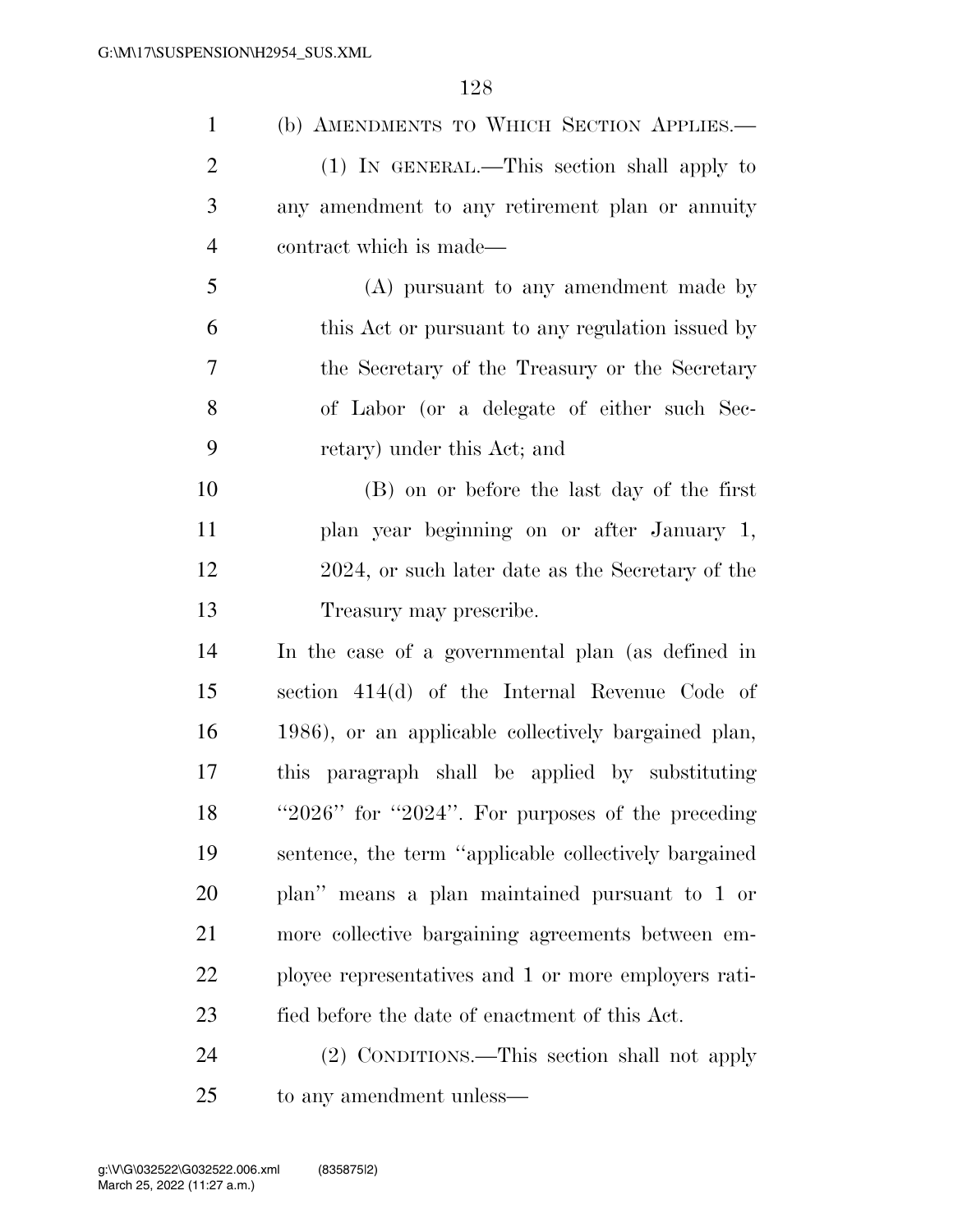| $\mathbf{1}$   | $(A)$ during the period—                         |
|----------------|--------------------------------------------------|
| $\mathbf{2}$   | (i) beginning on the date the legisla-           |
| $\overline{3}$ | tive or regulatory amendment described in        |
| $\overline{4}$ | paragraph $(1)(A)$ takes effect (or in the       |
| 5              | case of a plan or contract amendment not         |
| 6              | required by such legislative or regulatory       |
| $\overline{7}$ | amendment, the effective date specified by       |
| 8              | the plan); and                                   |
| 9              | (ii) ending on the date described in             |
| 10             | paragraph $(1)(B)$ (as modified by the sec-      |
| 11             | ond sentence of paragraph $(1)$ (or, if ear-     |
| 12             | lier, the date the plan or contract amend-       |
| 13             | ment is adopted),                                |
| 14             | the plan or contract is operated as if such plan |
| 15             | or contract amendment were in effect; and        |
| 16             | (B) such plan or contract amendment ap-          |
| 17             | plies retroactively for such period.             |
| 18             | (c) COORDINATION WITH OTHER PROVISIONS RE-       |
| 19             | LATING TO PLAN AMENDMENTS.-                      |
| 20             | (1) SECURE ACT.—Section $601(b)(1)$ of the       |
| 21             | Setting Every Community Up for Retirement En-    |
| 22             | hancement Act of 2019 is amended—                |
| 23             | (A) by striking "January 1, $2022$ " in sub-     |
| 24             | paragraph (B) and inserting "January 1,          |
| 25             | $2024$ ", and                                    |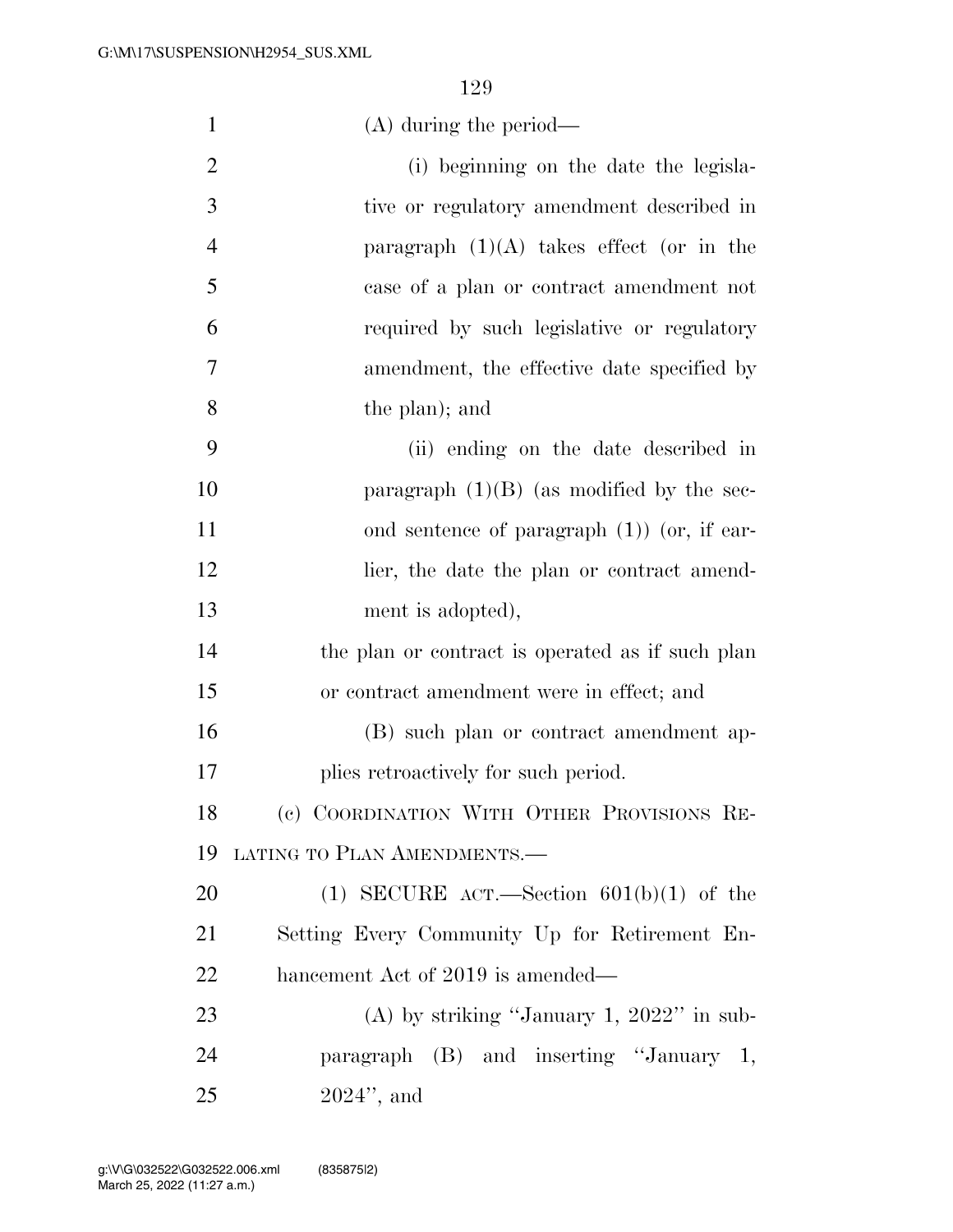| $\mathbf{1}$   | $(B)$ by striking "substituting '2024' for             |
|----------------|--------------------------------------------------------|
| $\overline{2}$ | '2022'." in the flush matter at the end and in-        |
| 3              | serting "substituting $2026$ " for $2024$ ".           |
| $\overline{4}$ | $(2)$ CARES ACT.—                                      |
| 5              | (A) SPECIAL RULES FOR USE OF RETIRE-                   |
| 6              | MENT FUNDS.—Section $2202(c)(2)(A)$ of the             |
| 7              | CARES Act is amended by striking "January"             |
| 8              | 1, 2022" in clause (ii) and inserting "January         |
| 9              | $1, 2024$ ".                                           |
| 10             | (B) TEMPORARY WAIVER OF REQUIRED                       |
| 11             | MINIMUM DISTRIBUTIONS RULES FOR CERTAIN                |
| 12             | RETIREMENT PLANS AND ACCOUNTS.-Section                 |
| 13             | $2203(e)(2)(B)(i)$ of the CARES Act is amend-          |
| 14             | $ed$ —                                                 |
| 15             | (i) by striking "January 1, $2022$ " in                |
| 16             | subclause (II) and inserting "January 1,               |
| 17             | $2024$ ", and                                          |
| 18             | (ii) by striking "substituting $'2024'$                |
| 19             | for '2022'." in the flush matter at the end            |
| 20             | and inserting "substituting '2026'<br>for              |
| 21             | $'2024'$ .".                                           |
| 22             | (C) TAXPAYER CERTAINTY AND DISASTER                    |
| 23             | OF 2020.—Section<br><b>TAX</b><br><b>RELIEF</b><br>ACT |
| 24             | $302(d)(2)(A)$ of the Taxpayer Certainty and           |
| 25             | Disaster Tax Relief Act of 2020 is amended by          |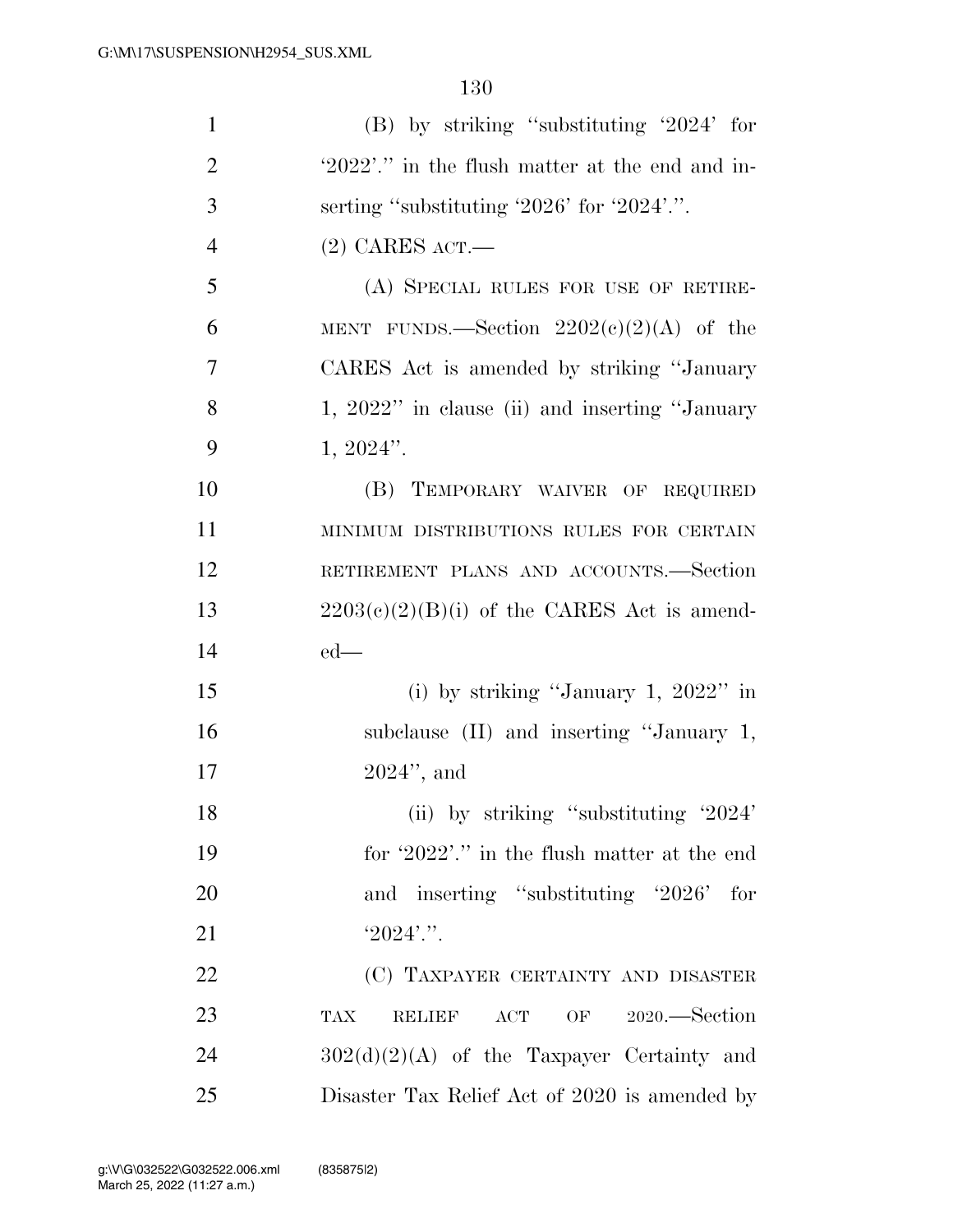| $\mathbf{1}$   | striking "January 1, 2022" in clause (ii) and            |
|----------------|----------------------------------------------------------|
| $\overline{2}$ | inserting "January 1, 2024".                             |
| 3              | <b>TITLE VI—REVENUE</b>                                  |
| $\overline{4}$ | <b>PROVISIONS</b>                                        |
| 5              | SEC. 601. SIMPLE AND SEP ROTH IRAS.                      |
| 6              | (a) IN GENERAL.—Section 408A of the Internal Rev-        |
| 7              | enue Code of 1986 is amended by striking subsection (f). |
| 8              | (b) RULES RELATING TO SIMPLIFIED EMPLOYEE                |
| 9              | PENSIONS.-                                               |
| 10             | $(1)$ CONTRIBUTIONS.—Section $402(h)(1)$ of              |
| 11             | such Code is amended by striking "and" at the end        |
| 12             | of subparagraph $(A)$ , by striking the period at the    |
| 13             | end of subparagraph (B) and inserting ", and", and       |
| 14             | by adding at the end the following new subpara-          |
| 15             | graph:                                                   |
| 16             | $\lq\lq$ (C) in the case of any contributions pur-       |
| 17             | suant to a simplified employer pension which             |
| 18             | are made to an individual retirement plan des-           |
| 19             | ignated as a Roth IRA, such contribution shall           |
| 20             | not be excludable from gross income.".                   |
| 21             | (2) DISTRIBUTIONS.—Section $402(h)(3)$ of such           |
| <u>22</u>      | Code is amended by inserting ", or section $408A(d)$     |
| 23             | in the case of an individual retirement plan des-        |
| 24             | ignated as a Roth IRA" before the period at the          |
| 25             | end.                                                     |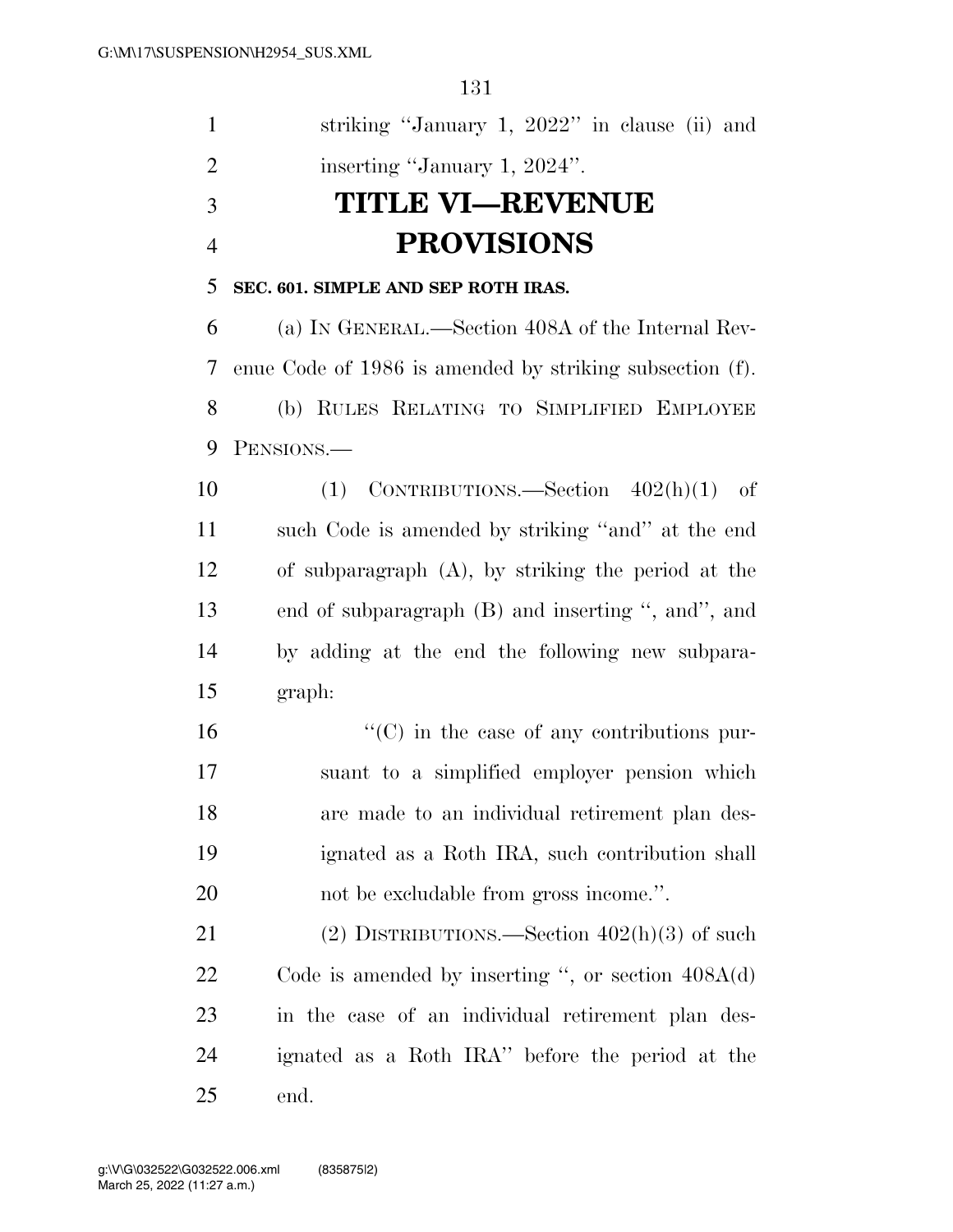(3) ELECTION REQUIRED.—Section 408(k) of such Code is amended by redesignating paragraphs (7), (8), and (9) as paragraphs (8), (9), and (10), respectively, and by inserting the after paragraph (6) the following new paragraph: 6 "(7) ROTH CONTRIBUTION ELECTION.—An in- dividual retirement plan which is designated as a Roth IRA shall not be treated as a simplified em- ployee pension under this subsection unless the em- ployee elects for such plan to be so treated (at such time and in such manner as the Secretary may pro- vide).''. (c) RULES RELATING TO SIMPLE RETIREMENT AC- COUNTS.— (1) ELECTION REQUIRED.—Section 408(p) of such Code is amended by adding at the end the fol- lowing new paragraph: 18 "(11) ROTH CONTRIBUTION ELECTION.—An in- dividual retirement plan which is designated as a Roth IRA shall not be treated as a simple retirement

 account under this subsection unless the employee elects for such plan to be so treated (at such time and in such manner as the Secretary may pro-vide).''.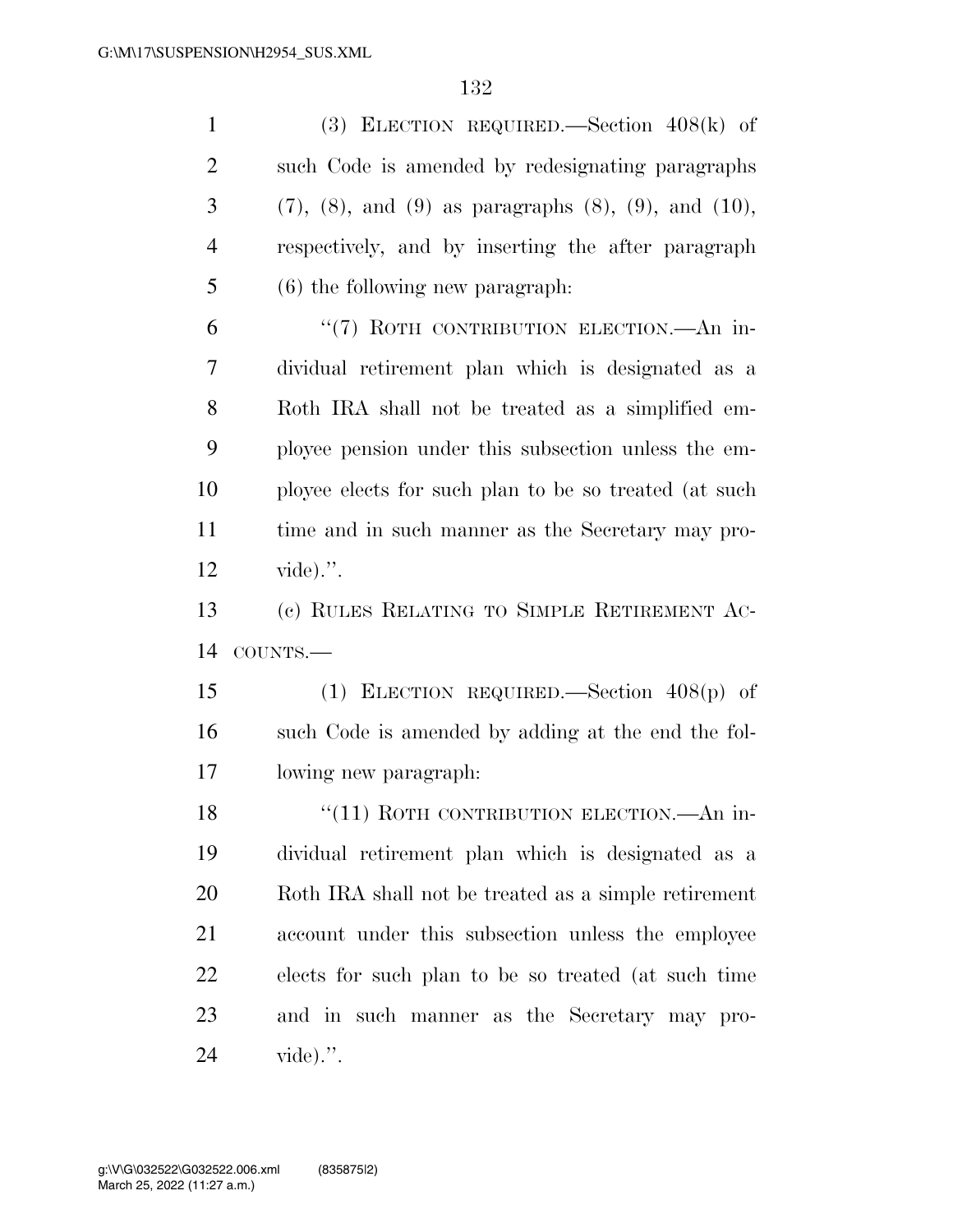(2) ROLLOVERS.—Section 408A(e) of such Code is amended by adding at the end the following new paragraph:

4 "(3) SIMPLE RETIREMENT ACCOUNTS.—In the case of any payment or distribution out of a simple 6 retirement account (as defined in section  $408(p)$ ) with respect to which an election has been made 8 under section  $408(p)(11)$  and to which  $72(t)(6)$  ap- plies, the term 'qualified rollover contribution' shall not include any payment or distribution paid into an account other than another simple retirement ac-count (as so defined).''.

13 (d) COORDINATION WITH ROTH CONTRIBUTION LIM- ITATION.—Section 408A(c) of such Code is amended by adding at the end the following new paragraph:

16 "(7) COORDINATION WITH LIMITATION FOR SIMPLE RETIREMENT PLANS AND SEPS.—In the case of an individual on whose behalf contributions are made to a simple retirement account or a sim- plified employee pension, the amount described in 21 paragraph  $(2)(A)$  shall be increased by an amount equal to the contributions made on the individual's behalf to such account or pension for the taxable year, but only to the extent such contributions—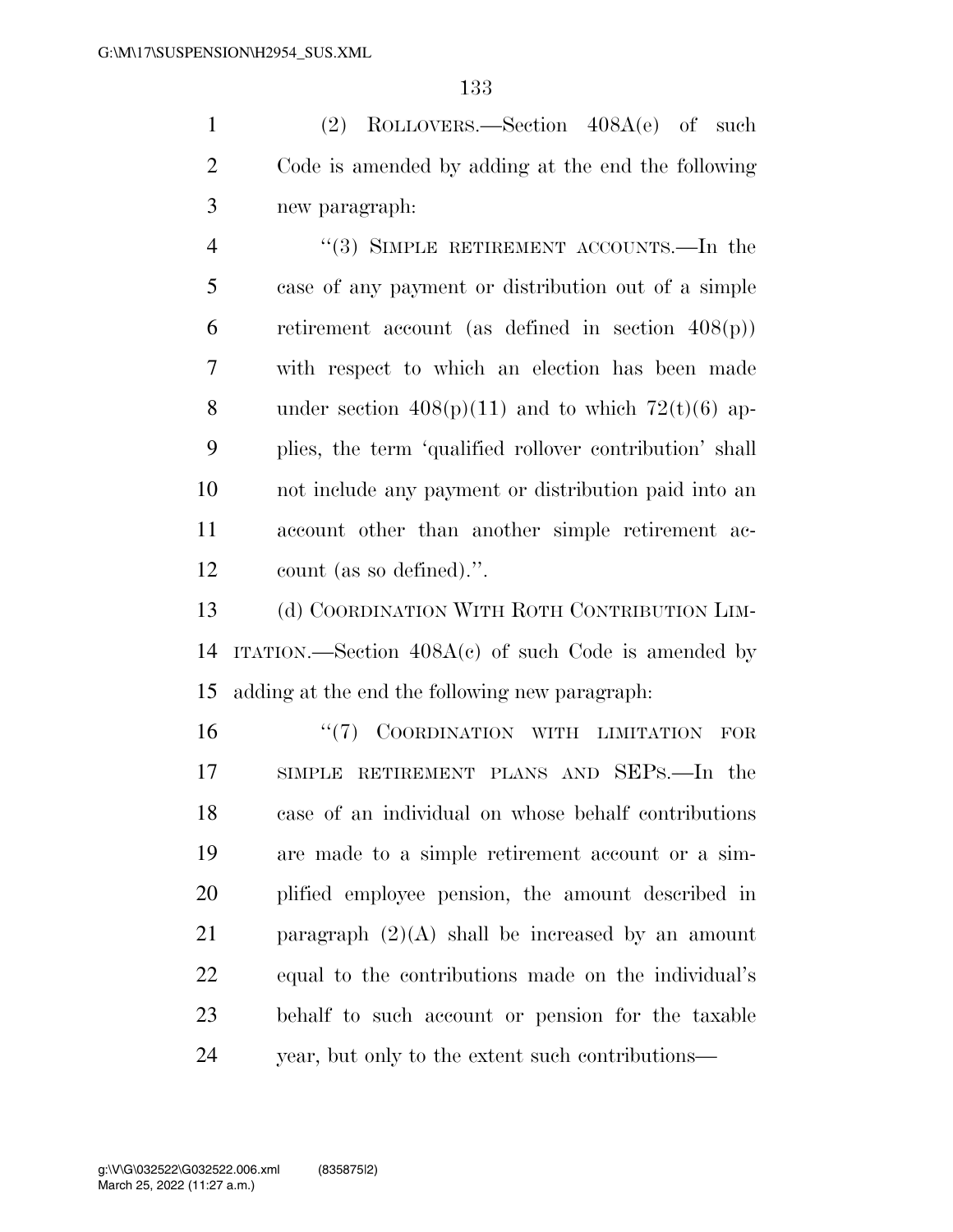1  $"({\rm A})$  in the case of a simplified retirement account—

| 3 | $f'(i)$ do not exceed the sum of the dol-      |
|---|------------------------------------------------|
| 4 | lar amount in effect for the taxable year      |
| 5 | under section $408(p)(2)(A)(ii)$ and the em-   |
| 6 | ployer contribution required under sub-        |
| 7 | paragraph $(A)(iii)$ or $(B)(i)$ , as the case |
| 8 | may be, of section $408(p)(2)$ , and           |

 ''(ii) do not cause the elective defer-10 rals (as defined in section  $402(g)(3)$ ) on behalf of such individual to exceed the lim-12 itation under section  $402(g)(1)$  (taking into account any additional elective defer-rals permitted under section 414(v)), or

15 "(B) in the case of a simplified employee pension, do not exceed the limitation in effect 17 under section  $408(i)$ .".

 (e) CONFORMING AMENDMENT.—Section  $408A(d)(2)(B)$  of such Code is amended by inserting ", or employer in the case of a simple retirement account (as defined in section 408(p)) or simplified employee pen-22 sion (as defined in section  $408(k)$ )," after "individual's spouse''.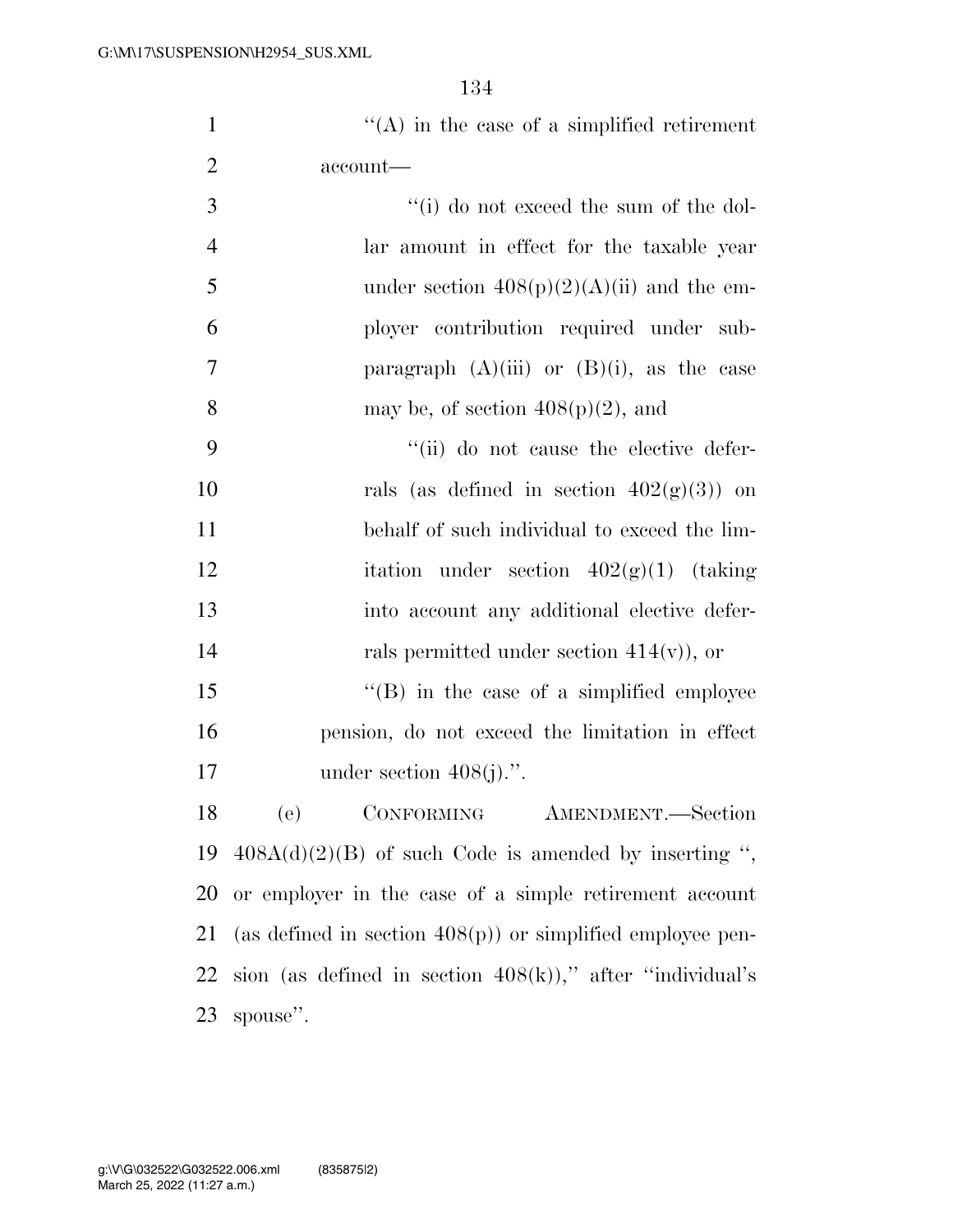(f) EFFECTIVE DATE.—The amendments made by this section shall apply to taxable years beginning after December 31, 2022.

### **SEC. 602. HARDSHIP WITHDRAWAL RULES FOR 403(b) PLANS.**

 (a) IN GENERAL.—Section 403(b) of the Internal Revenue Code of 1986, as amended by the preceding pro- visions of this Act, is amended by adding at the end the following new paragraph:

10 "(16) SPECIAL RULES RELATING TO HARDSHIP WITHDRAWALS.—For purposes of paragraphs (7) and (11)—

13 "(A) AMOUNTS WHICH MAY BE WITH- DRAWN.—The following amounts may be dis-tributed upon hardship of the employee:

16  $\frac{1}{10}$  Contributions made pursuant to a salary reduction agreement (within the 18 meaning of section  $3121(a)(5)(D)$ .

 ''(ii) Qualified nonelective contribu-20 tions (as defined in section  $401(m)(4)(C)$ ).

21 ''(iii) Qualified matching contributions 22 described in section  $401(k)(3)(D)(ii)(I)$ .

23 "(iv) Earnings on any contributions described in clause (i), (ii), or (iii).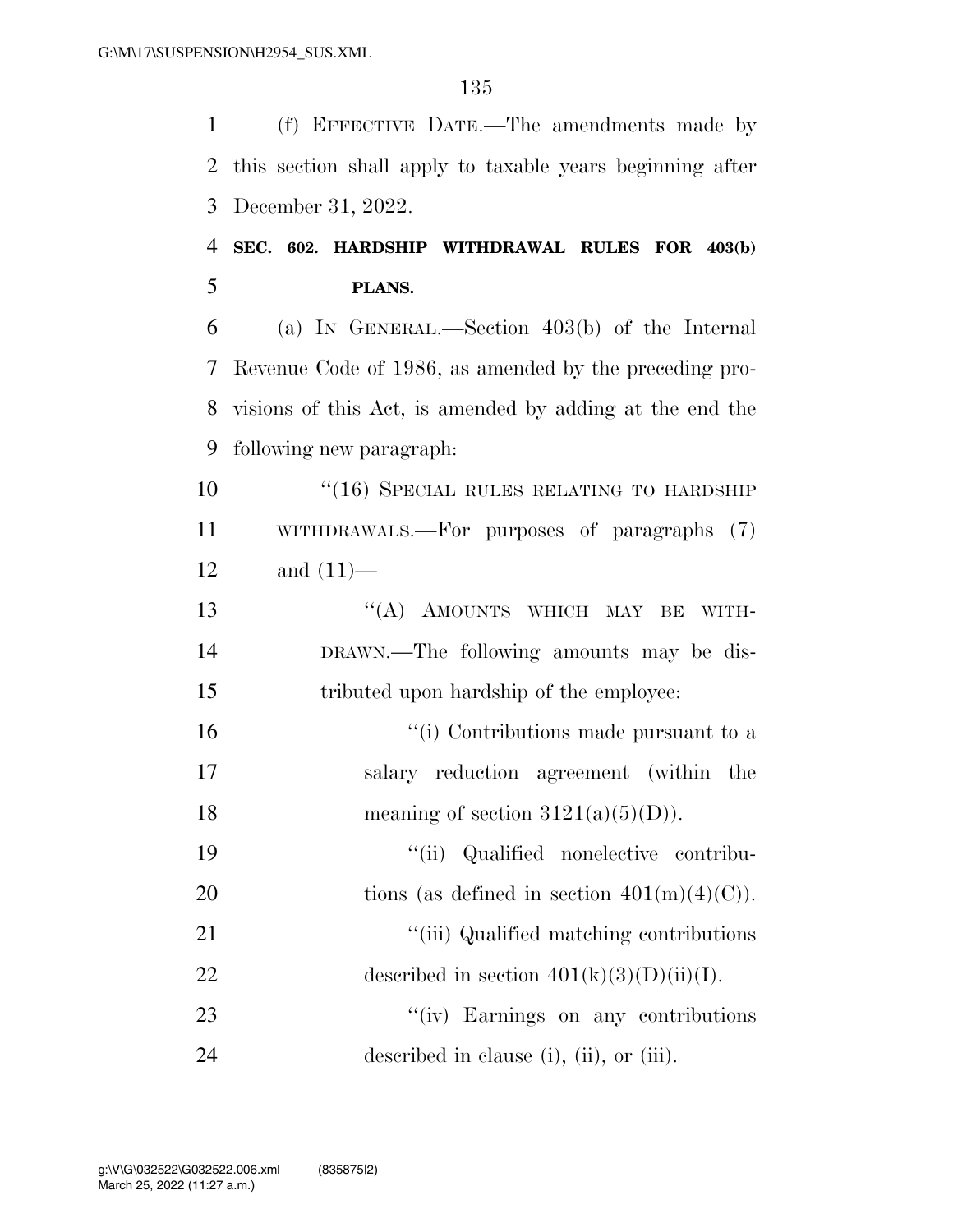| $\mathbf{1}$   | "(B) NO REQUIREMENT TO TAKE AVAIL-                         |
|----------------|------------------------------------------------------------|
| $\overline{2}$ | ABLE LOAN.—A distribution shall not be treat-              |
| 3              | ed as failing to be made upon the hardship of              |
| 4              | an employee solely because the employee does               |
| 5              | not take any available loan under the plan.".              |
| 6              | (b) CONFORMING AMENDMENTS.—                                |
| 7              | (1) Section $403(b)(7)(A)(i)(V)$ of such Code is           |
| 8              | amended by striking "in the case of contributions"         |
| 9              | made pursuant to a salary reduction agreement              |
| 10             | (within the meaning of section $3121(a)(5)(D)$ )" and      |
| 11             | inserting "subject to the provisions of paragraph          |
| 12             | $(16)$ ".                                                  |
| 13             | $(2)$ Paragraph $(11)$ of section $403(b)$ of such         |
| 14             | Code, as amended by the preceding provisions of this       |
| 15             | Act, is amended—                                           |
| 16             | (A) by striking "in" in subparagraph $(B)$                 |
| 17             | and inserting "subject to the provisions of para-          |
| 18             | graph $(16)$ , in", and                                    |
| 19             | (B) by striking the penultimate sentence.                  |
| 20             | (c) EFFECTIVE DATE.—The amendments made by                 |
| 21             | this section shall apply to plan years beginning after De- |
| 22             | cember 31, 2022.                                           |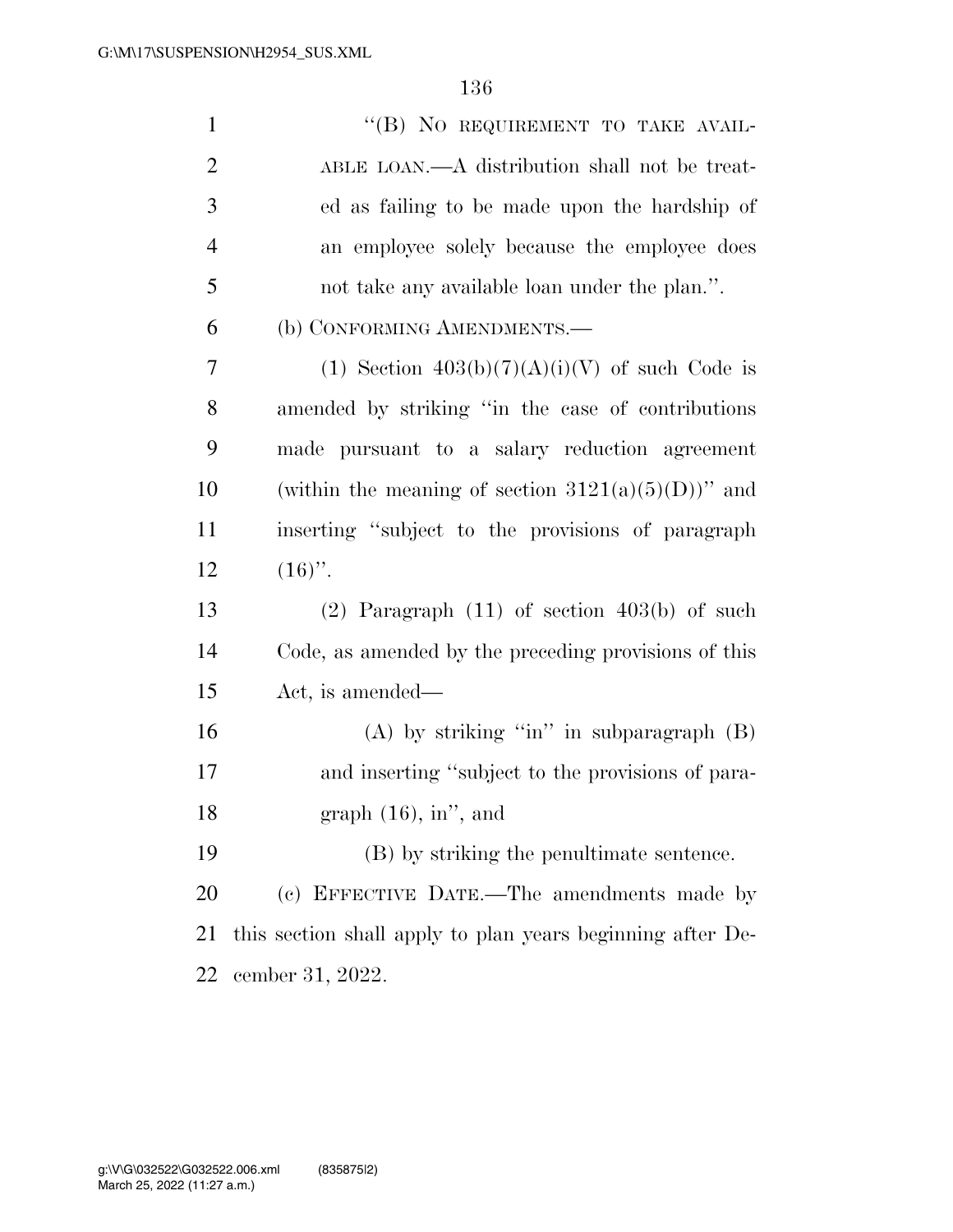# **SEC. 603. ELECTIVE DEFERRALS GENERALLY LIMITED TO REGULAR CONTRIBUTION LIMIT.**

 (a) APPLICABLE EMPLOYER PLANS.—Section 414(v)(1) of the Internal Revenue Code of 1986 is amend- ed by adding at the end the following: ''Except in the case of an applicable employer plan described in paragraph  $(6)(A)(iv)$ , the preceding sentence shall only apply if con- tributions are designated Roth contributions (as defined 9 in section  $402A(c)(1)$ .".

(b) CONFORMING AMENDMENTS.—

11 (1) Section  $402(g)(1)$  of such Code is amended by striking subparagraph (C).

13 (2) Section  $457(e)(18)(A)(ii)$  of such Code is amended by inserting ''the lesser of any designated Roth contributions made by the participant to the 16 plan or'' before "the applicable dollar amount".

 (c) EFFECTIVE DATE.—The amendments made by this section shall apply to taxable years beginning after December 31, 2022.

#### **SEC. 604. OPTIONAL TREATMENT OF EMPLOYER MATCHING**

#### **CONTRIBUTIONS AS ROTH CONTRIBUTIONS.**

 (a) IN GENERAL.—Section 402A(a) of the Internal Revenue Code of 1986 is amended by redesignating para- graph (2) as paragraph (3), by striking ''and'' at the end of paragraph (1), and by inserting after paragraph (1) the following new paragraph: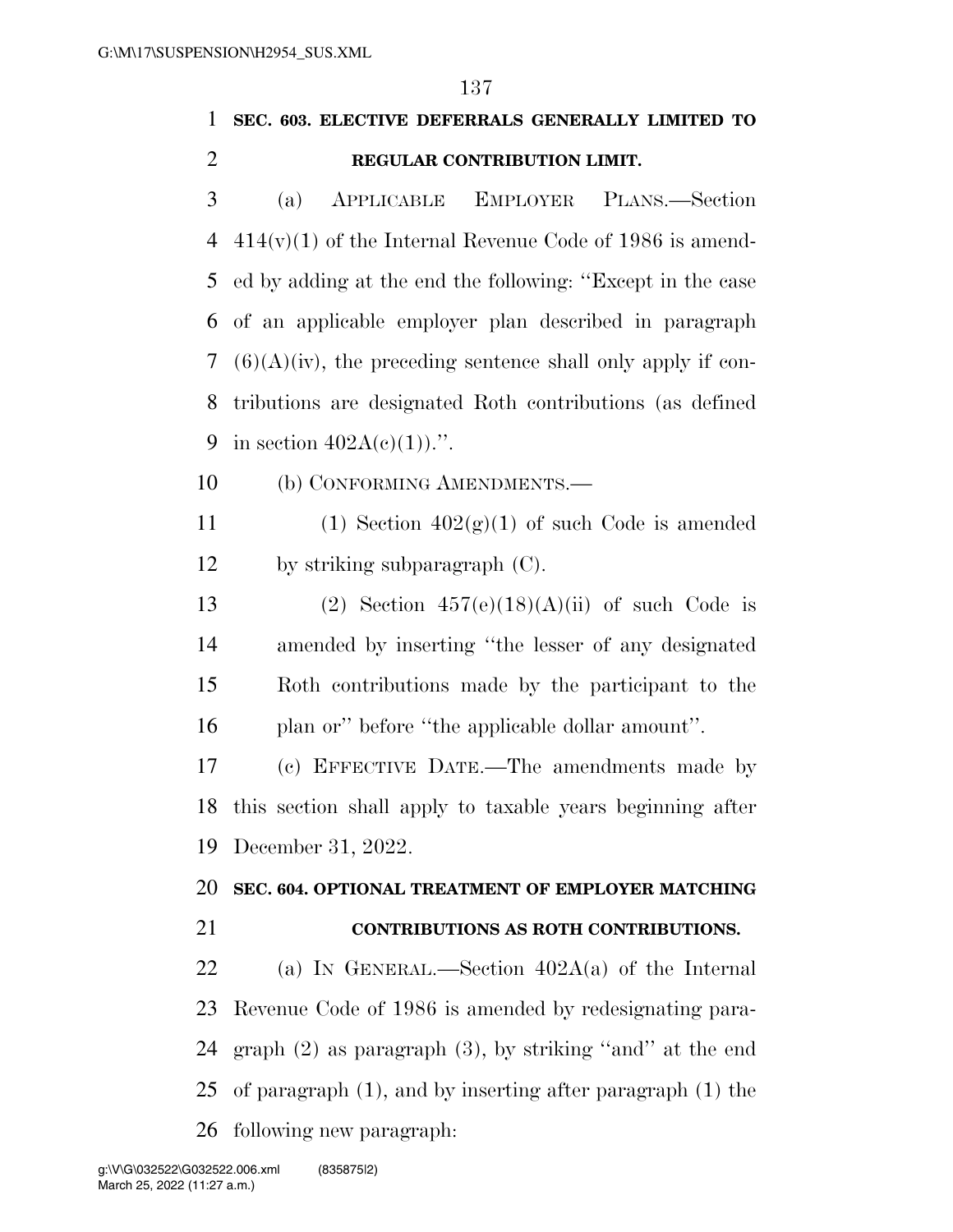1 ''(2) any designated Roth contribution which is made by the employer to the program on the em- ployee's behalf, and on account of the employee's contribution, elective deferral, or (subject to the re-5 quirements of section  $401(m)(13)$  qualified student loan payment, shall be treated as a matching con- tribution for purposes of this chapter, except that such contribution shall not be excludable from gross income, and''. (b) MATCHING INCLUDED IN QUALIFIED ROTH CON- TRIBUTION PROGRAM.—Section 402A(b)(1) of such Code is amended— (1) by inserting '', or to have made on the em- ployee's behalf,'' after ''elect to make'', and (2) by inserting '', or of matching contributions which may otherwise be made on the employee's be- half,'' after ''otherwise eligible to make''. (c) DESIGNATED ROTH MATCHING CONTRIBU-19 TIONS.—Section  $402A(c)(1)$  of such Code is amended by inserting ''or matching contribution'' after ''elective defer- ral''. (d) MATCHING CONTRIBUTION DEFINED.—Section 402A(e) of such Code is amended by adding at the end

the following: